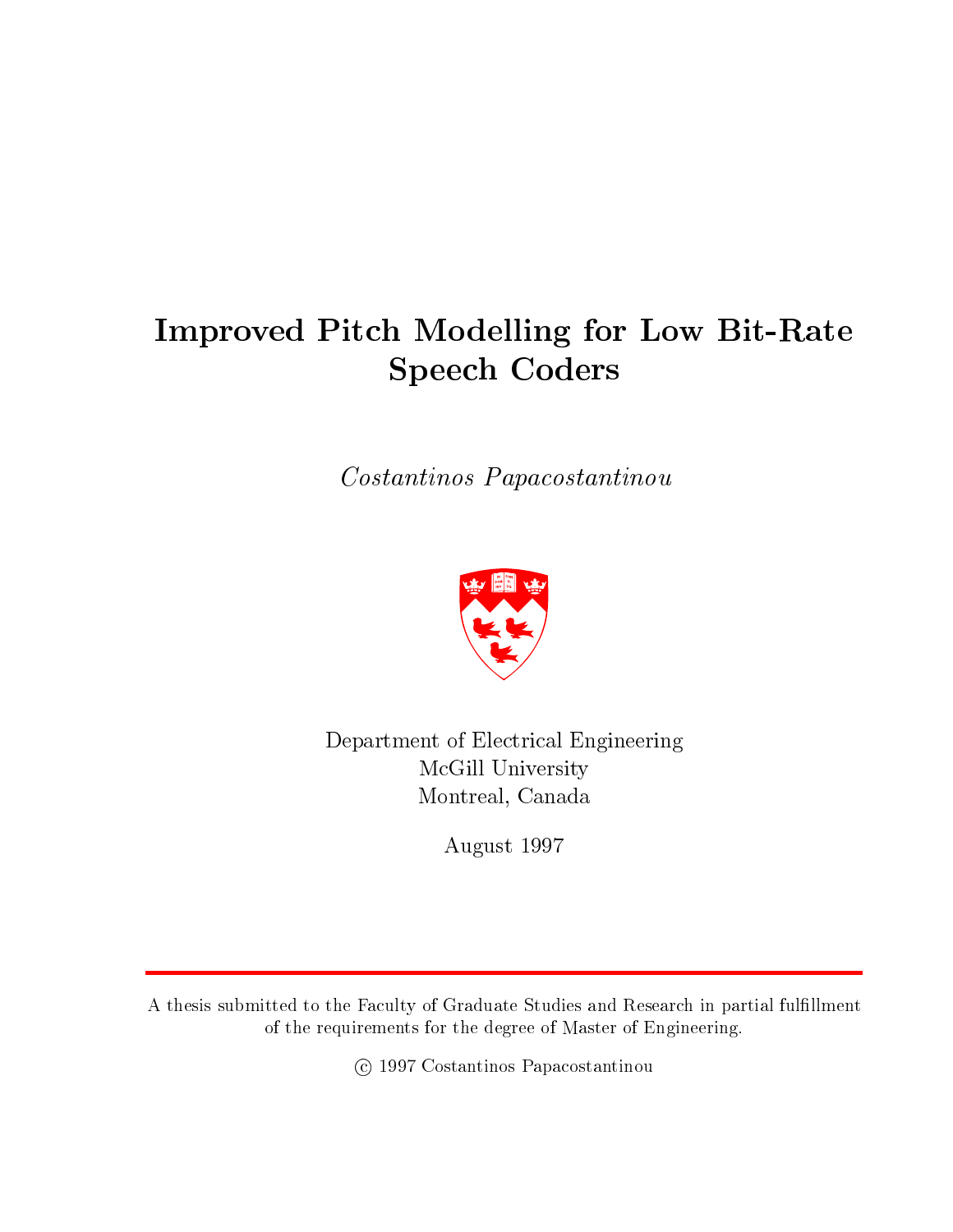### Abstract

During the last several years, there has been a dramatic growth of digital services, such as digital wireless and wireline communications, satellite communications and digital voice storage systems. Such services require the use of high-quality low bit-rate coders to efficiently code the speech signal before transmission or storage. The ma jority of such coders employ algorithms that are based on Code-Excited Linear Prediction (CELP).

The goal of this thesis is to improve the quality of CELP coded speech, while keeping the basic coding format intact. The quality improvement is focused on voiced speech segments. A Pitch Pulse Averaging (PPA) algorithm has been developed to enhance the periodicity of such segments, where during steady state voicing the pitch pulse waveforms in the excitation signal evolve slowly in time. The PPA algorithm extracts a number of such pitch pulse waveforms from the past excitation, aligns them, and then averages them to produce a new pitch pulse waveform with reduced noise.

The PPA algorithm has been simulated and tested on a floating point C-simulation of the G.729 8 kbps CS-ACELP coder. Objective tests verified that the algorithm contributes most during steady state voiced speech. Thus a simple voicing decision mechanism has been developed to deactivate the algorithm during unvoiced segments and voicing onsets of speech. Results veried that the algorithm has generally improved the periodicity of voiced segments by reducing the average of the weighted mean-squared error.

While we were able to demonstrate improvements in objective measures, informal listening tests indicate that the already high perceptual quality of G.729 is generally not audibly altered. Nonetheless, the technique may be useful for improving the quality at lower rates, particularly for next generation low bit-rate coders operating near 4 kbps.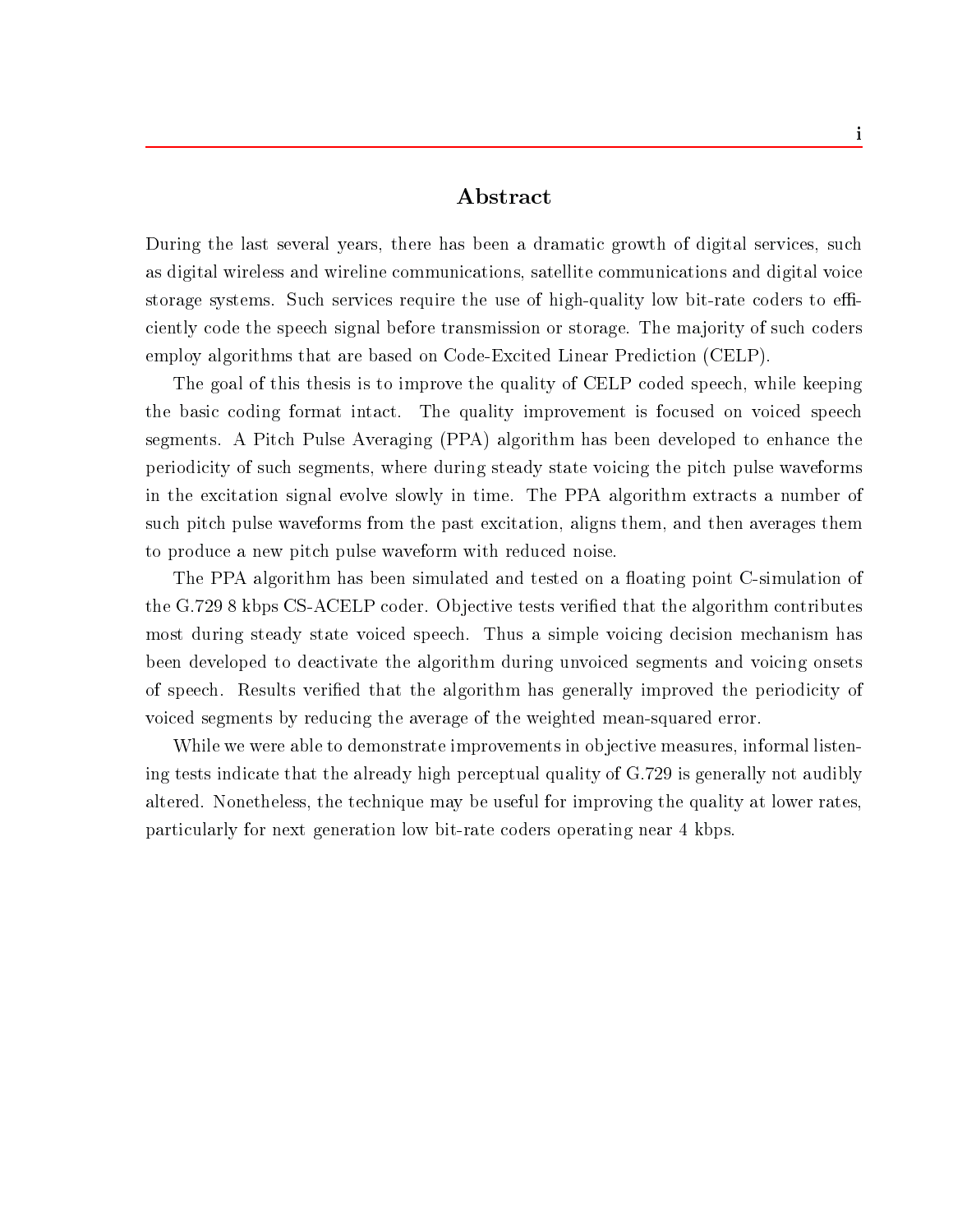## Acknowledgments

First I would like to thank my supervisor Prof. Peter Kabal for his guidance, continuous support and experienced advice that made the completion of this thesis possible.

Special thanks to my family and loved ones for their love, support, encouragement and understanding during the last 5 years at McGill University.

Finally I would like to thank my colleagues here at McGill for their help and useful suggestions.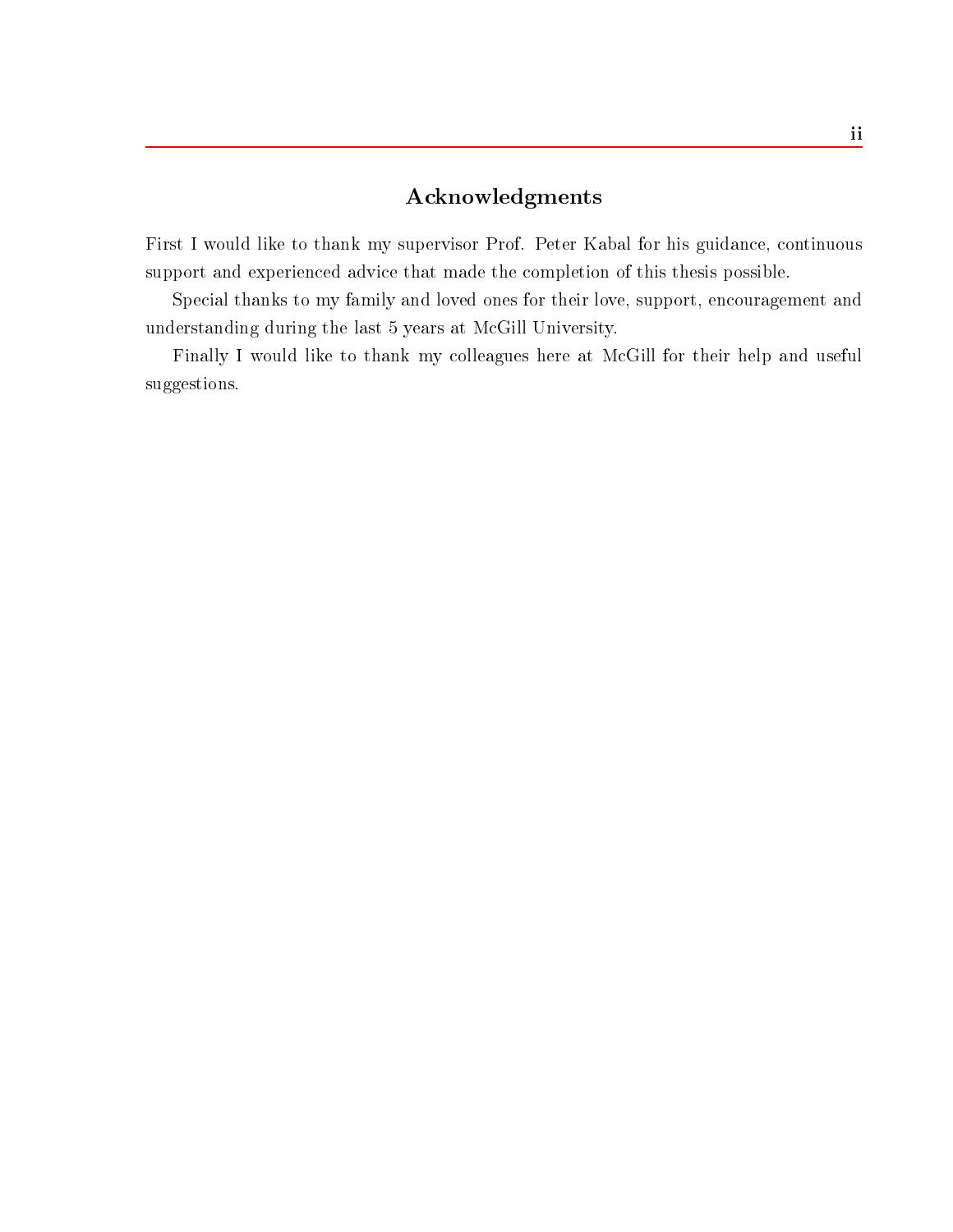# **Contents**

| $\mathbf{1}$   | Introduction |                                                                  | $\mathbf{1}$   |  |
|----------------|--------------|------------------------------------------------------------------|----------------|--|
|                | 1.1          |                                                                  | $\mathbf{1}$   |  |
|                | 1.2          | Problem Statement and Objectives of Our Research                 | $\overline{2}$ |  |
|                | 1.3          |                                                                  | 3              |  |
| $\overline{2}$ |              | Analysis-by-Synthesis Linear Prediction                          | $\overline{4}$ |  |
|                | 2.1          |                                                                  | $\overline{4}$ |  |
|                | 2.2          |                                                                  | $\overline{7}$ |  |
|                |              | 2.2.1                                                            | $\overline{7}$ |  |
|                |              | 2.2.2                                                            | 10             |  |
|                |              | 2.2.3<br>Estimation of the predictor parameters                  | 11             |  |
|                | 2.3          |                                                                  | 14             |  |
|                | 2.4          | The Code-Excited Linear Prediction (CELP) Algorithm              | 16             |  |
|                |              | 2.4.1                                                            | 17             |  |
|                |              | 2.4.2                                                            | 18             |  |
|                |              | 2.4.3                                                            | 21             |  |
| 3              |              | Modeling Periodicity in CELP coders                              | 22             |  |
|                | 3.1          |                                                                  | 22             |  |
|                |              | 3.1.1                                                            | 23             |  |
|                |              | 3.1.2                                                            | 25             |  |
|                |              | 3.1.3<br>Use of fractional delays in pitch prediction $\ldots$ , | 28             |  |
|                |              | Practical approaches to the adaptive codebook search<br>3.1.4    | 30             |  |
|                | 3.2          |                                                                  |                |  |
|                | 3.3          |                                                                  |                |  |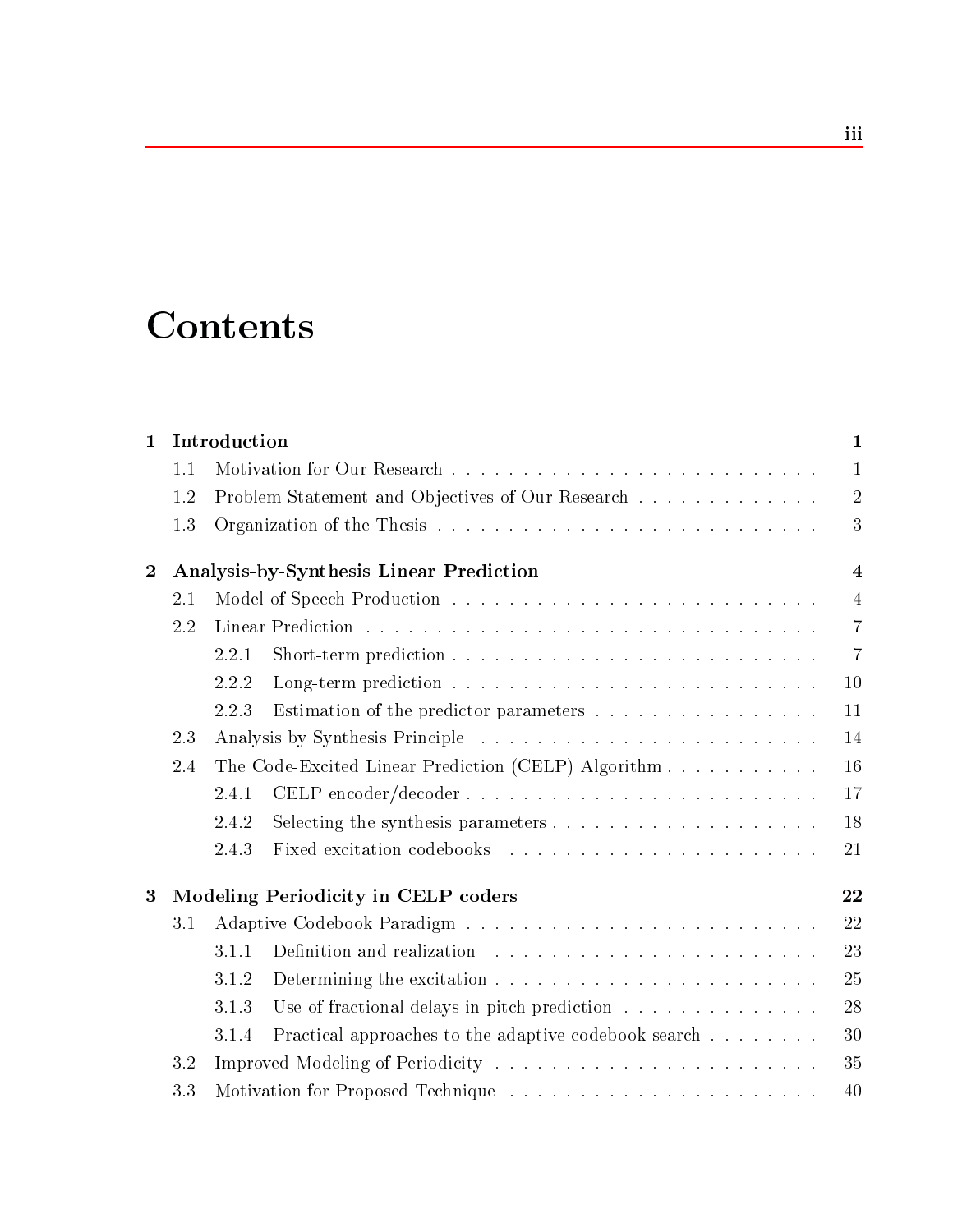|              | 3.4 |             |                                             | 41 |
|--------------|-----|-------------|---------------------------------------------|----|
|              |     | 3.4.1       |                                             | 41 |
|              |     | 3.4.2       |                                             | 48 |
| 4            |     |             | Simulation of the PPA Algorithm and Results | 51 |
|              | 4.1 |             |                                             | 52 |
|              | 4.2 |             |                                             | 54 |
|              |     | 4.2.1       |                                             | 54 |
|              |     | 4.2.2       |                                             | 57 |
|              |     | 4.2.3       |                                             | 57 |
|              | 4.3 |             |                                             | 60 |
|              |     | 4.3.1       |                                             | 62 |
|              |     | 4.3.2       |                                             | 63 |
|              |     | 4.3.3       |                                             | 78 |
| $\mathbf{5}$ |     | Conclusions |                                             | 79 |

| <b>Bibliography</b> |  |
|---------------------|--|
|                     |  |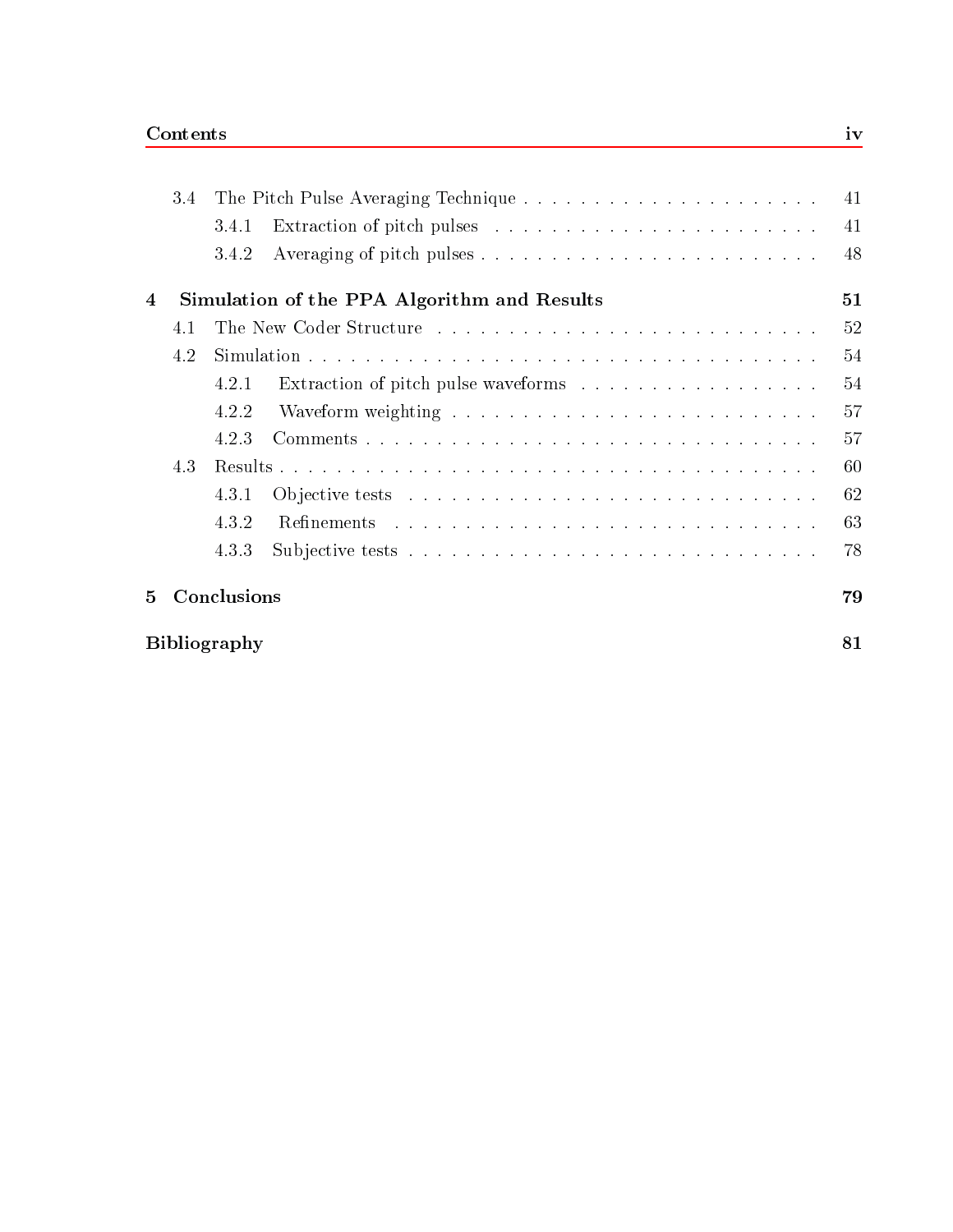# List of Figures

| $2.1\,$ |                                                                                                        | $\overline{4}$  |
|---------|--------------------------------------------------------------------------------------------------------|-----------------|
| 2.2     | Examples of (a) noise-like unvoiced and (c) quasi-periodic voiced segments of                          |                 |
|         | speech. The speech signal is sampled at 8000 samples/sec and each segment                              |                 |
|         | is 20 msec (160 samples) long. $\ldots \ldots \ldots \ldots \ldots \ldots \ldots \ldots \ldots \ldots$ | $6\phantom{.}6$ |
| 2.3     | Block diagrams of formant (a) analysis and (b) synthesis stages.                                       | 9               |
| 2.4     | Analysis model for transversal predictors                                                              | 12              |
| $2.5\,$ |                                                                                                        | 14              |
| 2.6     | LPAS coder with error weighting $\ldots \ldots \ldots \ldots \ldots \ldots \ldots$                     | 15              |
| 2.7     | Generic model for the CELP encoder                                                                     | 17              |
| 2.8     | Models for the calculation of the frequency error criterion during the selection                       |                 |
|         |                                                                                                        | 19              |
| 3.1     | Pitch Synthesis in CELP coders viewed as a <i>filtering operation</i>                                  | 22              |
| 3.2     |                                                                                                        | 23              |
| 3.3     | An alternative view of the adaptive codebook selection procedure                                       | 24              |
| 3.4     | Adaptive codebook update procedure                                                                     | 25              |
| 3.5     |                                                                                                        | 36              |
| 3.6     | Pitch pulse waveform extraction using a <i>breadth-first</i> search procedure                          | 43              |
| 3.7     | Pitch pulse waveform extraction using a <i>depth-first</i> search procedure                            | 45              |
| 3.8     |                                                                                                        | 49              |
| 4.1     |                                                                                                        | 53              |
| 4.2     | Segment of the LP residual from the male speech file " $pb1m1.au"$                                     | 55              |
| 4.3     | Excitation segment from "pb1m1.au" constructed by the original coder                                   | 55              |
| 4.4     | Extracted waveforms from the excitation of "pb1m1.au".                                                 | 56              |
| 4.5     | Extracted waveforms from the excitation of "xtest1.au".                                                | 58              |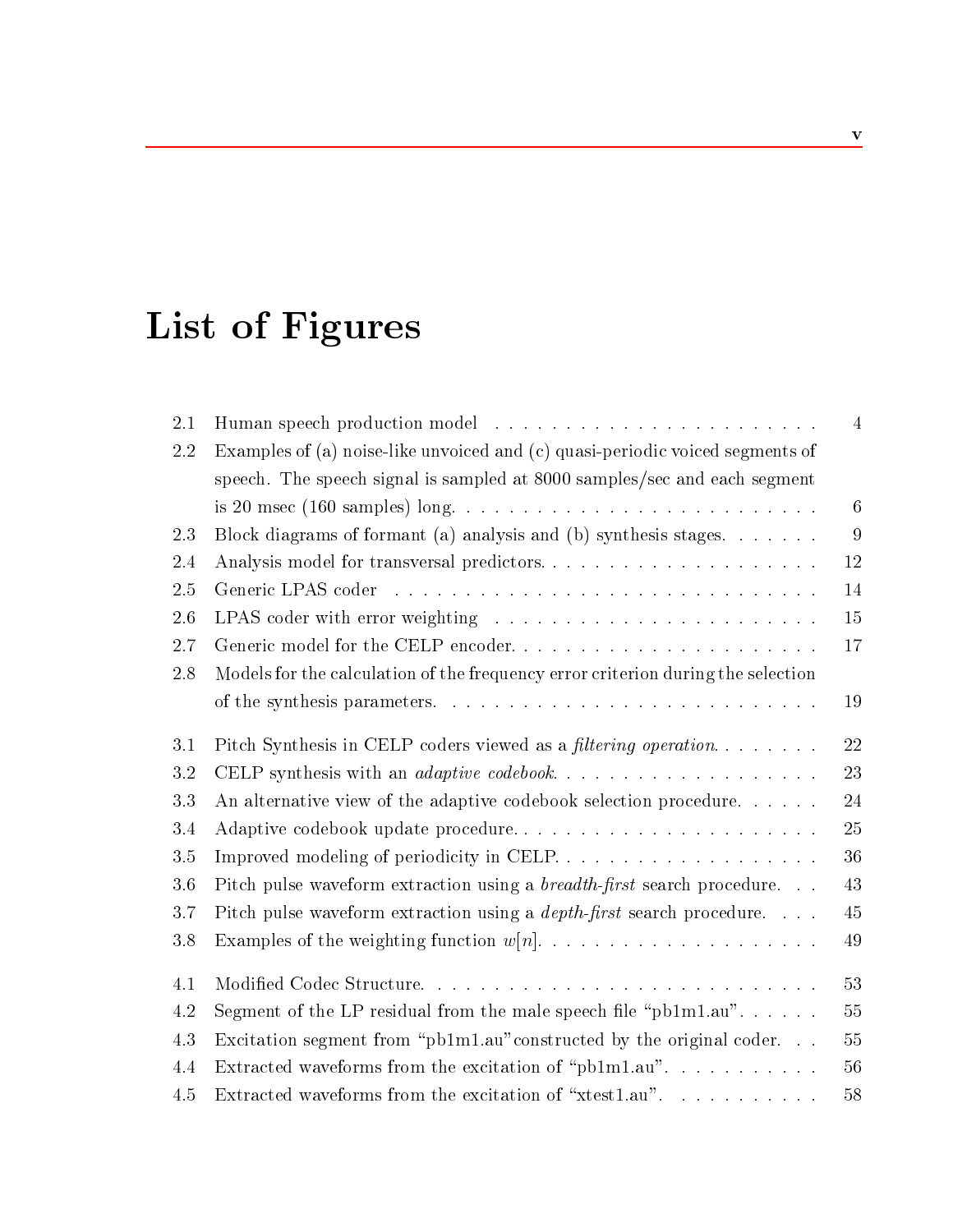| 4.6 | Extracted waveforms during an unvoiced segment from the LP residual of      |      |
|-----|-----------------------------------------------------------------------------|------|
|     |                                                                             | -59  |
| 4.7 | Constructed excitation segment for $\alpha = 5$ in "pb1m1.au"               | 60   |
| 4.8 | The extracted waveforms at indicated subframes in Fig. 4.3 for $\alpha = 5$ | 61   |
| 4.9 |                                                                             | 64   |
|     | 4.10 Extracted waveforms normalized in energy                               | 66   |
|     | 4.11 Results after the extracted waveforms have been normalized             | 67   |
|     |                                                                             | 68   |
|     |                                                                             | -69  |
|     | 4.14 Excitation contributions at subframe indicated in Fig. 4.13.           | 70   |
|     |                                                                             | 73   |
|     | 4.16 Mean-Squared Error for "pipm8.au" $(\alpha = 140)$ .                   | - 74 |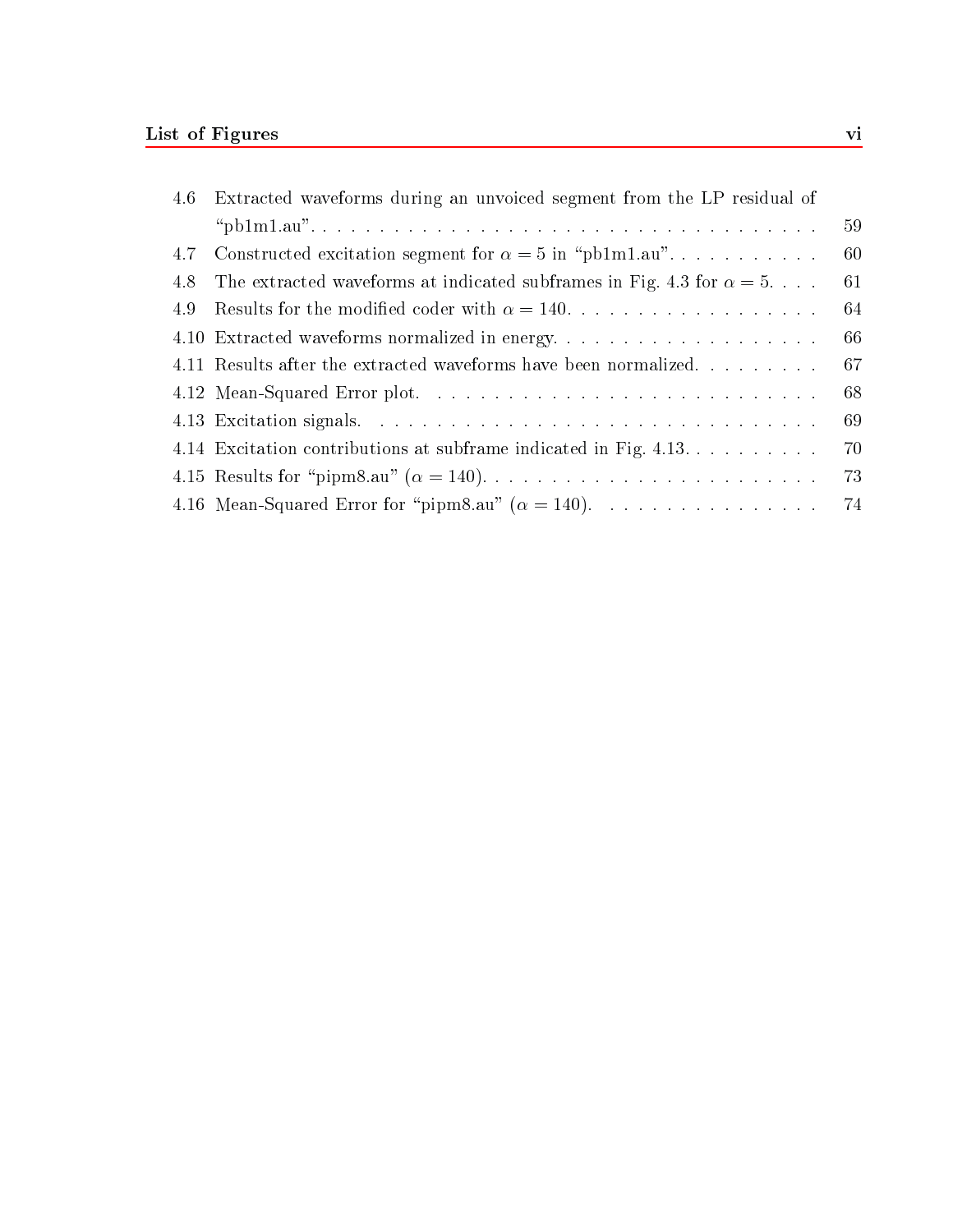# List of Tables

| 3.1 G.729: Range(s) and resolution of fractional delay at each subframe 32 |  |
|----------------------------------------------------------------------------|--|
|                                                                            |  |
|                                                                            |  |
|                                                                            |  |
| 4.4 Results for all voiced segments with adaptive voicing decision. 77     |  |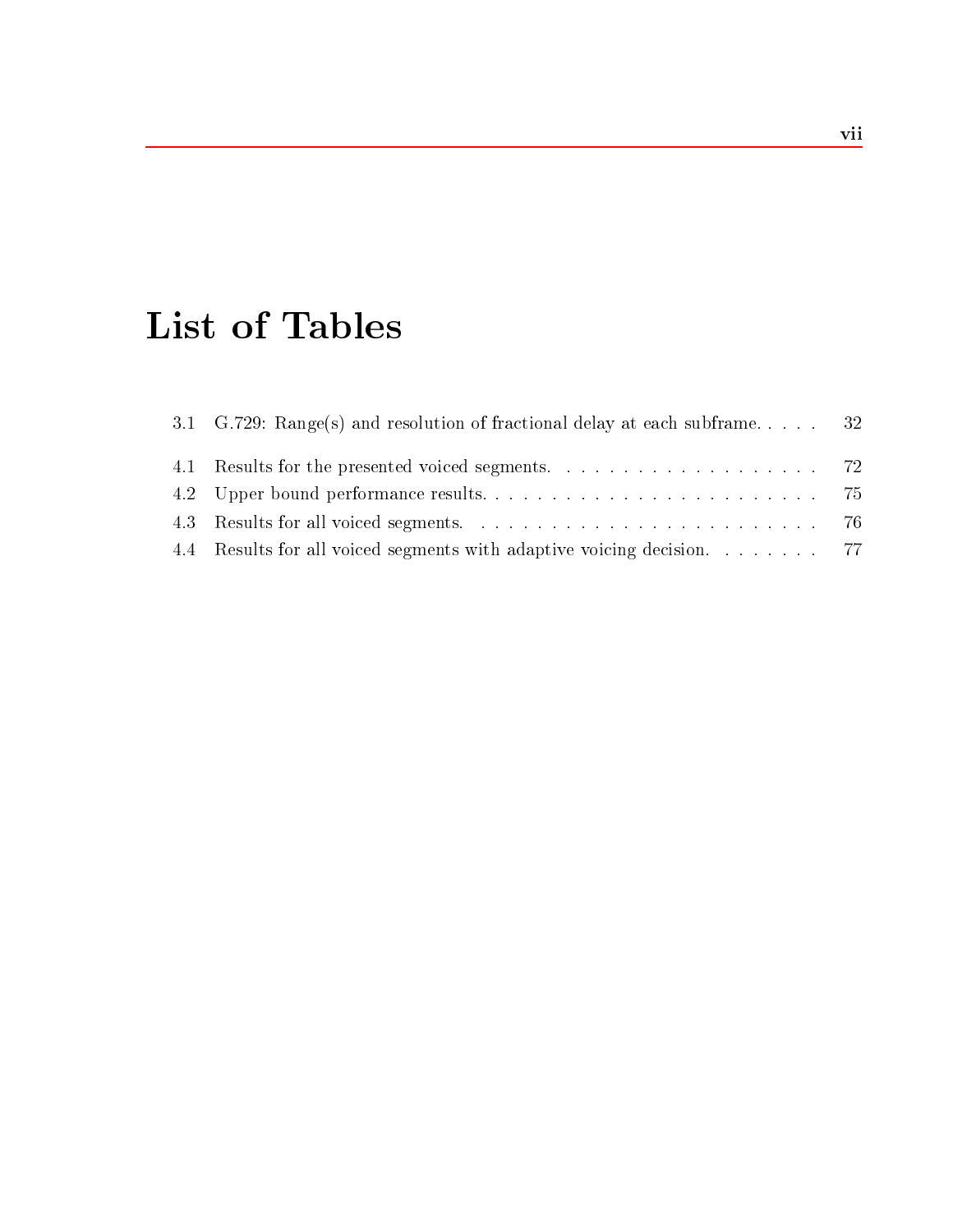# Chapter 1

# Introduction

### 1.1 Motivation for Our Research

In the last several years, there has been an explosion of Research and Development activity in the area of speech compression (coding). The growth of applications such as mobile communications and voice storage systems has increased the need to conserve bandwidth in wireless, wireline and satellite communications as well as to reduce memory requirements of voice storage systems. Since the bandwidth of a signal is a function of its bit-rate, highquality low bit-rate coders have been the major focus of current research in this field.

Many speech coding algorithms have been developed for coding telephone bandwidth  $(200 \text{ Hz} - 3.4 \text{ kHz})$  speech signals. Amongst these, Code-Excited Linear Prediction (CELP) [1, 2] is the most widely studied and promising algorithm for high quality speech at low to medium (4 kbps  $-8$  kbps) bit-rates. This family of techniques, exploit models of human speech production and auditory perception which enables them to provide a quality versus bit-rate tradeoff that outperforms most existing compression techniques at these rates. Its popularity is witnessed by the fact that numerous CELP based coders have been standardized for various applications and are widely used in the commercial world.

For example, the FS1016 4.8 kbps CELP coder [3] has been standardized by the U.S. Department of Defense (DoD) for secure voice terminals. The G.728 16 kbps LD-CELP [4] and lately the G.729 8 kbps CS-ACELP [5], were standardized by the International Telecommunications Union - Telecommunications Sector (ITU-T) for use in Personal Mobile Communications, digital satellite communications, store and forward systems etc. Currently in Europe, the European Telecommunications Standards Institute (ETSI), is moving towards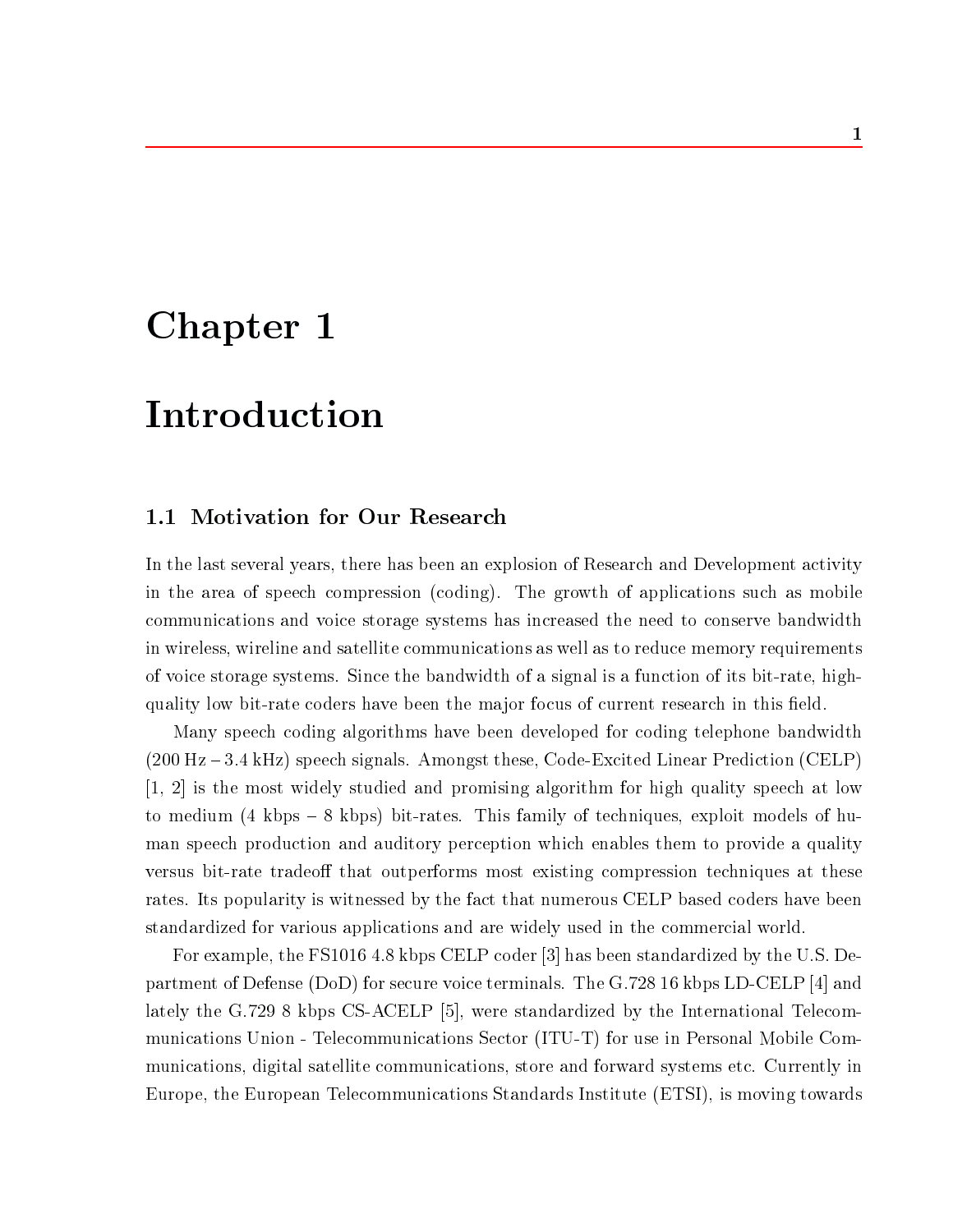the standardization of the new Global System for Mobile Communications Enhanced Full Rate (GSM-EFR) coder, targeted for new market groups such as Personal Communications Services (PCS) applications. In North America, the Telecommunications Industry Association (TIA) has standardized the IS-96 8.5 kbps QCELP [6] for Code Division Multiple Access (CDMA) digital cellular telephony and currently, efforts are made towards the standardization of the new IS-127 9.6 kbps Enhanced Variable Rate Codec (EVRC). In addition, a 7.4 kbps ACELP coder has been proposed for the new TIA IS-641 Enhanced Full Rate Codec to be used in Time Division Multiple Access (TDMA) digital cellular systems. Finally, the Research and Development Center for Radio Systems (RCR) in Japan has standardized the Japanese Digital Cellular (JDC) Half-Rate 5.6 kbps PSI-CELP coder [7] to double the capacity of the Japanese TDMA personal digital cellular system.

All of the examples of standards outlined above are based on CELP algorithms, appropriately modified and enhanced to meet the required specifications. Because of this wide installation base of CELP coders in the commercial world, there is a need to further improve the quality of CELP coded speech while keeping the basic encoding format intact.

### 1.2 Problem Statement and Ob jectives of Our Research

It is widely accepted that reconstructed speech in CELP coders suffers from some quality degradation which can be described as hoarseness. This degradation is caused by the poor reproduction of the input speech signals periodicity and the use of a noisy stochastic excitation which elevates the perceived background noise level during voiced speech, alternatively viewed as inter-harmonic noise in the speech spectrum. The perceived level of periodicity in the reconstructed signal tends to decrease with decreasing bit rate and with high pitch input speech signals, in the range of 200 Hz  $-$  400 Hz.

Several algorithms [7, 8, 9, 10, 11, 12, 13, 14, 15] have been proposed to reduce the presence of noise between the harmonics, while maintaining reasonable computational complexity. Various filtering techniques attempted to reduce coding noise between the harmonics. Other proposals deliberately limited the amount of noisy stochastic excitation thus minimizing the amount of inter-harmonic noise. These techniques will be presented in more detail in Chapter 3.

In this thesis we describe a novel approach to enhance the periodicity of the synthesized speech, based on the evolution of pitch pulses during onsets and steady-state voiced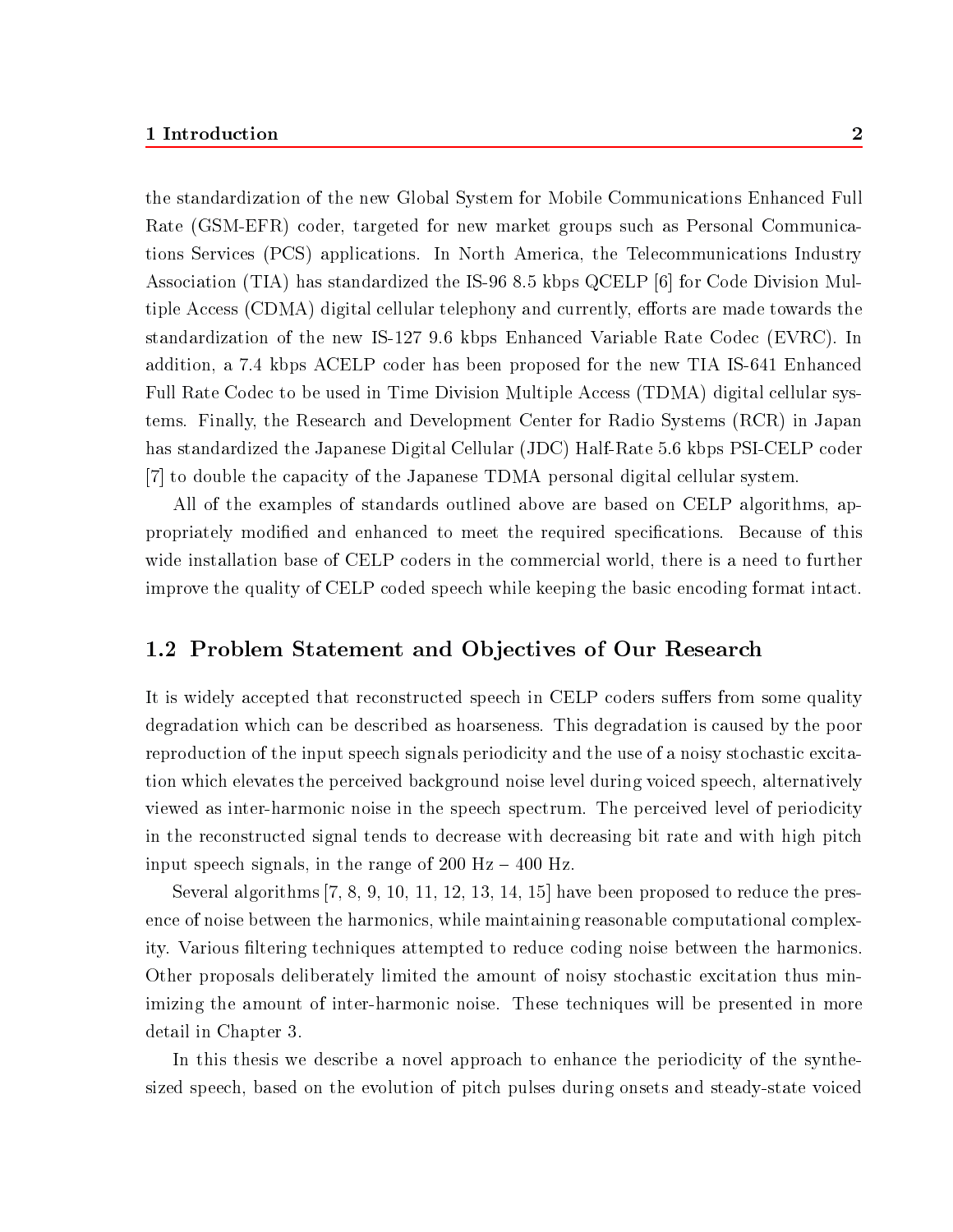segments of speech. The primary goal of our work is to perceptually enhance the quality of synthetic speech in the CELP algorithm. We verify our claims by tests carried out on a floating point version of the G.729 8 kbps CS-ACELP coder, standardized by ITU-T in 1996.

### 1.3 Organization of the Thesis

In Chapter 2 we provide a basic background theory on linear prediction and perceptual weighting which constitute an integral part of an important class of coders referred to as linear prediction based analysis by synthesis (LPAS) coders. The CELP algorithm, which belongs to the general class of LPAS coders, will then be described, emphasizing the way the excitation is represented. In Chapter 3 we introduce the notion of the *adaptive* codebook as used in CELP coders to model the periodic segments of speech and examine several techniques proposed towards the enhancement of periodicity. The development of the pitch pulse averaging (PPA) technique is then presented. Chapter 4 describes the implementation of the PPA technique and includes simulation results and performance evaluations. In conclusion, Chapter 5 summarizes our work and offers suggestions for future investigation.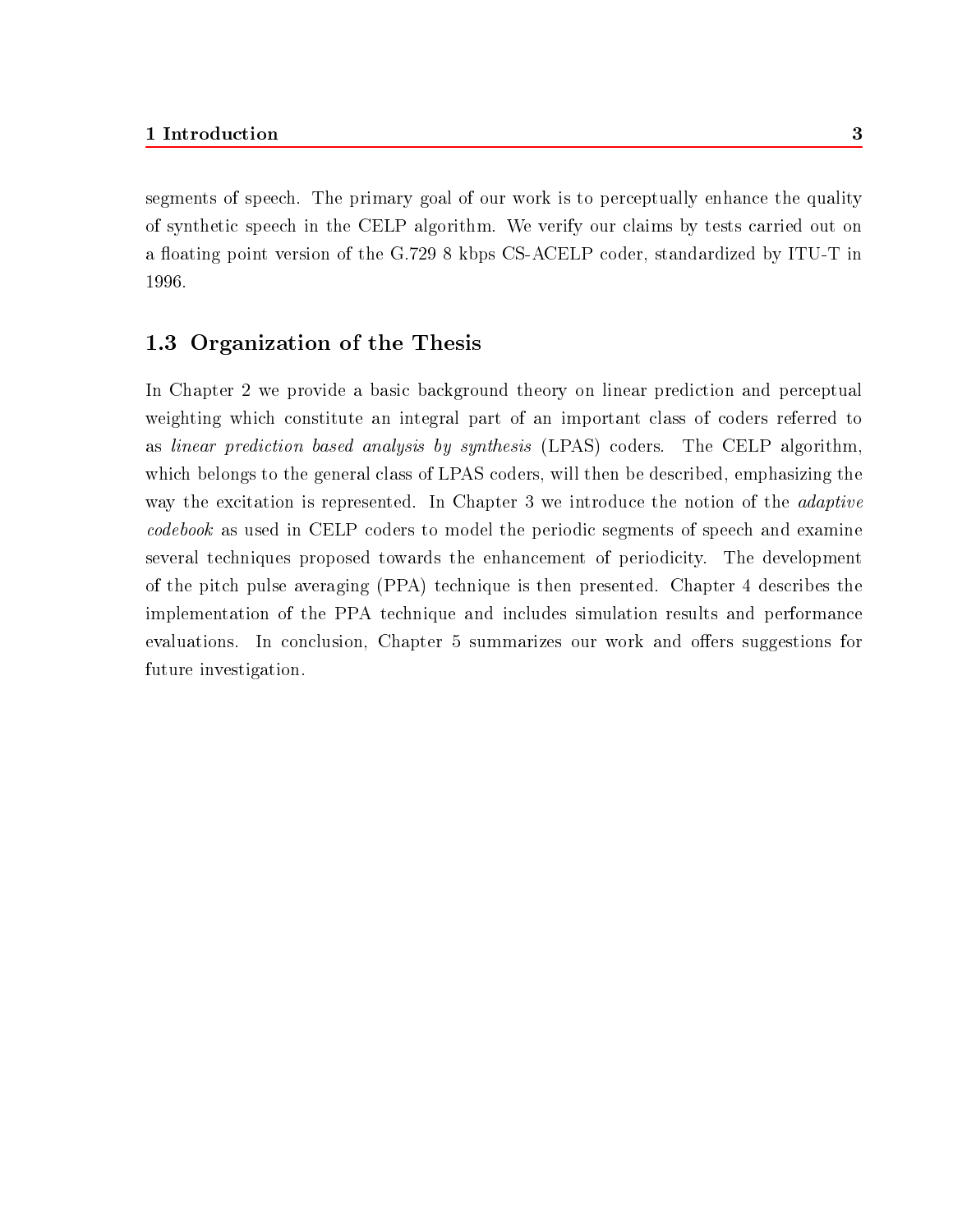# Chapter 2

# Analysis-by-Synthesis Linear Prediction

## 2.1 Model of Speech Production

Speech is generally generated by exhaling air through the glottis and the vocal tract, as shown in Fig. 2.1. The airflow, coming from the lungs, is modulated by the vibrations of the vocal cords and the shape of the vocal tract.



Fig. 2.1 Human speech production model

Speech can be classied into two general categories:

Voiced speech characterized by quasi-periodic and in general high energy segments of sounds such as vowels.

Unvoiced speech which generally describes the low energy segments such as consonants.

Voiced speech is produced when the air flowing from the lungs is interrupted by a periodic opening and closing of the vocal cords, generating a periodic glottal excitation for the vocal tract. The rate at which the vocal cords open and close is called the *fundamental frequency* (denoted as F0) and corresponds to the physically perceived pitch. Its value varies with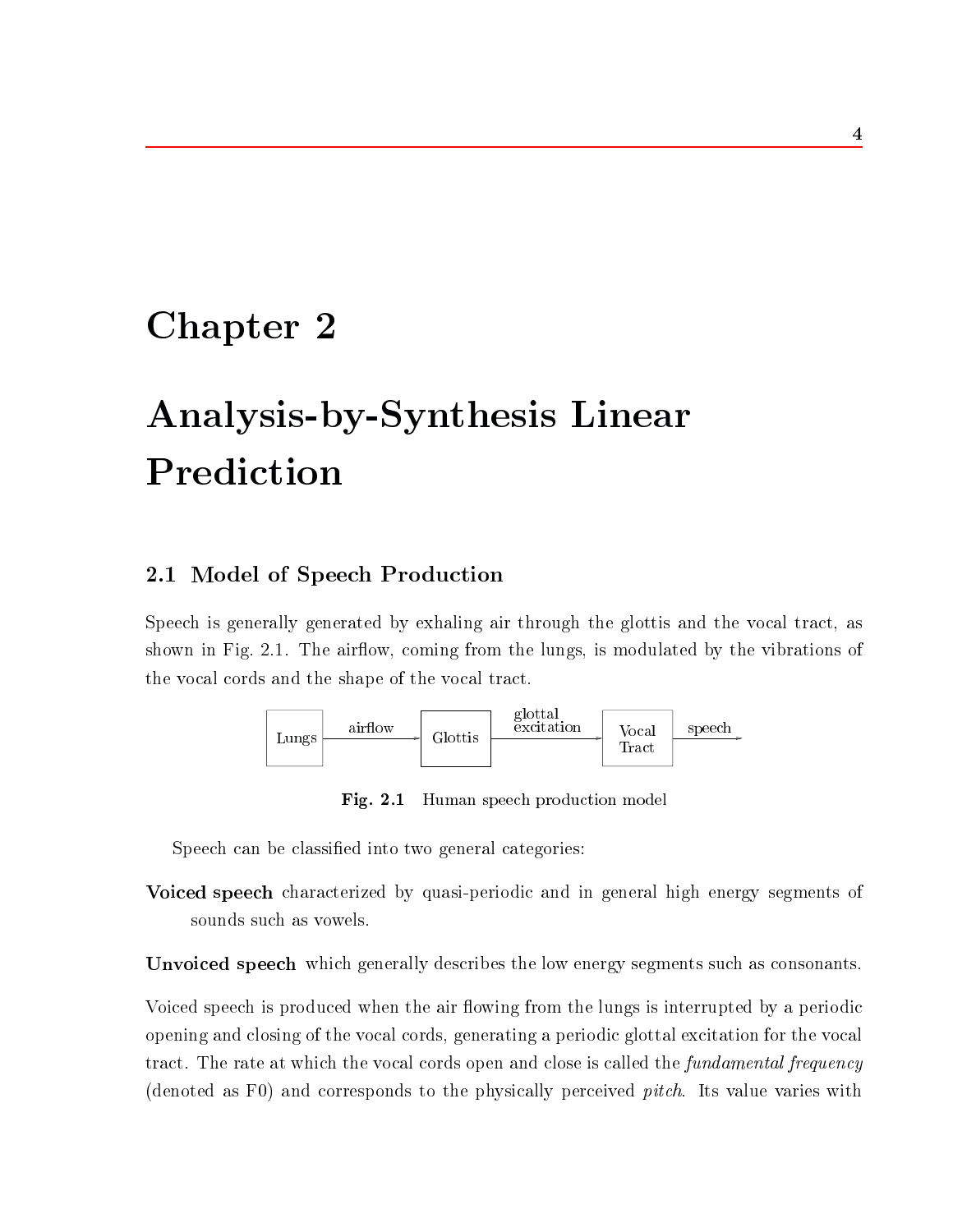the size of the vocal cords. Typical average values are 150 Hz and 250 Hz for males and females respectively. Since F0 and the vocal tract shape changes over time, voiced speech is not truly periodic but can be characterized as quasi-periodic over short intervals of time. Unvoiced speech is produced when the vocal cords do not vibrate and the vocal tract is excited by a turbulent noise generated when the air flowing from the lungs passes through a narrow constriction in the vocal tract.

Speech production can be alternatively viewed as a ltering operation in which a sound source excites a vocal tract filter  $[16]$ . The sound source represents the noise generated at a constriction of the vocal tract during unvoiced sounds or the glottal pulses during voicing, or a combination of the two. The spectrum of the sound source during voiced sounds, contains harmonics spaced by F0 with most of the energy concentrated at low frequencies, whereas during unvoiced sounds the spectrum is approximately flat and without harmonic structure.

The vocal tract will finally modify the distribution of energy in the spectrum of the sound source (depending on its particular shape) and introduce resonances (*formants*) and anti-resonances. Representing the vocal tract as a time-varying lter, the resonances and anti-resonances are due to the poles and zeros of the vocal tract frequency response, respectively. Typical time waveforms of voiced and unvoiced segments of speech along with their spectrum are shown in Fig. 2.2. Note the noise-like character of the unvoiced waveform in Fig. 2.2(a), compared to the periodic character of the voiced waveform of Fig. 2.2(c) where sections of the waveform are repeated approximately every 40 samples. The periodicity in the voiced waveform also appears in its spectrum (see Fig. 2.2(d)) as well defined peaks (harmonics), spaced at the fundamental frequency (in this case, approximately 200 Hz for an 8 kHz sampled signal). The spectrum of the unvoiced waveform has no such structure and is more random.

Low bit-rate coders try to reduce the bit rate, while preserving speech quality, by taking advantage of redundancies in the speech signal and perceptual limitations of the human ear [16, 17]. The former arises from the following observations: (a) in general the speech spectrum changes relatively slowly (except during the articulation of stops), (b) successive pitch periods are generally similar and (c) the spectral envelope is relatively smooth, with most of the energy concentrated at low frequencies. These are attributed to the mechanical limitations of the speech organs, i.e vocal tract and vocal cords. The latter, relates to the fact that the human ear is insensitive to phase, more sensitive to low than high frequencies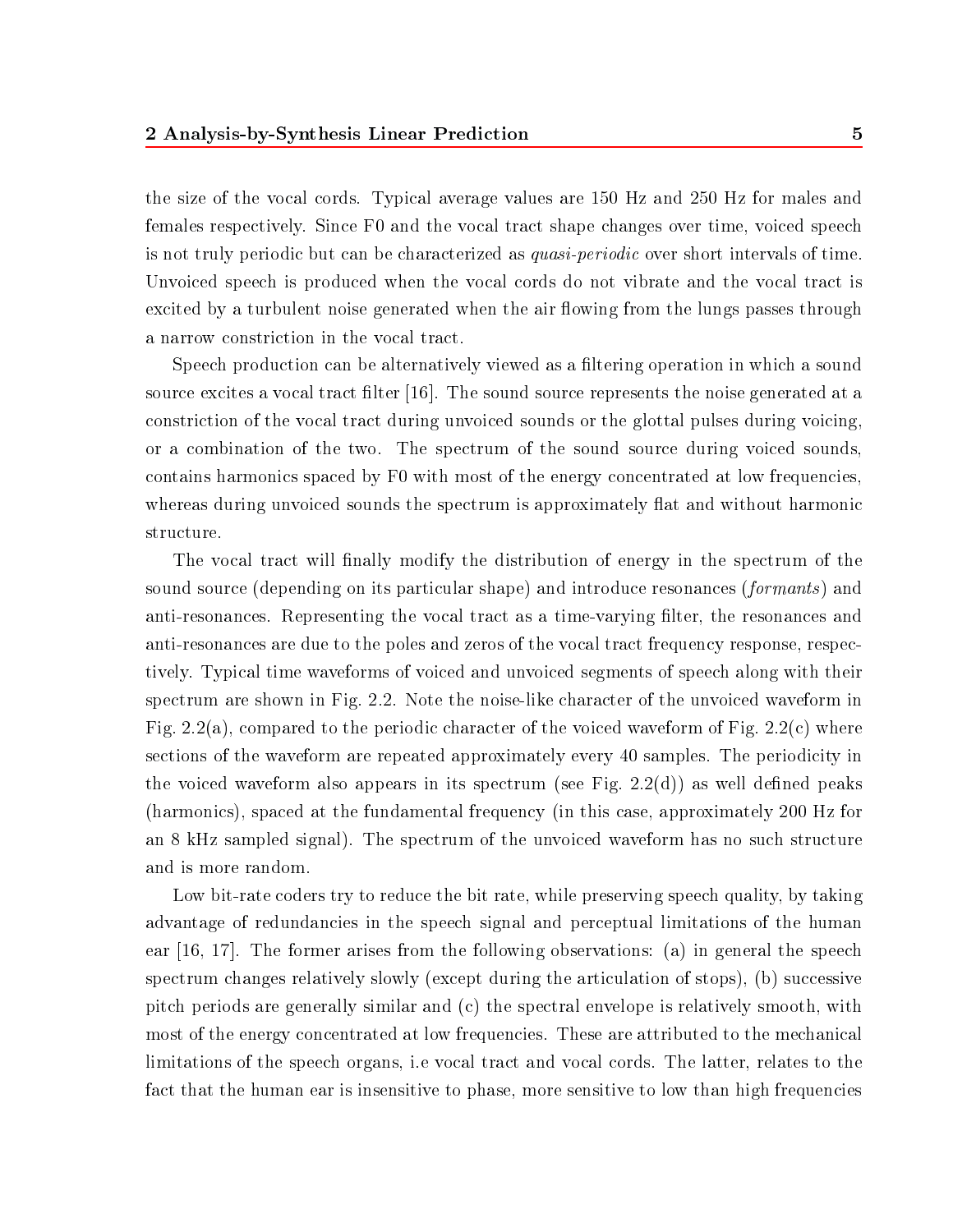

(a) Section of the time waveform of unvoiced phoneme /  $\int$  / (as in "shoe").



(b) Spectrum of the unvoiced segment



(c) Section of the time waveform of voiced phoneme /i/ (as in "beat").

(d) Spectrum of the voiced segment



and places more importance to spectral poles than spectral zeros due to masking effects.

The redundancy in the speech signal led to the conclusion that speech samples are correlated. The spectral envelope corresponds to the short-term correlations and the harmonic structure corresponds to the long-term correlations. These correlations can be exploited to yield a lower bit rate by using linear prediction.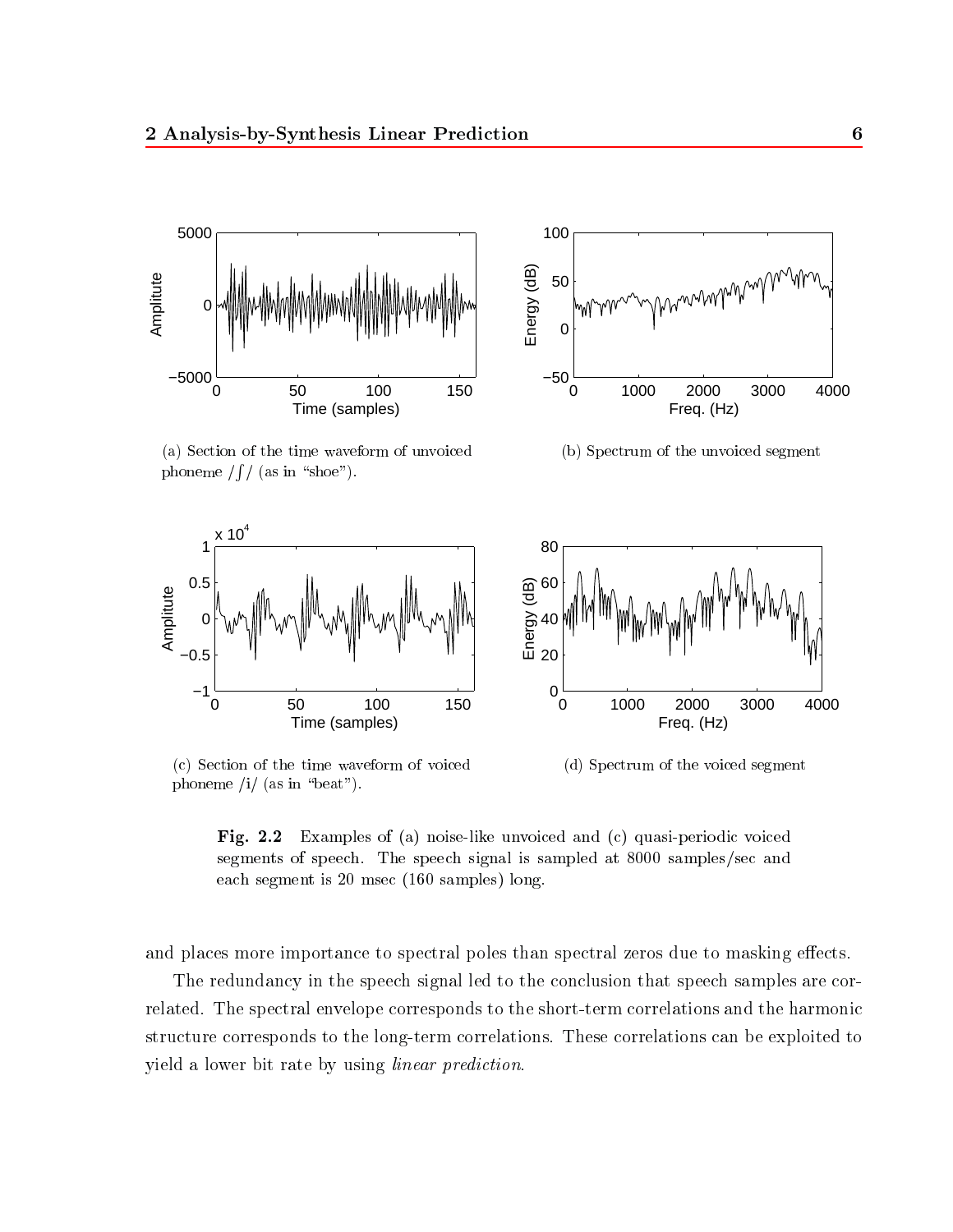### 2.2 Linear Prediction

Linear prediction is one of the most important tools in speech analysis. Its relative simplicity of computation and its ability to provide accurate estimates of the speech parameters, make this method predominant in low bit-rate coding of speech. The philosophy behind linear prediction is that a speech sample can be approximated as a linear combination of past samples. Then, by minimizing the sum of the squared differences between the actual speech samples and the linearly predicted ones over a finite interval, a unique set of predictor coefficients can be determined.

Prediction can be used to either remove redundancies from the speech signal, or to create a model for the vocal tract. The redundancy removal is performed with a linear prediction (LP) filter. During short-term prediction, i.e removal of near-sample redundancies, this filter is commonly called the LP analysis filter. The LP analysis filter removes the formant structure of the speech signal (thus also referred to as *formant analysis* filter) and leaves a lower energy output prediction error which is often called the LP residual or excitation signal. The inverse LP analysis filter, i.e., the  $LP$  synthesis filter, models the vocal tract and its transfer function describes the spectral envelope of the speech signal. As the spectral envelope is also referred to as "formant structure" of the signal, thus the  $LP$  synthesis filter is also known as the *formant synthesis* filter. Further refinement can be obtained by considering the long-term correlations of voiced speech using long-term prediction. In this case another LP filter can be used to remove far-sample redundancies. This filter is usually called the *pitch predictor* and exploits the periodicity of the signal. The inverse of the pitch predictor, often called the *pitch filter*, models the effect of the glottis and its transfer function describes the harmonic structure of the speech signal. Pitch prediction will have no useful effect for unvoiced speech since the unvoiced excitation is random and its spectrum is flat.

#### 2.2.1 Short-term prediction

The source-lter model allows us to use linear prediction to remove short-term redundancies from the speech signal. Within a frame of N speech samples, the speech signal  $s[n]$  can be considered to be the output of some system with some unknown input excitation  $u[n]$  such the following relation holds [18]: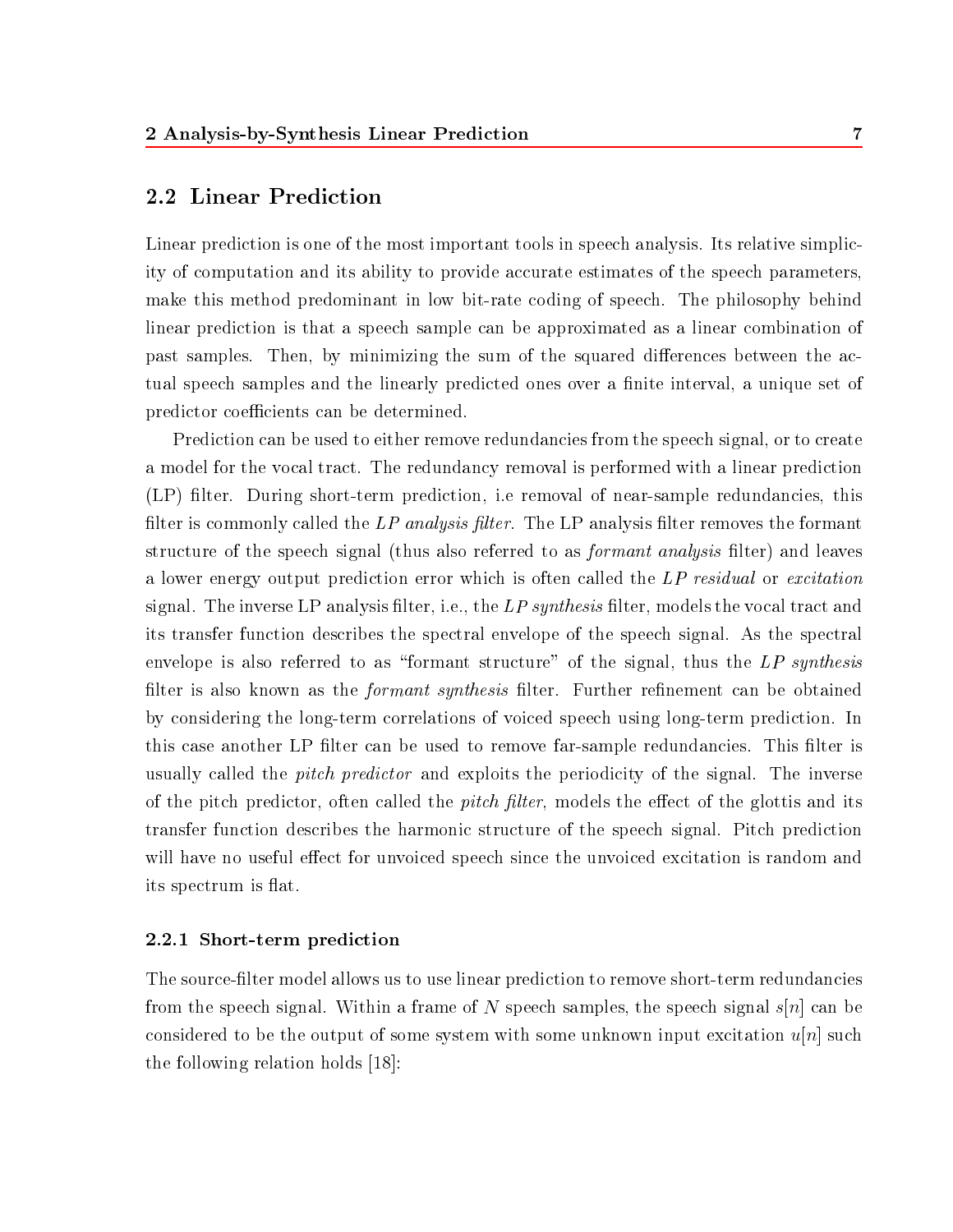$$
s[n] = \sum_{k=1}^{p} a_k s[n-k] + G \sum_{l=0}^{q} b_l u[n-l], \qquad b_0 = 1 \tag{2.1}
$$

where  $\{a_k\}$ ,  $\{b_l\}$  and gain G are system parameters. In the above equation, the speech signal is *predicted* as a *linear combination* of past outputs and past and present inputs. The z-transform of the system,  $H(z)$ , is thus given by

$$
H(z) = \frac{S(z)}{U(z)} = G \frac{1 + \sum_{l=1}^{q} b_l z^{-l}}{1 - \sum_{k=1}^{p} a_k z^{-k}}
$$
(2.2)

where  $S(z)$  and  $U(z)$  are the z-transforms of  $s[n]$  and  $u[n]$  respectively.

 $H(z)$  in Eq. (2.2), is the general pole-zero model and is also known as the *autoregressive* moving average (ARMA) model. The polynomial roots of the numerator and denominator of Eq. (2.2) correspond to the zeros and poles, respectively, of the system. This model can be divided into two special cases: (1) When  $a_k = 0$  for  $k = 1, \ldots, p$ ,  $H(z)$  becomes an all-zero model, alternatively known as the *moving average* (MA) model, and (2) an all-pole or *autoregressive* (AR) model, when  $b_l = 0$  for  $l = 1, \ldots, q$ .

The all-pole model is preferred for most applications because it is computationally more efficient and fits the acoustic tube model for speech production  $|17|$ . Although it provides a very good representation of the vocal tract effects during vowel sounds which are acoustically resonant, it is only an approximation for phoneme classes such as nasal and fricatives which contain spectral nulls that are best modeled by the zeros of the vocal tract transfer function. Nevertheless, as stated earlier, the human ear is more sensitive to spectral poles than spectral nulls which makes the simplication a reasonable assumption. In addition, it has been shown that the effect of a zero in the transfer function can be achieved by including more poles [19].

Based on the all-pole model, the current speech sample is predicted by a linear combination of p past samples; i.e.,

$$
s[n] = \sum_{k=1}^{p} a_k s[n-k]
$$
 (2.3)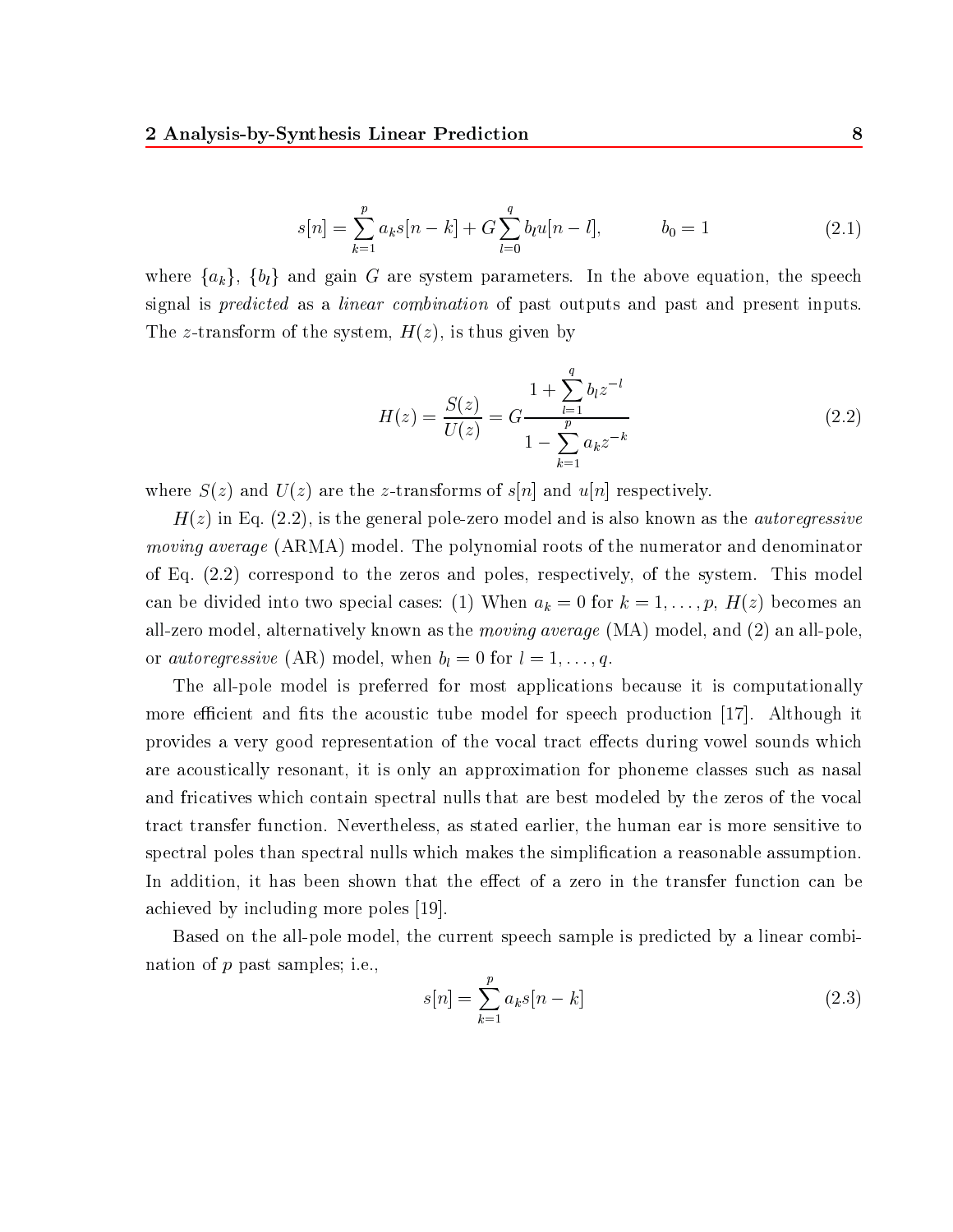

Fig. 2.3 Block diagrams of formant (a) analysis and (b) synthesis stages.

and the output  $r[n]$ , called prediction error or LP residual signal, given as

$$
r[n] = s[n] - \sum_{k=1}^{p} a_k s[n-k].
$$
\n(2.4)

Taking the z-transform of both sides in Eq. (2.4), it follows that

$$
R(z) = A(z)S(z),\tag{2.5}
$$

where  $R(z)$  is the z-transform of the LP residual signal, and

$$
A(z) = 1 - \sum_{k=1}^{p} a_k z^{-k}.
$$
 (2.6)

The filter  $A(z)$  is known as the LP analysis filter. The all-pole LP synthesis filter  $H(z)$ ,

$$
H(z) = \frac{1}{A(z)},\tag{2.7}
$$

models the short-time power spectral envelope of the speech signal. A block diagram of the format analysis and synthesis stage is shown in Fig. 2.3.

The choice of the order  $p$  of the model is a compromise among spectral accuracy, computation time/memory and transmission bit rate. In general, a pair of poles is allowed for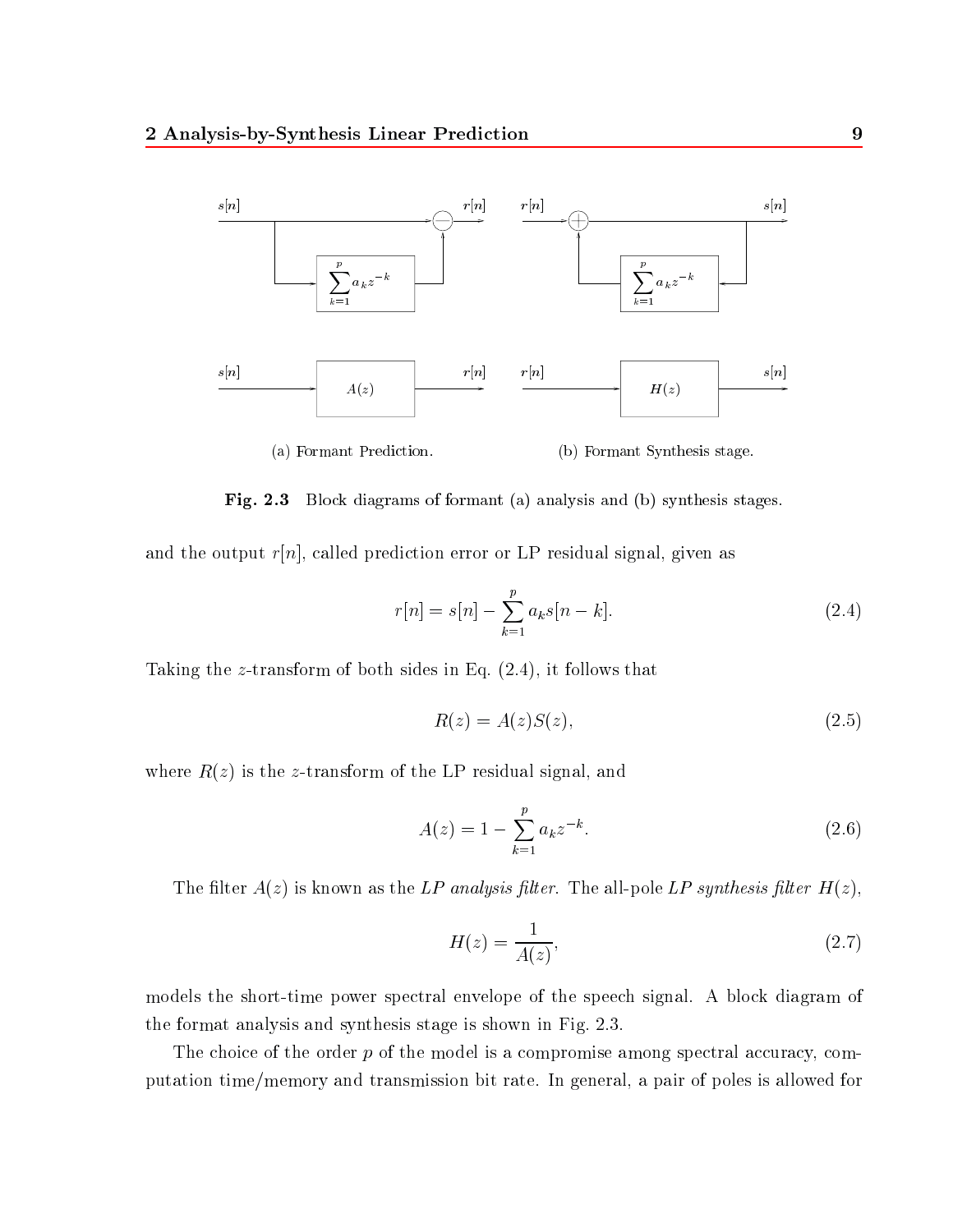each formant present in the speech spectrum, plus an additional  $2 - 4$  poles to approximate possible zeros. For 8 kHz sampled speech, p typically ranges from 8 to 16.

Linear prediction can be classified as *forward adaptive*, in which case the prediction is based on past speech samples and the prediction coefficients have to be transmitted to the receiver as side information, and *backward adaptive* where prediction is based on past reconstructed speech samples  $\hat{s}[n]$ . In the latter, no side information need to be transmitted to the receiver. For the purpose of this thesis, as in most low bit-rate coders, forward adaptive linear prediction is assumed.

The filter coefficients  $\{a_k\}$  (also known as LP coefficients) are estimated every frame of speech samples. This is done by using either the least-squares or lattice method [16, 17, 18, 20]. The latter method is more computationally complex because the parameters can be updated instantaneously. In the least-squares method, the speech or error signal is multiplied by a window and the set of coefficients  $\{a_k\}$  are chosen to minimize the energy of the error signal. The first of the two least-square techniques is the *autocorrelation* method. In this method, the speech signal is multiplied by a window whereas in the alternative least squares technique, the covariance method, the error signal is windowed instead. The autocorrelation method guarantees that the resulting LP analysis filter  $A(z)$  is minimum phase, which means that the all-pole synthesis filter  $H(z)$  is always stable. This property makes the autocorrelation method the most popular technique for the estimation of the filter coefficients.

#### 2.2.2 Long-term prediction

Voiced speech segments show strong long-term correlation and is maintained in the LP residual signal. These far-sample redundancies can further be exploited by the use of a *pitch predictor.* For this purpose, a single tap filter can be employed, of the following form

$$
P(z) = \beta z^{-D},\tag{2.8}
$$

where  $\beta$  is the predictor coefficient and D is the estimated pitch period (delay) in samples. The error signal is expressed as

$$
e(n) = r(n) - \beta r(n - D),\tag{2.9}
$$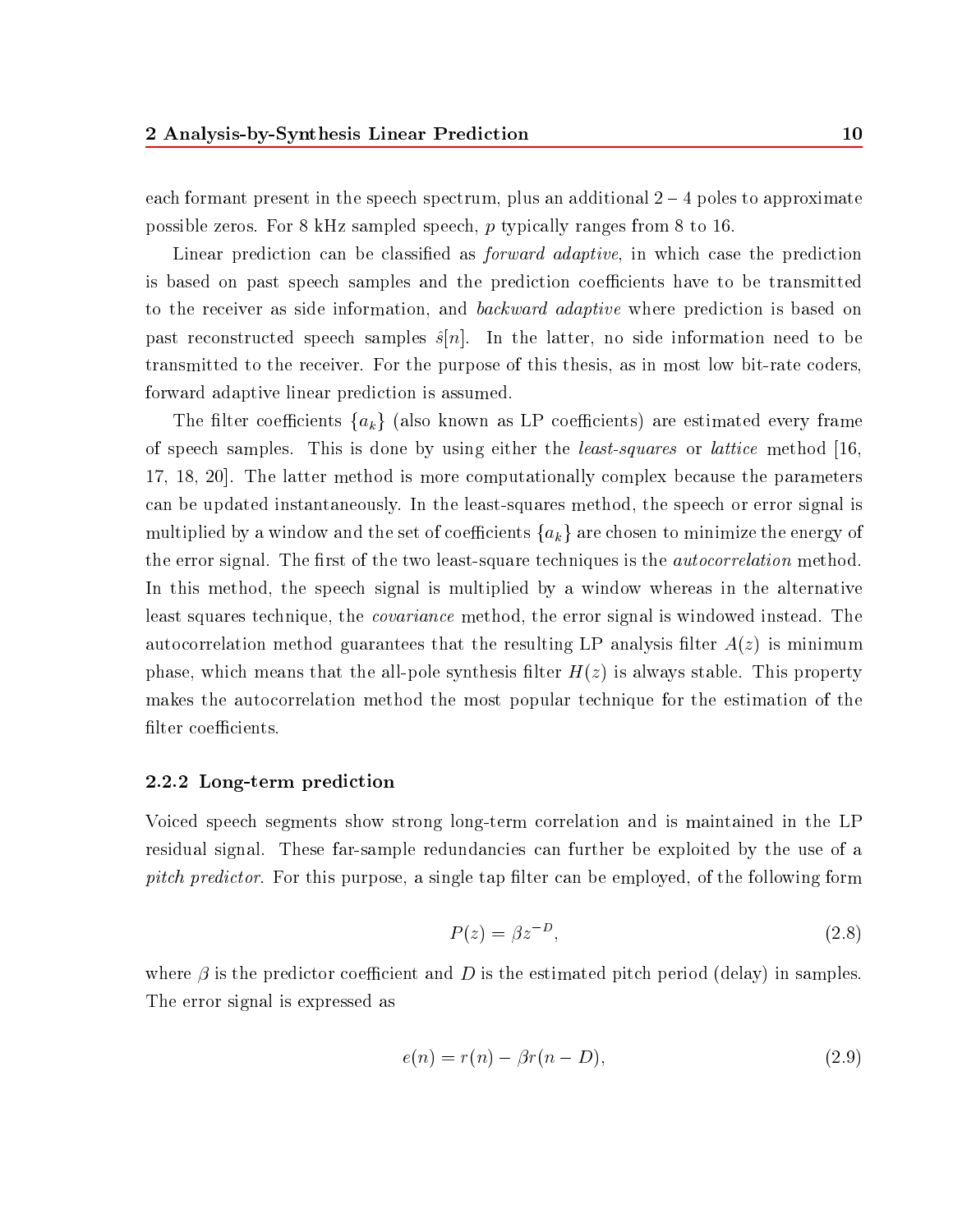and is called the *pitch residual signal*. Taking the z-transform on both sides and rearranging the terms, the resulting *pitch analysis filter* is expressed as

$$
P_a(z) = 1 - \beta z^{-D},\tag{2.10}
$$

In time domain, the pitch analysis filter subtracts the speech sample (weighted by  $\beta$ ) at a delay equal to the estimated period from the current sample. In frequency domain, the pitch analysis filter removes the harmonic structure from the input signal and in this case the LP residual. Pitch analysis will have no useful effect during unvoiced speech since unvoiced excitation is random (no harmonic structure). The predictor coefficient relates to the degree of waveform periodicity and takes on values in the range  $\alpha$  in the range  $\alpha$ near 0 for a signal with no detectable periodic structure (and in which case the value of D is irrelevant) and close to unity for steady-state voiced speech.

At the decoder, the *pitch synthesis filter* is given as

$$
P_s(z) = \frac{1}{P_a(z)} = \frac{1}{1 - \beta z^{-D}},\tag{2.11}
$$

and is used to introduce a harmonic structure to the synthesized speech signal.

A single tap predictor is not sufficient to provide an exact representation of the periodicity of the signal because the true pitch period is unlikely to be an exact multiple of the sampling period. Whereas, higher order predictors allow interpolation of speech samples in the delayed version of the signal, to more precisely match the original. Atal [21], has considered a three-tap predictor of the form

$$
P(z) = \sum_{k=-1}^{1} \beta_k z^{-D+k}.
$$
 (2.12)

#### 2.2.3 Estimation of the predictor parameters

A general formulation for determining the predictor coefficients for both formant and pitch predictors in traversal form was presented in [22].

Based on the model shown in Fig. 2.4, the windowed error signal  $e_w[n]$  is given as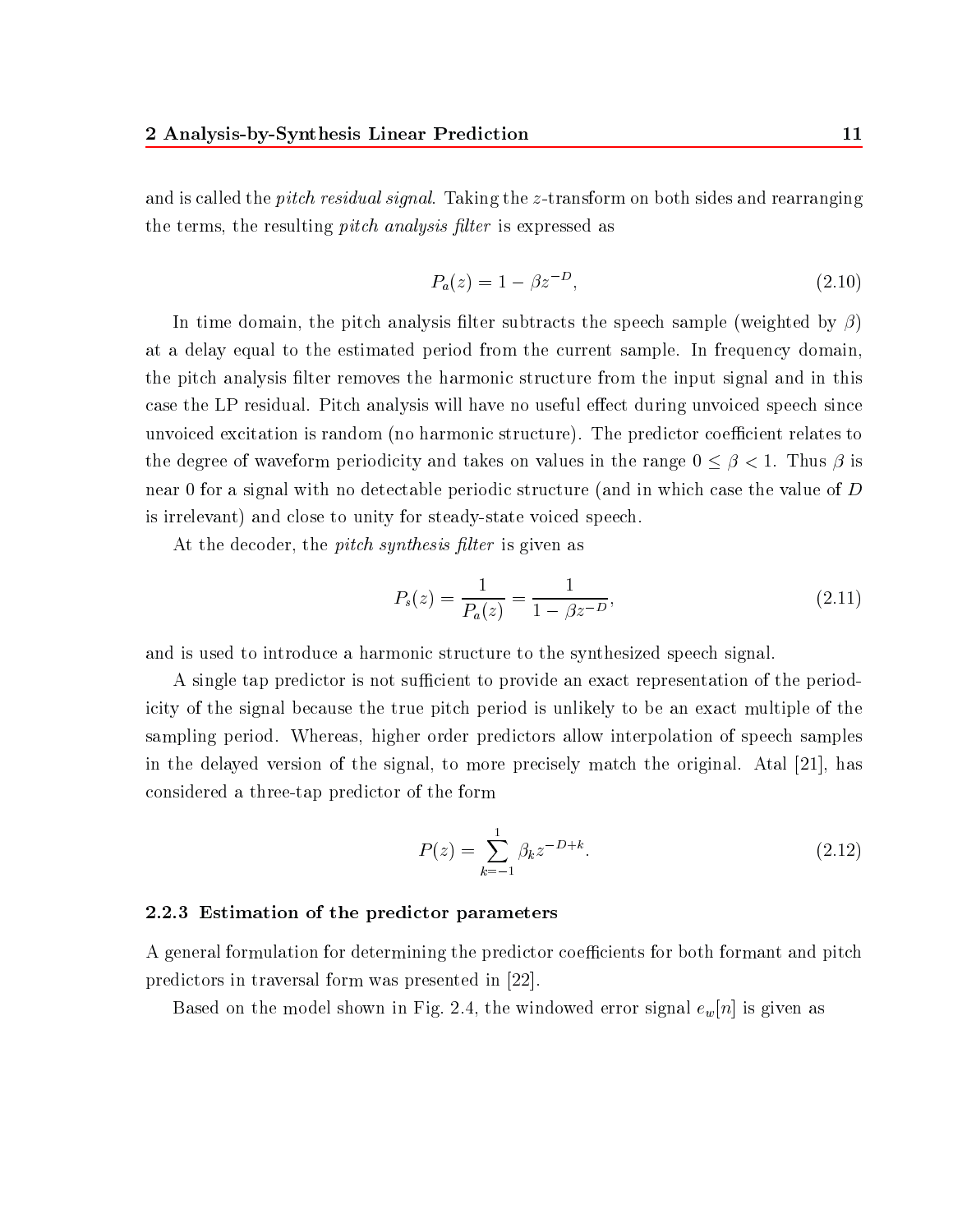

Fig. 2.4 Analysis model for transversal predictors.

$$
e_w[n] = w_e[n]e[n]
$$
  
=  $w_e[n]s_w[n] - w_e[n] \sum_{k=1}^{L} c_k s_w[n - D_k],$  (2.13)

where  $s[n]$  is the input signal and  $w_d[n], w_e[n]$  are the data and error windows respectively. The values of  $D_k$  are arbitrary but distinct integers corresponding to delays of the weighted input signal  $s_w[n]$ .

The energy of the error, or otherwise mean-squared error (MSE), is given as

$$
\epsilon = \sum_{n=-\infty}^{\infty} e_w^2[n].
$$
\n(2.14)

The coefficients  $c_k$  are computed by minimizing  $\epsilon$ . This is done by taking the partial derivative of Eq. (2.14) with respect to each of the coefficients  $c_k$ , for  $k = 1, \ldots, L$ , and setting each of the resulting  $L$  equations to zero. This leads to a linear system of equations that can be written in a matrix form  $(\Phi c = a)$ :

$$
\begin{bmatrix}\n\phi(D_1, D_1) & \phi(D_1, D_2) & \cdots & \phi(D_1, D_L) \\
\phi(D_2, D_1) & \phi(D_2, D_2) & \cdots & \phi(D_2, D_L) \\
\vdots & \vdots & & \vdots \\
\phi(D_L, D_1) & \phi(D_L, D_2) & \cdots & \phi(D_L, D_L)\n\end{bmatrix}\n\begin{bmatrix}\nc_1 \\
c_2 \\
\vdots \\
c_L\n\end{bmatrix}\n=\n\begin{bmatrix}\n\phi(0, D_1) \\
\phi(0, D_2) \\
\vdots \\
\phi(0, D_L)\n\end{bmatrix}
$$
\n(2.15)

where

$$
\phi(i,j) = \sum_{n=-\infty}^{\infty} w_e^2[n]s_w[n-i]s_w[n-j].
$$
\n(2.16)

The matrix  $\Phi$  is always symmetric and positive definite. It is also Toeplitz if the inter-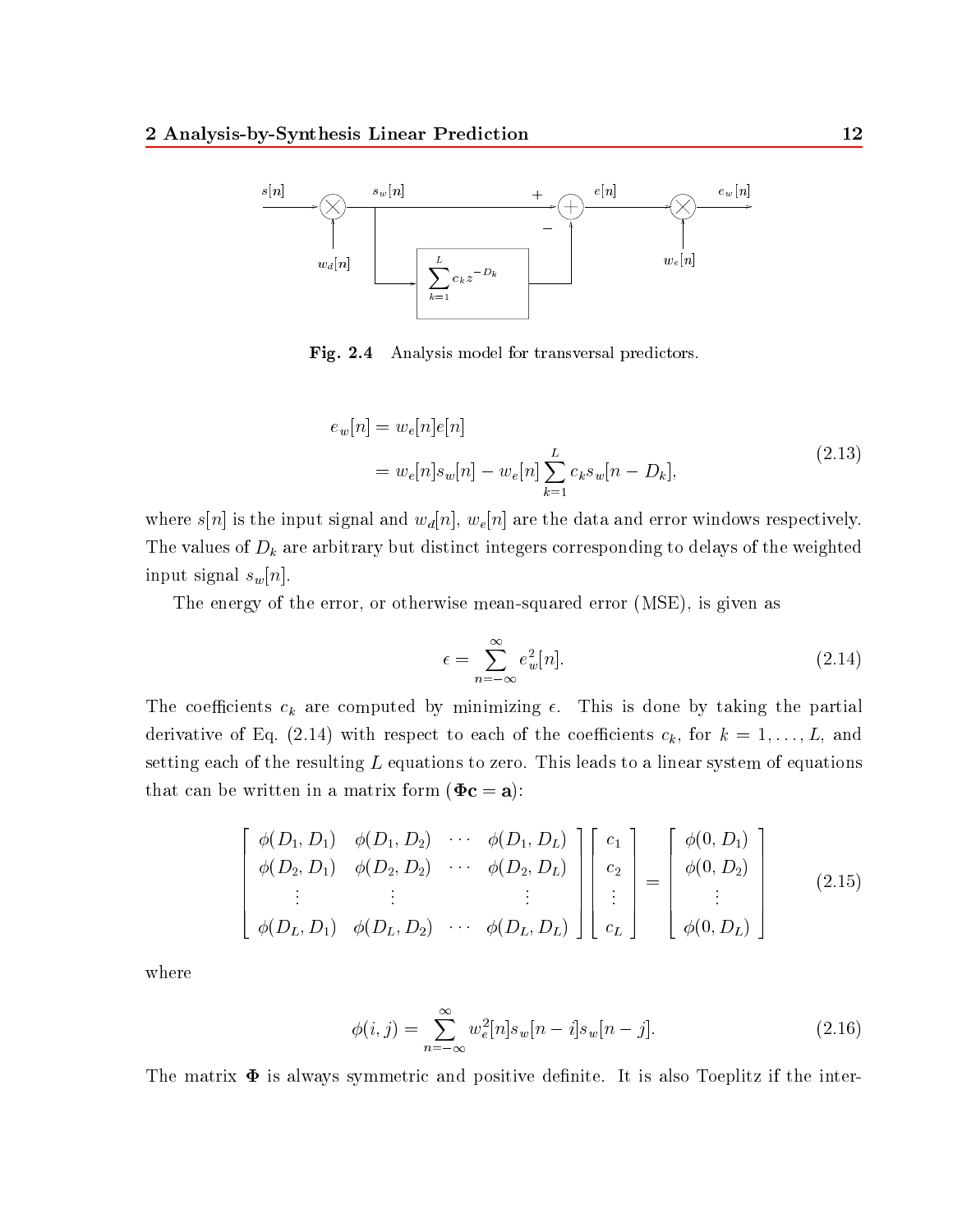coefficient delays are equal. Depending on whether  $\Phi$  is Toeplitz or not, either the Levinson recursion or the Cholesky decomposition can be used to solve the system of equations.

For a formant predictor  $D_k = k$  for  $k = 1, \ldots, p$  and for a pitch predictor of order  $N_p$ ,  $\mu$  ,  $\mu$  ,  $\mu$  is the above for  $\mu$  . The above formulation results in the above formulation results in  $\mu$ the autocorrelation method. The covariance method results if wd[n]=1 8n. For formant prediction, the autocorrelation method method can be shown to give a minimum phase LP analysis filter [23], whereas the LP synthesis filter resulting from the covariance method might be unstable. In the case of pitch prediction, both the autocorrelation (except the case of a single tap pitch predictor) and covariance methods might result in unstable pitch synthesis filters. However, mild instability is often useful to model increasing amplitudes in the excitation signal. As the covariance method gives high prediction gains is thus preferred for pitch prediction. Whenever the pitch synthesis filter is found unstable, efficient stabilization schemes can be employed to limit the instability to desirable limits [22].

So far we have assumed that the pitch period  $D$  is known. Often a single tap pitch filter is used and  $D$  is determined separately from the predictor coefficient using the covariance method. This procedure avoids an exhaustive search for the optimal  $D$  in multi-tap pitch filters [24]. Using the covariance method, the mean-squared error in Eq.  $(2.14)$  can be rewritten in matrix form as  $\epsilon = \varphi(0,0) - z\mathbf{c}$  a + c  $\boldsymbol{\Psi}\mathbf{c}$  and given that the optimum coefficients are given by  $c = \Psi - a$ , the resulting mean-squared error is  $\epsilon = \varphi(0,0) - c$  a.

For a single tap pitch predictor  $N_p = 1$  and Eq. (2.15) is simplified to

$$
\phi(D, D)c_1 = \phi(0, D) \tag{2.17}
$$

and the optimal coefficient  $\beta_{opt}$  is given as

$$
\beta_{opt} = c_1 = \frac{\phi(0, D)}{\phi(D, D)}.
$$
\n(2.18)

Thus, the resulting mean-squared error for a single tap pitch filter reduces to

$$
\epsilon = \phi(0,0) - \frac{\phi^2(0,D)}{\phi(D,D)}.\tag{2.19}
$$

The resulting MSE in Eq. (2.19) is minimized by maximizing  $\phi^2(0, D)/\phi(D, D)$ . This function is computed over all possible values of  $D$ , and its maximum indicates the best choice for the pitch period  $D$ . The range of values over which the pitch period is searched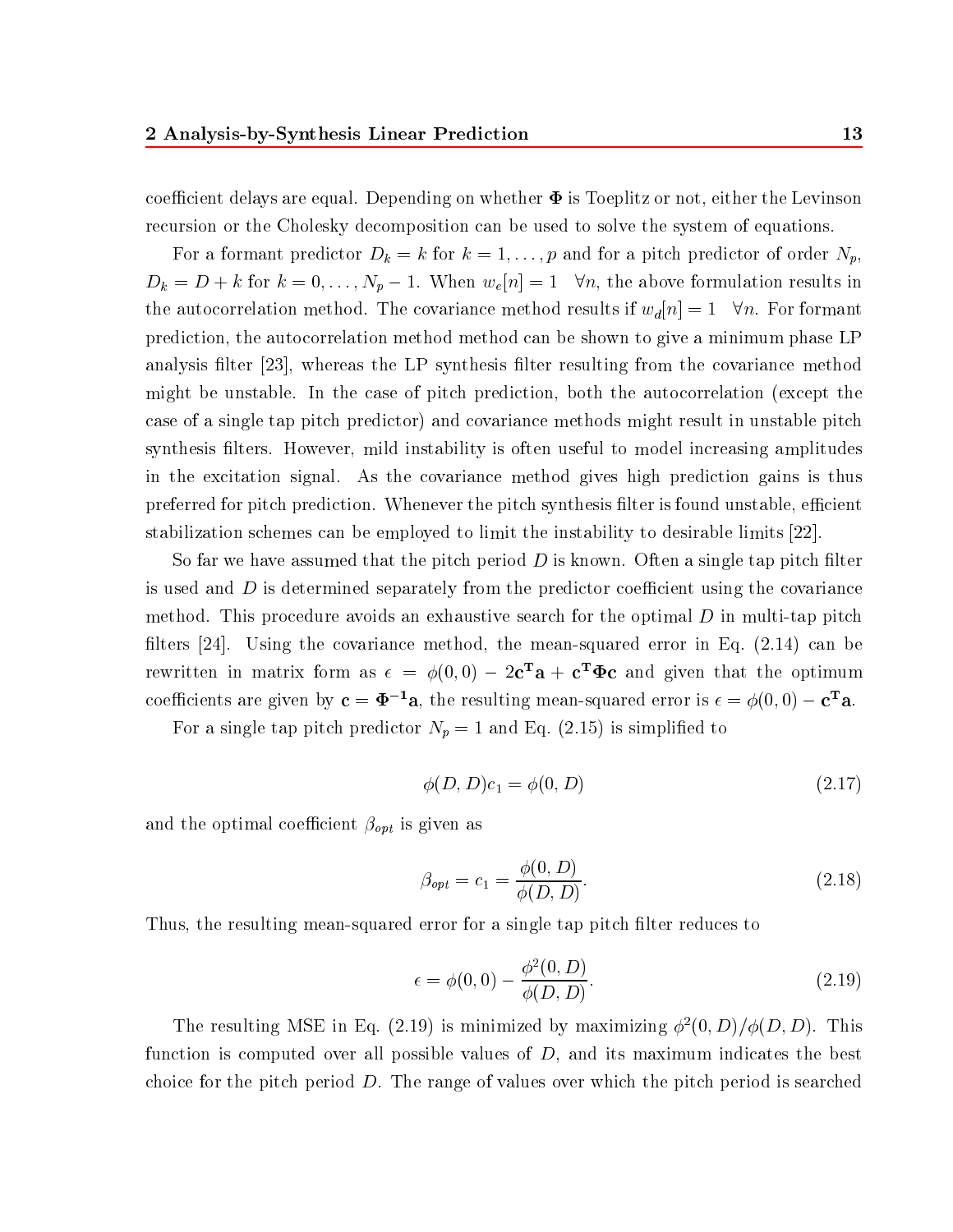is typically between 20 and 143 samples (for speech sampled at  $8 \text{ kHz}$ ) which covers most pitch values encountered in human speech. Other practical methods for choosing D can be found in [24, 25].

### 2.3 Analysis by Synthesis Principle

An important class of coders that use linear prediction is *linear prediction analysis by* synthesis (LPAS) coders. A conceptual diagram of a generic LPAS coder is shown in Fig. 2.5 [26].



Fig. 2.5 Generic LPAS coder

In LPAS coding, the input speech signal is analyzed and the excitation signal is determined one segment at a time. Typically, LP analysis is carried out every frame (which might vary from 80 to 240 samples for speech signals sampled at 8 kHz) and the excitation signal is determined every subframe (usually  $40$  to  $80$  samples long). In this figure, an excitation signal is filtered through the synthesis filter to produce the reconstructed speech signal. The input speech is then subtracted form the reconstructed signal and the resulting quantization error is minimized using the mean-squared error criterion. The excitation signal that minimizes the energy of the quantization error is selected and the parameters corresponding to this signal are transmitted to the receiver. The receiver uses the same synthesis structure to reconstruct the original signal. Since the quantization procedure at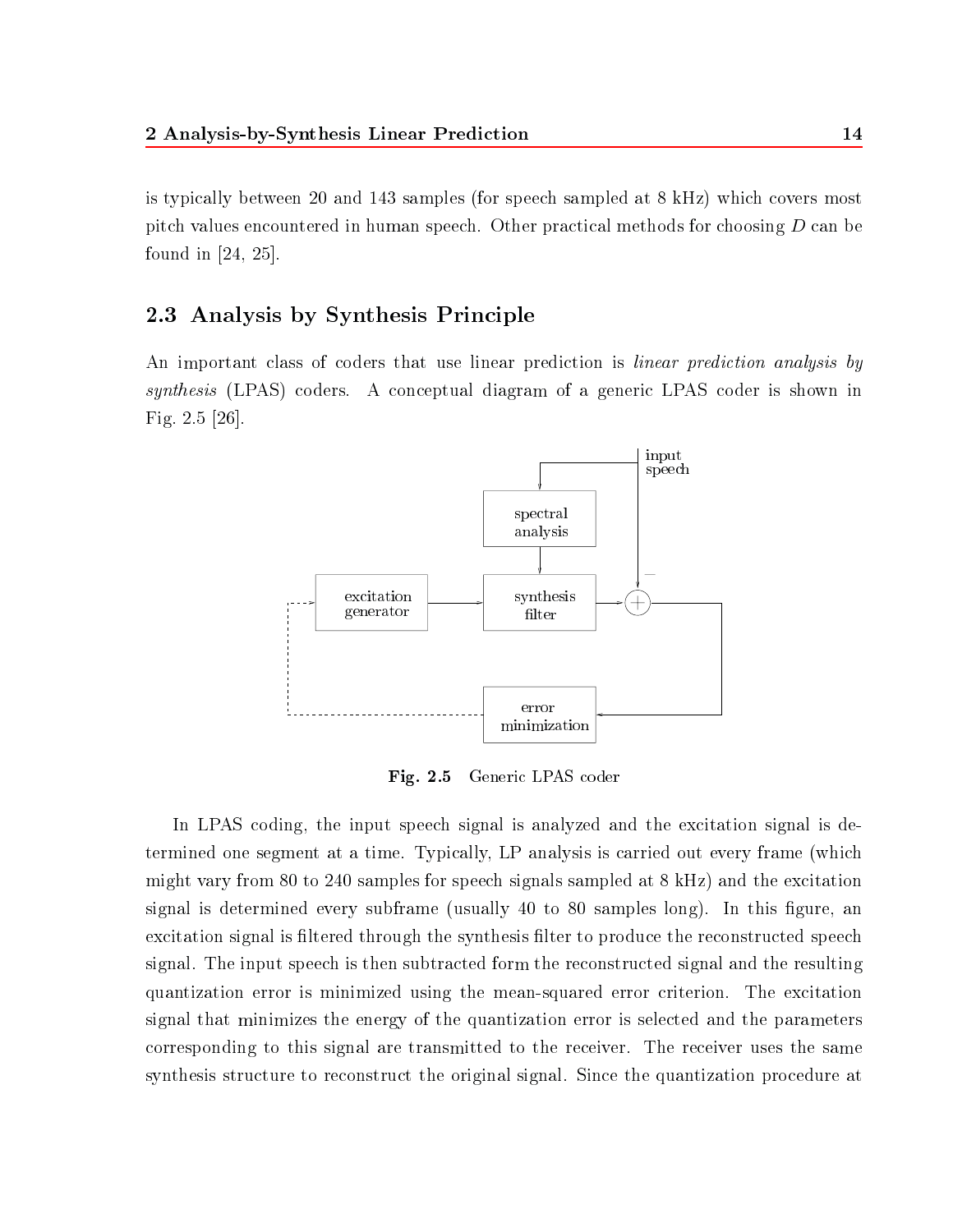the encoder requires the calculation of the reconstructed speech for a number of excitation signals, this type of coding is called analysis-by-synthesis coding.

A ma jor reason for the success of LPAS coding is the fact that it is easy to incorporate into its structure knowledge about human auditory perception and in particular, exploit auditory *spectral masking*. This is achieved by the use of perceptual frequency weighting on the error signal during the selection of the best excitation signal as shown in Fig. 2.6. The coder parameters are now selected on the basis of the perceptually frequency-weighted mean-squared error criterion.



 $\mathbf{F}$  . 2.6 Let  $\mathbf{F}$  be the with error weighting  $\mathbf{F}$ 

In Fig. 2.6 the error signal is passed through a time-varying weighting filter which emphasizes the error in frequency regions where the input speech has valleys (spectral local minima) and deemphasizes the error near formants (spectral peaks). This is done by using an IIR filter  $W(z)$ , whose rational transfer function is obtained from the LP analysis filter and scaling down the magnitude of the poles and zeros by a constant factor (bandwidth expansion). The transfer function of a typical weighting filter is given as

$$
W(z) = \frac{A(z/\gamma_1)}{A(z/\gamma_2)}, \qquad 0 < \gamma_2 < \gamma_1 \le 1.
$$
 (2.20)

With  $\gamma_1$  and  $\gamma_2$  as in Eq. (2.20), the response of  $W(z)$  has valleys at the corresponding formant regions of  $A(z)$  and the regions between the formants are emphasized. This technique is justied by the masking feature in the human auditory system: the audibility of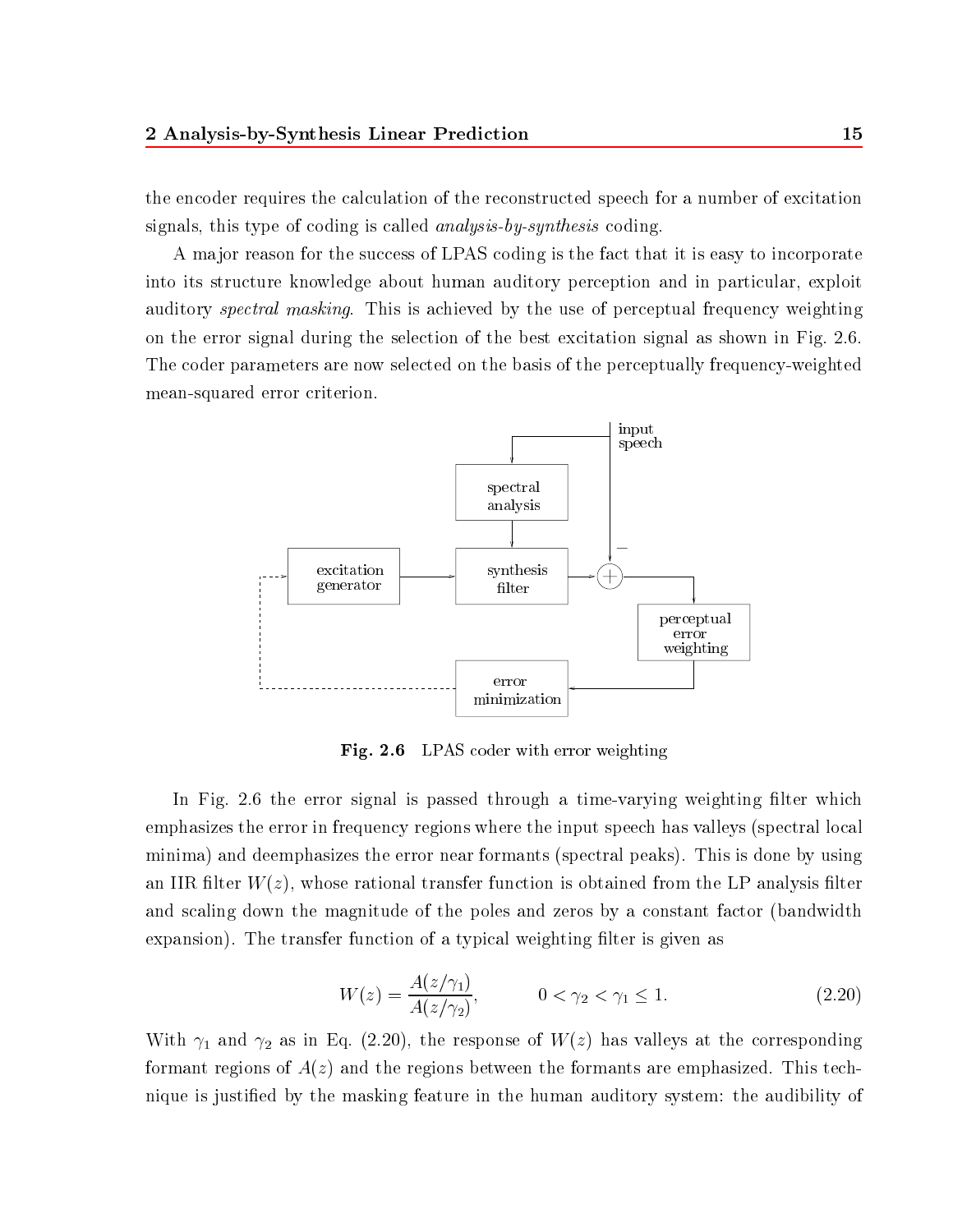low energy noise is reduced near higher energy frequency regions of the speech signal.

The method for determining the excitation forms the main difference between many LPAS systems; for example multi-pulse excitation (MPE) coding [27] and regular-pulse excitation (RPE) coding [28] which provide good quality speech with reasonable complexity at rates around 10 kbps. In multi-pulse coding, the excitation waveform is modeled as pulses which can take on arbitrary amplitudes and can be located in arbitrary positions. The excitation waveform is obtained by optimizing the positions and amplitudes of a fixed number of pulses within an excitation frame, to minimize the frequency weighted meansquared error. RPE coding uses the same idea but the spacing between the pulses is fixed, so that only the position of the first pulse and the amplitudes of the pulses are optimized. The pulse excitation in these two techniques is used to model voiced, unvoiced and mixed excitation signals, by optimizing the amplitudes and positions of the available pulses.

Further gains in coding efficiency are obtained by incorporating vector quantization techniques [29, 30]. Vector quantization techniques are exploited in CELP coders. The major difference between the CELP coding algorithm and the aforementioned multi-pulse coding, is the incorporation of a pitch synthesis filter and the replacement of the pulse excitation with a *codebook excitation*. The pitch synthesis filter obviates the need for the excitation waveform to contain pitch pulse information. As originally described by Atal and Schroeder [1], the codebook consists of a fixed dictionary of randomly generated Gaussian excitation waveforms. Such waveforms can very well model unvoiced excitation and the pitch synthesis lter provides the desired periodicity to synthesized speech.

### 2.4 The Code-Excited Linear Prediction (CELP) Algorithm

After formant and pitch prediction, the resulting residual is very noise-like and with appropriate gain normalization has a distribution which is nearly Gaussian. It is the noise-like nature of the residual after the two stages of prediction that motivates the use of a dictionary (or codebook) of randomly generated Gaussian waveforms. Due to their random nature, these waveforms are also called stochastic and the dictionary of waveforms is commonly referred to as *stochastic codebook*. CELP coders do not transmit the residual signal after prediction. Instead, an index to a waveform stored in the stochastic codebook along with a gain factor is sent. In a sense, the difference between the residual signal after formant and pitch prediction and the chosen excitation waveform is the quantization error.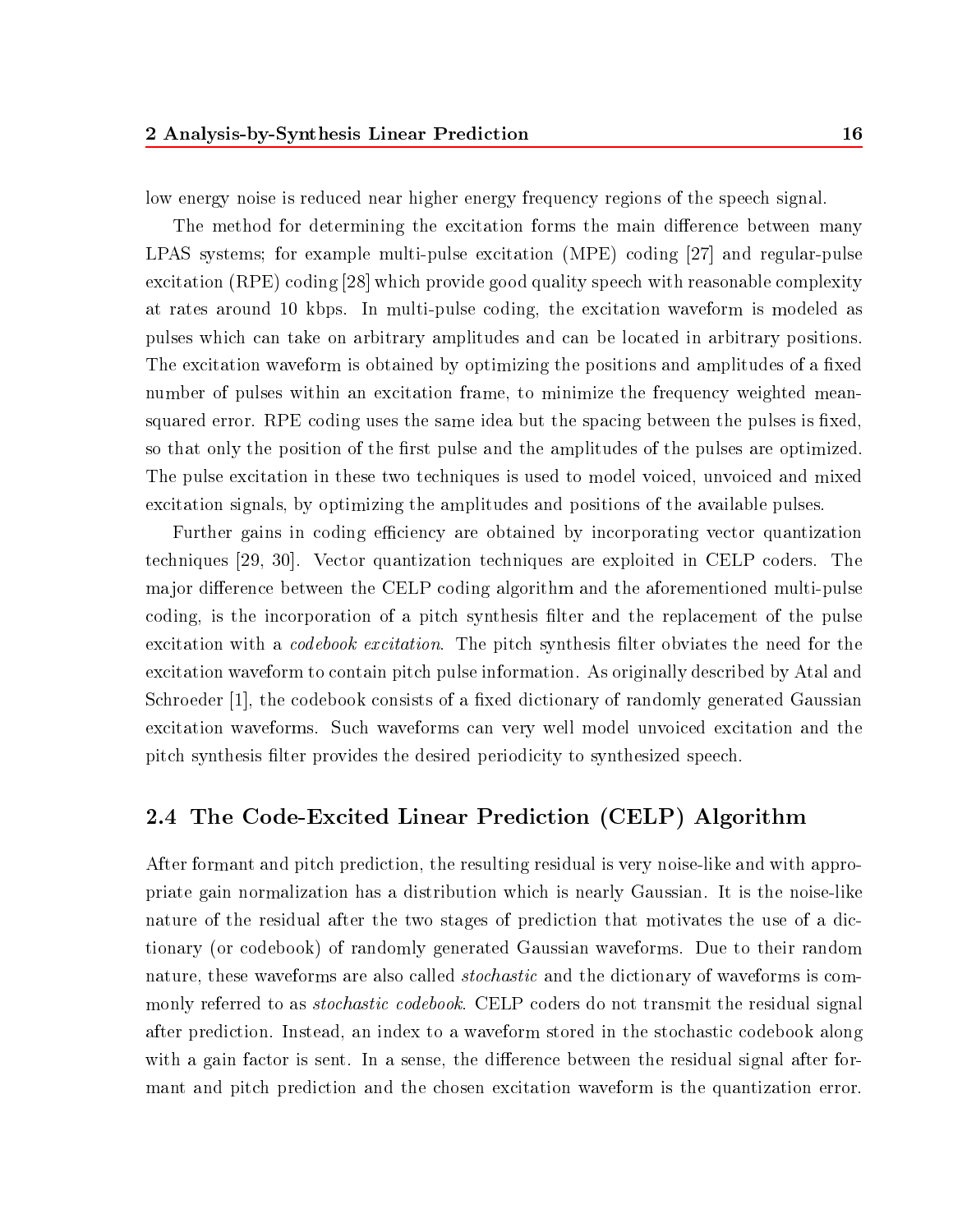

Fig. 2.7 Generic model for the CELP encoder.

Since the excitation signal is chosen block by block, the selection of the best waveform can be viewed as quantization of a *vector* of samples. At the receiving end, the decoder uses this index and gain to excite the synthesis filters and reconstruct the speech signal.

#### 2.4.1 CELP encoder/decoder

The generic model for the CELP encoder is shown in Fig. 2.7. Conceptually, each waveform in the stochastic codebook is scaled and passed through the synthesis filters to determine which waveform produces synthesized speech that best matches the input speech (based on the weighted mean-squared error criterion). The index of the best waveform is transmitted to the receiver, along with the parameters for the synthesis filters.

The coefficients for the formant synthesis filters are typically found by analyzing the input speech. Conventionally, the pitch synthesis filter is determined by analyzing the input speech or the LP residual, but it can also be chosen (under certain constraints) to optimize the synthesized speech signal. For the purposes of the thesis, the process of selecting parameters to optimize the synthesized speech will be referred to as closed-loop search. In other words, during closed-loop search a range of values of a parameter are used to resynthesize the original signal and the one that results in the most accurate reconstruction is selected. However, the process of determining parameters by directly analyzing the input speech will be referred to as open-loop estimation. The open-loop determination of the analysis, and hence the synthesis lter parameters is done using the methods described in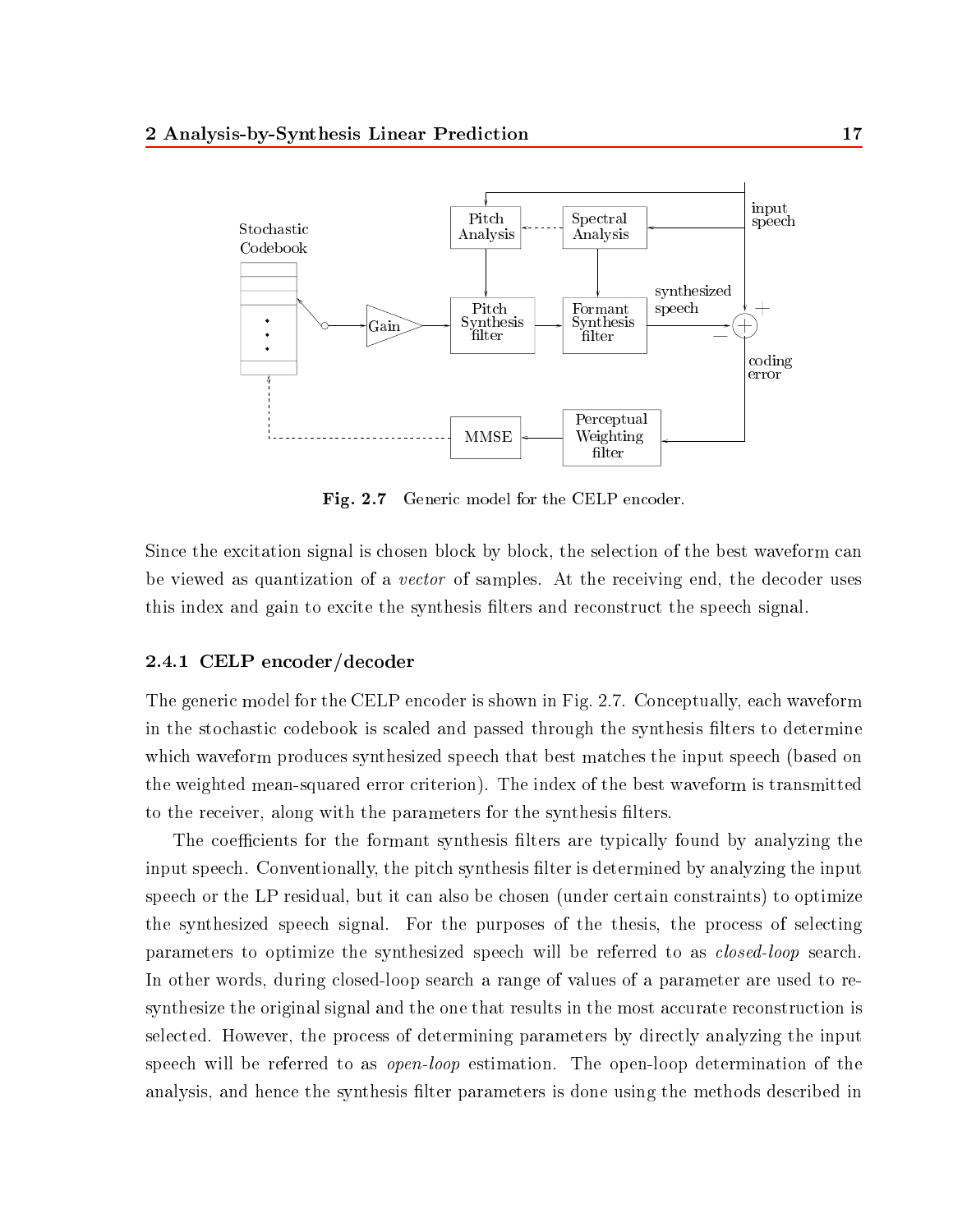the previous sections.

The synthesis filters are updated at regular intervals. The formant synthesis filter is updated once per frame of samples, while the gain, excitation selection and pitch filter parameters are updated at the subframe level. This information is also transmitted to the decoder to allow reconstruction of the speech signal.

The decoder has a copy of the codebook and uses the index and gain parameters to construct the excitation signal. The constructed excitation is then used to excite the pitch and formant synthesis lters which are formed by using the pitch period and pitch  $coefficient(s)$ , and formant synthesis filter coefficients respectively.

#### 2.4.2 Selecting the synthesis parameters

For the purpose of this thesis, the formant synthesis filter parameters are derived by analyzing the input speech. This filter is specified by  $p$  coefficients which are updated once per frame.

The remaining parameters to be selected consist of the input waveform and the pitch filter parameters; that is the waveform index i, the gain factor  $G$ , the pitch period  $D$  and the pitch filter coefficient  $\beta$ . The optimization procedure is based on the frequency weighted error criterion as shown in Fig. 2.8.

The parameter selection process involves computing the weighted squared error,

$$
\epsilon = \sum_{n=0}^{N-1} (s_w[n] - \hat{s}_w[n])^2,\tag{2.21}
$$

where  $N$  is the subframe size, and minimizing it over the choice of the synthesis parameters.

Various methods exist for the determination of the above parameters, with varying computational complexity and performance. Moncet and Kabal in [31] have studied and proposed methods for optimizing these parameters and some of their results are briefly summarized here.

• An optimum scheme finds a jointly optimal set of values for the synthesis parameters i, G,  $\beta$  and D. In this scheme G and  $\beta$  are determined for all combinations of the pair  $(i, D)$  and the values that minimize the weighted squared error are selected. The solution for the optimum gain factor and filter coefficient is linear in the parameters if the pitch period is at least as large as the subframe size, i.e., D N. This scheme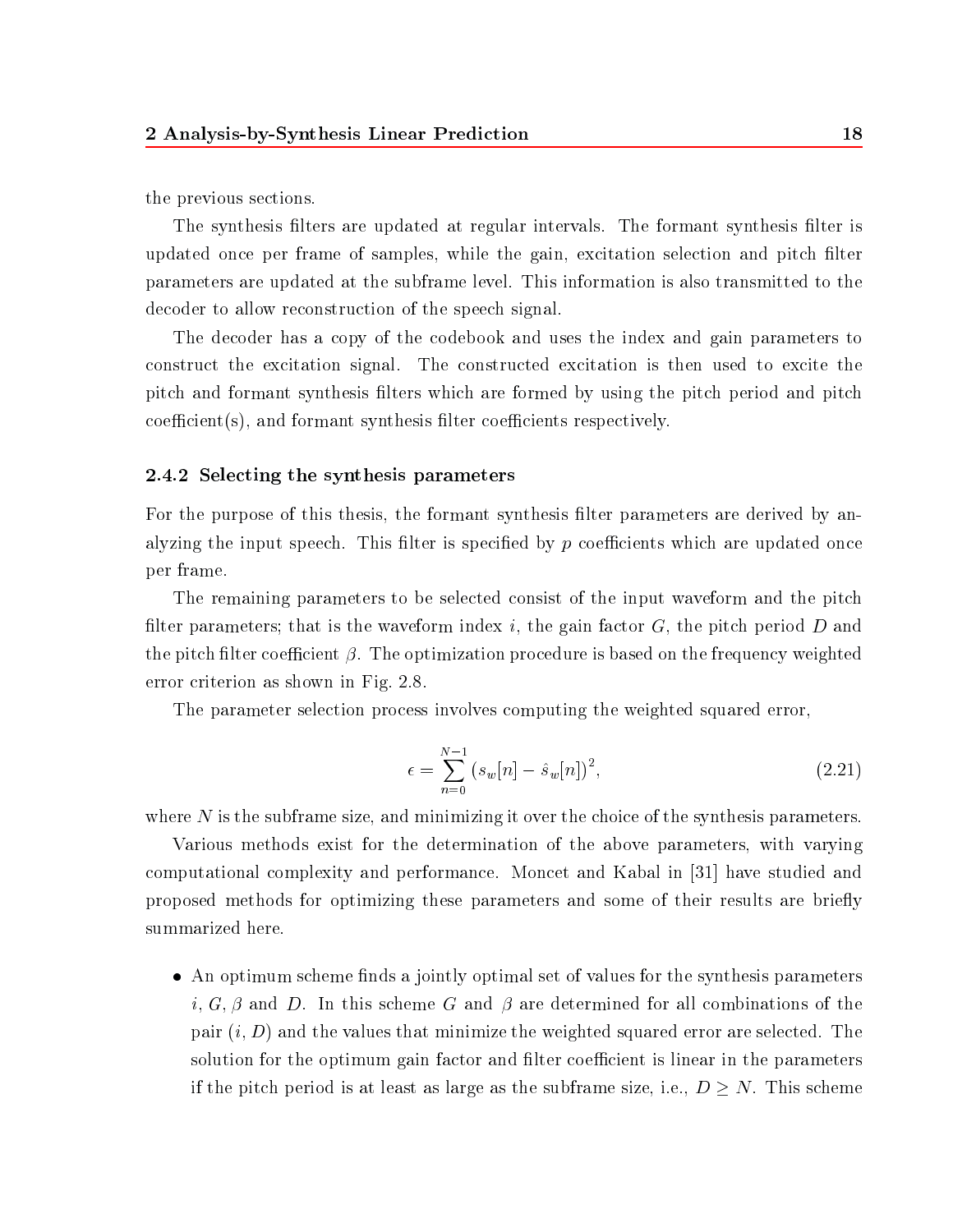



(b) Alternative model.

Fig. 2.8 Models for the calculation of the frequency error criterion during the selection of the synthesis parameters.

was compared with the method of determining the pitch parameters D and  $\beta$  by analyzing the input speech and its was found that the optimum scheme gives higher weighted SNR and the harmonic structure was better reproduced.

- The optimum scheme is computationally burdensome even for <sup>a</sup> small number of waveforms. Instead, a sequential approach is suggested in which the pitch period is optimized for a zero input waveform, i.e.,  $G = 0$ . Once D is found, it is kept fixed and the rest of the parameters are determined in two ways:
	- 1. The optimum gain and pitch coefficient are found for each value of  $i$ .
	- 2. The pitch coefficient is also determined for zero excitation. Keeping the pitch filter fixed, the optimum gain is found for each waveform index.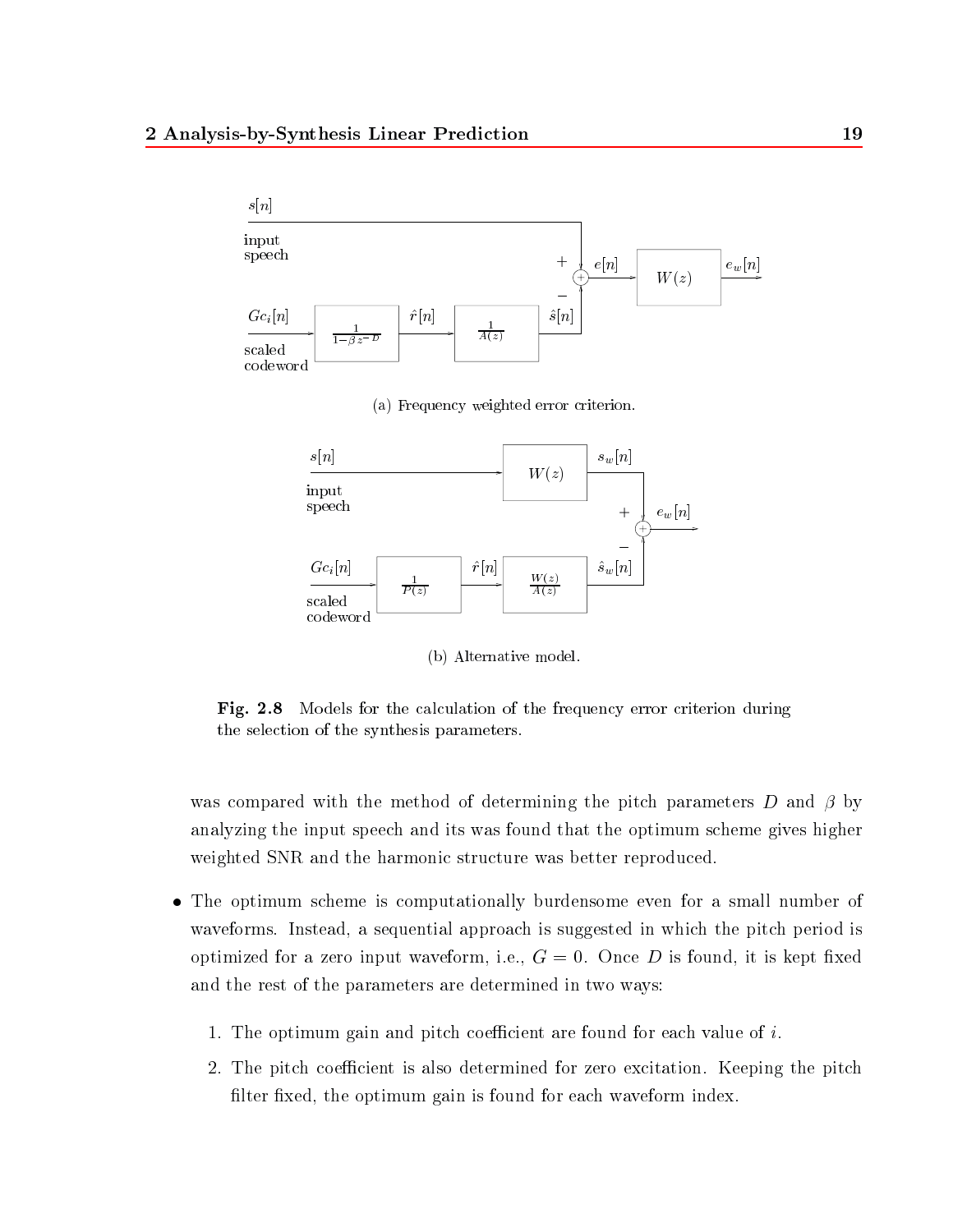Here, the first variant can be viewed as the being same as the second variant, but with the pitch coefficient re-optimized for each waveform. Comparing the two variants, it was concluded that the first variant may be the method of choice.

The limitation that the pitch period be greater than the subframe size causes some problems for high pitched speech. With the above schemes, when the pitch period is smaller than the subframe size the pitch filter is forced to operate around multiples of the fundamental period instead. Pitch doubling makes the harmonic structure of the signal vary and subjectively it introduces some wavering in the reconstructed speech. The formulation for the optimization of the gain and pitch coefficient results in a nonlinear set of equations which is impractical to solve. Specifically, for the case of a single tap pitch filter and with  $G$  and  $G$  and  $G$  and  $G$  and  $G$  and  $G$  and  $G$  in two waves:  $G$  in two ways:  $G$  in two ways:  $G$  in two ways:  $G$  in two ways:  $G$  in the optimum value of  $G$  in the optimum value of  $G$  in the optimum value of  $G$ 

1. The excitation signal for the current subframe in this case is given as

$$
\hat{r}[n] = \begin{cases} \beta \hat{r}[n-D] & 0 \le n < D \\ \beta^2 \hat{r}[n-2D] & D \le n < N \end{cases}
$$
\n(2.22)

and the optimal value of  $\beta$  is found by solving a cubic equation.

2. Using a more empirical approach, the past pitch filter output is periodically continued,

$$
\hat{r}[n] = \begin{cases} \beta \hat{r}[n-D] & 0 \le n < D \\ \beta \hat{r}[n-2D] & D \le n < N \end{cases}
$$
\n(2.23)

With this formulation, the equation for  $\beta$  is linear. Subjective comparisons showed that this method gives slightly poorer results than the first approach  $[31]$ .

In conclusion, the sequential approach to choosing the pitch filter parameters is computationally attractive. With this approach one can view the excitation signal, used to excite the formant synthesis filter, to consist of two components. The first is a scaled and delayed version of the previous excitation signal and is generated by the pitch synthesis filter. During voiced speech, this supplies the pitch component. The gain scaled waveform selected form the dictionary lls in the details that are missing in the excitation signal. This also supplies the startup component for the pitch excitation during transitions from silence or unvoiced to voiced.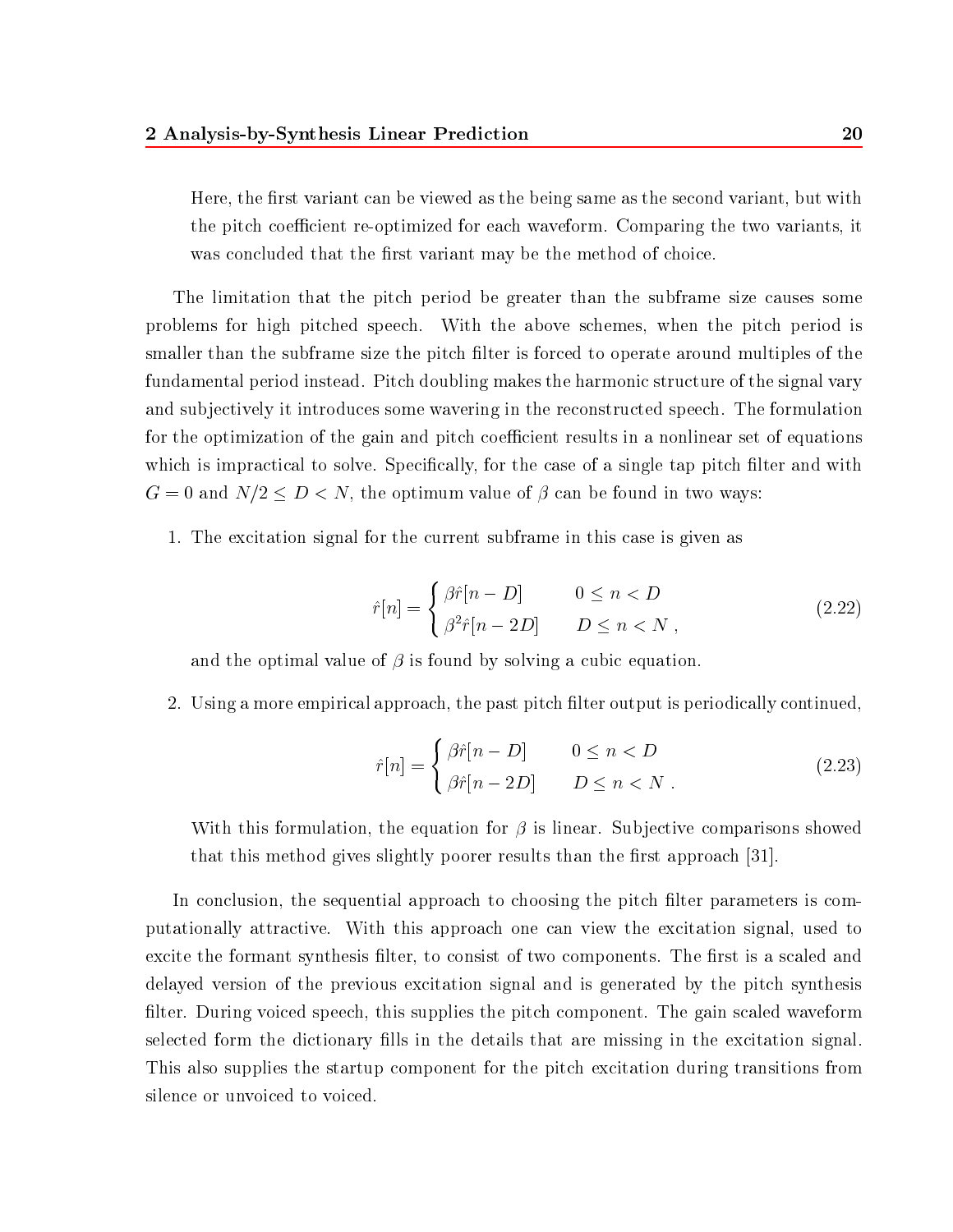#### 2.4.3 Fixed excitation codebooks

The unstructured character of the stochastic codebook initially proposed for CELP, is not amenable to efficient search methods. In order to reduce the excessive computational load to search for the optimum excitation vector, a variety of structural constraints on the excitation codebook has been proposed. The goal is to achieve one or more of the following features:

- Fast search procedures
- Reduced storage space
- Reduced sensitivity to channel errors
- Increased speech quality

Some of the key innovations are *overlapped, sparse, ternary, lattice, algebraic* and *trained* codebooks. The reader is referred to [32] for a brief description of all the above.

Henceforth, we will refer to all the above structural and non-structural codebook designs as *fixed codebooks*. A fixed codebook can generally be described as:

- (a) Stochastic or,
- (b) Deterministic.

The above distinction arises from the way the codevectors are chosen, for example:

- Noise-like signals, characterized by white Gaussian random variables, or
- Speech-derived signals, determined iteratively during the closed-loop search.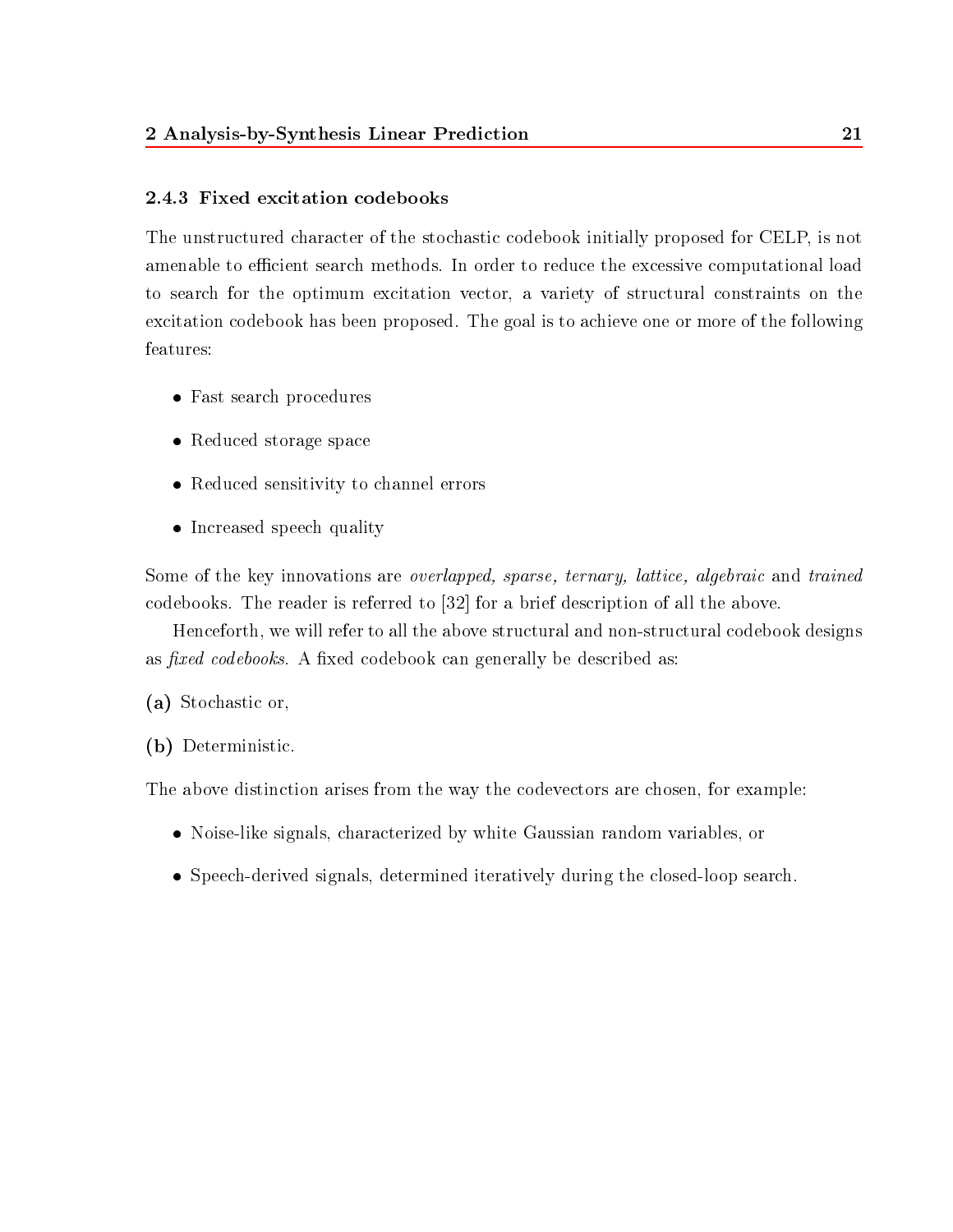# Chapter 3

# Modeling Periodicity in CELP coders

## 3.1 Adaptive Codebook Paradigm

As was discussed in Section 2.4.2, the pitch synthesis filter models the long-term correlations of the speech signal by repeating scaled segments of the previously constructed excitation, alternatively referred to as past excitation. The past excitation is dened here as the excitation constructed before the current subframe.

Ideally, the past excitation is delayed by an interval which equals the pitch period as shown in Fig. 3.1.

Fixed Codebook synthesized formant speech synthesis filter  $z^{-D}$ G G  $\beta$ past excitation delayed by D samples

Fig. 3.1 Pitch Synthesis in CELP coders viewed as a ltering operation.

This operation can also be viewed as selecting a vector of samples from an *adaptive* codebook [33], as illustrated in Fig. 3.2. In this interpretation, the excitation is considered to be a linear combination of an adaptive codebook and a fixed codebook contribution.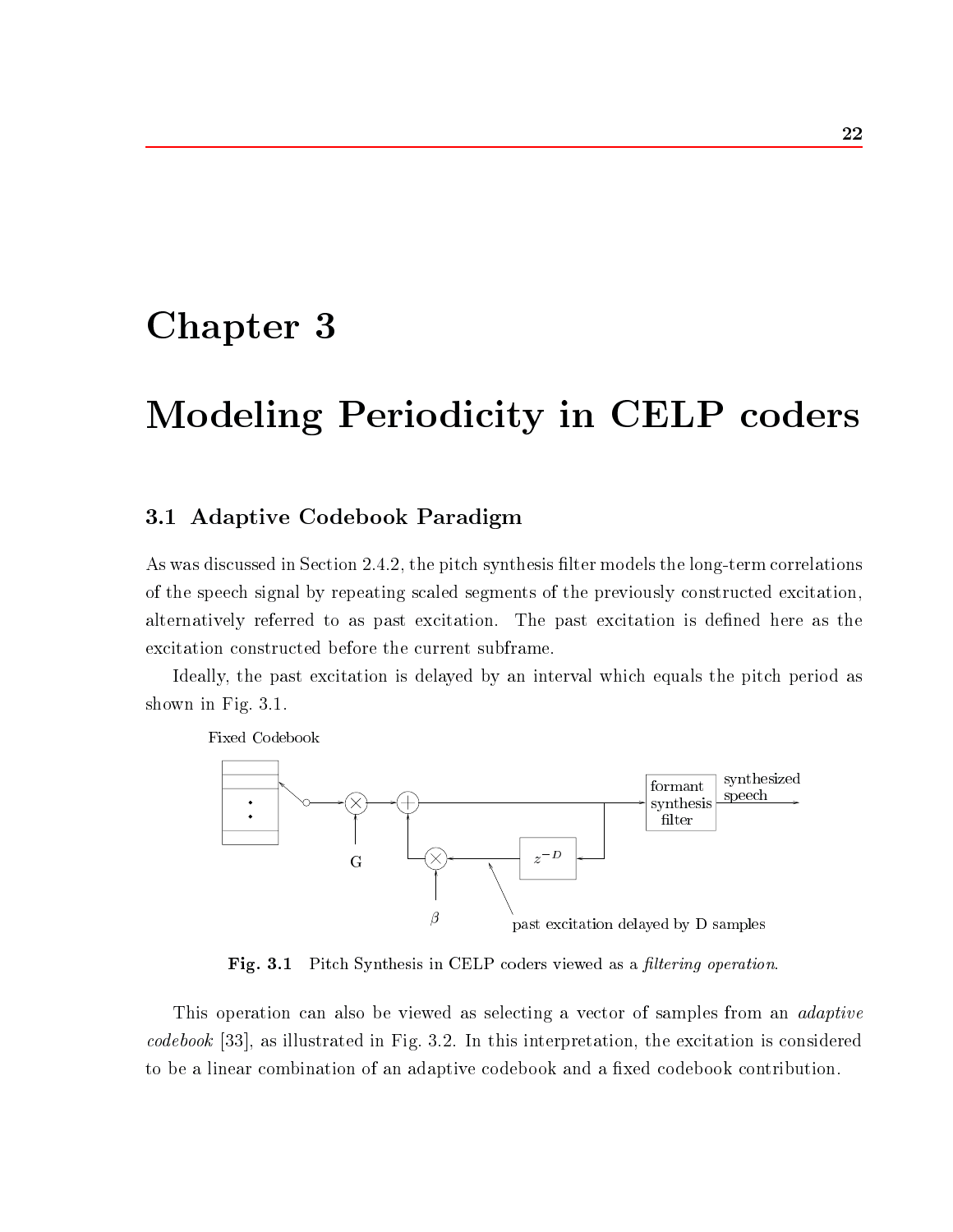

Fig. 3.2 CELP synthesis with an *adaptive codebook*.

#### 3.1.1 Denition and realization

The adaptive codebook stores vectors of samples from past excitation, each representing a segment of the past excitation at a specific delay. The adaptive codebook vector  $v[n]$ , n and  $\alpha$  is constructed from the excitation signal role of  $\alpha$  . In the current signal rate  $\alpha$  as follows. subframe start at  $n = 0$  and contain N samples. First set

$$
v[n] = \hat{r}[n] \qquad \text{for } -D_{\text{max}} \le n < 0,
$$

where  $D_{max}$  is the maximum allowable adaptive codebook delay (pitch period), typically 143 samples for 8 kHz sampled speech. Then construct [n] for n 0 by recursive copying:

$$
v[n] = v[n - d(p)] \qquad \text{for } n = 0, 1, \dots, N - 1,\tag{3.1}
$$

where  $d(p)$  is the delay for the adaptive codebook entry with index p. The data sequence [n], n = 0;:::;N 1, forms the adaptive codebook entry for delay d(p).

In practice, an array of samples is specified, of length at least as large as  $D_{max} + N$ . The first  $D_{max}$  samples represent past constructed excitation and the next N samples represent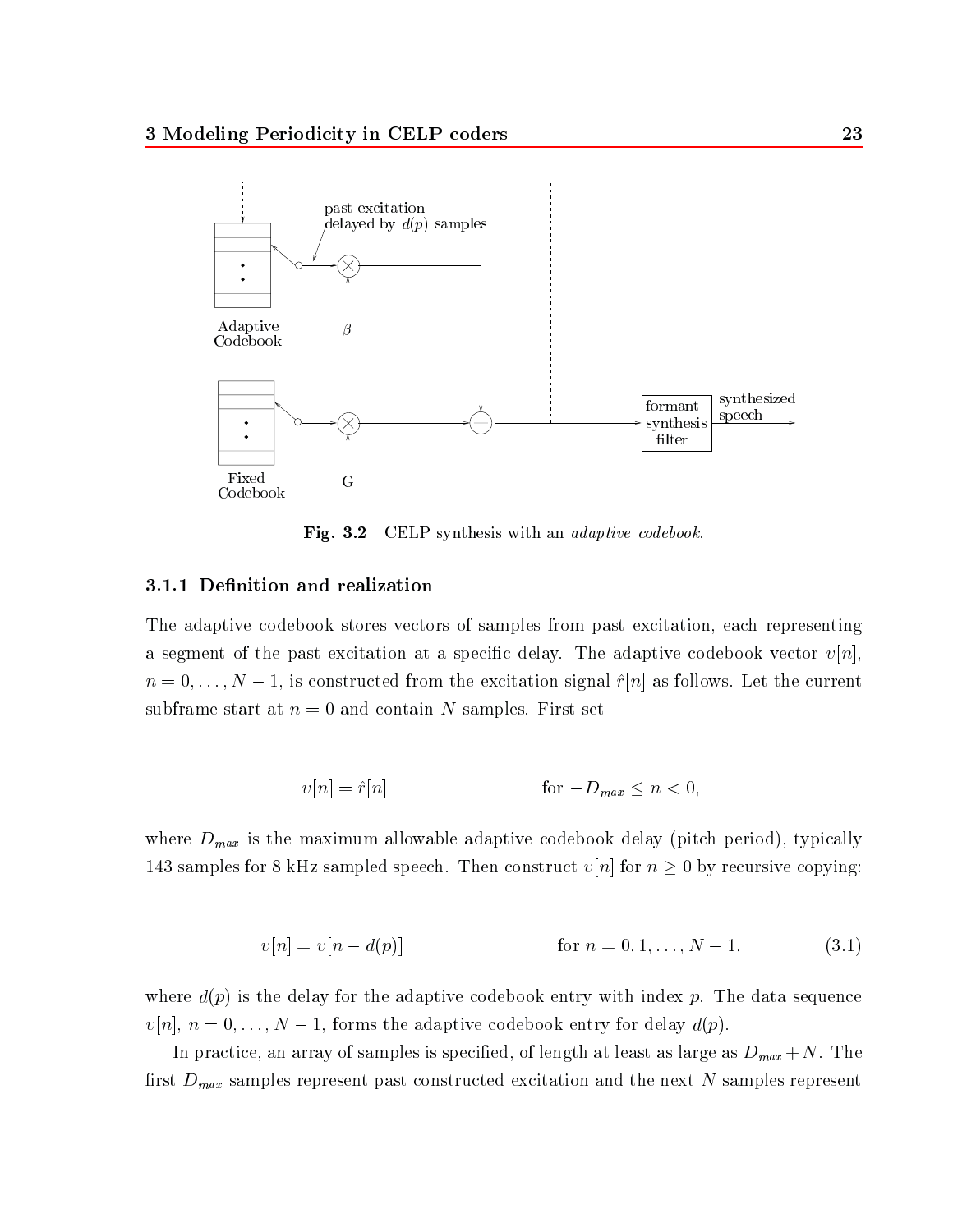

(a) Adaptive codebook state before excitation selection.



(b) Selection of a segment from past constructed excitation when  $D \geq N$ .



(c) Selection of a segment from past constructed excitation when  $D = N - 2$ .

Fig. 3.3 An alternative view of the adaptive codebook selection procedure.

the excitation for the current subframe, as illustrated in Figs. 3.3 and 3.4.

As shown in Fig. 3.4, the adaptive codebook is updated every subframe by shifting its contents to the left by  $N$  samples. The shifting is done after the resulting excitation is copied to the current subframe. The resulting excitation is defined here as the sum of the scaled adaptive codebook contribution and scaled fixed codebook contribution.

The adaptive codebook procedure is similar to the closed loop pitch prediction (filtering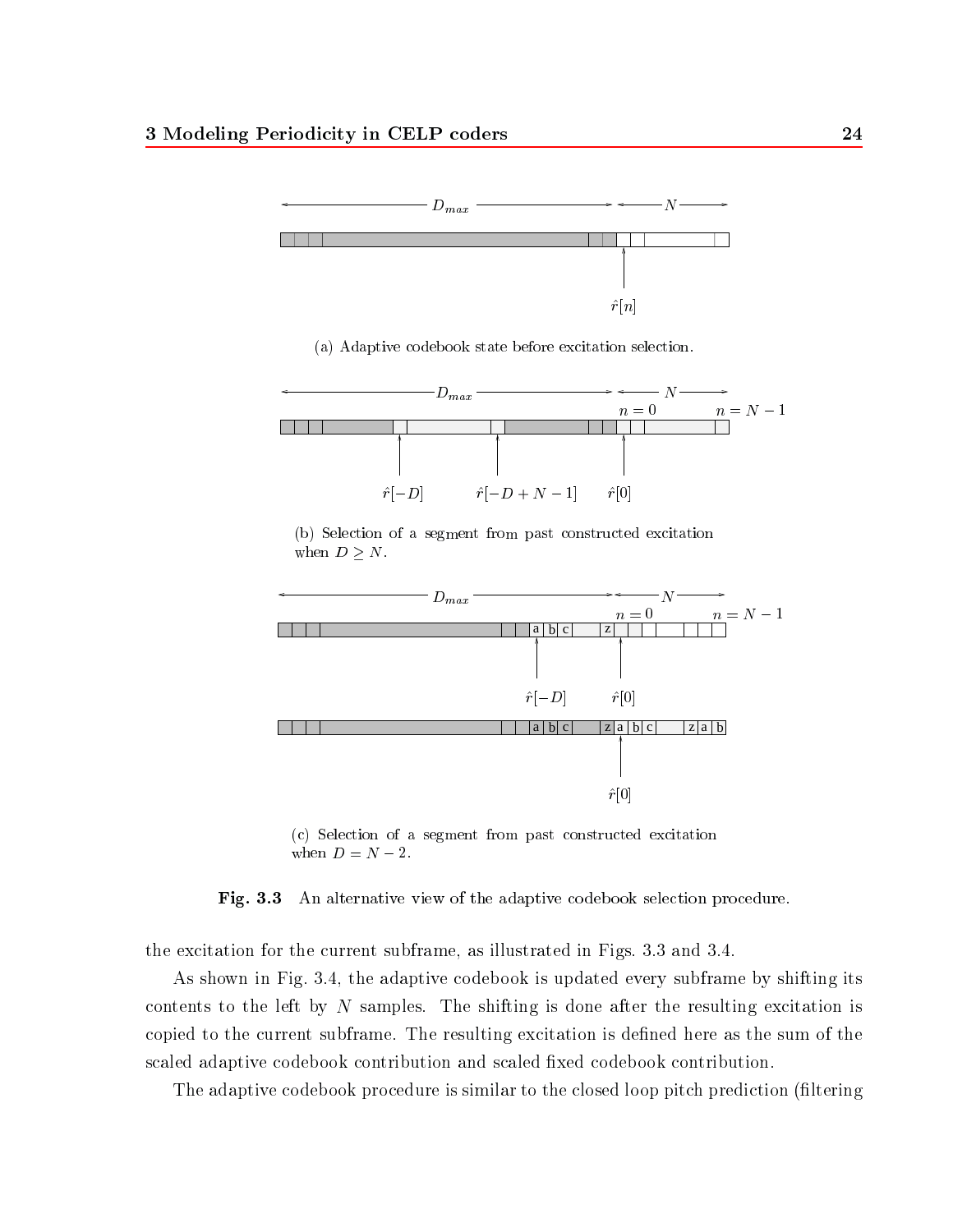

(b) Adaptive codebook update.

Fig. 3.4 Adaptive codebook update procedure.

approach), if the pitch period is greater than a subframe length. In Section 2.4.2 we noted that a computational problem occurs when the pitch period is smaller than the subframe length. There are several alternatives as how to handle this problem:

- 1. In the filtering approach the samples are calculated recursively.
- 2. In the adaptive codebook procedure this case is treated differently [33]. The difference is seen in Eq.  $(3.1)$  and illustrated in Fig.  $3.3(c)$ , where the sequence representing the adaptive codebook contribution (without scaling) repeats itself when the delay  $d(p)$ is less than the subframe length  $N$ .

Essentially, the adaptive codebook procedure differs from the filtering approach in the relative scaling of the repeated waveform. That is, in the adaptive codebook procedure the repeated samples are given the same weight  $\beta$  as the rest of the samples in the sequence. whereas in the filtering approach the corresponding samples are scaled by  $\beta^2$ .

#### 3.1.2 Determining the excitation

In this section we describe practical procedures for selecting a good excitation for the formant synthesis filter. First we provide an analytical method to find the optimum adaptive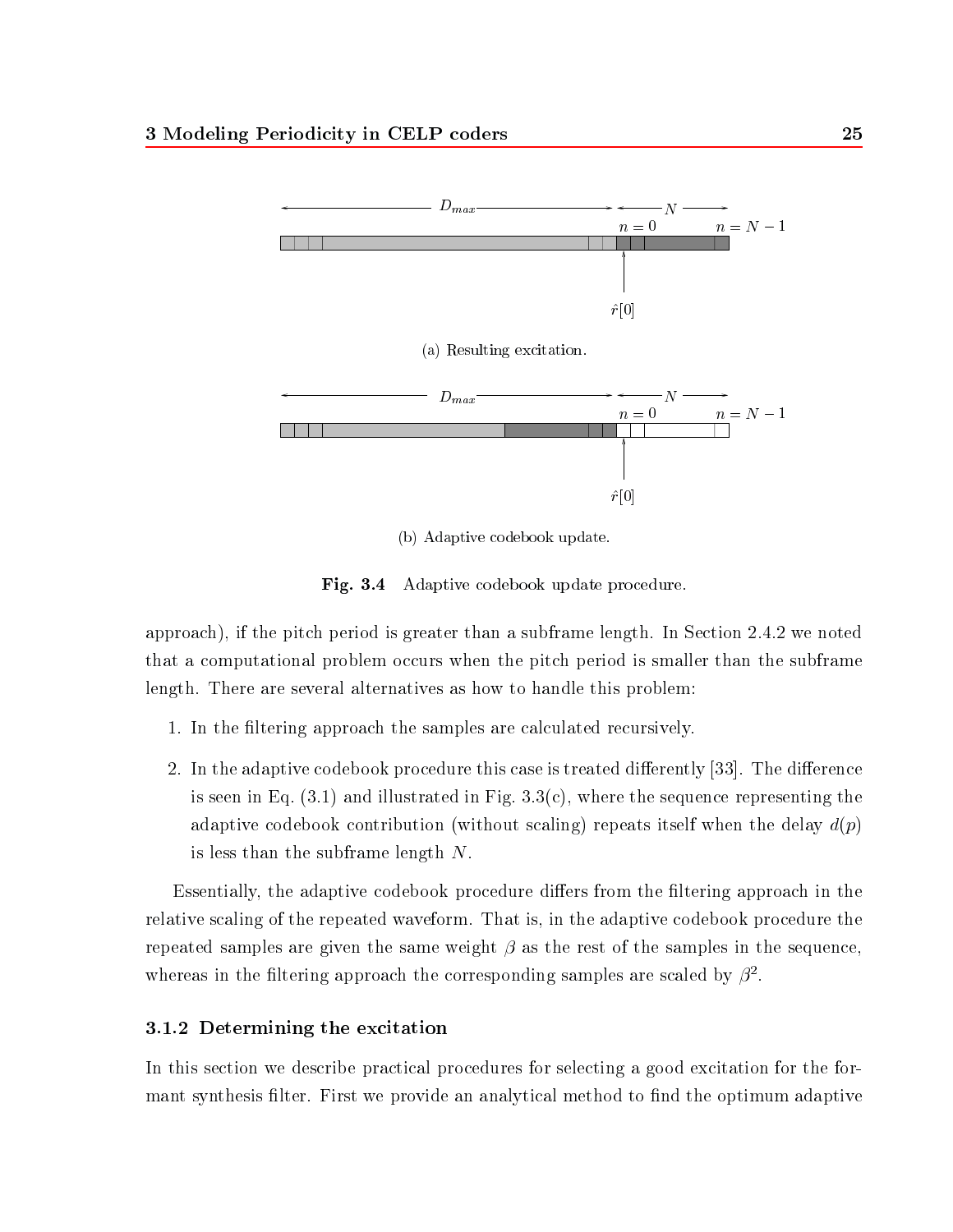codebook vector and gain. This method is similar to the one described in Section 2.2.3, but we derive the formulae once again by considering that the resulting excitation is now constructed from an adaptive and a fixed codebook contribution. In subsequent sections we describe methods that are being used in latest technology coders.

For convenience, we describe the signals within a subframe as a vector. The weighted speech vector is denoted as  $\mathbf{s_w} \equiv [s[0],\ldots,s[N-1]]^\top$  and the resulting excitation vector as  ${\bf r}\equiv |r[0],\ldots,r|N-1|$  . An adaptive codebook vector with index  $p$  from a codebook of N-dimensional vectors is denoted as  $v_p$ , where

$$
v_p[n] = \hat{r}[n - d(p)] = \hat{r}[n - D], \qquad n = 0, \dots, N - 1,
$$
\n(3.2)

and let  $\beta$  be the associated scaling factor. Furthermore, let  $c_i$  and G be the fixed codebook vector with index i from a codebook of N-dimensional vectors and associated scaling factor respectively. Then the resulting excitation is given as

$$
\hat{\mathbf{r}}_{ip} = \beta \mathbf{v}_p + G \mathbf{c}_i. \tag{3.3}
$$

The selected codebook entries and scaling factors are those that result in the smallest frequency-weighted difference with the original speech signal on filtering with the formant synthesis filter. The adaptive and fixed codebooks have to be searched simultaneously for optimal performance. However, in order to reduce the amount of computation involved, the search is often done sequentially with the adaptive codebook being search first. This choice is justied by the fact that the adaptive codebook normally provides the largest contribution to the resulting excitation in voiced speech. Finally, the resulting optimal excitation vector is expressed as

$$
\hat{\mathbf{r}}_{opt} = \beta_{opt} \mathbf{v}_{opt} + G_{opt} \mathbf{c}_{opt}.
$$
\n(3.4)

To select an entry from the adaptive codebook, each vector  $v_p$  must be filtered with the weighted formant synthesis filter of Fig. 2.8 using the same filter memory (i.e. same zeroinput response) and evaluate their reconstruction performance. Let  $\hat{\mathbf{s}}_p$  be the synthesized weighted speech vector for adaptive codebook entry  $p$  and  $\hat{\mathbf{s}}_0$  be the zero-input response of the weighted formant synthesis filter. Then the filtering operation can be represented as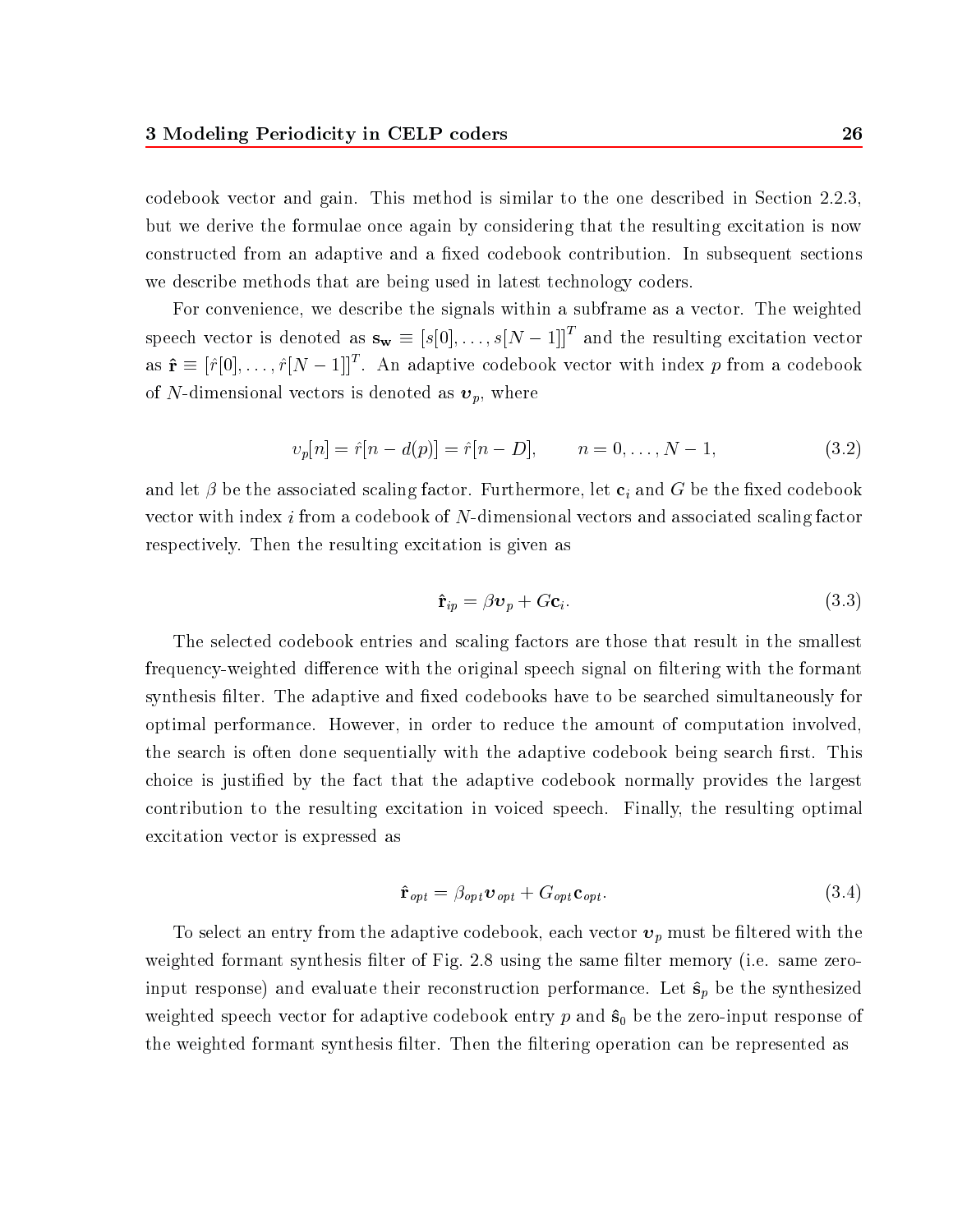$$
\hat{\mathbf{s}}_p = \beta \, \mathbf{H} \mathbf{v}_p + \hat{\mathbf{s}}_0. \tag{3.5}
$$

where

$$
\mathbf{H} = \begin{bmatrix} h_0 & 0 & 0 & \cdots & 0 \\ h_1 & h_0 & 0 & \cdots & 0 \\ h_2 & h_1 & h_0 & \cdots & 0 \\ \vdots & \vdots & \vdots & & \vdots \\ h_{N-2} & h_{N-3} & h_{N-4} & \cdots & 0 \\ h_{N-1} & h_{N-2} & h_{N-3} & \cdots & h_0 \end{bmatrix}
$$

and  $\{h_0, h_1, h_2, \ldots, h_{N-1}\}$  is the impulse response of the weighted formant synthesis filter. The mean-squared difference between the weighted original speech vector and the weighted synthesized speech vector is to be minimized. The error criterion is written as

$$
\epsilon_0 = |\mathbf{s_w} - \mathbf{\hat{s}}_p|^2
$$
  
=  $\beta^2 \mathbf{v}_p^T \mathbf{H}^T \mathbf{H} \mathbf{v}_p - 2\beta \mathbf{v}_p^T \mathbf{H}^T (\mathbf{s_w} - \mathbf{\hat{s}}_0) + |\mathbf{s_w} - \mathbf{\hat{s}}_0|^2,$  (3.6)

where the last term is constant during the search. The optimal gain for a particular codebook entry can be determined by minimizing  $\epsilon_0$  with respect to  $\beta$ . This is done by differentiating  $\epsilon_0$  with respect to  $\beta$ , setting the resulting equation to zero and finally solving for  $\beta$  to give:

$$
\beta_{opt} = \frac{\boldsymbol{v}_p^T \mathbf{H}^T (\mathbf{s_w} - \hat{\mathbf{s}}_0)}{\boldsymbol{v}_p^T \mathbf{H}^T \mathbf{H} \boldsymbol{v}_p}.
$$
\n(3.7)

Substituting the optimal value of  $\beta$  in Eq. (3.6) and omitting the constant term, since it does not depend on any of the parameters to be optimized, the error criterion is reduced to

$$
\epsilon_1 = -\frac{\left[\mathbf{v}_p{}^T \mathbf{H}^T (\mathbf{s_w} - \mathbf{\hat{s}}_0)\right]^2}{\mathbf{v}_p{}^T \mathbf{H}^T \mathbf{H} \mathbf{v}_p}.\tag{3.8}
$$

The vector sw  $\sim$   $\sim$  0 is usually referred to as the target vector. The value of 1 is computed for  $\sim$ each codebook entry. At this point the reader is reminded that an adaptive codebook entry here implies a certain delay value. Thus, the delay that results in the smallest value of  $\epsilon_1$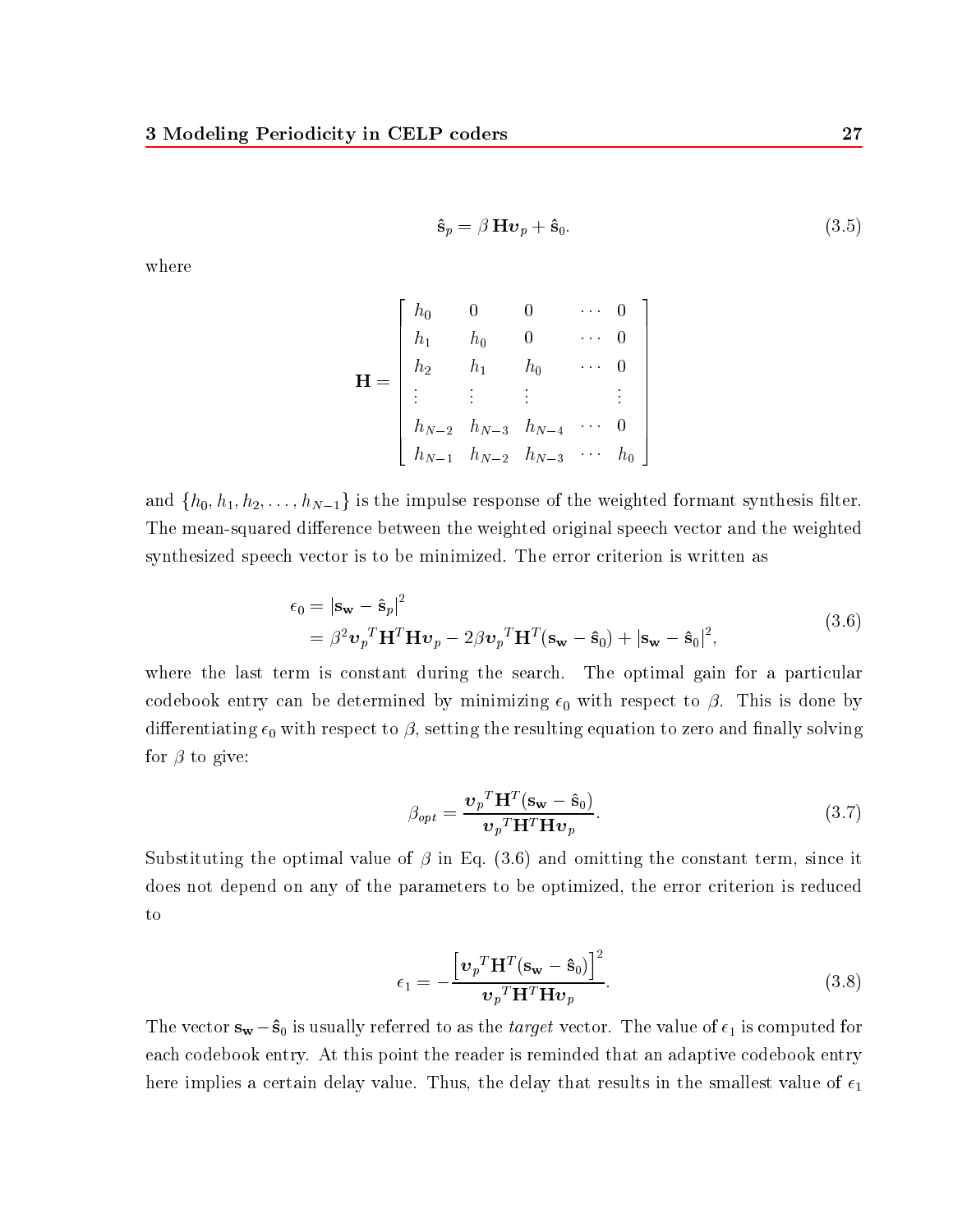is selected. The fixed codebook is searched in an identical manner. The only difference is that the contribution of the adaptive codebook vector has to be taken in to account. This is done by replacing  $\hat{\mathbf{s}}_0$  in Eqs. (3.6), (3.7) and (3.8) by  $\hat{\mathbf{s}}_p$  of Eq. (3.5).

Equations (3.7) and (3.8) can be re-written in sample domain as follows. Let  $s_t$  denote the target vector. Then the numerator of Eq. (5.7) can as well be written as  $\bm{v}_p^{-}$  **H**  $\bm{\mathrm{s}}_t$  or as  $(\mathbf{H}\boldsymbol{v}_p)$   $\mathbf{s}_t$ . But  $\mathbf{H}\boldsymbol{v}_p$  is the the synthesized weighted speech vector for adaptive codebook entry  $p$  (the filtered adaptive codebook vector), denoted as  $\hat{\mathbf{s}}_p$ . Thus, we have

$$
\beta_{opt} = \frac{\left(\mathbf{H} \mathbf{v}_p\right)^T \mathbf{s}_t}{\left(\mathbf{H} \mathbf{v}_p\right)^T \mathbf{H} \mathbf{v}_p} = \frac{\sum_{n=0}^{N-1} s_t[n] \hat{s}_p[n]}{\sum_{n=0}^{N-1} \hat{s}_p[n] \hat{s}_p[n]},
$$
\n(3.9)

and

$$
\epsilon_1 = -\frac{\left[\left(\mathbf{H}\boldsymbol{v}_p\right)^T \mathbf{s}_t\right]^2}{\left(\mathbf{H}\boldsymbol{v}_p\right)^T \mathbf{H} \mathbf{v}_p} = -\frac{\left[\sum_{n=0}^{N-1} s_t[n] \hat{s}_p[n]\right]^2}{\sum_{n=0}^{N-1} \hat{s}_p[n] \hat{s}_p[n]}.
$$
\n(3.10)

#### 3.1.3 Use of fractional delays in pitch prediction

So far, the pitch delay (period) in adaptive codebook search was restricted to integer multiples of the sampling interval. This restriction affects the performance of the coder especially in high pitched sounds. Higher prediction gain can be achieved by using fractional values for the delay [34, 35] (additional information on fractional delays and their use in other applications can be found in [36]).

Trying to generalize the equation of the adaptive codebook contribution to the resulting excitation, expressed as

$$
\hat{r}[n] = \beta \hat{r}[n - D], \qquad n = 0, \dots, N - 1,\tag{3.11}
$$

the plain substitution of the integer delay  $D$  by a real number is not possible. This is because the discrete-time signal  $\hat{r}[n]$  is not defined for non-integer values of the argument. This difficulty is overcomed by proceeding as follows [34].

A fractional delay can be expressed as an integer delay  $T$  at sampling rate  $f_s$  and a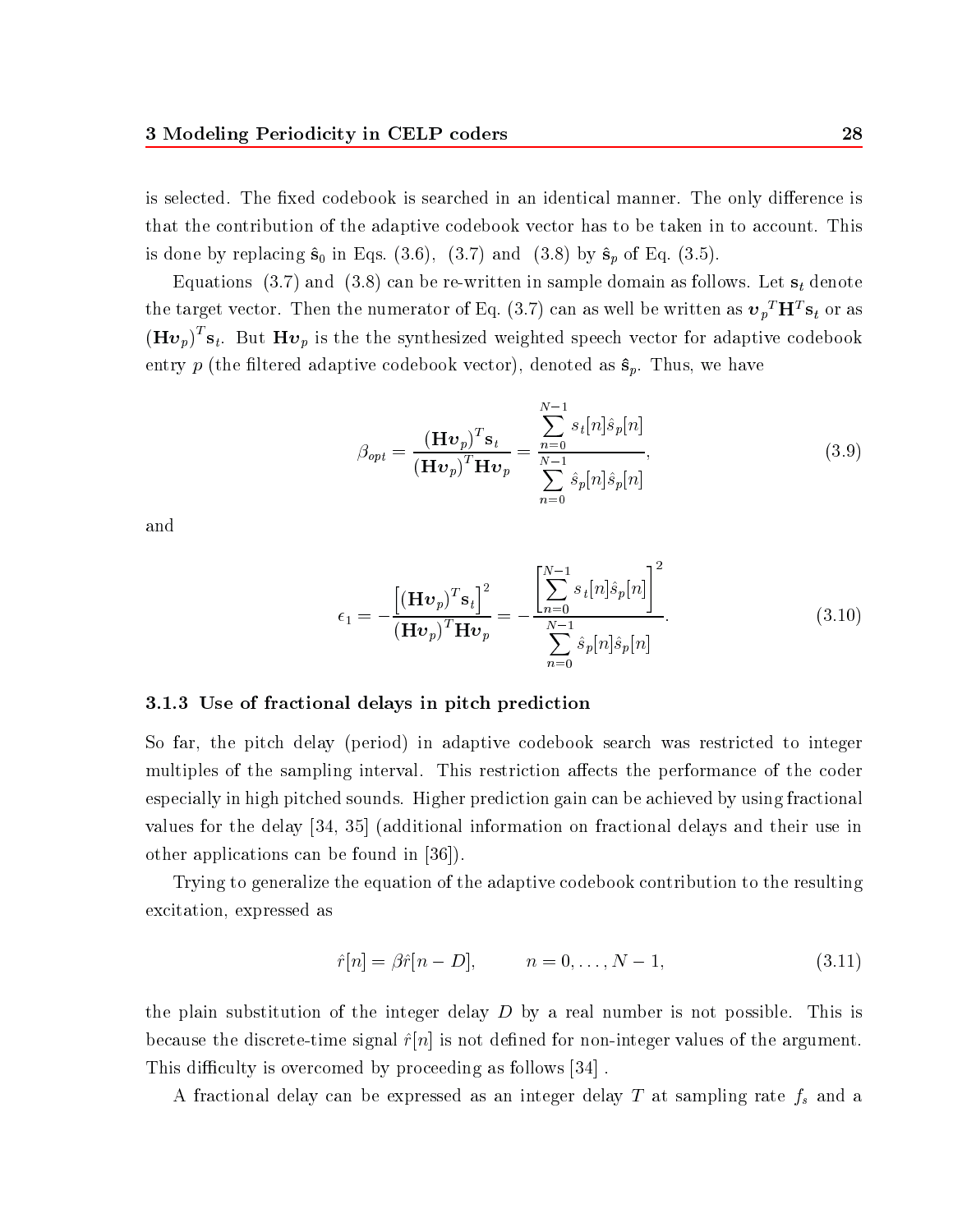fraction the  $\{f \in \{1, \ldots, n\} \mid \{f \in \{1, \ldots, n\}\}$  is the fraction of the fraction of the fraction, specially specified as a specified as a specified as a specified as a specified as a specified as a specified as a specif multiple of the original sampling rate  $f_s$  of the input signal  $\hat{r}[n]$ . A non-integer delay  $t/I$ at the original sampling rate  $f_s$  corresponds to an integer delay t at a rate  $If_s$ . Thus, a fractional delay of  $t/I$  samples can be implemented by increasing the sampling rate of  $\hat{r}[n]$ by a factor of I (by inserting I 1 zero-valued samples between each sample of r^[n] ) and then lowpass lter it to obtain an interpolated version. The interpolated signal is delayed by t samples and the delayed output is down-sampled by a factor of  $I$  (by selecting every I-th sample). The resulting signal, whose sampling frequency is again  $f_s$ , is the original signal delayed by the non-integer delay  $t/I$ . It should be noted however that a constant integer delay is introduced due to the delay of the lowpass interpolation filter.

The interpretation of the interpretation in the left of the left the second the first method in FIRE control in linear phase. It is designed to attenuate the aliasing components due to the down-sampling process. The number of coefficients is chosen such that its delay at the high sampling rate, (M  $\sim$  ), is an integer multiple of  $\sim$  is an integer multiple of  $\sim$ 

$$
M = 2\tau I + 1,\tag{3.12}
$$

where  $\tau$  is the integer delay introduced by the interpolation filter at the lower sampling rate.

Fractional delays can be implemented efficiently with a polyphase structure [37, 38]. The polyphase subfilters  $p_t[n]$  are obtained from the coefficients of the lowpass filter  $b[n]$ according to

$$
p_t[n] = b[nI + t], \quad \text{for } t = 0, 1, ..., I - 1
$$
  
and  $n = 0, 1, ..., K - 1$ , (3.13)

and such that b[m]=0 for models of models of  $\mathbf{F}$  is the parameter  $\mathbf{F}$  is the number of coecients of coecients of coecients of coecients of coecients of coecients of coecients of coecients of coecients of coecien the polyphase sublter and is given by

$$
K = \left\lceil \frac{M}{I} \right\rceil. \tag{3.14}
$$

Conceptually, the t-th subfilter  $p_t[n]$  delays the input signal by  $t/I$  samples, for  $t =$ 1;:::;I 1 and the zero-th sublter p0[n] generates no delay. Therefore, the output signal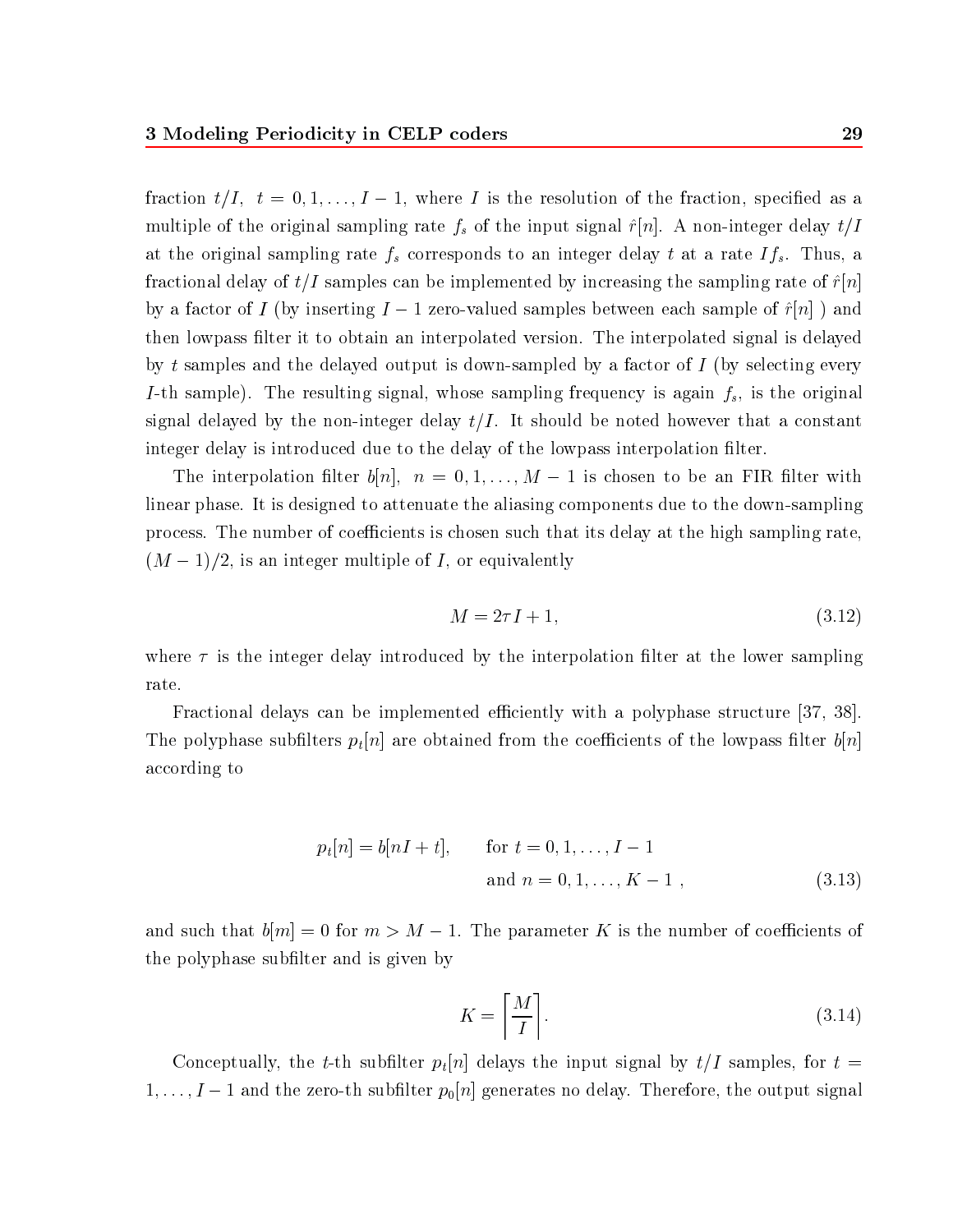$\hat{r}[n]$  for a fractional delay of  $t/I$  samples is given as

$$
\hat{r}[n] = \beta \sum_{m=0}^{K-1} p_t[m]\hat{r}[n-m], \qquad n = 0, \dots, N-1.
$$
\n(3.15)

When the overall delay consists of an integer part T and a fraction  $t/I$ , and taking into account the delay  $\tau$  of the lowpass filter, the adaptive codebook contribution at delay T and fraction t is expressed as

$$
\hat{r}[n] = \beta \sum_{m=0}^{K-1} p_t[m]\hat{r}[n - T + \tau - m]. \tag{3.16}
$$

The above formulation of the interpolation operation implies a non-causal filtering operation where  $\tau$  future samples must be known. This raises a problem in the closed-loop procedure for the determination of the optimum delay, because knowledge of the input in the present subframe may be necessary for short delays. The same problem arises for the case of an integer delay. This can be seen in Eq. (3.2) where for delays less than the subframe length, p is not decreased for n  $\alpha$  and  $\alpha$  is over  $\alpha$  . This discussion is overcomed to  $\alpha$ by either repeating the excitation as stated earlier in Section 3.1.1 or by extending the excitation with the LP residual of the current subframe. The latter method cannot be used at the decoder since the LP residual is not available. Thus, this method can only used in the search stage of the encoder to simplify the closed-loop search [5].

#### 3.1.4 Practical approaches to the adaptive codebook search

The closed-loop analysis for determining the best fractional delay requires evaluation of every vector  $v_p$  in Eq. (3.10) for all fractional delays in the specified range, filtering it with the weighted synthesis filter (matrix **H**) and computing the resulting error  $\epsilon_1$ . This procedure forms a large part of the overall complexity of the coder and hence a variety of techniques have been proposed to reduce its complexity.

The most common technique is based on reducing the number of delays that have to be examined. This is done by making the search a two-stage procedure. First an open-loop estimate of the pitch period, using integer values only, is used to narrow down the range of possible delay values on which a fine search will be done. This limited range of delay values is then used by a closed-loop procedure to find the high-resolution delay using fractions  $[5]$ .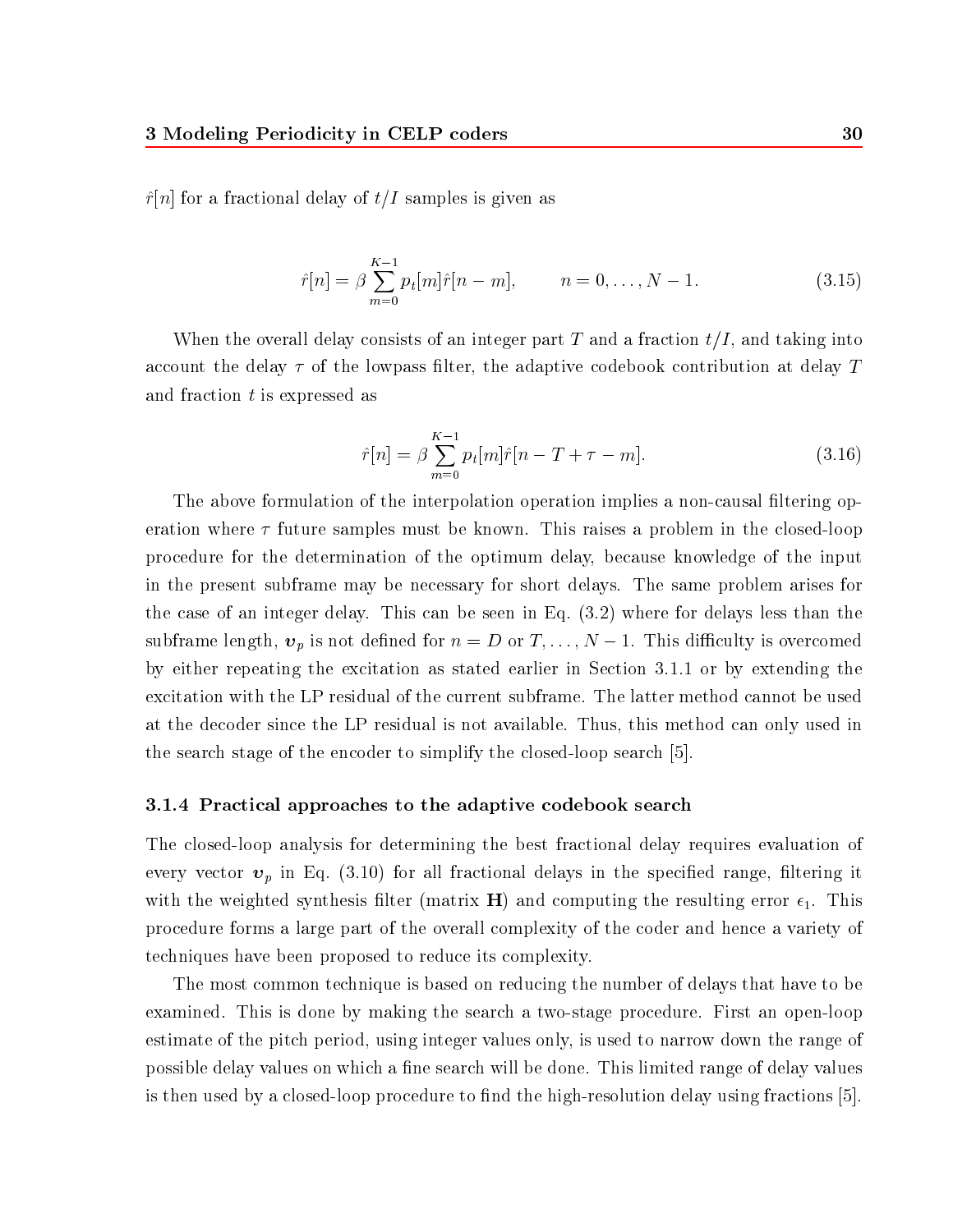In the following subsections, we briefly describe the two-stage procedure used by the ITU-T G.729 standard, to estimate the pitch period.

#### Open-loop pitch analysis

The complexity of the closed-loop search for the adaptive codebook delay is reduced by limiting the search range around a candidate delay  $T_{op}$ , obtained from an open loop pitch analysis. The open-loop pitch estimation uses the weighted speech signal  $s_w[n]$  and is done once per frame (10 ms or 80 samples for 8 kHz sampled speech). First, 3 maxima of the correlation

$$
R[k] = \sum_{n=0}^{79} s_w[n]s_w[n-k]
$$
\n(3.17)

are found in the following three ranges of delay values:

$$
i = 1: \t 80, ..., 143,
$$
  
\n
$$
i = 2: \t 40, ..., 79,
$$
  
\n
$$
i = 3: \t 20, ..., 39.
$$

The retained maxima  $R[d_i], i = 1, \ldots, 3$ , are normalized through

$$
R'[d_i] = \frac{R[d_i]}{\sqrt{\sum_{n} s_w^2 [n - d_i]}} \qquad i = 1, ..., 3
$$
 (3.18)

where  $d_i$  is the integer delay in the *i*-th range that maximizes  $R[k]$  of Eq. (3.17). The expression on the right-hand side of this equation is similar to the last term of Eq. (2.19), which is the term to be maximized.

The normalized correlations are then weighted with the most weight given to the normalized correlation corresponding to the shortest delays, i.e., for  $i = 3$ , and least weight to that corresponding to the longest delays, i.e., for  $i = 1$ . The winner among the three weighted normalized correlations is used to select the best open-loop delay  $T_{op}$ . This procedure of dividing the delay range into three sections and favoring the smaller values is used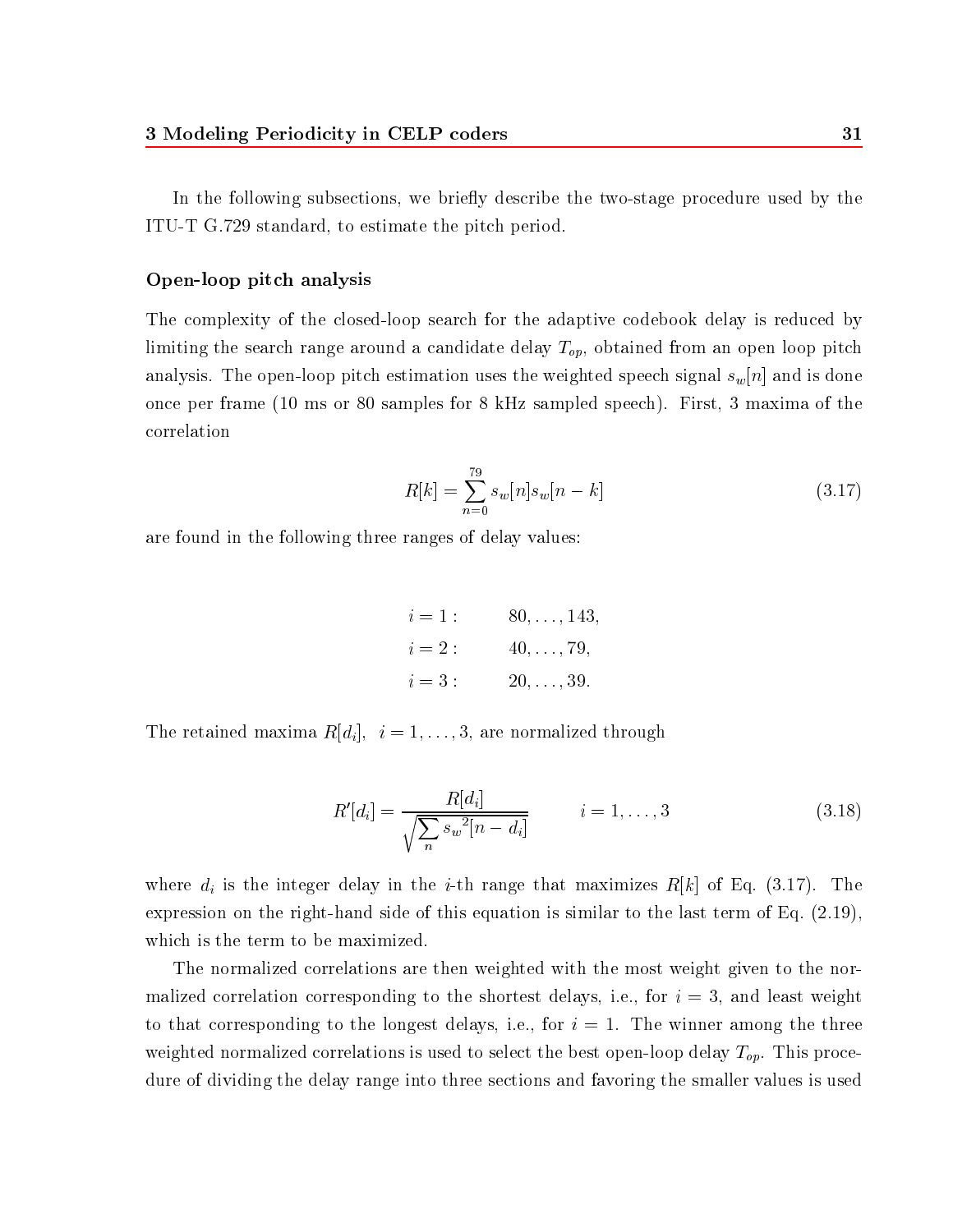| Subframe Fractional Delay | Range(s)                                              | Resolution    |
|---------------------------|-------------------------------------------------------|---------------|
|                           | $\frac{19\frac{1}{3}}{85}$ ,<br>1431                  | integers only |
|                           | $-5\frac{2}{3}, \ \lfloor T_1 \rfloor + 4\frac{2}{3}$ |               |

Table 3.1  $3.729:$  Range(s) and resolution of fractional delay at each subframe.

to avoid pitch doubling.

#### Closed-loop Search

The approach used to implement the pitch filter for delays smaller than the subframe length is somewhat different than any of the techniques mentioned so far. In the G.729 approach, the excitation is interpolated by a filter which can be viewed as a cascade of an ideal interpolation filter and a lowpass filter. An ideal interpolation filter would reproduce the original samples, but the filter used by the  $G.729$  coder will alter them because of its additional lowpass effect. Finally, the excitation vector is formed by recursively calculating its entries; that is, each sample is estimated by weighting the sample at delay  $T$  and its nearby samples. In order to estimate sample ( $N - T - D^{(\varepsilon)})$ ), it is necessary to use samples from the current subframe. In this case the already estimated samples are used instead (see Eqs.  $(3.22)$  and  $(3.23)$ ).

In the search stage, the excitation is extended by the LP residual to simplify the search. Each frame is divided into two subframes of 5 ms (or  $N = 40$  samples) long and the adaptive codebook search is done every subframe. Table 3.1 summarizes the range(s) and corresponding resolution of the fractional delay for each subframe.

In the first subframe, the delay  $T_1$  is found by searching a small range of 6 integer delay values around the open-loop delay  $T_0$  with a resolution that depends on which of the two specified ranges  $T_0$  falls into. For the second subframe, closed-loop pitch analysis is done around the delay value  $T_1$ , selected for the first subframe. In each case, search boundaries  $d_{min}$  and  $d_{max}$  are defined, where  $d_{min}$  and  $d_{max}$  are integers.

The expression to be maximized during the search is given as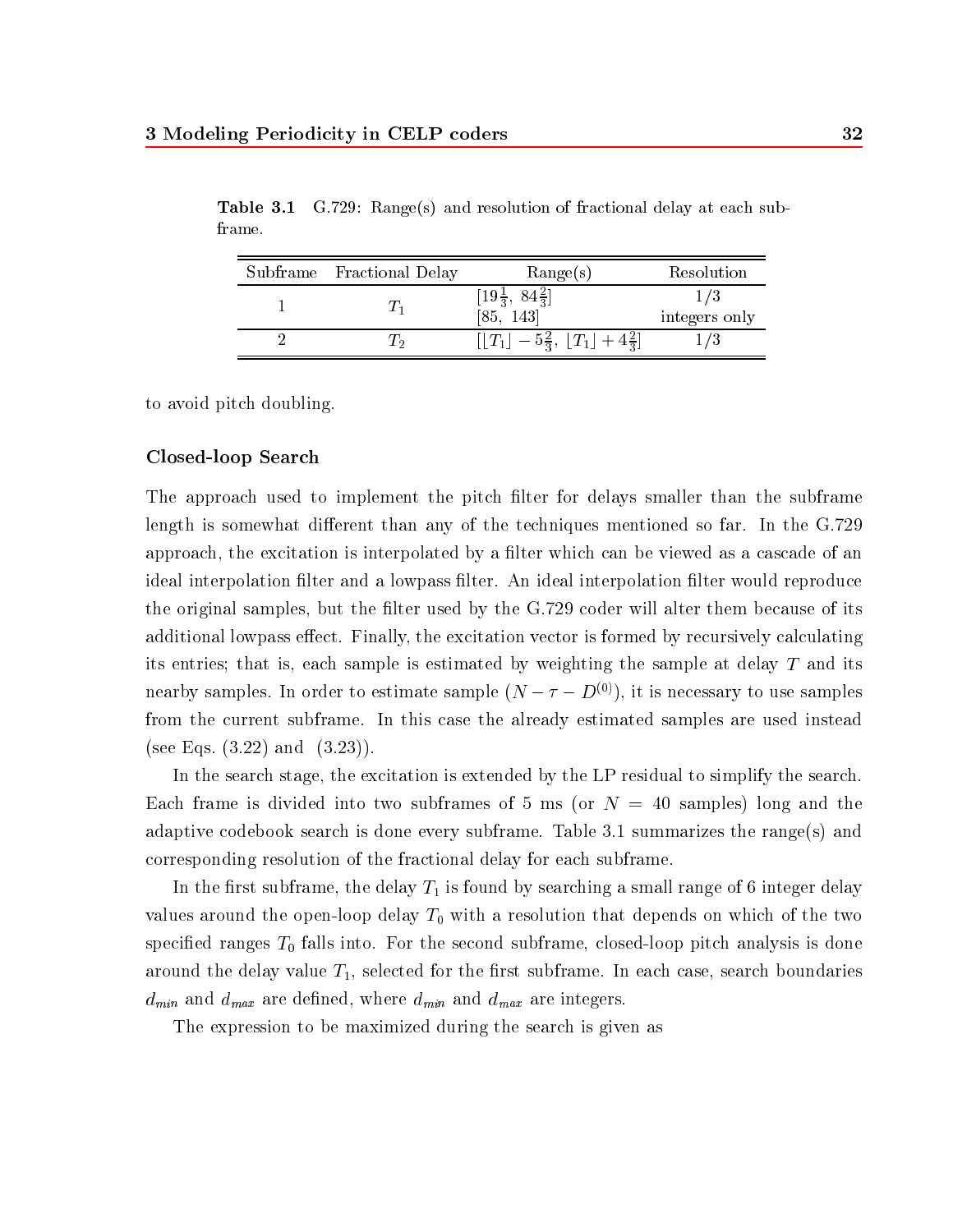$$
R[k] = \frac{\sum_{n=0}^{N-1} s_t[n] \hat{s}_k[n]}{\sqrt{\sum_{n=0}^{N-1} \hat{s}_k[n] \hat{s}_k[n]}},
$$
\n(3.19)

where  $s_t[n]$  is the target signal and  $\hat{s}_k[n]$  is the filtered past excitation at delay k (past excitation at delay k convolved with  $h[n]$ . Note that Eq. (3.19) is equivalent to Eq. (3.10).

The convolution  $\hat{s}_k[n]$  is computed for the delay  $d_{min}$ . To reduce the amount of computation required to evaluate the convolution, for the other integer delays in the search range  $d_{min} + 1, \ldots, d_{max}$ , the convolution is updated using the recursive relation

$$
\hat{s}_k[n] = \hat{s}_{k-1}[n] + \hat{r}[n]h[n], \qquad n = N - 1, ..., 0,
$$
\n(3.20)

where  $\hat{r}[n], n = -143,\ldots,N - 1$  is the excitation buffer, and  $\hat{s}_{k-1}[-1] = 0$ . Note that in the search stage, the samples  $r$  (ii);  $r = 0$ ;  $\sigma$  ,  $r = 0$  are not known and they are needed for a redelays less than  $N = 40$ . Thus, to simplify the search and make the relation in Eq. (3.20) always valid, the LP residual is copied to residual is copied to respect to  $\mathbf{F}$ , for n  $\mathbf{F}$ 

For the determination of  $T_2$  and  $T_1$  if the optimum integer closed-loop delay  $T_0$  is less than 85, fractional pitch search has to be carried out around the specified ranges. The fractional pitch search is done by interpolating the normalized correlation in Eq. (3.19) by a factor of 3  $(I = 3)$  and searching for its maximum. The interpolation is done using a FIR filter  $b_1$  based on a Hamming windowed sin  $(x)/x$  function, truncated at  $\pm 11$  and parameter with zeros at  $p$  (bilde) with  $p$  is constant the site cut-off its cut-off  $\alpha$  is 3600 Hz in  $\alpha$ the oversampled domain. The interpolated values of  $R[k]$  for the fractions  $-\frac{1}{3}$ ,  $-\frac{1}{3}$ ,  $0$ ,  $\frac{1}{3}$ , and  $\frac{1}{3}$  are obtained using the interpolation formula

$$
R[k]_t = \sum_{i=0}^8 b_1[3i+t] R[k+4-i], \qquad t = 0, 1, 2,
$$
\n(3.21)

where  $t = 0, 1, 2$  corresponds to the fractions  $0, \frac{1}{2},$  and  $\frac{1}{2}$ , respectively.

The non-causal filtering operation implies that the center of the lowpass FIR filter,  $b_1[n]$ , is aligned with the current sample to be predicted. This requires that  $\tau$  samples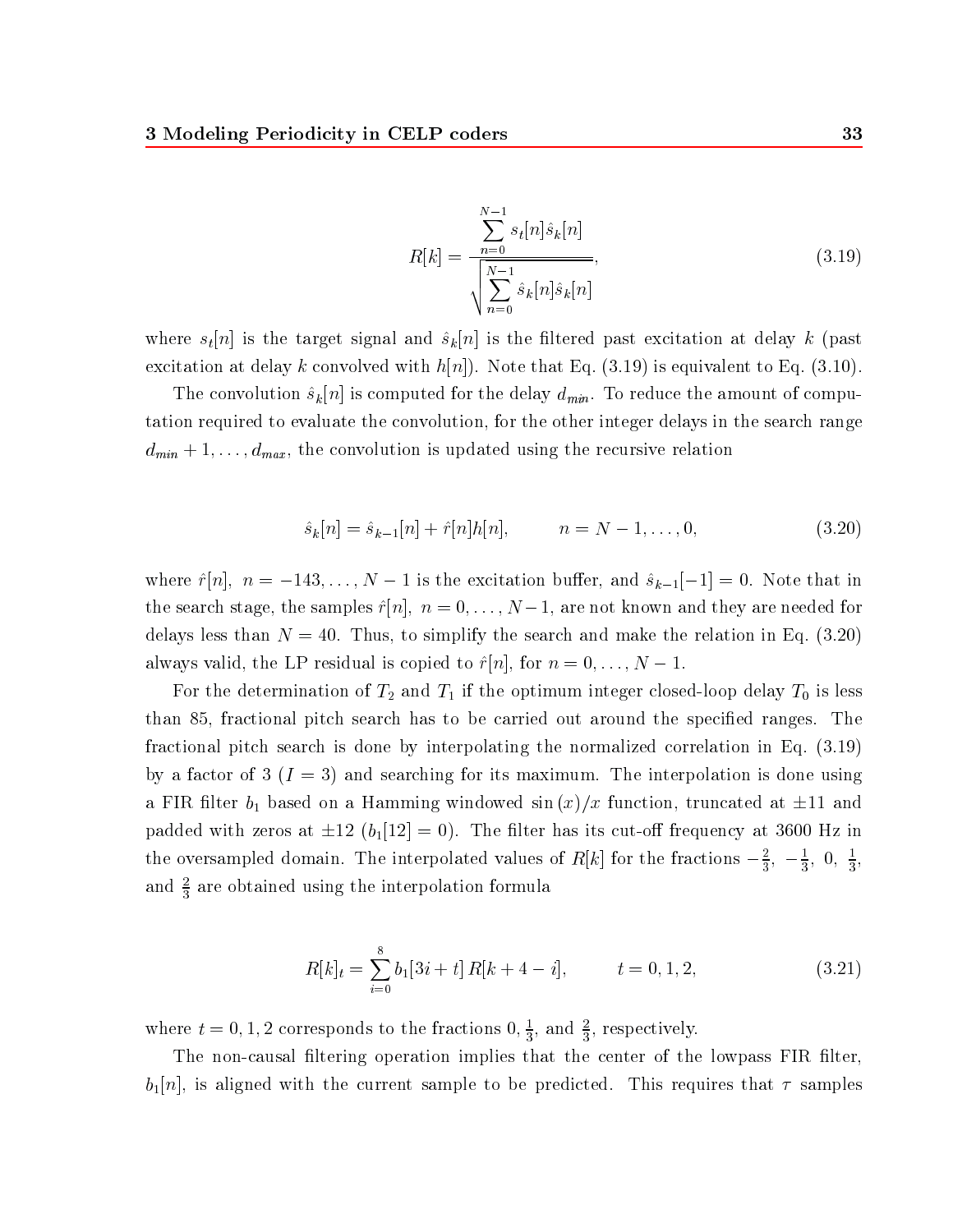before and after the current sample are known. In this case the length of the filter is 25 and hence  $\tau = 4$ . Therefore, to allow proper interpolation, it is necessary to compute the  $\mathbf{I}$  (3.19) using the range dministerm in  $\mathbf{I}$  and  $\mathbf{I}$  and  $\mathbf{I}$  and  $\mathbf{I}$  and  $\mathbf{I}$ 

#### Generation of the optimum adaptive codebook vector

Once the fractional pitch delay has been determined, the optimum adaptive codebook vector optimal  $v$ ; not computed by interpretation  $\mu$  interpretation signal role excitation signal role  $\mu$ the optimal integer delay k and fraction  $t$  using a longer interpolation filter, as

$$
\hat{r}[n] = \sum_{i=0}^{20} b_2[3i+t] \,\hat{r}[n-k+10-i], \qquad n = 0, \ldots, N-1 \qquad t = 0, 1, 2, \quad (3.22)
$$

and

$$
v_{opt}[n] = \hat{r}[n], \qquad n = 0, \dots, N - 1. \tag{3.23}
$$

The new interpolation filter  $b_2$  is based on a Hamming windowed sin $(x)/x$  function truncated at  $\pm 29$  and padded with zeros at  $\pm 30$  (b<sub>2</sub>[30] = 0). The filter has a cut-off frequency at 3600 Hz in the oversampled domain.

#### Computation of the adaptive codebook gain

Once the adaptive codebook vector is determined, the optimal adaptive codebook gain  $\beta_{opt}$ is computed as

$$
\beta_{opt} = \frac{\sum_{n=0}^{N-1} s_t[n]y[n]}{\sum_{n=0}^{N-1} y[n]y[n]}, \qquad \text{bounded by } 0 \le \beta_{opt} \le 1.2,
$$
 (3.24)

where  $y[n]$  is the filtered optimal adaptive codebook vector (zero-state response of the weighted synthesis filter  $h[n]$  to  $v_{opt}[n]$ ) obtained by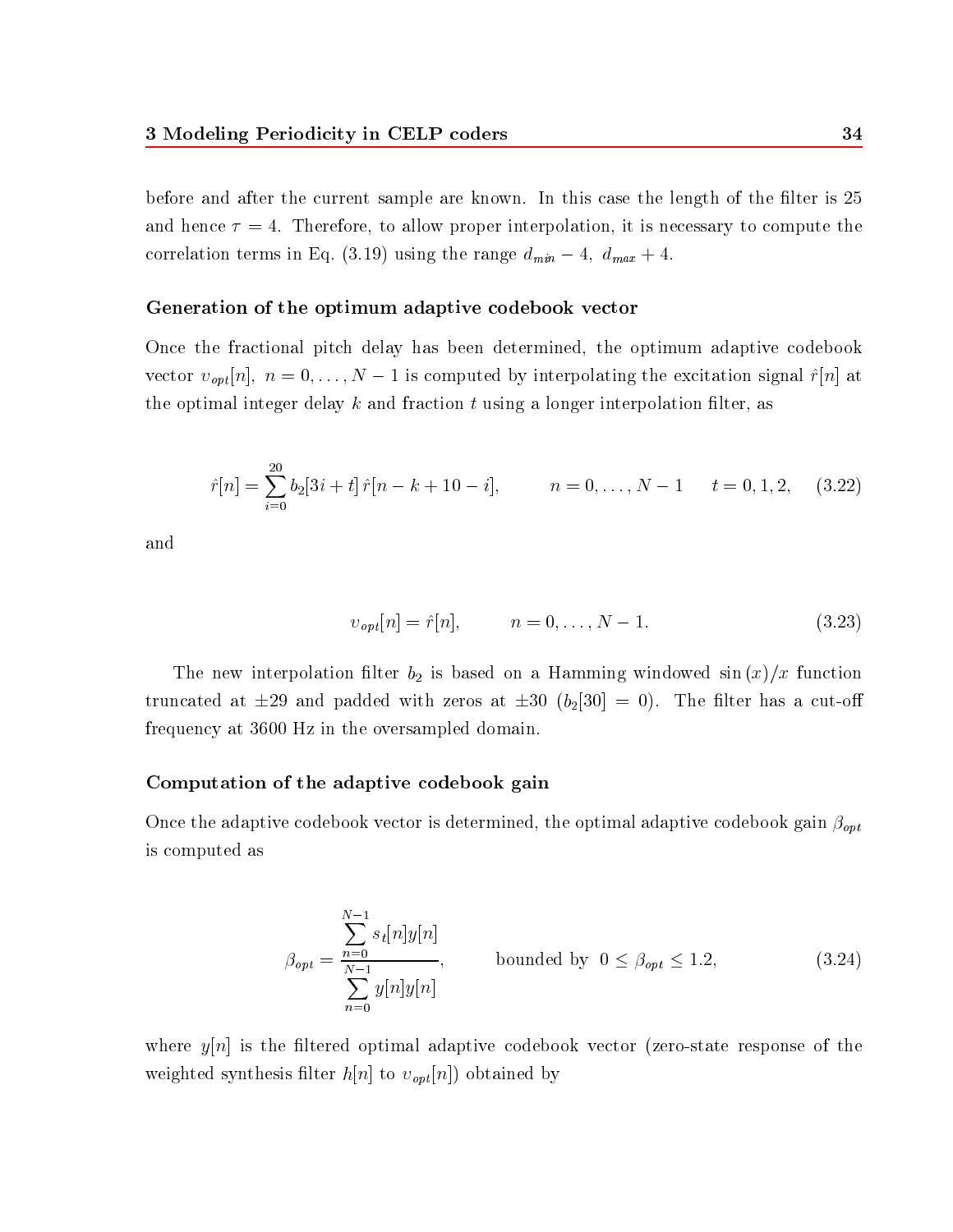$$
y[n] = \sum_{n=0}^{N-1} \nu_{opt}[i]h[n-i], \qquad n = 0, \dots, N-1.
$$
 (3.25)

# 3.2 Improved Modeling of Periodicity

The introduction of an adaptive codebook with sub-sample resolution has significantly improved the quality of reconstructed speech. However, the need for lower bit-rates reduces the number of bits available to model the excitation, thus restricting the fixed codebook to smaller sizes. This results in less accurate waveform matching whose effect is perceived as "noisy" voiced segments of speech.

During steady state voiced speech, the adaptive codebook contributes a large fraction to the resulting excitation. The purpose of the fixed excitation is to provide the missing part. Unfortunately, the fewer number of bits are available to the fixed codebook, the less likely it will be to find a vector that matches well the missing part of the excitation. The problem becomes more acute during high pitched sounds where the pitch period is shorter than the subframe length. In this case, more than one pitch pulse (epoch) is present within a subframe. During onsets of such voiced segments, the adaptive codebook is unlikely to contain a good representation of the residual and therefore its contribution is low. Therefore a higher contribution is expected from the part of the fixed codebook. Even though structured codebooks have been designed to reduce computational complexity and improve periodicity in such cases by optimizing the positions of the samples in the codevector, the small number of non-zero samples available (typically 4 to 5 pulses) can not model well both pitch pulses. It is possible that the selected vector will disturb the periodicity of the resulting excitation signal, or alternatively increase the quantization noise. After the selection of the two contributions, the "noisy" resulting optimal excitation is fed back to the adaptive codebook. As a result, the adaptive codebook is populated with a "noisy" residual and no longer provides the intended purely periodic signal.

To counter this effect, several techniques have been proposed to reduce the presence of noise between the harmonics and enhance periodicity. To aid their description, these techniques are presented in chronological order. In addition, Fig. 3.2 will help indicate where on the basic CELP configuration the modifications have been made. Same indices on the encoder and decoder imply that the same modication is made at both the encoder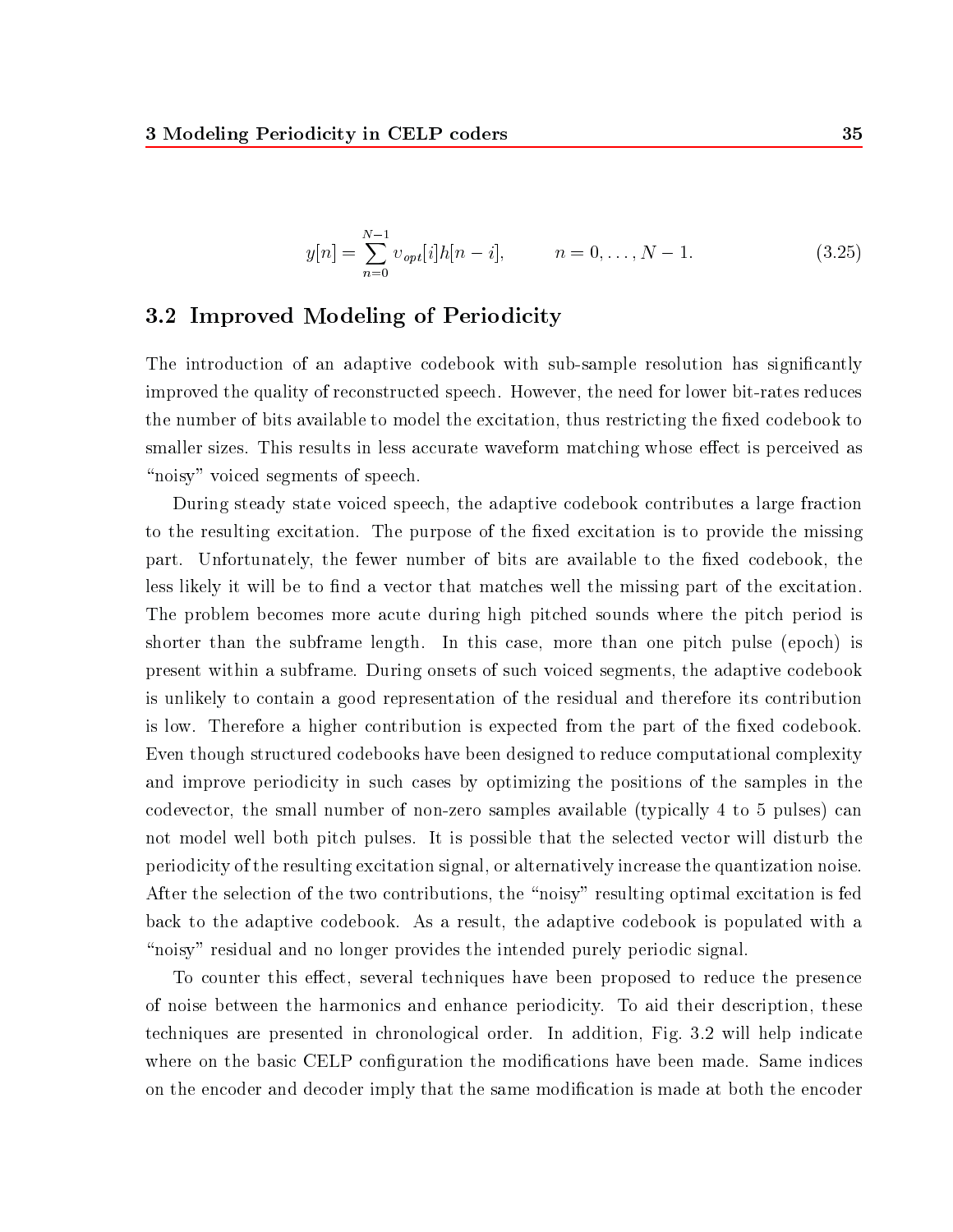

(a) Signals of the basic CELP encoder modified to enhance periodicity.



(b) Signals of the basic CELP decoder modified to enhance periodicity.

Fig. 3.5 Improved modeling of periodicity in CELP.

and the decoder.

# Adaptive postltering

The postfilter aims to enhance the reconstructed speech signal at the decoder. This is done by cascading a long-term with a short-term filter

$$
H(z) = H_l H_s = \frac{1}{1 - \varepsilon \beta z^{-D}} \frac{A(z/\alpha)}{A(z/\gamma)},
$$
\n(3.26)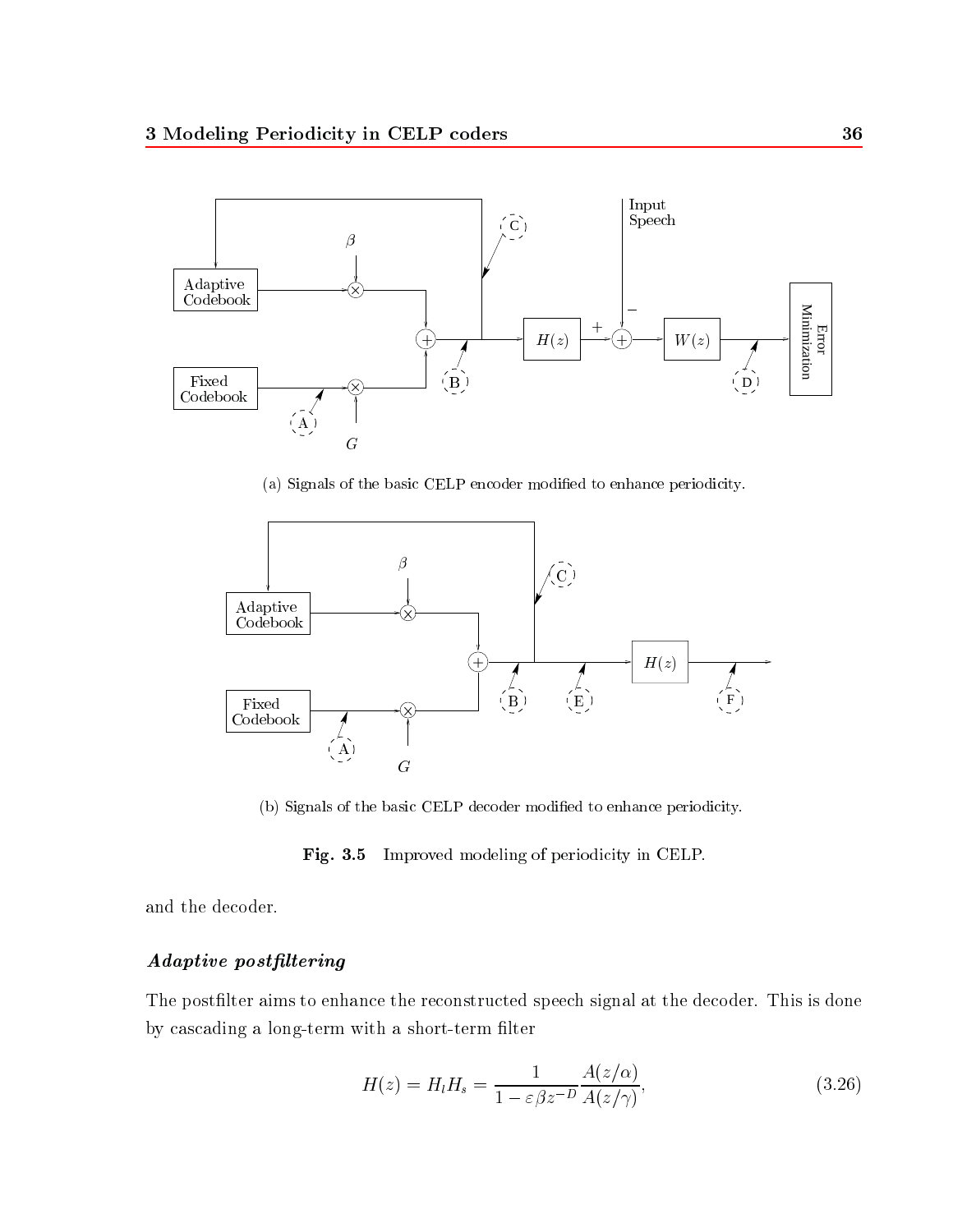where  $0 \equiv 0$  ,  $1 \equiv 7$  and  $0 \equiv 0$  ,  $1 \equiv 7$ 

The short-term postfilter emphasizes the formants and deemphasizes the valleys of the speech signal, thus reducing the audible noise at spectral valleys and increasing it at the formants where the high energy signal renders it inaudible. The frequency response of the long-term filter is that of a comb filter which attenuates the frequency regions between the pitch harmonics. Here again it is assumed that the masking threshold [16] is higher at the harmonics and lower at the frequency regions between them.

Postfiltering was originally applied at position " $F$ " in Fig. 3.5(b) as described in [8], but later in  $[10]$  the long-term filter was placed before the synthesis filter, i.e., in position "E" to reduce artifacts in the reconstructed speech introduced by the former conguration.

In general, the distortion introduced by the postfilter on the reconstructed signal reduces the objective Signal-to-Noise ratio, yet it increases its subjective quality.

#### Comb filtering

Wang and Gersho [11] have proposed comb ltering the resulting excitation. Its purpose is to enhance the pitch harmonics and attenuate the frequency regions between them, with the assumption that any energy between the harmonics is noise and should be discarded. The transfer function of the filter is given as,

$$
H(z) = (1 - \eta z^{-1}) \frac{1 + \gamma z^{-D}}{1 - \lambda z^{-D}},
$$
\n(3.27)

where  $\gamma = 0.6$ ,  $\lambda = 0.001F_0$  and  $\eta = 0.2$ , and was placed at position "B" as shown in Fig. 3.2. Both the adaptive and stochastic codebook parameters are determined using the comb filter at the position indicated.

The comb filtering technique has an indirect effect on the way the adaptive codebook is populated. This can be seen by analyzing the way the excitation is chosen and how the adaptive codebook is populated. Basically, the best vector during both the adaptive and stochastic codebook search, is chosen to minimize the weighted difference between a comb filtered synthesized excitation and the input speech. The resulting optimum excitation is finally comb filtered and fed back to update the adaptive codebook.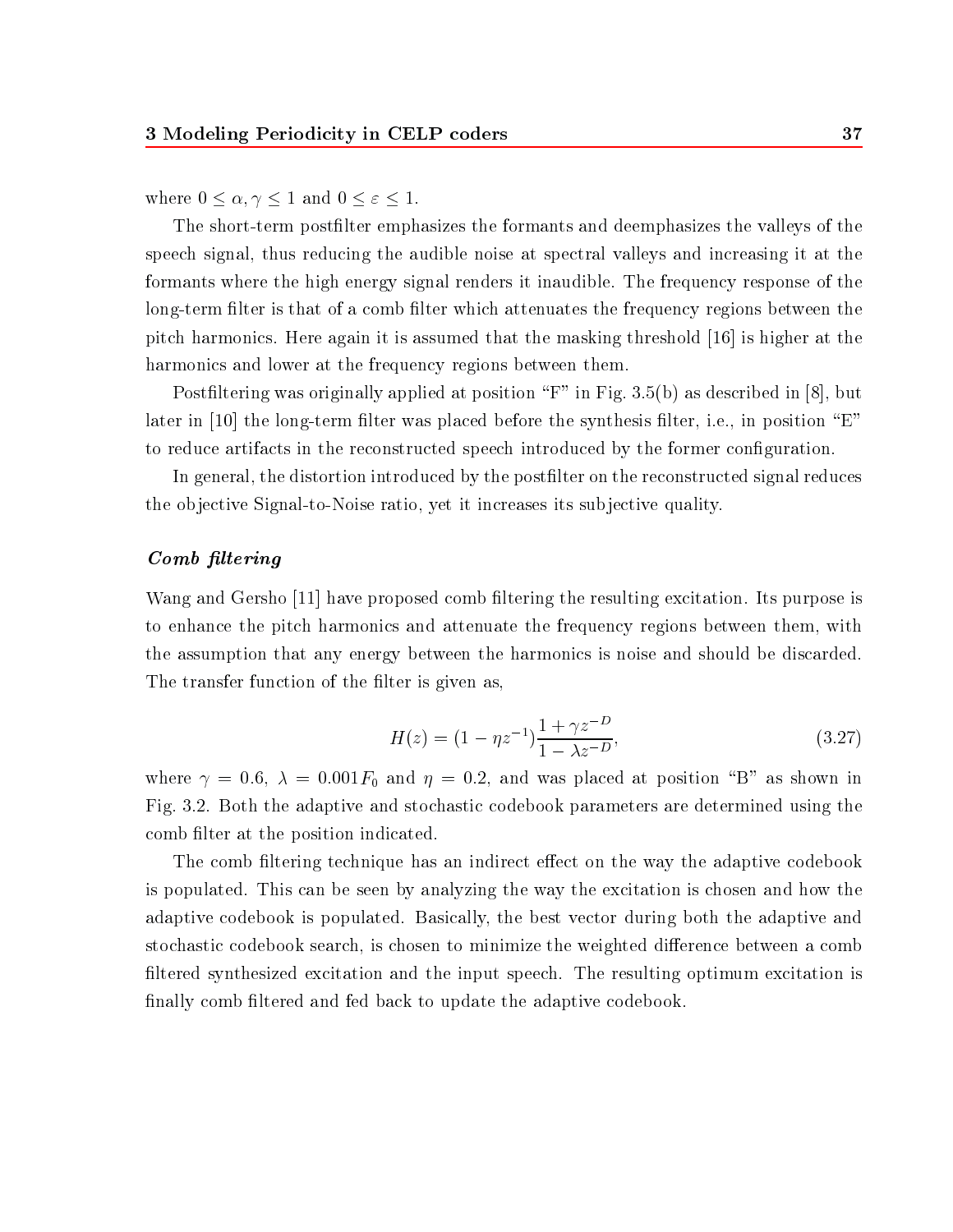#### Constrained excitation

In this approach due to Shoham [12], the gain  $G$  of the fixed codebook contribution is constraint to values below its estimated optimal value, based on the performance of the adaptive codebook and the sensitivity of the ear to noisy components between harmonics. The constrained fixed codebook gain is estimated during the fixed codebook closed-loop search for the best gain and index. The estimated reduced gain is the one used to scale the optimum stochastic codevector and construct the resulting optimum excitation, and finally transmitted to the decoder.

Decreasing the amount of the noisy stochastic contribution not only enhances the periodicity of the reconstructed speech but the adaptive codebook is updated with a less noisy excitation as well.

#### Pitch sharpening

In pitch sharpening [13], only the adaptive codebook update procedure is modified. The objective is to "clean up" the resulting optimal excitation from the noise before is fed back to update the adaptive codebook, i.e., the signal at position \C" as indicated in Fig. 3.2. This is done in two different ways.

First by scaling down the fixed codebook contribution by a factor that equals to the energy of the optimum scaled fixed codebook vector normalized to the energy of the resulting optimal excitation. The resulting reduced gain fixed codebook vector added to the scaled optimum adaptive codebook vector is fed back to update the adaptive codebook.

The second way is by center-clipping the resulting optimal excitation at position  $\degree$ C" before is fed back.

#### Harmonic noise weighting

This technique, proposed by Gerson and Jasiuk [14], uses a multi-tap pitch analysis filter (or single-tap with fractional delay) in cascade with the original weighting filter to improve the weighting of the error. The filter is placed at position "D" as indicated in Fig. 3.5(a).

The purpose of this filter is to steer the closed-loop selection mechanism to better match the frequency regions between the harmonics of the input signal. This is done by deemphasizing the error at the harmonics and emphasizing it at the frequency regions between them.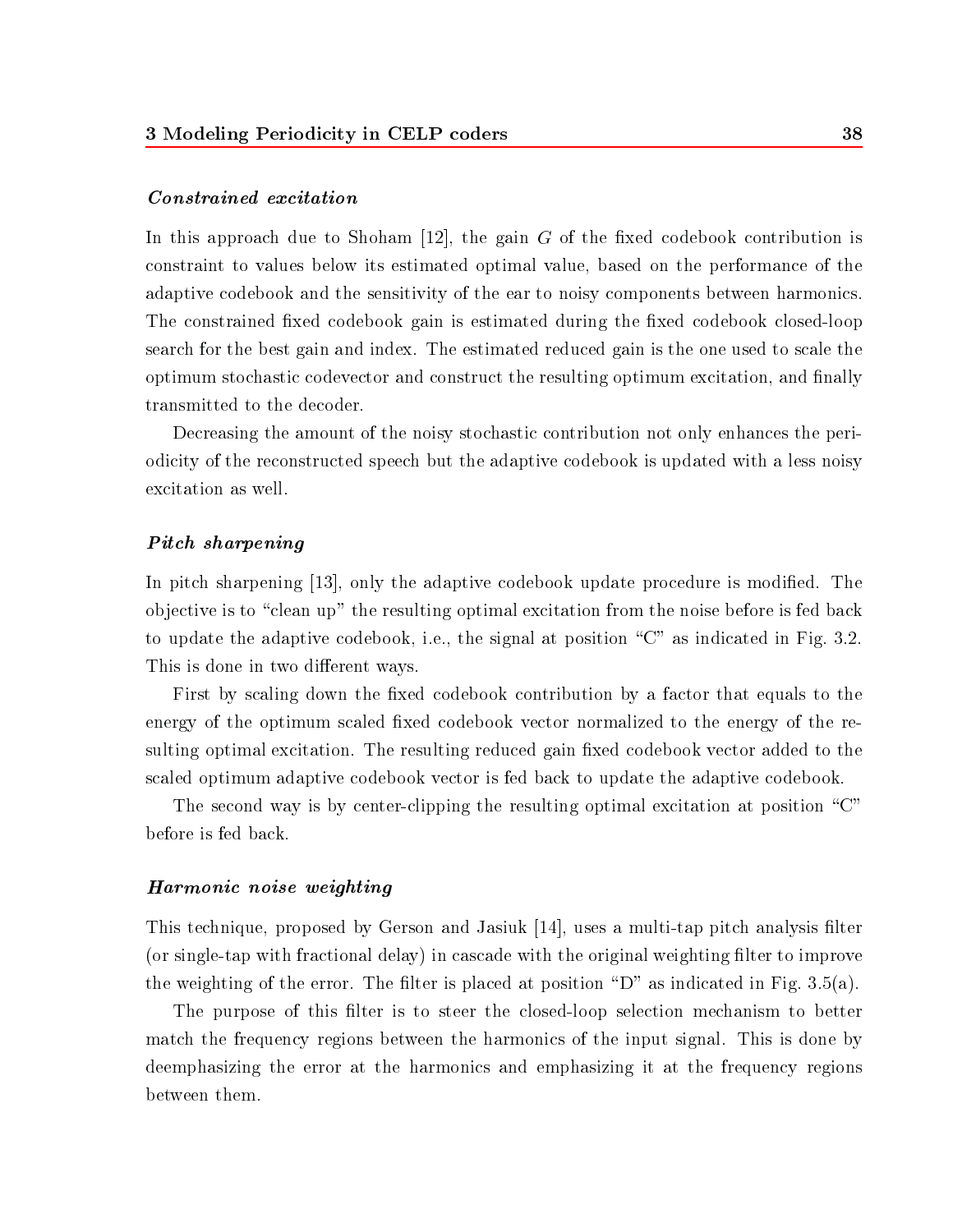As it was found that the performance of the coder is not affected if the adaptive codebook search is done utilizing only the original spectral weighting filter, the harmonic noise weighting filter is only utilized during the fixed codebook search.

#### Pulse codebook

In this technique, Asakawa *et al.* [15] divided the fixed codebook to a pulse-train codebook and a random codebook. The pulse codebook consists of a set of pulse trains with equal amplitude pulses and spaced by the pitch period. Each vector in this codebook is specied by the position of its first pulse which is the parameter to be optimized during the pulse codebook search.

The coder utilizes a voiced/unvoiced classification mechanism which decides which of the two codebooks will be used for the fixed codebook search. When voiced, the periodicity of the resulting excitation is enhanced by searching the pulse codebook. If the speech is unvoiced, the random codebook is used which models such signals best.

#### Pitch synchronous innovation

In pitch synchronous innovation [7] the stochastic codebook vector is modified during the closed-loop search at position "A" as indicated in Fig. 3.2. The modification is done during voicing and for delays less than the subframe length. In that case, the first  $D$  samples of the vector are repeated using the same procedure as in the adaptive codebook and the stochastic codebook parameters are estimated using the modied vector. This repetition introduces periodicity to the stochastic codevector, thus enhancing the periodicity of the resulting excitation.

## G.729 approach

The G.729 approach [5] is similar to the pitch synchronous innovation technique. Here, an adaptive pitch synthesis filter is placed immediately after the fixed codebook at position " $A$ " in Fig. 3.2.

For delays less than the subframe length, the filter modifies the fixed codebook vector according to: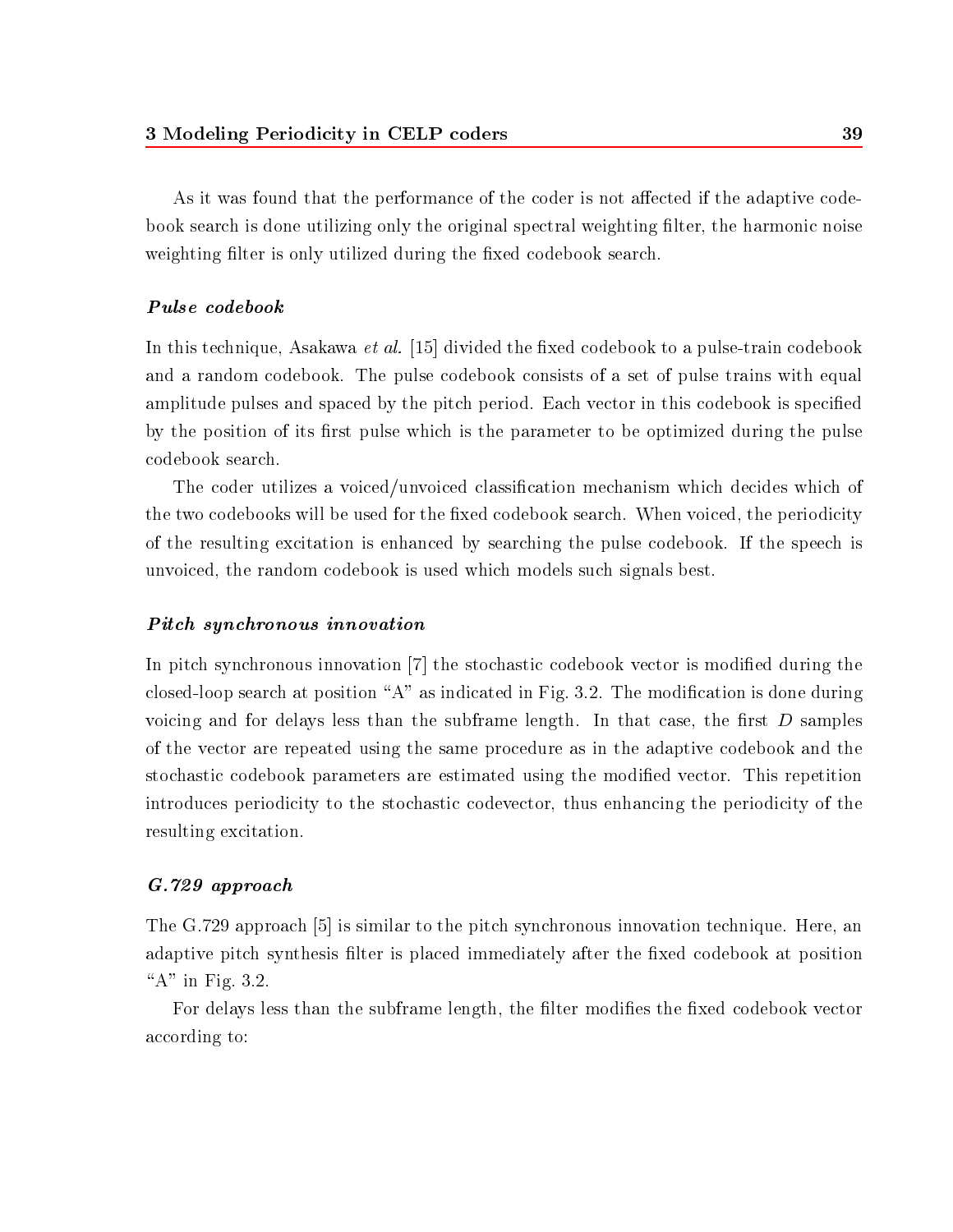$$
c[n] = \begin{cases} c[n] & \text{for } n = 0, ..., D - 1, \\ c[n] + \beta' c[n - D] & \text{for } n = D, ..., N - 1, \end{cases}
$$
(3.28)

with

$$
\beta' = \begin{cases}\n0.8 & \text{if } \hat{\beta}_{opt}^{(m-1)} > 0.8, \\
\hat{\beta}_{opt}^{(m-1)} & \text{if } 0.2 \le \hat{\beta}_{opt}^{(m-1)} \le 0.8, \\
0.2 & \text{if } \hat{\beta}_{opt}^{(m-1)} < 0.2.\n\end{cases}
$$
\n(3.29)

The parameter  $\beta^{(m)}_{opt}$  is the quantized optimal adaptive codebook gain from the previous subframe.

The fixed codebook search is again done by using the filtered codevectors. Note that the difference between the G.729 and pitch synchronous innovation approach is the scaling factor applied to the repeated samples. In G.729 the repeated samples are scaled whereas in pitch synchronous innovation no scaling is applied. Both techniques aim to enhance the speech during high pitched sounds which as reported are most troublesome.

# 3.3 Motivation for Proposed Technique

Our approach is focused on the adaptive codebook contribution. The objective is to modify the way the optimal adaptive codebook vector is selected, such that the contribution of the codebook resembles the intended noise-free purely periodic part of the LP residual.

This idea is motivated by the following observations, on which the principles of Waveform Interpolation [39] and Pitch Pulse Evolution model reported in [40] are also based. During steady state voiced speech the pitch period is nearly constant; while occasional doubling and halving of the fundamental frequency might also be observed during voicing onsets. Starting at any arbitrary time instant of such segments of speech, one can easily identify a sequence of pitch pulse waveforms. Observing the evolution of these waveforms, one can see that their general shape evolves slowly with time, often obscured by noisy components that tend to vary form waveform to waveform. Separating the slowly evolving waveform from the rapidly changing noisy component, we can safely assume that the latter is the component supplied by the fixed codebook, while the former is the intended adaptive codebook contribution.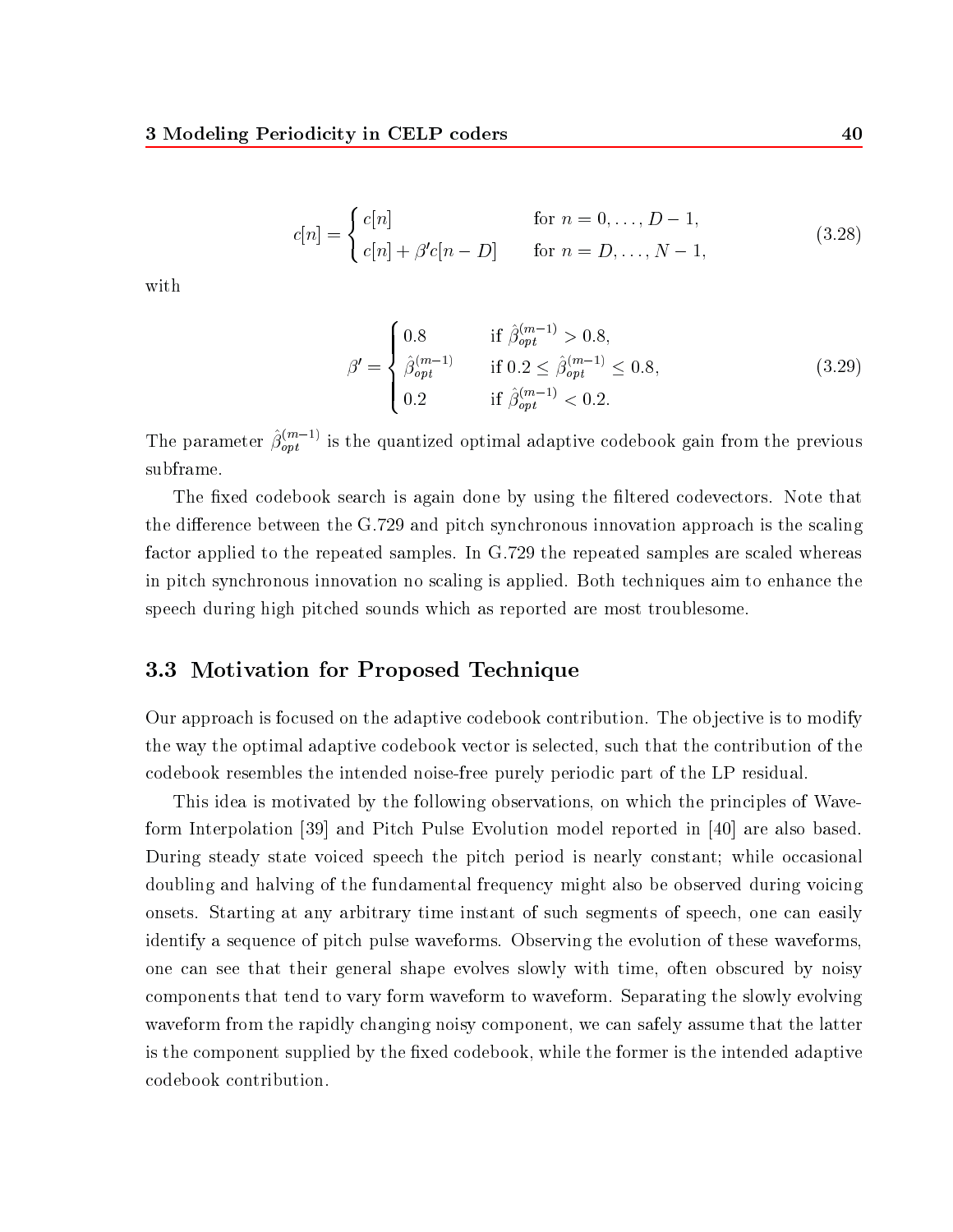These observations led us to the conclusion that in steady state voicing, the adaptive codebook should supply a pitch waveform, whose shape changes slowly from pulse to pulse. Thus the abrupt changes that the resulting optimal excitation contains have to be removed in order to populate the adaptive codebook with a more "smooth", noise-free signal. This can also be achieved by allowing the adaptive codebook to be populated the usual way, and then remove the noise from the current optimal codevector based on a relatively long history of pitch pulses. The latter technique is the one that our proposed method adopts. The PPA technique is presented in the next section.

# 3.4 The Pitch Pulse Averaging Technique

As stated in the previous section, the adaptive codebook is populated with the usual approach, i.e., by shifting backwards the excitation buffer by one subframe length, after the resulting optimal excitation has been copied to the current subframe. In Section 3.1.1 it was assumed that the excitation buffer has a length of  $D_{max} + N$  samples, of which the first  $D_{max}$  samples constitute the past excitation. Setting the length of the past excitation to the longest possible pitch period  $D_{max}$ , implies that the past excitation contains at least one pitch pulse waveform. In our approach, the past excitation is extended to contain a number of pitch pulse waveforms, even for the case of having a signal with pitch period as long as  $D_{max}$ .

The PPA technique can be divided into two steps.

- 1. The evolution of the current pitch pulse waveform is extracted from the relatively long excitation history.
- 2. The noisy component is removed from the current waveform by averaging its evolution.

These two steps are introduced and described in detail in the following sections.

## 3.4.1 Extraction of pitch pulses

The evolution of the pitch pulses can be extracted if one could identify those waveforms from the past excitation. In brief, this could be done by identifying and extracting the best match to the current waveform, then in the same way find the match to the first match and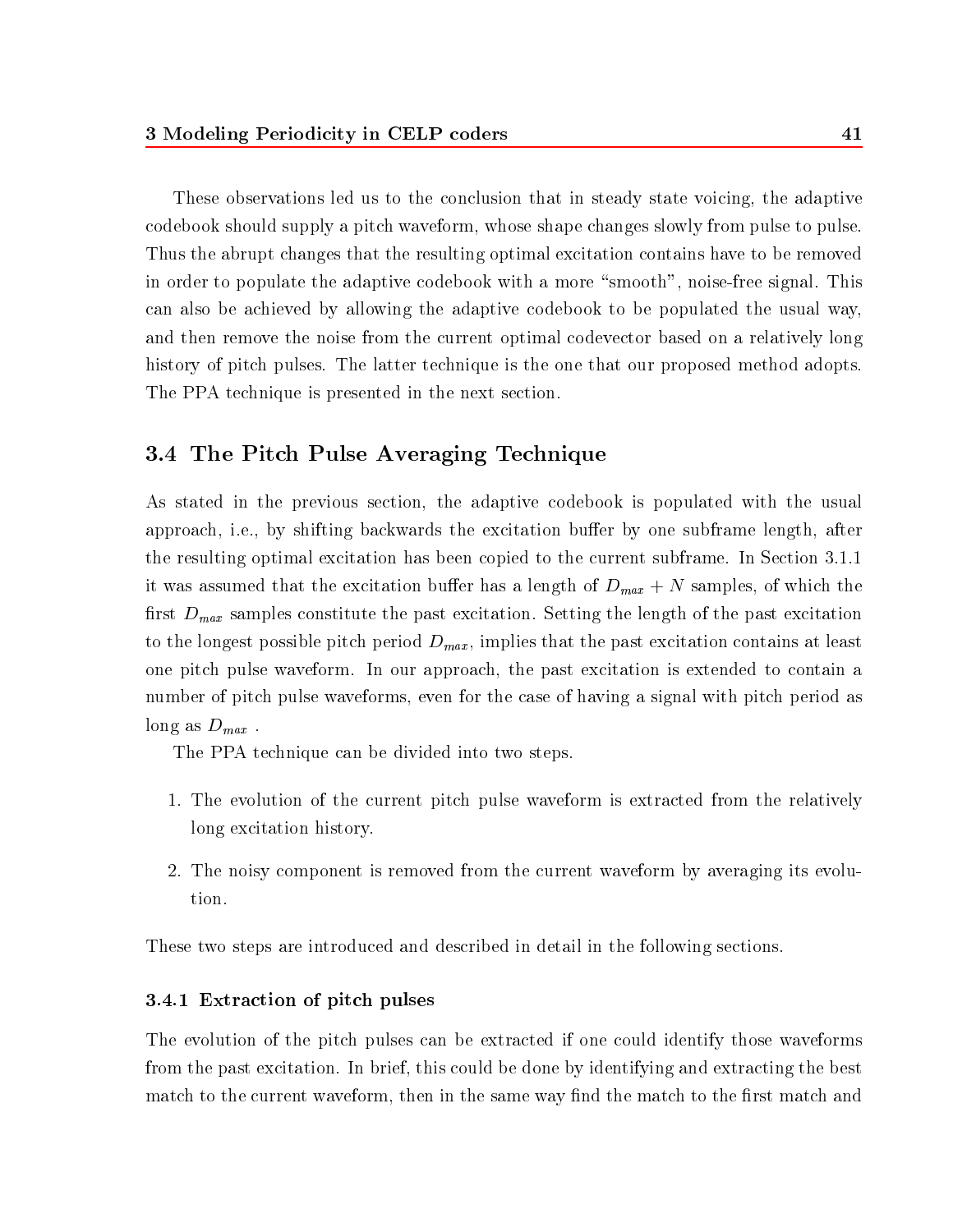so on. Here, a match to an arbitrary time instant is defined as the sample from the past that was selected to minimize the weighted mean-squared error of the synthesized speech at that time instant. This sample is identied by the optimal delay estimated for that time instant.

For example, the simplest case would be to identify the best match to the current subframe, i.e. at time instants n  $\alpha$  , i.e.  $\alpha$  is defined the delay is  $\alpha$  is the delay in the delay in subframe length. All the time instants in this period are assigned the same delay  $D^{(0)}$ , thus their matched samples are found  $D^{(0)}$  samples back. Thus, the best match for time instant  $n = q, q = 0, \ldots, N - 1$  is sample  $r[q - D^{\vee}']$ . This can also be written as

$$
S_0[n] = \hat{r}[n - D^{(0)}], \quad \text{for } n = 0, \dots, N - 1,
$$
 (3.30)

where  $D^{(0)}$  is the optimal integer delay found for the current subframe, after a closed loop search of the adaptive codebook.

In order to find the second waveform, the match to the time instants that constitute the first match, i.e. time instants  $n = q - D^{\langle \cdot \rangle},\; q = 0,\ldots, N-1,$  have to be identified. Here, there might be a case where different time instants are assigned with different delays because they belong into different subframes. Once the subframe(s) that those time instants belong to are identied, their matches can be found by using their assigned delays. The second waveform can thus be constructed as follows:

$$
S_1[n] = \begin{cases} \hat{r}[n - D^{(0)} - D^{(k+1)}] & \text{for } n = 0, \dots, D^{(0)} - kN - 1 \\ \hat{r}[n - D^{(0)} - D^{(k)}] & \text{and } n = D^{(0)} - kN, \dots, N - 1 \end{cases}
$$
(3.31)

where

$$
k = \left\lfloor \frac{D^{(0)}}{N} \right\rfloor. \tag{3.32}
$$

This procedure is shown graphically in Fig. 3.4.1. The relative values assigned to the delays are typical for a voiced segment of speech. In general, the delays of consecutive subframes are different, with large differences observed during unvoiced segments of speech or even during voicing onsets where pitch doubling might occur.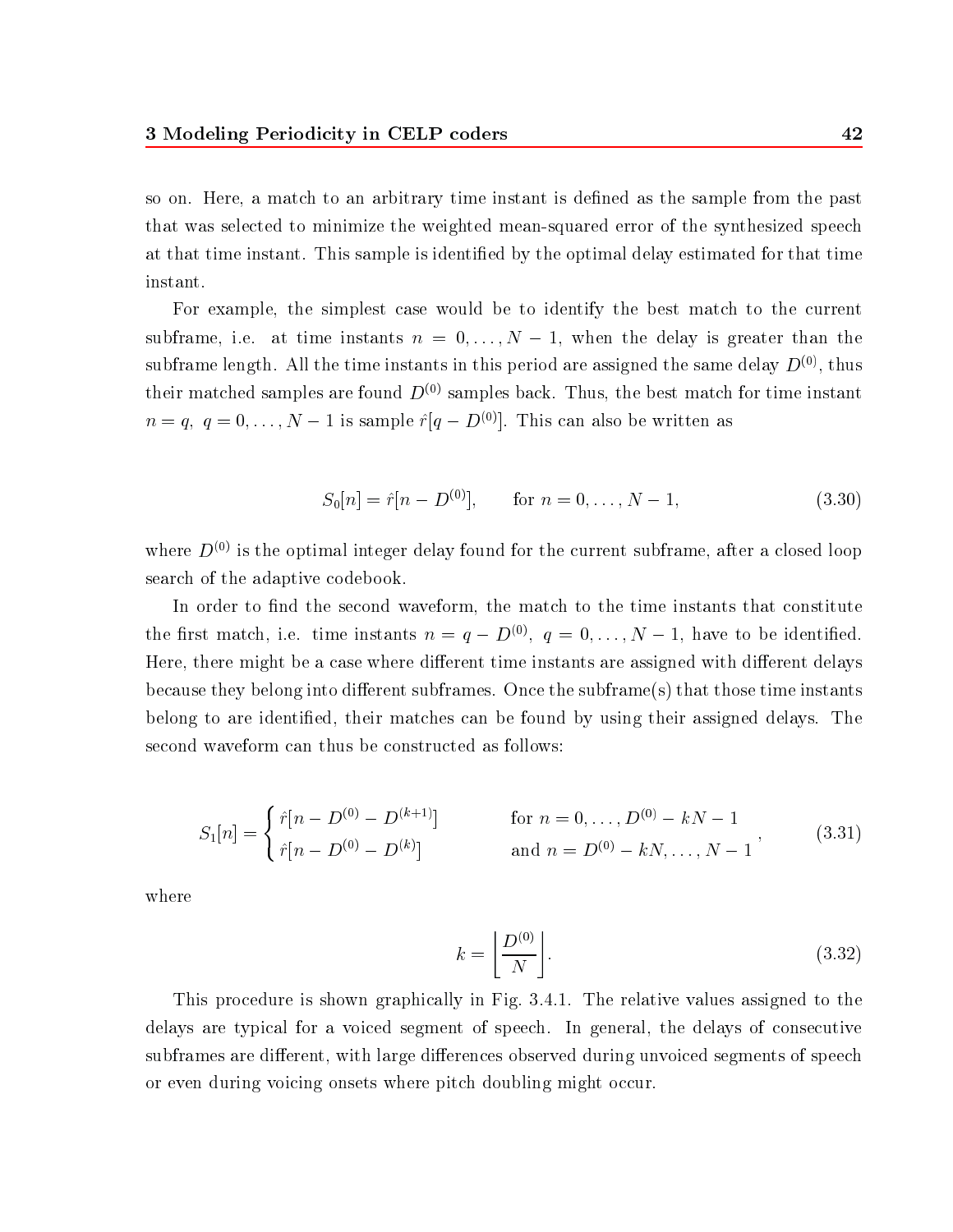

Fig. 3.6 Pitch pulse waveform extraction using a *breadth-first* search procedure.

Assumed values:  $N = 8$ ,  $D^{(k)} = 11$ , 10, 12, 12, for  $k = 0, 1, 2$  and 3, respectively.

#### Depth-First search procedure using integer delay values

The approach for extracting the pitch pulse waveforms introduced above uses a *breadth-first* search procedure, where all the elements of one waveform are extracted before moving to the next waveform. This makes this approach rather complex to implement. An alternative approach is to use a *depth-first* search procedure, where all the elements having the same index  $n$  in each waveform  $i$  are extracted before advancing the index to the next element.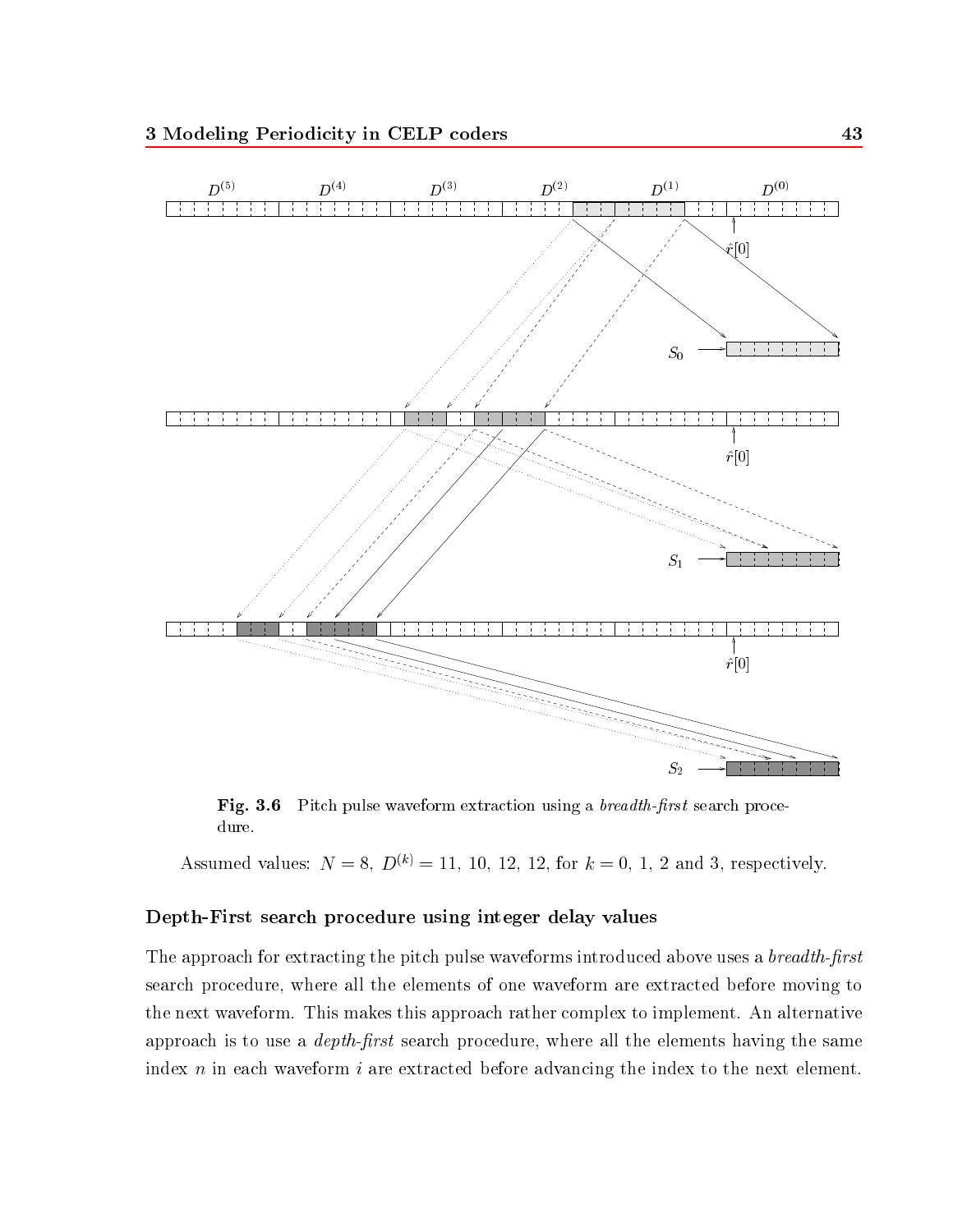The pitch pulse waveforms  $S_i[n]$  are now given as:

$$
S_i[n] = \hat{r}[n - P(i)], \quad \text{for } i = 0, ..., L,
$$
  
and  $n = 0, ..., N - 1,$  (3.33)

where

$$
P(i) = P(i-1) + D^{(k)}, \qquad \text{with } P(0) = D^{(0)}, \tag{3.34}
$$

and

$$
k = \begin{cases} 0 & \text{if } (-P(i-1) + n) > -1, \\ \left\lfloor \frac{P(i-1) - n - 1}{N} \right\rfloor + 1 & \text{otherwise.} \end{cases} \tag{3.35}
$$

In Eq. (3.34),  $D^{(k)}$  denotes the optimal delay found for the k-th subframe in the past, as illustrated in Fig. 3.4.1. The integer  $L$  denotes the total number of waveforms extracted. Its value depends and varies according to the following factors:

- The past excitation length  $n_{max}$ , i.e., how far in the past we want to consider the evolution of the current subframe. This value is fixed and determined empirically.
- The values of the delays encountered in the previous subframes. The longer the delays, the smaller the total number of waveforms extracted and vice-versa.

This approach is demonstrated in Fig. 3.4.1 for the first and last elements of the first three waveforms in the previous example.

#### Practical considerations for delays less that the subframe length

So far we have assumed that the delay at the current subframe is greater than the subframe length and thus all the examples given follow this assumption.

when this delay is smaller than the subframe length,  $N - D$   $\vee$  samples need to be read from the current subframe in order to completely define the first pitch pulse waveform  $S_0$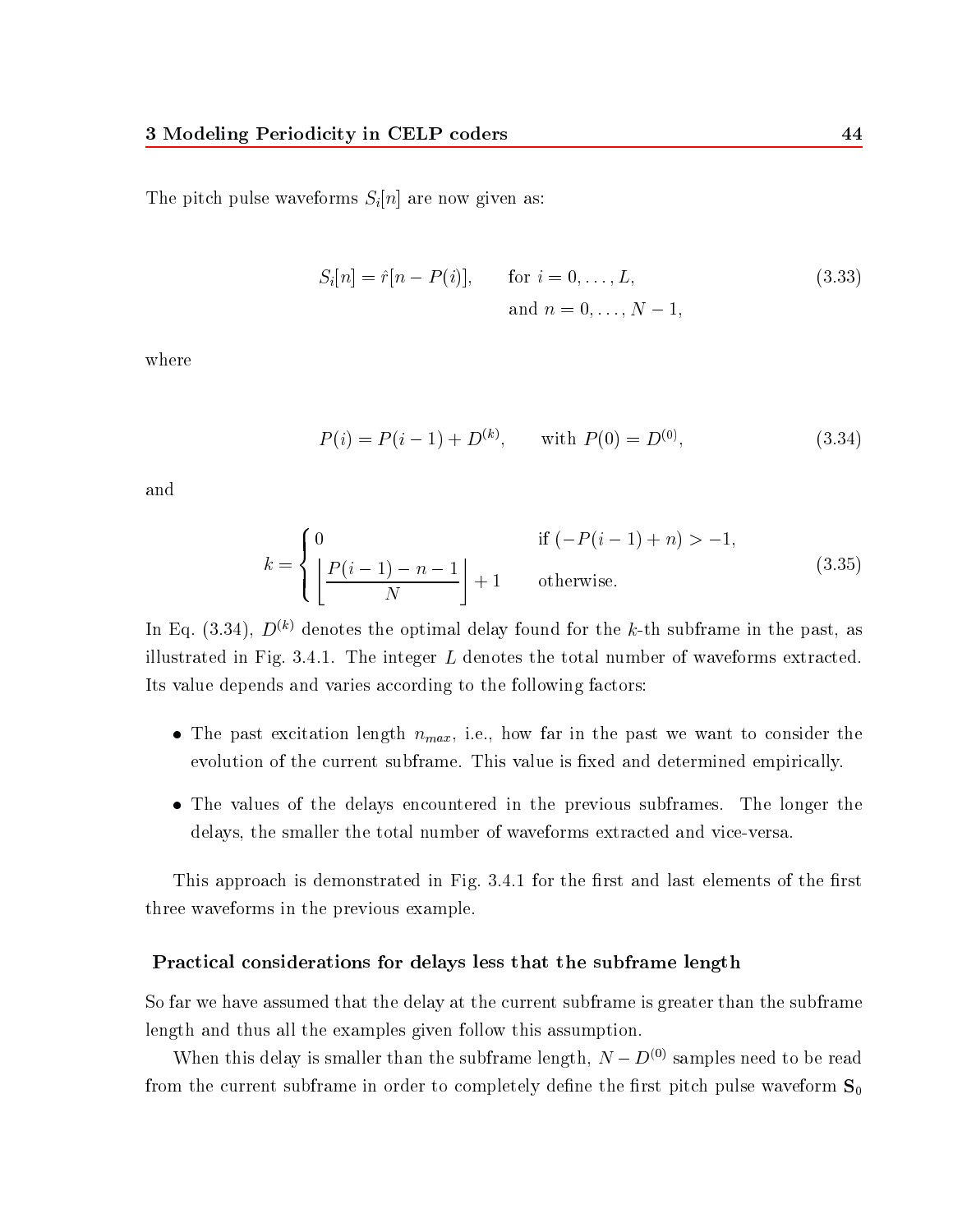

Fig. 3.7 Pitch pulse waveform extraction using a depth-rst search procedure.

Assumed values:  $N = 8$ ,  $D^{(k)} = 11$ , 10, 12, 12, for  $k = 0, 1, 2$  and 3, respectively.

(see Eq. (3.34)). Unfortunately, the excitation at the current subframe is still unknown and thus those samples are not defined.

This problem can be solved by either of the following two methods:

- 1. Use the adaptive codebook approach to repeat the extracted waveform, or
- 2. Use the G.729 approach to form the optimal adaptive codebook vector and then copy this vector to the current subframe.

The second approach would have been exactly the same as the first one if the filter used by the G.729 coder for interpolating the excitation, was an ideal interpolation filter. In that case, the samples would have been reproduced and thus the last  $N - D^{(0)}$  samples would have been repeated. Note that the purpose of the interpolation filter was to introduce fractional delays. Nevertheless, it is used for integer delays as well and in this case its effect is to lowpass the excitation. When fractional delays are introduced, the excitation can not be repeated without using samples from the current subframe to calculate the first  $D^{(0)}$  samples. This is due to the fact that the subfilter coefficients corresponding to future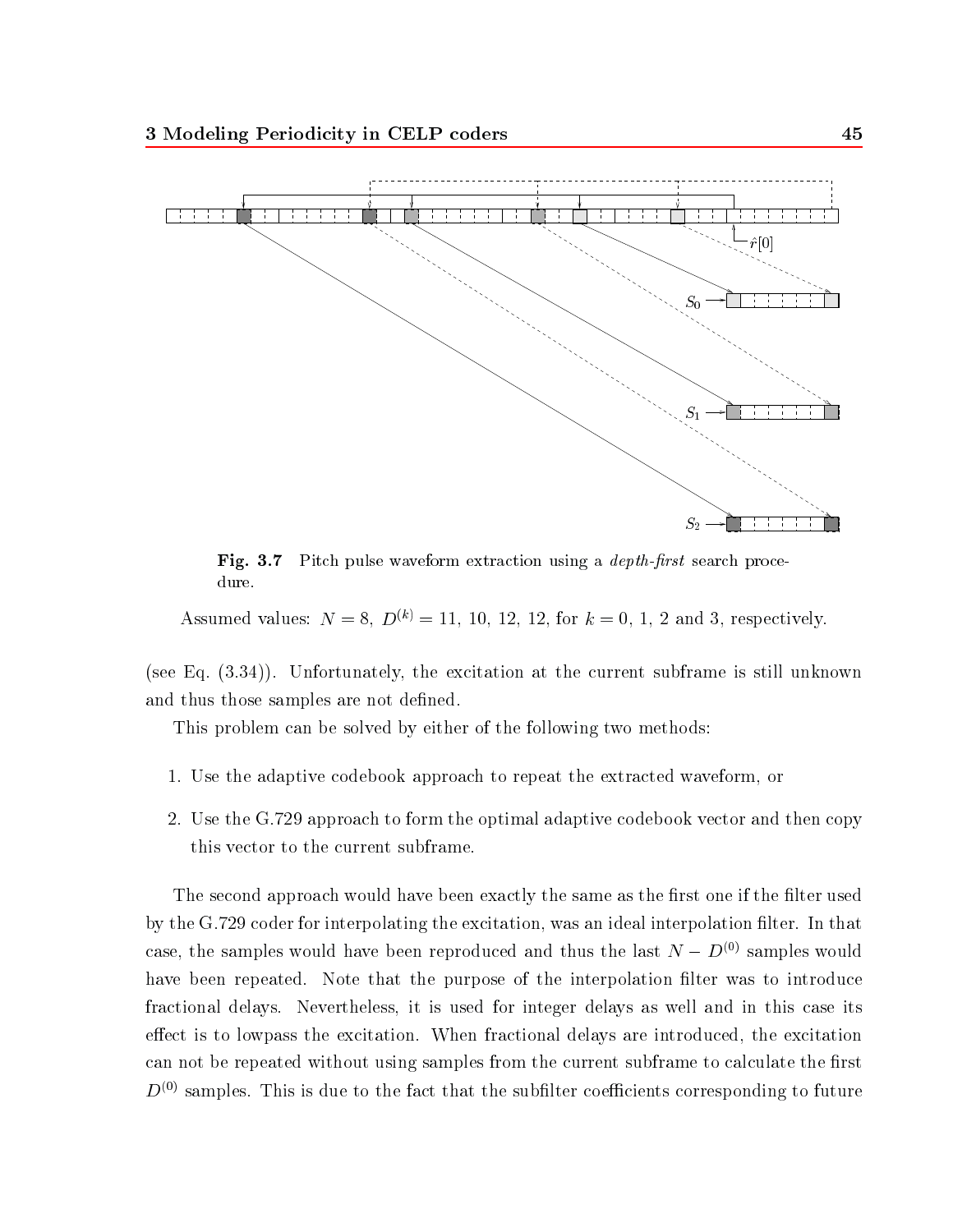samples are no longer zero, even in the case of a proper interpolation filter. This implies that the same procedure employed by G.729 to construct the adaptive codebook vector (see Eqs. (3.22) and (3.23)) has to be followed to calculate the last  $\tau$  samples before repetition begins.

Assuming that the lowpass effect of the filter does not change significantly the resulting vector, similar results as with the first method can be obtained by just coping the vector formed by the G.729 approach to the current subframe. This choice is also motivated by the following facts:

- The PPA algorithm is tested on the G.729 coder and we are trying to minimize the changes to the existing code.
- It was reported that both techniques give similar results.
- As it was already explained, when fractional delays are used the first method is not possible to implement without using a similar approach as the second method.

# Depth-First search procedure using fractional delay values

The *depth-first* search procedure described earlier, employs integer delays to extract the pitch pulses. As noted in Section 3.1.3, better matching can be achieved if delays of higher resolution are used. Thus, the procedure described above has been modified to operate with fractional delays.

The introduction of fractional delays can be done in two ways as follows:

1. Using polyphase filters.

This method is rather cumbersome to implement and requires a large amount of computation for the following reasons:

- The delayed past excitation will have to be filtered with the appropriate subfilter for each sample of every waveform to be extracted. This implies that the amount of computation will increase substantially.
- The computation of the overall integer delay and fraction for each sample to be extracted is rather complicated.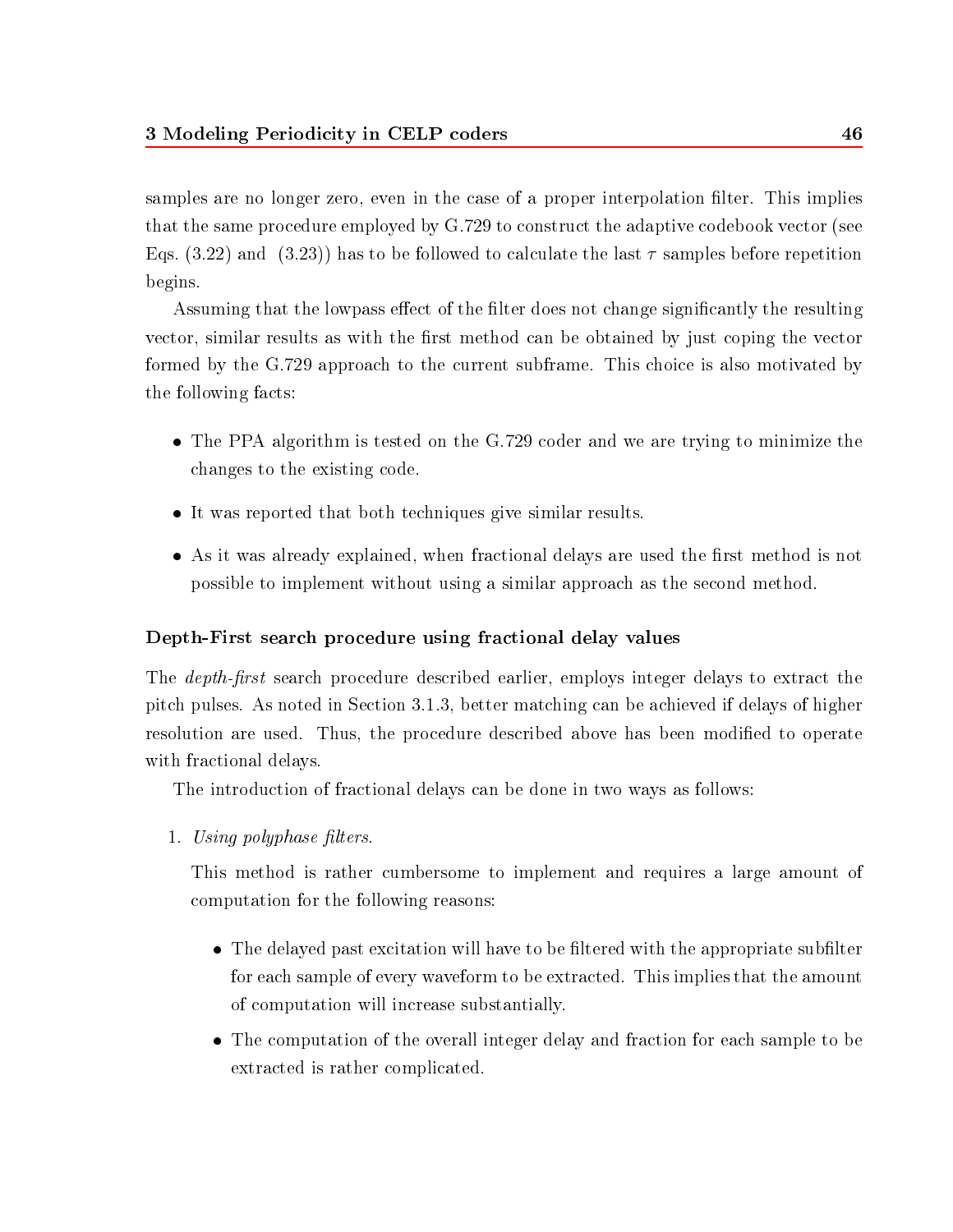These characteristics makes this method undesirable, therefore the method described next is the one that we adopted.

2. Interpolating the excitation buffer.

As described in Section 3.1.3, fractional delays of resolution I can be implemented by interpolating the excitation buffer by a factor  $I$ . Thus, a fractional delay expressed as an integer delay T and a fraction  $t/I$  in the original excitation, is equivalent to an integer delay of  $IT+t$  samples in the interpolated excitation. Following this principle, the pitch pulse waveforms are now given as

$$
S_i[n] = \hat{r}_{int}[-P(i) + nI], \quad \text{for } i = 0, ..., L,
$$
\n
$$
\text{and } n = 0, ..., N - 1,
$$
\n(3.36)

where

$$
P(i) = P(i-1) + (IT^{(k)} + t^{(k)}), \quad \text{with } P(0) = IT^{(0)} + t^{(0)}, \quad (3.37)
$$

and

$$
k = \begin{cases} 0 & \text{if } (-P(i-1) + In) \ge 0, \\ \left\lfloor \frac{P(i-1) - In - 1}{IN} \right\rfloor + 1 & \text{otherwise.} \end{cases}
$$
 (3.38)

In Eq. (3.37),  $\hat{r}_{int}$  denotes a pointer to the beginning of the interpolated current subframe in the interpolated excitation; that is, to the sample point in the interpolated excitation that corresponds to the first sample of the current subframe in the original excitation. The integer and fractional part of the delay in the k-th subframe are denoted as  $I \ll I$  and  $t \ll I$  respectively.

#### Defining the number of waveforms extracted

Using the *depth-first* search procedure to extract the pitch pulse waveforms, there might be cases where some of the extracted waveforms are not complete, i.e., some of their sample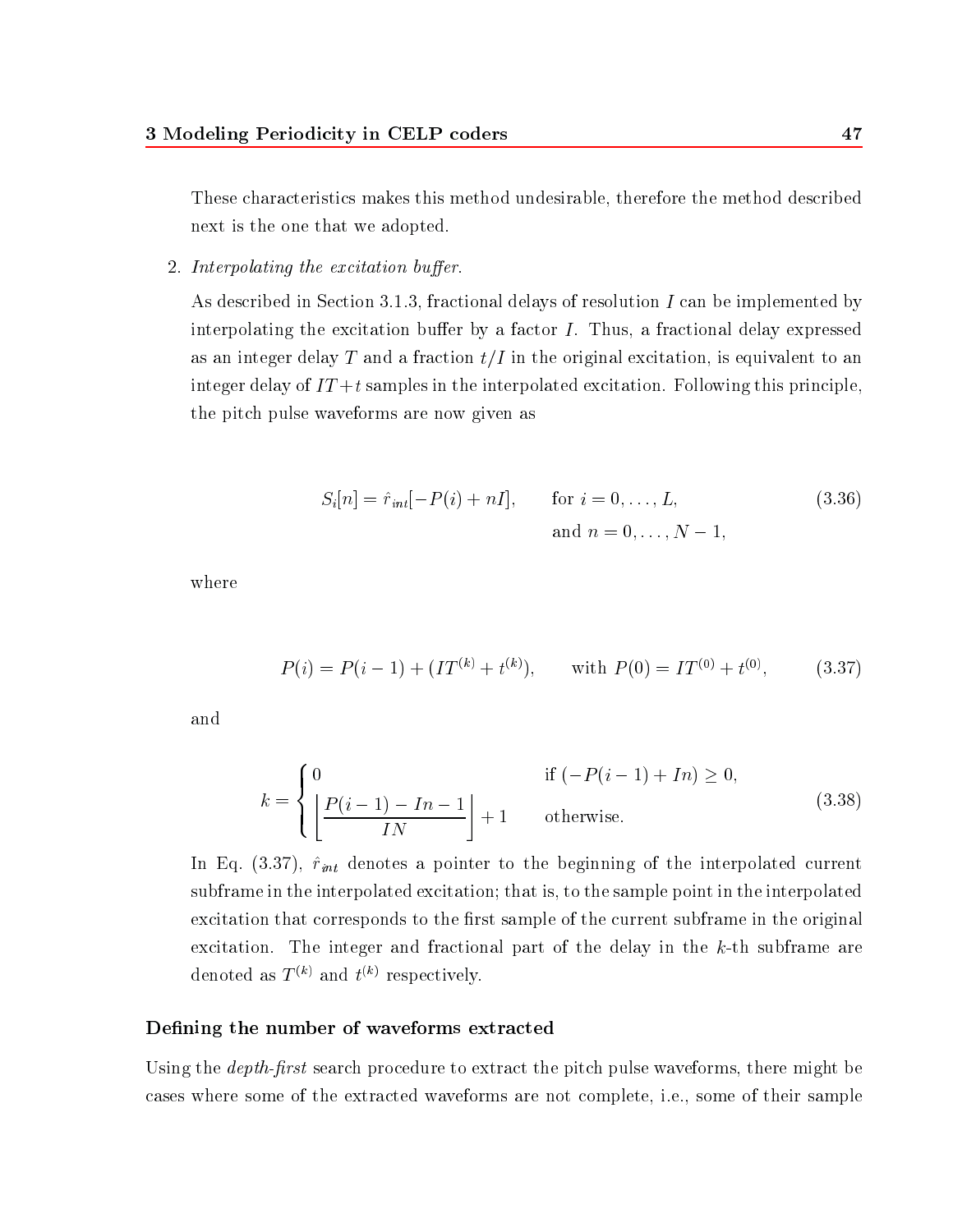entries were matched to entries beyond the end of the existing past excitation. These waveforms are thus rejected and only the ones completed are used to define the total number of waveforms extracted,  $N_w$ . For example, if the pitch period of a voiced segment is approximately 70 samples, then the maximum number of extracted waveforms is 10.

#### 3.4.2 Averaging of pitch pulses

After the pitch pulse waveforms have been extracted, the noisy component can be removed from the intended adaptive codebook vector by averaging these waveforms. The adaptive codebook vector found for the current subframe, resembles very closely the first pitch pulse waveform extracted. This is the most recent waveform in the evolution of the pitch pulses and thus should be emphasized most. As the waveforms age in time, i.e., those extracted from samples further in the past of the excitation, their relevance decreases and therefore they should be given less emphasis.

Since it is very important that we are be able to control the number of waveforms that are emphasized most, the weighting function is required to have a varying shape. This requirement led us to the choice of a Kaiser window. In continuous time, a Kaiser window is specied by the following equation:

$$
w(t) = \begin{cases} \frac{I_0(\alpha\sqrt{(1-t^2)})}{I_0(\alpha)} & \text{for } -1 \le t \le 1, \\ 0 & \text{otherwise,} \end{cases}
$$
(3.39)

where  $I_0(\cdot)$  is the zeroth order modified Bessel function of the first kind.

The discrete-time one-sided window of length  $N_w$  is obtained by setting

$$
t = \frac{n}{(N_w - 1)}, \quad \text{for } n = 0, \dots, N_w - 1,
$$
 (3.40)

which provides the weights for the  $N_w$  extracted waveforms. The independent window parameter  $\alpha$  determines the shape of the window. Increasing  $\alpha$ , the width of the window decreases and thus only the most recent waveforms are emphasized. For  $\alpha = 0$ , the window is a rectangular and thus all waveforms are weighted equally. Its value is also estimated empirically. Figure 3.8 shows examples of the weighting function for different values of  $N_w$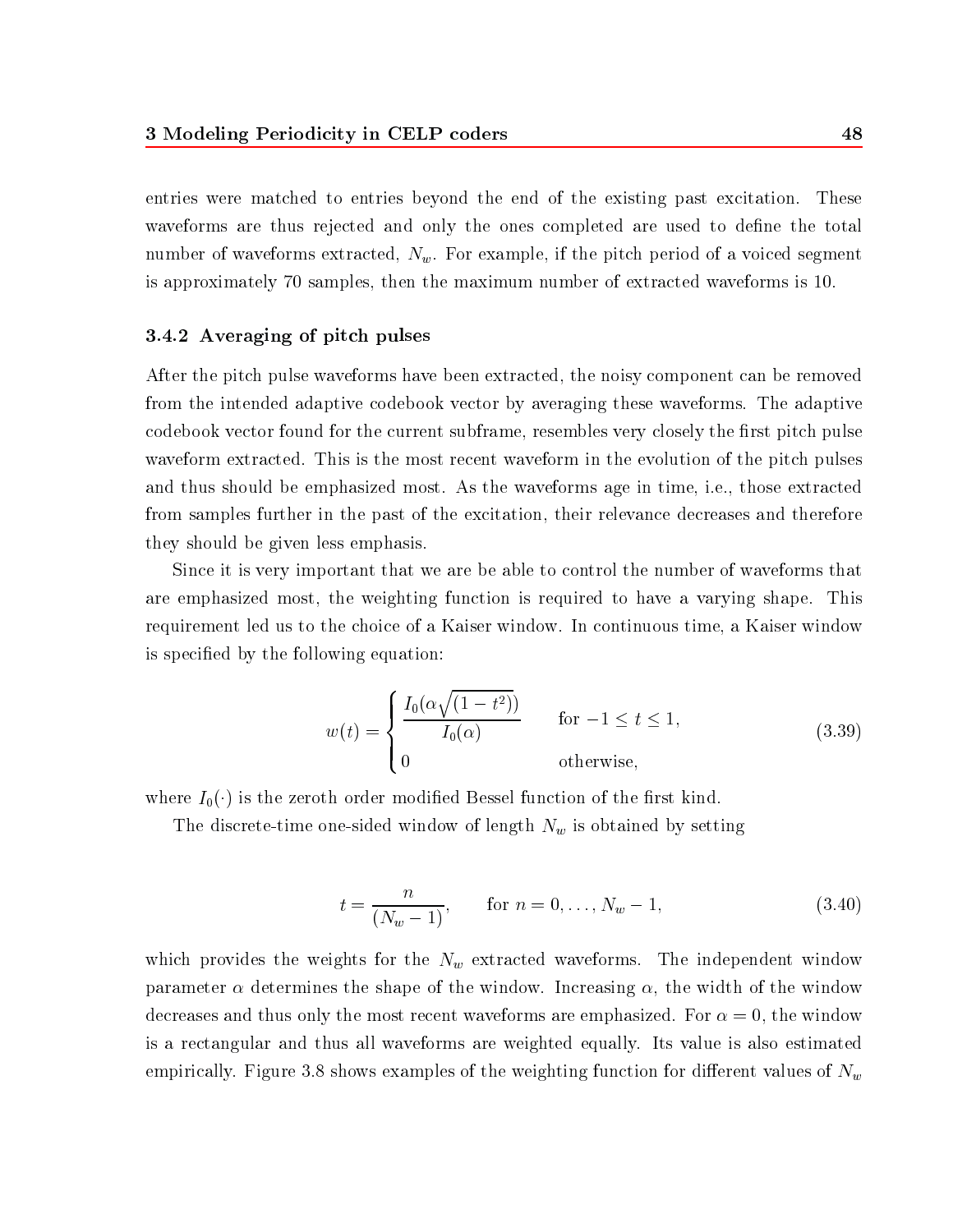

 $\blacksquare$  .  $\blacksquare$  . Examples of the weighting function when

and  $\alpha$ .

The pitch pulse waveforms  $S_i$  are now weighted with their corresponding weight  $w[i]$ and added together to form the averaged waveform  $\boldsymbol{v}_{\mathit{av}},$  given as

$$
\boldsymbol{v}_{av} = \sum_{i=0}^{N_w - 1} w[i] \mathbf{S}_i. \tag{3.41}
$$

Before forming the new adaptive codebook vector for the current subframe, the gain difference between the averaged waveform  $v_{av}$  and the one intended to be supplied by the original coder,  $v_{opt}$ , has to be compensated. Note, for the purposes of this thesis, the term "original coder" refers to the unmodified coder. Since the extracted waveforms are not orthogonal, normalization of the energy of the weights does not solve the problem. A simple way to compensate for this difference is to multiply the averaged waveform with a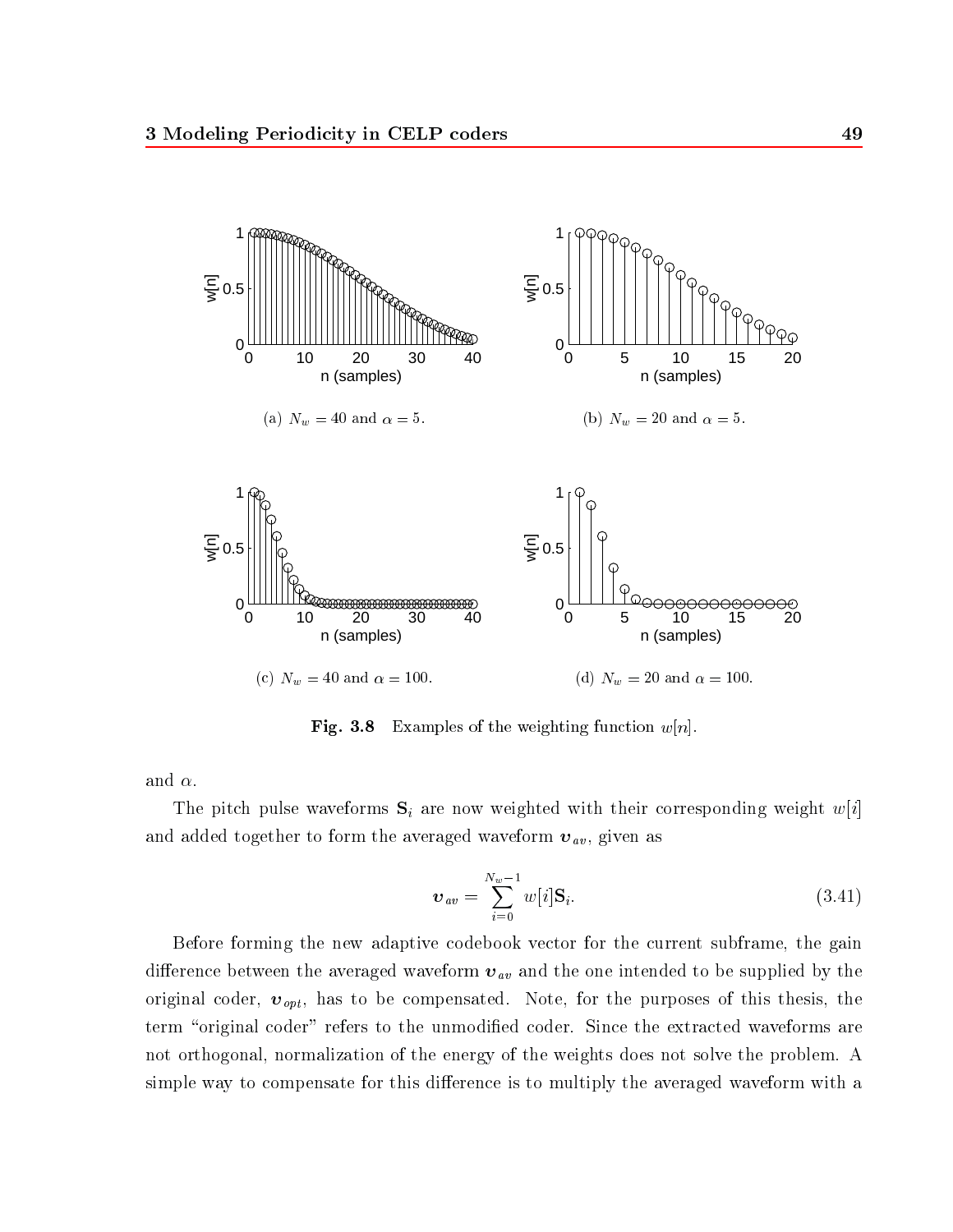gain-scaling factor given as

$$
g = \sqrt{\sum_{i=0}^{N-1} \frac{v_{opt}^2[n]}{\sum_{i=0}^{N-1} v_{av}^2[n]}}.
$$
\n(3.42)

The gain-scaled averaged waveform  $\tilde{v}_{av}$  is given by

$$
\tilde{\boldsymbol{v}}_{av} = g \boldsymbol{v}_{av}.\tag{3.43}
$$

In the next chapter we will verify that this adaptive gain-control technique works. The vector  $~\tilde{\bm{v}}_{av}$  replaces the originally estimated optimal adaptive codebook vector  $\bm{v}_{opt}$  and is subsequently used to calculate the gain  $\beta_{opt}$  and form the adaptive codebook contribution for the current subframe.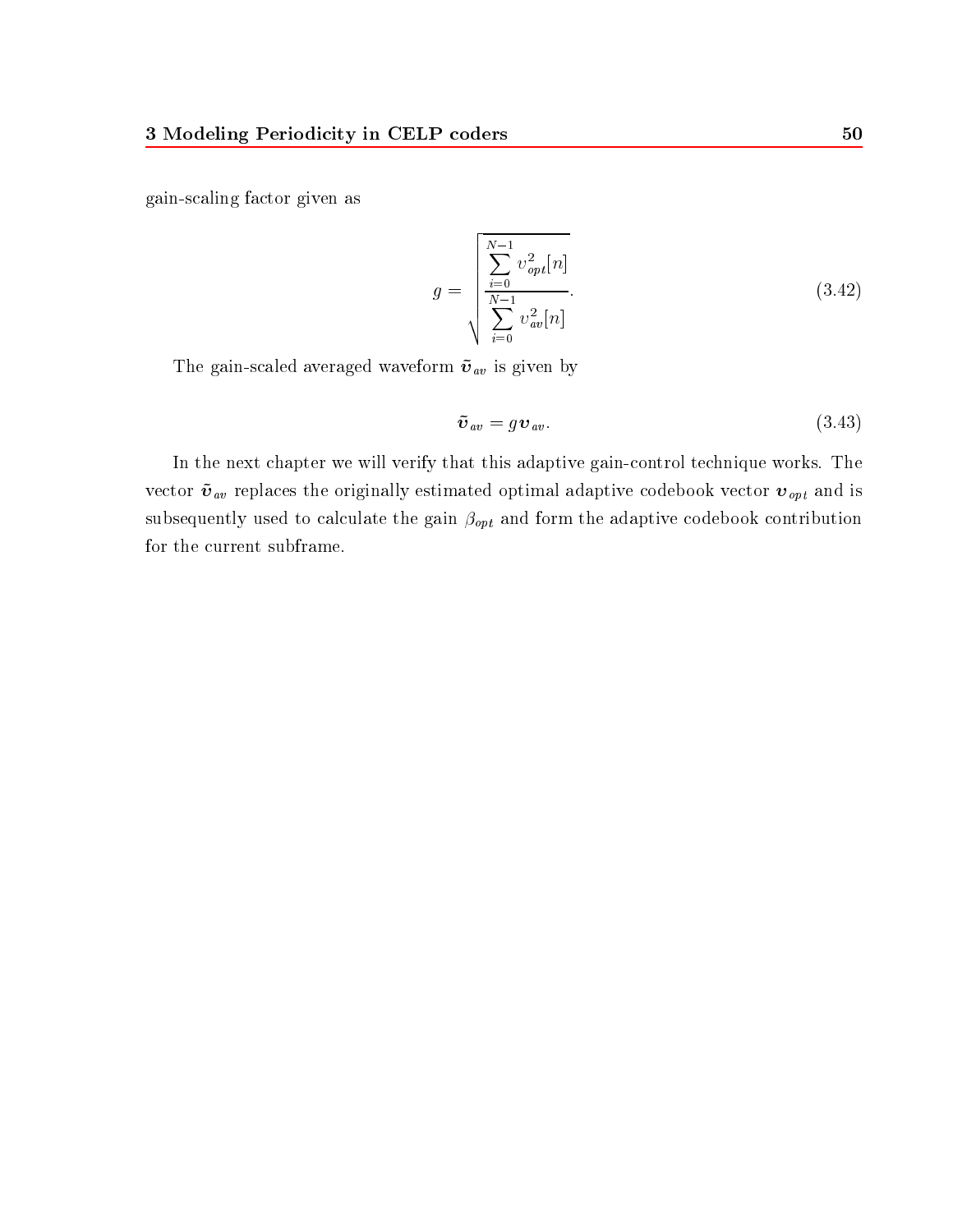# Chapter 4

# Simulation of the PPA Algorithm and Results

This chapter presents the simulation and experimental results of the PPA algorithm, described in the previous chapter. The platform chosen to simulate and test the algorithm is the floating-point C simulation of the ITU Rec.  $G.7298$  kbit/s CS-ACELP codec. This choice was motivated by the fact that it represents the latest technology of speech coders.

The G.729 coder operates on speech frames of 10 ms, which corresponds to 80 samples at a sampling rate of 8000 samples per second. A frame is subdivided into 2 subframes of 5 ms (40 samples) each. The input speech signal is analyzed every 10 ms frame to extract the linear-prediction filter coefficients, whereas the excitation parameters (pitch delay, fixed codebook indices and gains) are estimated on a subframe basis. The fractional pitch delay uses a 1/3 resolution.

For the purpose of this thesis, a brief description of the steps followed by the coder to construct the adaptive codebook contribution and how the codebook is finally populated, is provided below. It should be noted though that the steps described here, are the ones that relate to our work.

- 1. Find the fractional pitch delay for the current subframe. At this stage, the current subframe contains the LP residual.
- 2. Compute the adaptive codebook vector using the fractional delay found above. Here, the filtering approach is used as described in Section 3.1.4. The new samples overwrite the LP residual in the current subframe.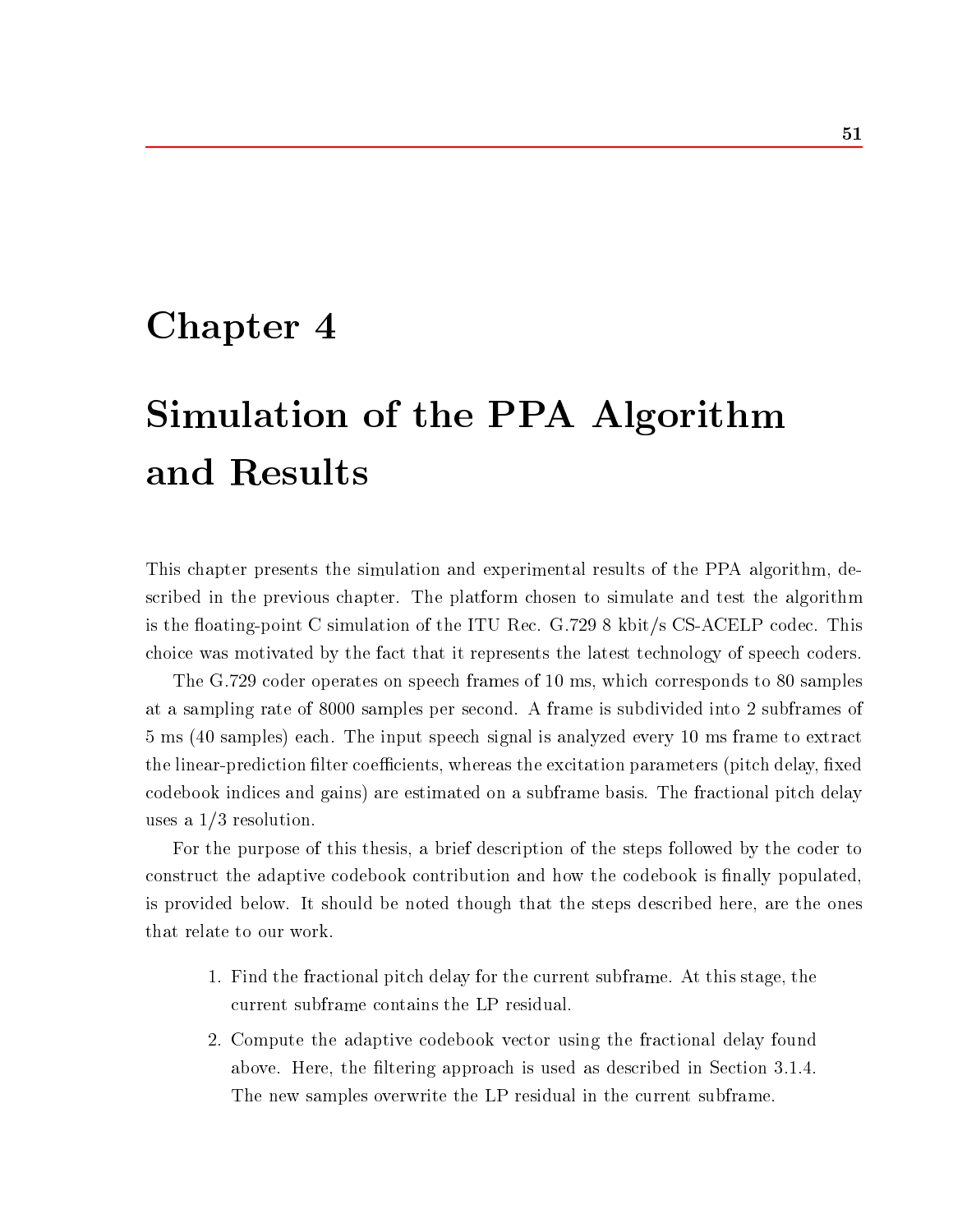- 3. Calculate the pitch gain,  $\beta_{opt}$ , using Eq. (3.24).
- 4. Compute the fixed codebook vector and gain.
- 5. Construct the total excitation by multiplying each codebook vector with its corresponding gain and adding the two resulting contributions. The result overwrites the adaptive codebook vector in the current subframe.
- 6. Repeat all the above steps for the second subframe.
- 7. Update the excitation buffer for the next frame by shifting it to the left by one frame length (80 samples).

# 4.1 The New Coder Structure

The basic coder structure has been altered to accommodate the PPA algorithm. The block diagram of Fig. 4.1 indicates the place on the coder and decoder where the PPA algorithm has been added.

Most of the alterations made were additions. The only substantive modification done to the existing code was the increase of the past excitation length. Originally, the length of the past excitation (not including the current frame which is not consider to be past) was equal to the maximum allowable pitch, plus the length of the interpolation filter memory; that is (143  $\pm$  143  $\pm$  10) samples . The length of the past excitation was increased to (5  $\pm$  143  $\pm$  143  $\pm$ implies that the past excitation buffer at any time instant contains a minimum of 5 pitch pulses and a maximum of 35. These results correspond to the case where the pitch period takes the maximum (143 samples) and minimum (20 samples) allowable value, respectively.

The PPA algorithm has now been embedded to the procedure described in the previous section, as follows:

- 1. (same as before).
- 2. (same as before).

Note that this operation is important since the samples in the current subframe are no longer undefined.

- (a) Extract the pitch pulse waveforms using fractional delays.
- (b) Weight the extracted waveforms.
- (c) Gain-scale the averaged waveform.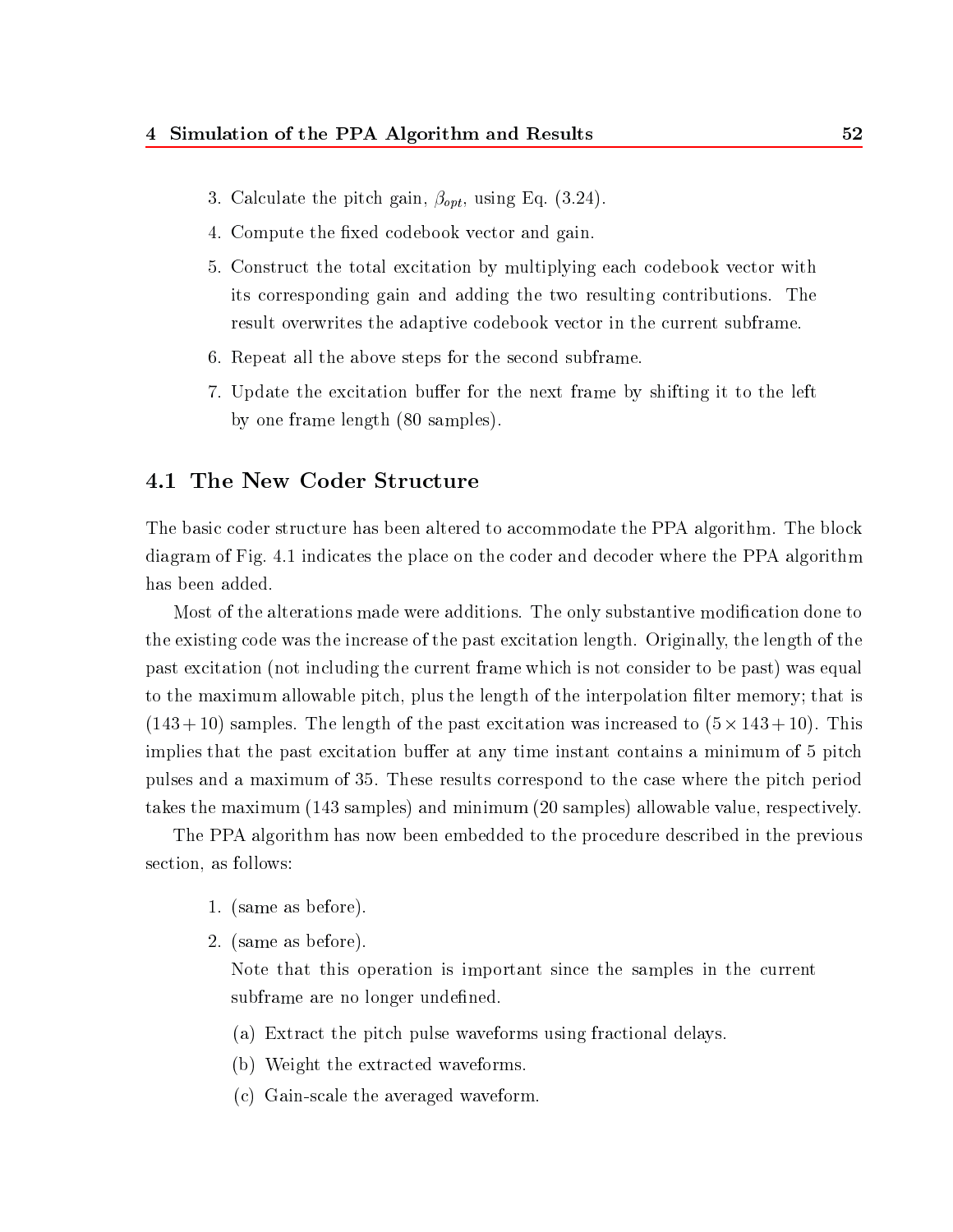





(b) Decoder Structure.

Fig. 4.1 Modied Codec Structure.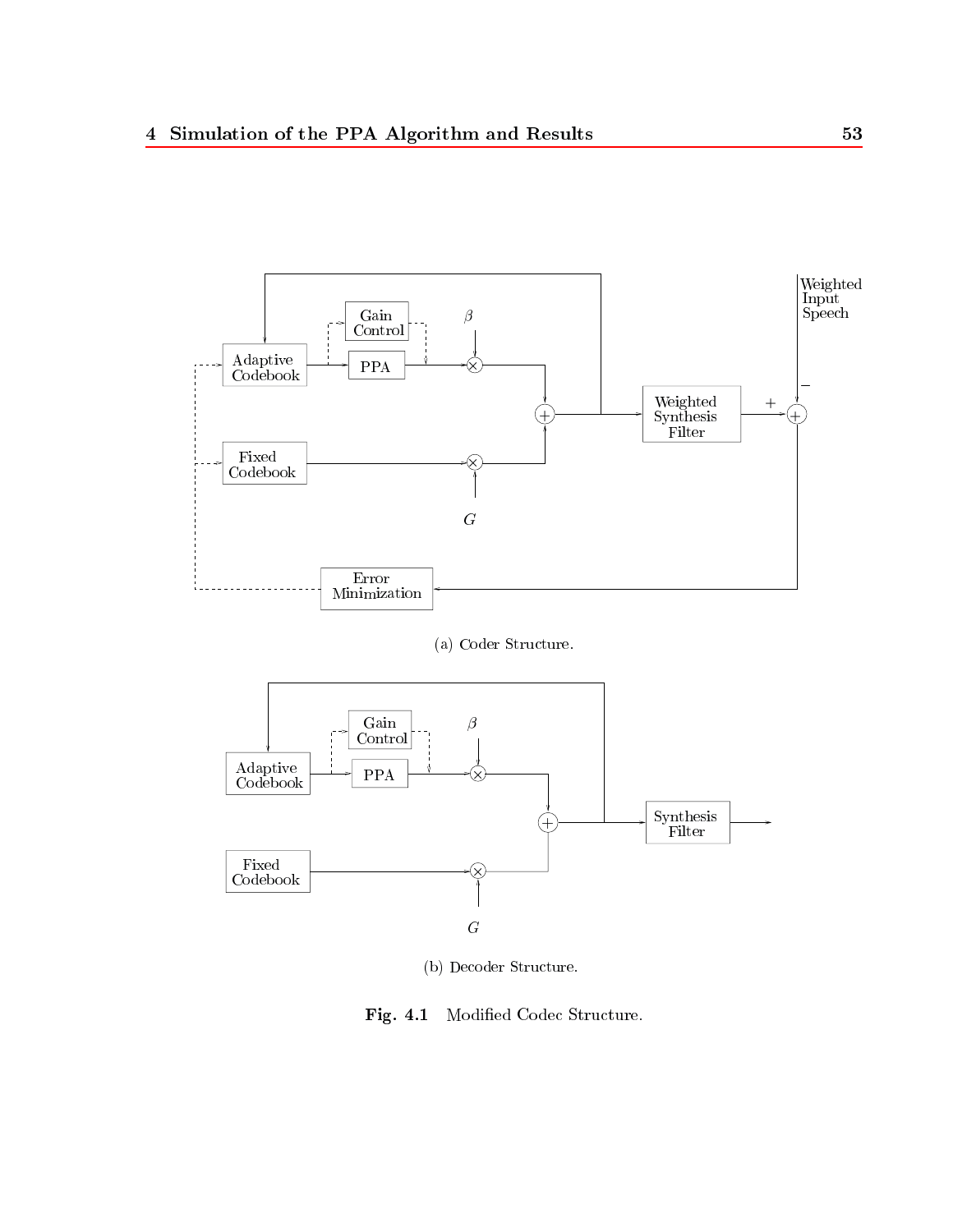- (d) Copy the resulting weighted waveform to thecurrent subframe.
- 3. (same as before).
- 4. (same as before).
- 5. (same as before).
- 6. (same as before).
- 7. (same as before).

At the decoder, after the fractional pitch delay has been decoded, steps (2) to (2d) are repeated and then the decoded fixed codevector and gains are used to construct the total excitation.

# 4.2 Simulation

In an attempt to validate the correctness of the algorithm, several speech files of different pitch have been used as the input to the coder. Here we only present the results obtained during the simulation with a high pitch and an average pitch speech file. This choice enabled us to study the effectiveness of the algorithm during not only unvoiced and voiced segments of speech, but also segments where a subframe contains more than one pitch pulse. For the latter case, a pitch period of less than 40 samples, most preferably around 25 samples, is required. Because such high pitch speech les were initially not available, we artificially increased the pitch of a female voice speech file to create the file " $x$ test1.au". For the following results, the algorithm was set to search up to a maximum of 715 samples (approximately 89 msec) from the past, i.e.  $n_{max}$  was set to 715.

#### 4.2.1 Extraction of pitch pulse waveforms

A voiced segment of the LP residual and the excitation signal constructed by the original coder is shown in Figures 4.2 and 4.3, respectively. This signal corresponds to an utterance spoken by a male.

The extracted waveforms during the onset, steady state and end of voicing are shown in Figures 4.4(a), 4.4(b) and 4.4(c) respectively. In the figures shown, the zeroth waveform is the most recent. The extracted waveforms in the above three cases correspond to the subframes in Fig. 4.3 (in shaded regions) denoted as "A", "B" and "C". Similarly, Figures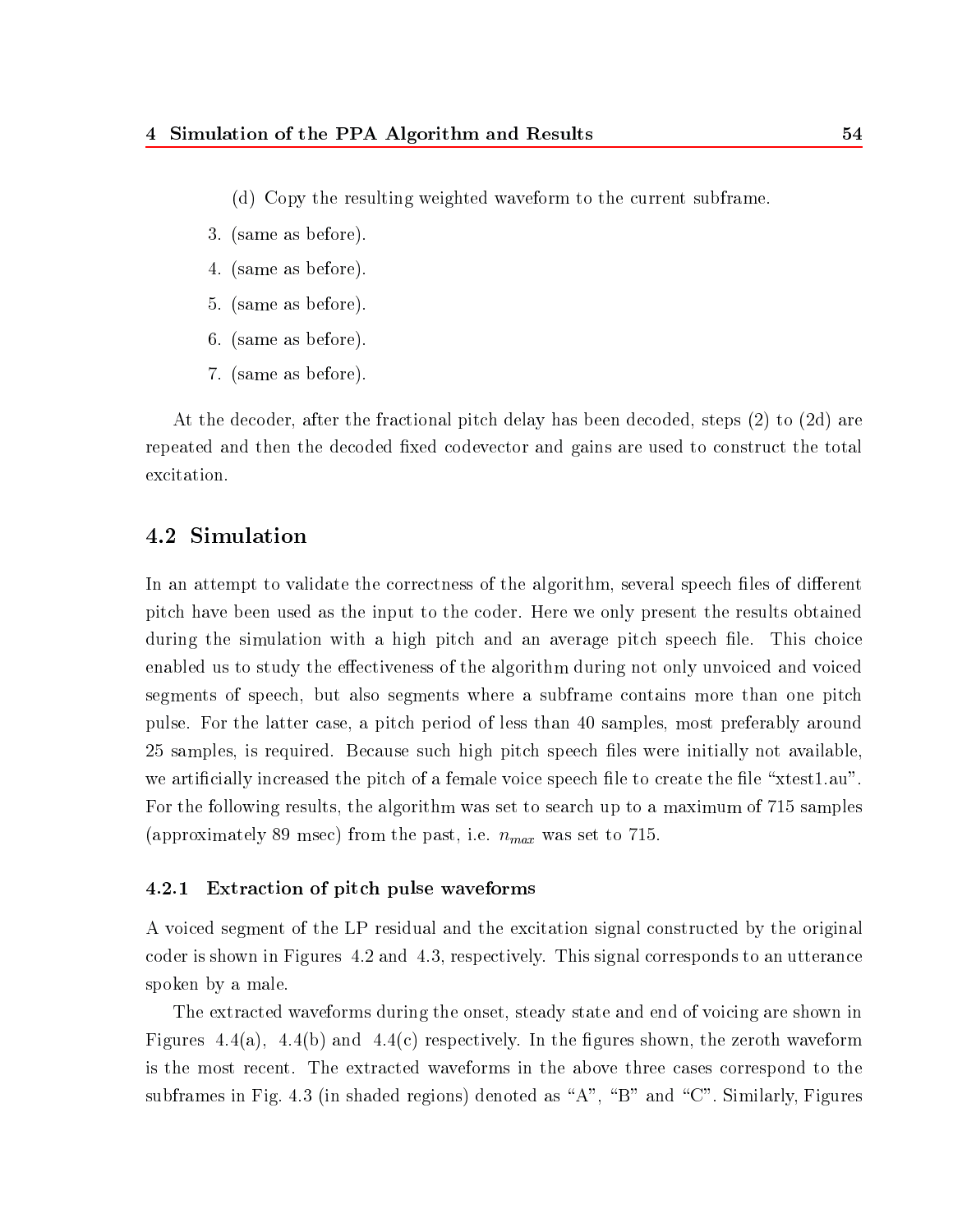

Fig. 4.2 Segment of the LP residual from the male speech file " $pb1m1.au"$ .



Fig. 4.3 Excitation segment from "pb1m1.au"constructed by the original coder.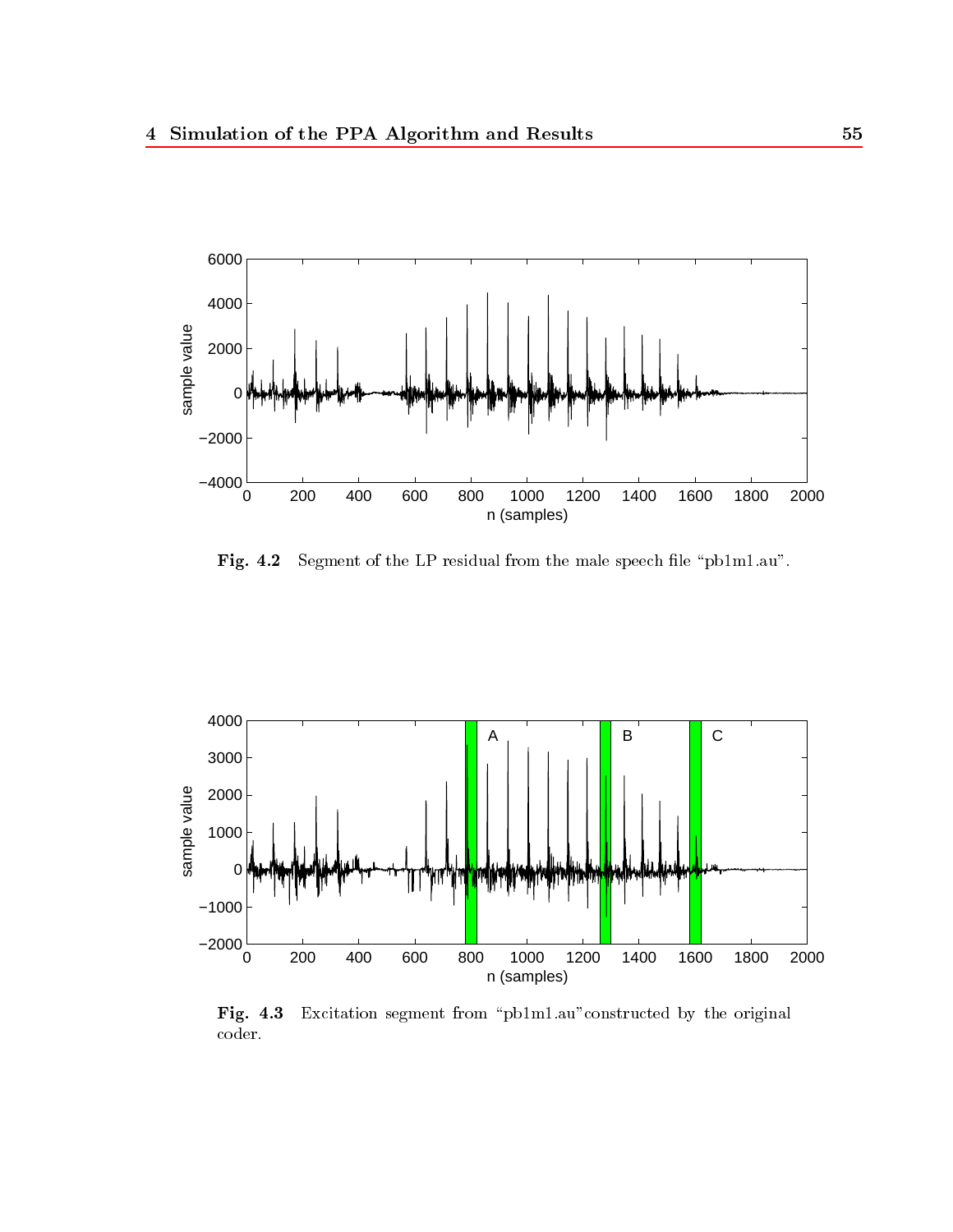

(a) Extracted waveforms at subframe "A".

(b) Extracted waveforms at subframe  $\mathrm{``B''}.$ 



(c) Extracted waveforms at subframe "C".

Fig. 4.4 Extracted waveforms from the excitation of \pb1m1.au".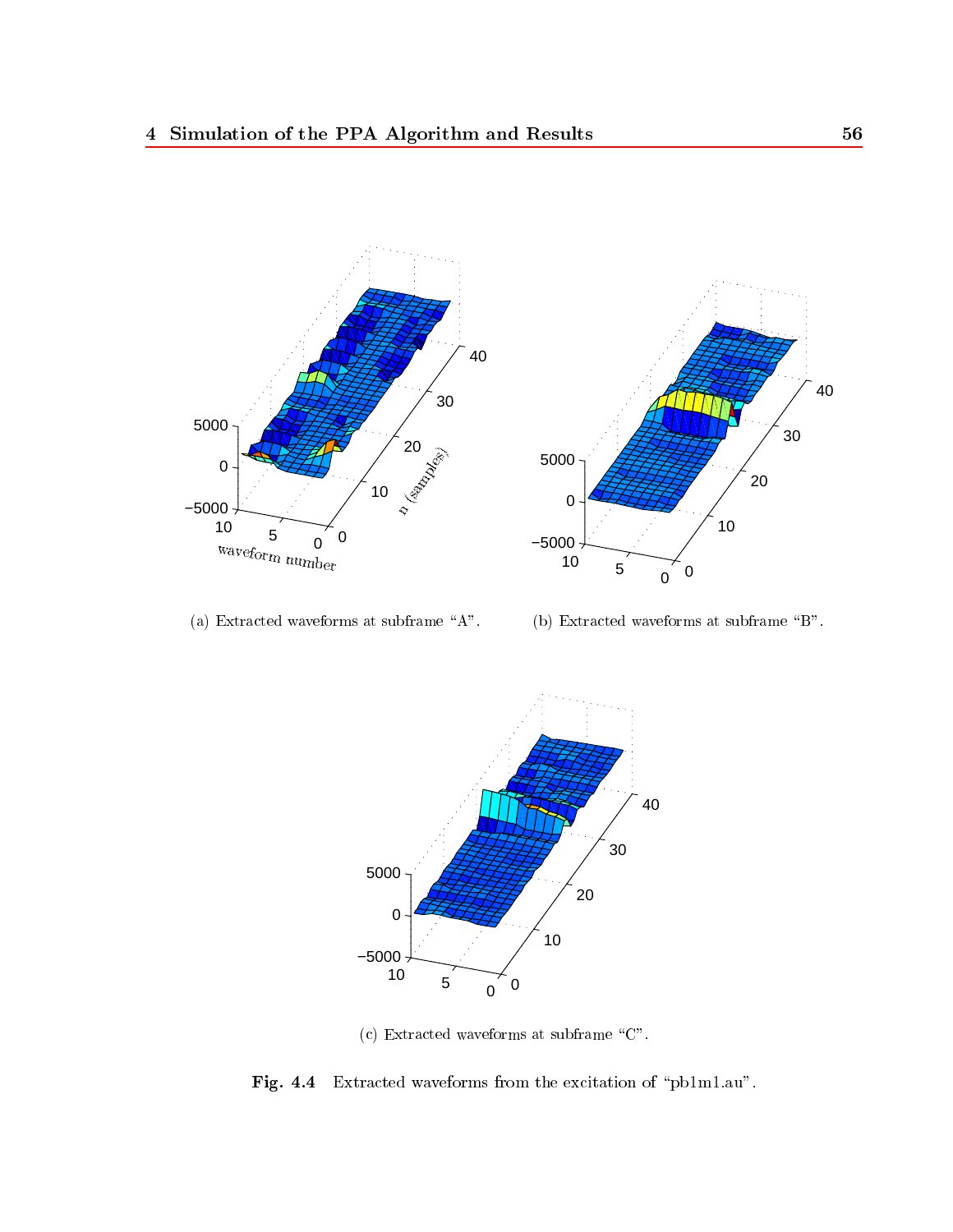$4.5(a)$  and  $4.5(b)$  show a voiced segment of the excitation corresponding to a female spoken utterance (from file "xtest1.au") and the extracted waveforms at the indicated subframe.

During unvoiced segments of speech, the extracted waveforms are more noise-like since pitch periodicity is absent. This case is demonstrated in Fig. 4.6. The segment of unvoiced excitation shown was taken from the same male voice speech file.

All the above waveforms have been extracted by omitting steps (2b), (2c) and (2d) in the procedure described in Section 4.1. Thus the waveform extraction process itself did not alter the excitation in any way and the resulting excitation is the one constructed by the original coder.

#### 4.2.2 Waveform weighting

The weight applied to each extracted waveform is basically controlled by the independent parameter  $\alpha$  of Eq. (3.39). The value of  $\alpha$  affects the following:

- The averaged adaptive codebook vector,
- The stochastic codebook gain, and
- The population of the adaptive codebook.

Thus if waveform weighting is employed, the extracted waveforms at the subframes indicated in Fig. 4.3 will not be exactly the same as the ones shown in Fig. 4.4. The same applies for the resulting excitation. This situation is illustrated in the following example where the same male voice speech file was processed with  $\alpha = 5$ . Note that this is an extreme case since waveforms far in the past are still given a considerable weight.

The constructed excitation for this value of  $\alpha$  and the associated extracted waveforms are shown in Figs. 4.7 and 4.8. As expected, the envelope of the pitch pulses is more smooth and therefore distorted.

#### 4.2.3 Comments

During voiced segments the pitch pulse waveforms extracted follow closely the evolution of the pitch pulse. A ma jor contribution to the successful extraction of the pitch pulses by the algorithm is the characteristic of the coder to favor delays in the lower range (see Section 3.1.4) during the open-loop pitch analysis. In doing so, pitch doubling is avoided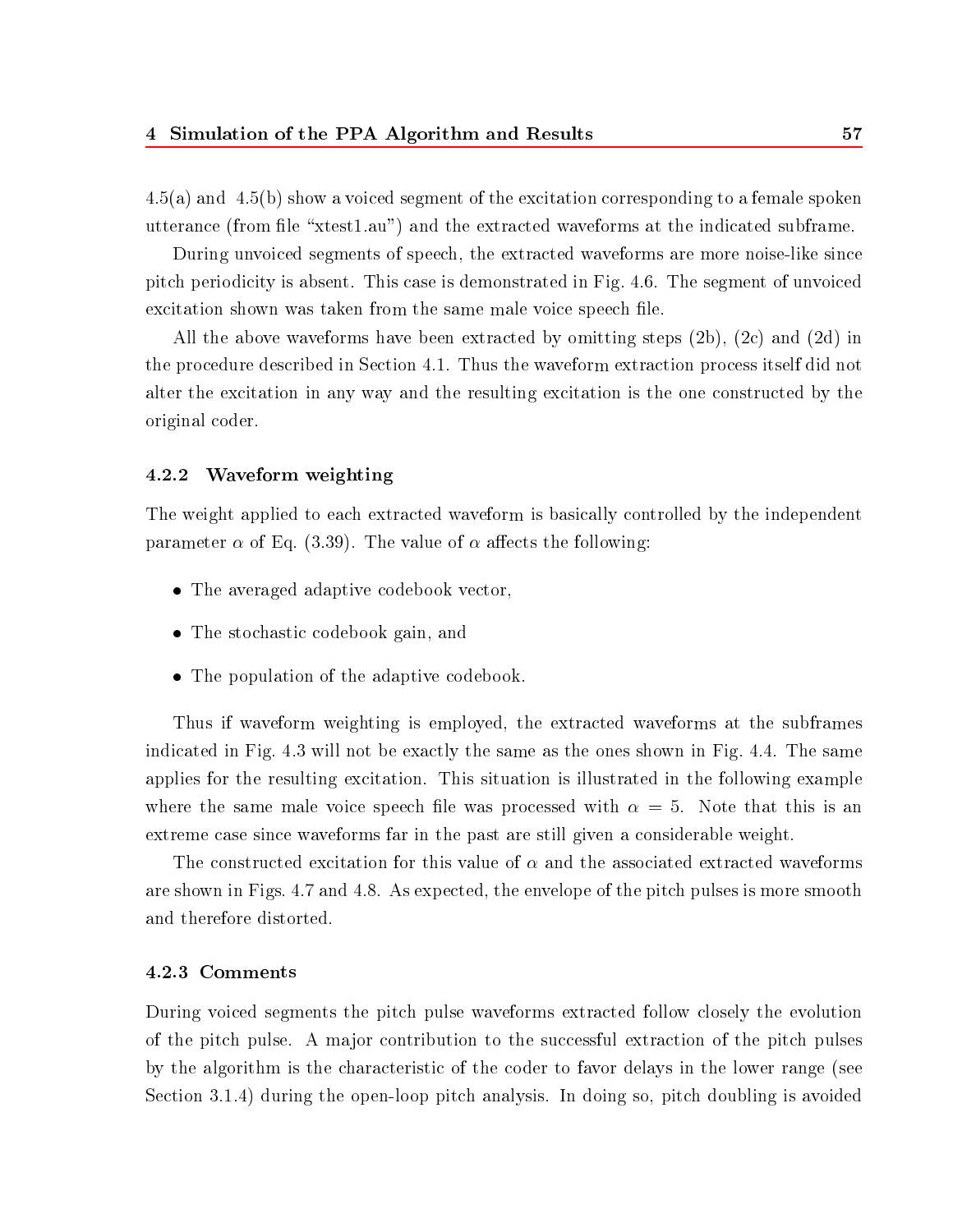

(a) Segment of the excitation.



(b) Extracted waveforms at subframe  $"AA".$ 

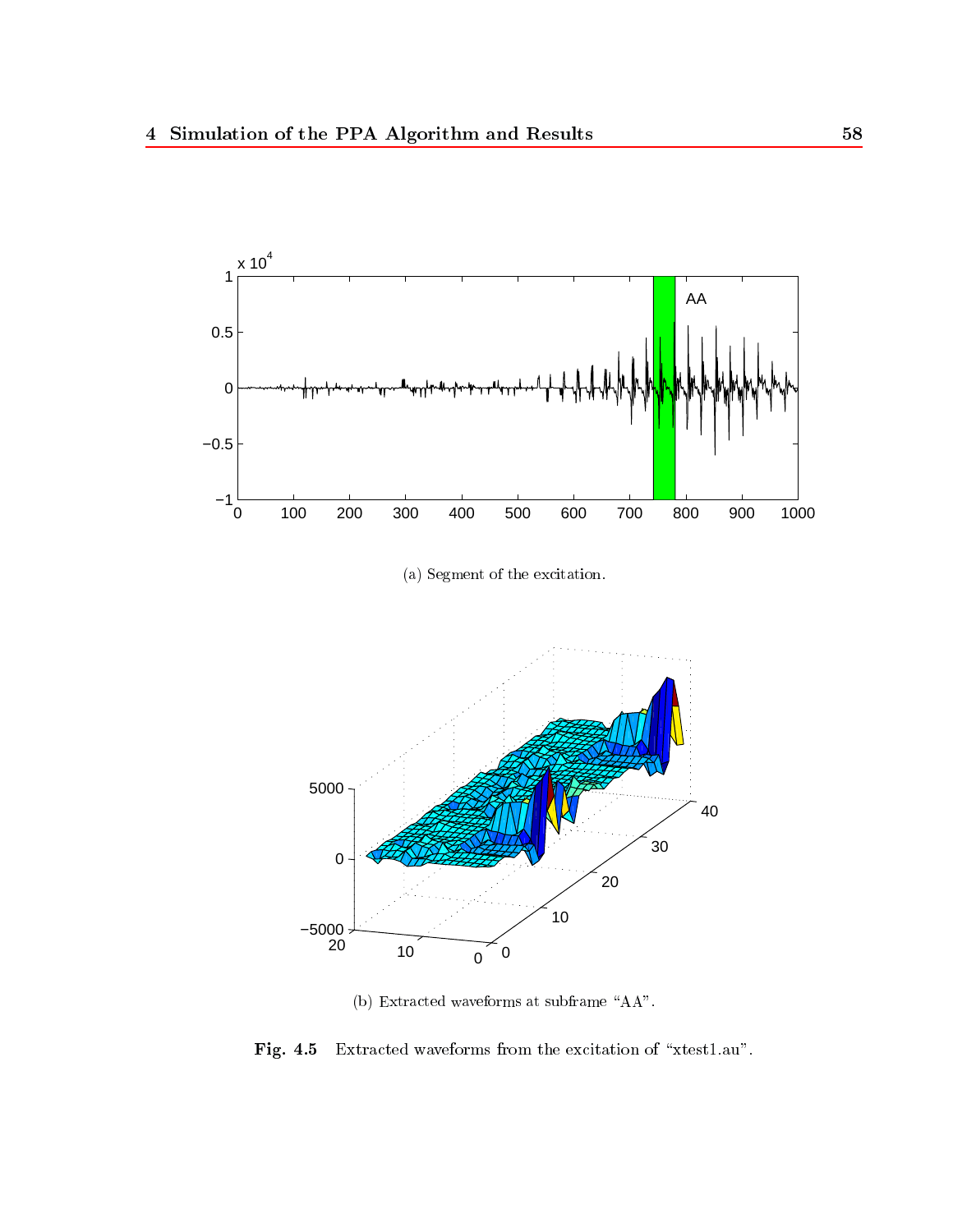

(a) An unvoiced segment of the excitation.



(b) Extracted waveforms at subframe "BB".

Fig. 4.6 Extracted waveforms during an unvoiced segment from the LP residual of "pb1m1.au".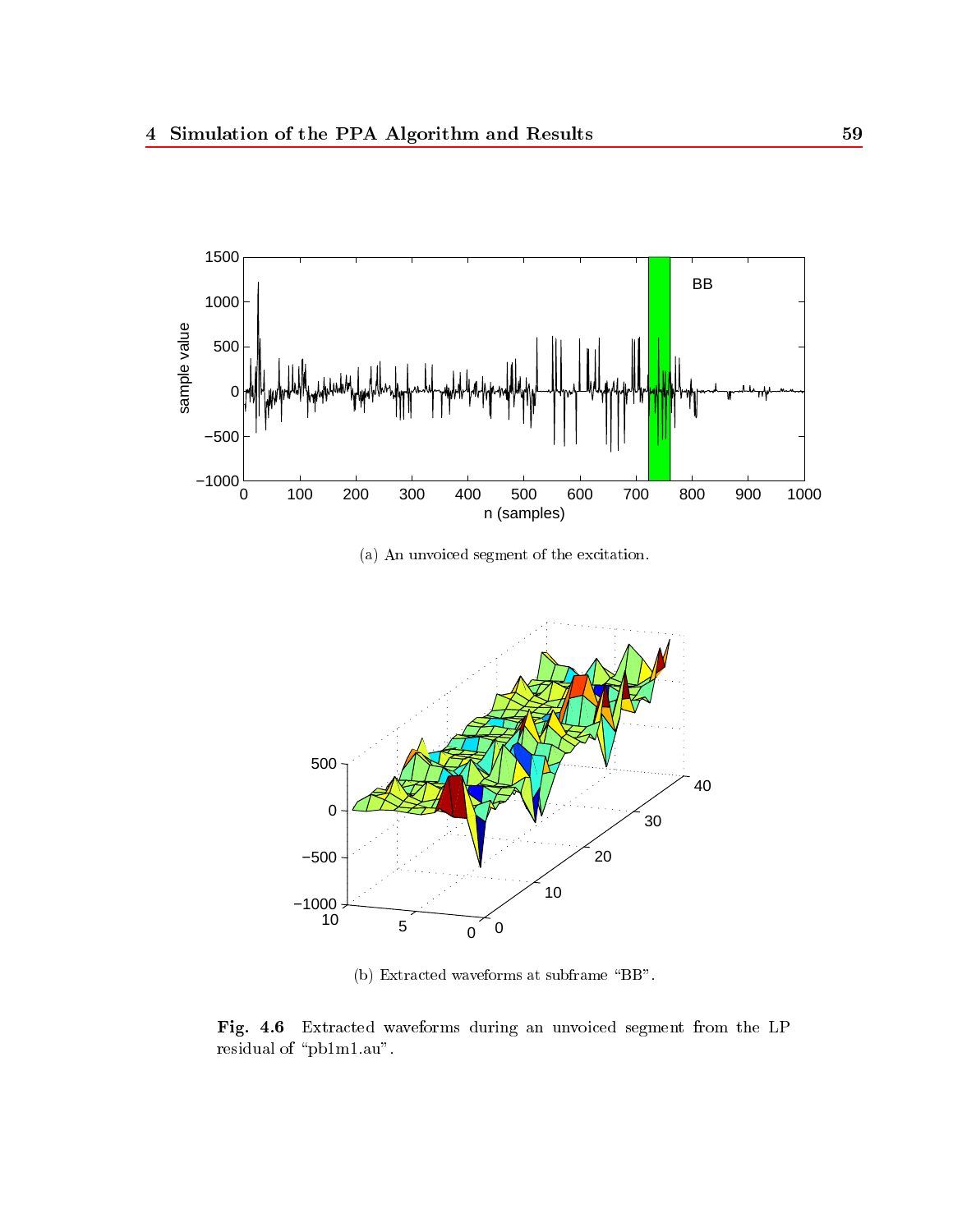

Fig. 4.7 Constructed excitation segment for  $\alpha = 5$  in "pb1m1.au".

and the algorithm successfully extracts the pitch pulses in order of precedence. Thus the pitch pulses can be averaged effectively and produce the desired result.

This is not the case for unvoiced segments of speech. The pitch period during such segments varies substantially from subframe to subframe. Thus it is possible that samples of, for example, the first extracted waveform are older (arise from further in the past) than the ones comprising the second extracted waveform. In conclusion, the waveforms extracted by the algorithm during unvoiced segments are meaningless and random, thus any further processing should not contribute much to the resulting waveform. Nevertheless, it is preferable that during such segments, most emphasis is given to the first extracted waveform.

# 4.3 Results

This section presents the results of tests carried out to measure the performance of the algorithm. Along this process, weaknesses of the basic algorithm are identified and the appropriate modications are presented.

The performance of the algorithm is measured by comparing the modified coder with the original coder using objective and subjective tests. The objective tests enabled us to identify the weak points of the algorithm, make the appropriate modifications where possible and calibrate the independent parameter  $\alpha$ . Therefore these tests were carried out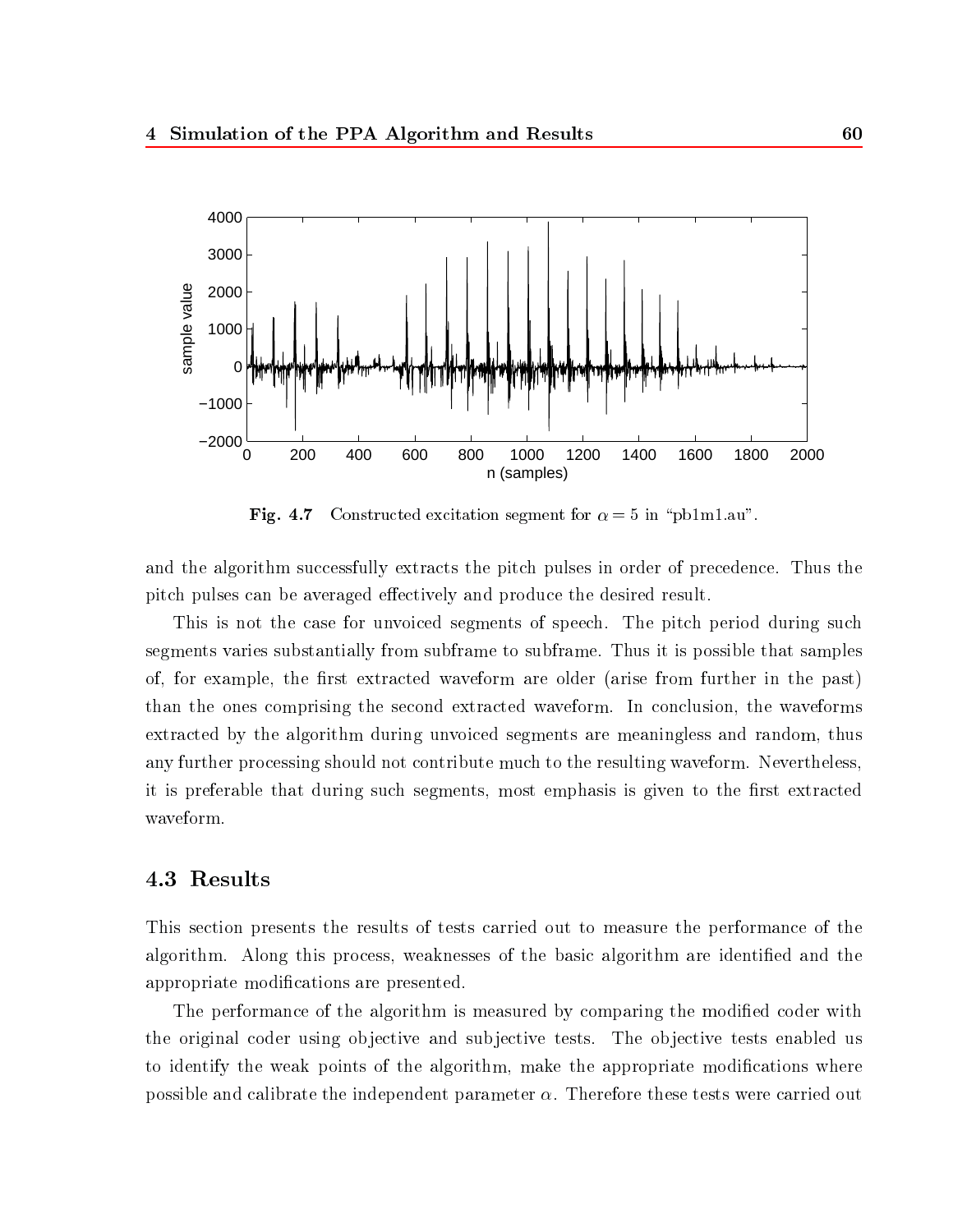



(c) Extracted waveforms at subframe  $\text{``C''}.$ (d) Applied weights for  $\alpha = 5$ .

Fig. 4.8 The extracted waveforms at indicated subframes in Fig. 4.3 for  $\alpha$  = 5.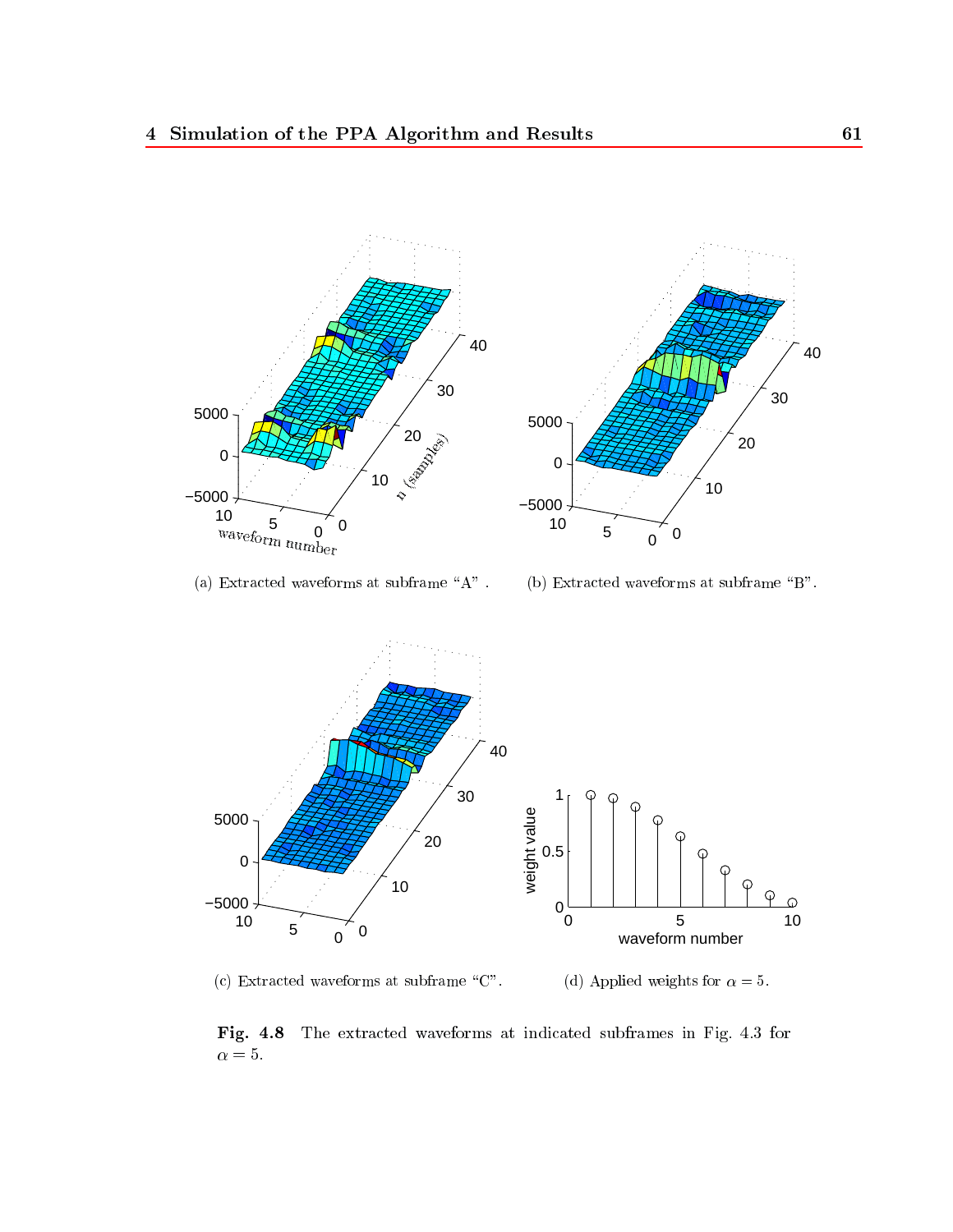first and at the end, the algorithm is tested through some informal listening tests.

#### 4.3.1 Ob jective tests

Recall that our goal is to reduce the noise during voiced segments of speech, and that a great source of this noise is the stochastic contribution to the resulting excitation. From this observation we can safely deduce that the quality of the synthesized speech would improve if during such segments the adaptive codebook contribution is increased and the corresponding stochastic codebook contribution is reduced.

This requirement can be quantified in the following three objective measures:

1. The cross-correlation coefficient  $\rho(0)$  between the filtered adaptive codebook vector  $y[n]$  (zero-state response of the weighted synthesis filter  $h[n]$  to  $v_{opt}[n]$ ) and target vector  $s_t[n]$  given by

$$
\rho(0) = \frac{\sum_{n=0}^{N-1} s_t[n]y[n]}{\sqrt{\sum_{n=0}^{N-1} s_t^2[n] \sum_{n=0}^{N-1} y^2[n]}}.
$$
\n(4.1)

- 2. The quantized gain of the fixed codebook vector,  $G$ , as calculated by the coder itself.
- 3. A more general measure of performance is the mean-squared error, MSE, between the weighted synthesized and weighted input speech vectors, denoted as  $s_w$  and  $\hat{s}$ respectively. This is calculated as,

$$
MSE = \frac{1}{N} \sum_{n=0}^{N-1} (s_w[n] - \hat{s}[n])^2.
$$
 (4.2)

As it will be evident from the results that follow, the first two objective tests are not very well correlated, i.e., an increase in the correlation coefficient does not always result in a decrease in the fixed codebook gain. Thus, more emphasis is placed in minimizing the mean-squared error as defined above.

Note that for the modified coder,  $y[n]$  in Eq. (4.1) is replaced with  $y_{av}[n]$ , and  $v_{opt}[n]$  with  $v_{av}[n]$ .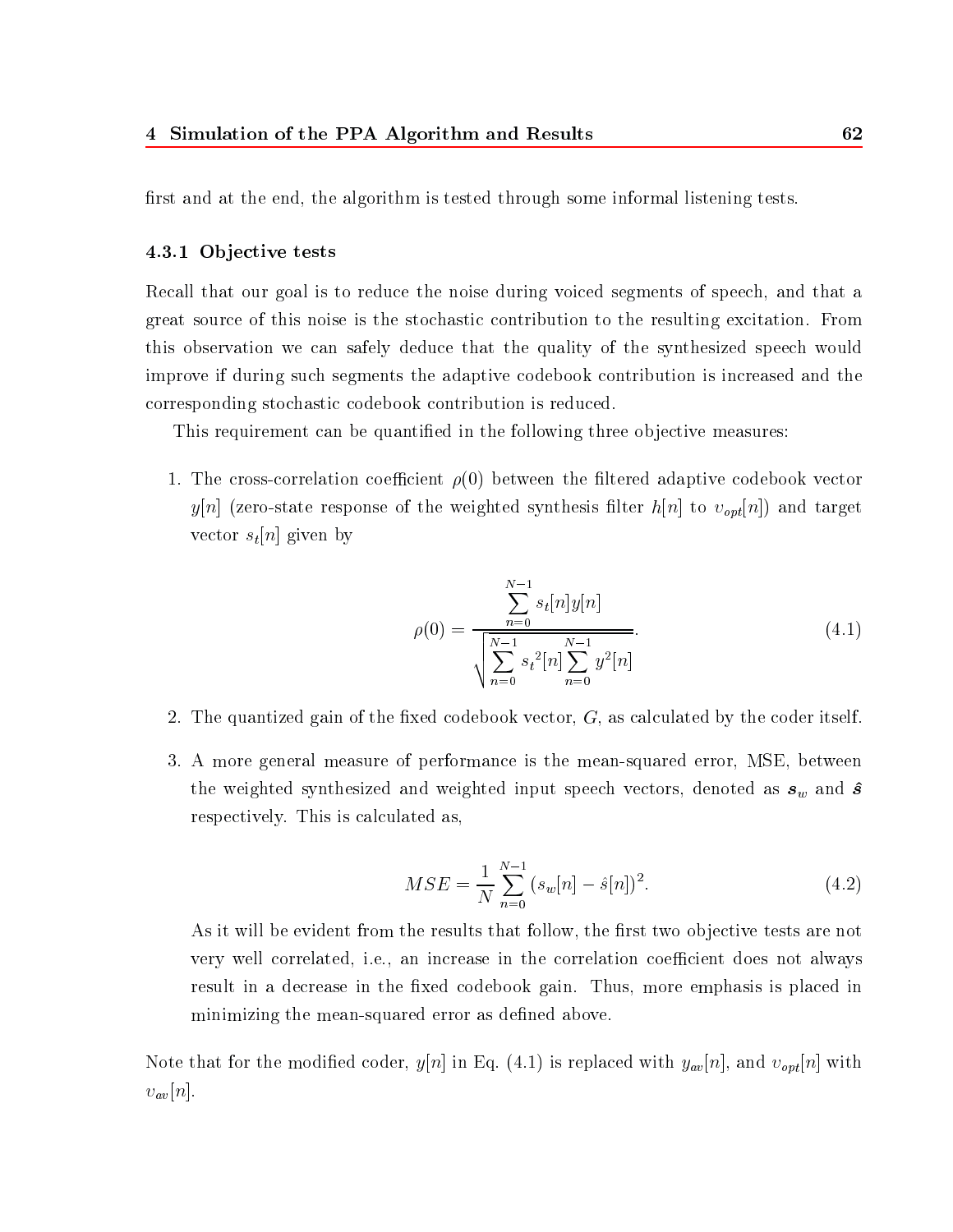The first tests were carried out using the female speech file of Section 4.2.1. The correlation coefficient and fixed codebook gain, calculated on a subframe basis, and LP residual of the speech segment under study, are shown in Fig. 4.9.

The correlation coefficient is generally higher during the onsets and steady state voicing than originally, but it becomes worse during the end of the voiced segment. This action can be explained as follows:

- During the onset, only the first few extracted waveforms are a good representation of the desired one and these are the ones with the greatest energy. The rest of the waveforms, originating from further in the past, are mainly low energy noise. The weighting function naturally considers only the first few waveforms and a very small weight is given on the rest.
- During steady state, more waveforms of high energy and good representations of the desired one are present and therefore again the algorithm is generally doing well. In the example shown, the amplitudes of the pitch pulses vary rather smoothly from subframe to subframe. In cases where this is not true, the algorithm does not perform that well because the waveforms extracted have varying amplitudes.
- During the end of the voiced segment, the most recent extracted waveforms have considerably smaller energy compared to the older ones (for example, see Fig.  $4.4(c)$ ). This greatly reduces the effectives of the weighting function which attempts to deemphasize the older waveforms. The effect of this is to extend the pitch pulses beyond the end of the voiced segment, or in other words, provide a waveform that does not match well the predicted one. This situation is demonstrated in an exaggerated form in Fig. 4.7.

The fixed codebook gain is generally lower than the original during the entire voiced segment.

#### 4.3.2 Renements

In an attempt to improve the performance of the algorithm by increasing the correlation coefficient during the end of voiced segments as well as during "anomalous" voicing conditions (voiced segments of considerable variations in the pitch pulse amplitudes), we tried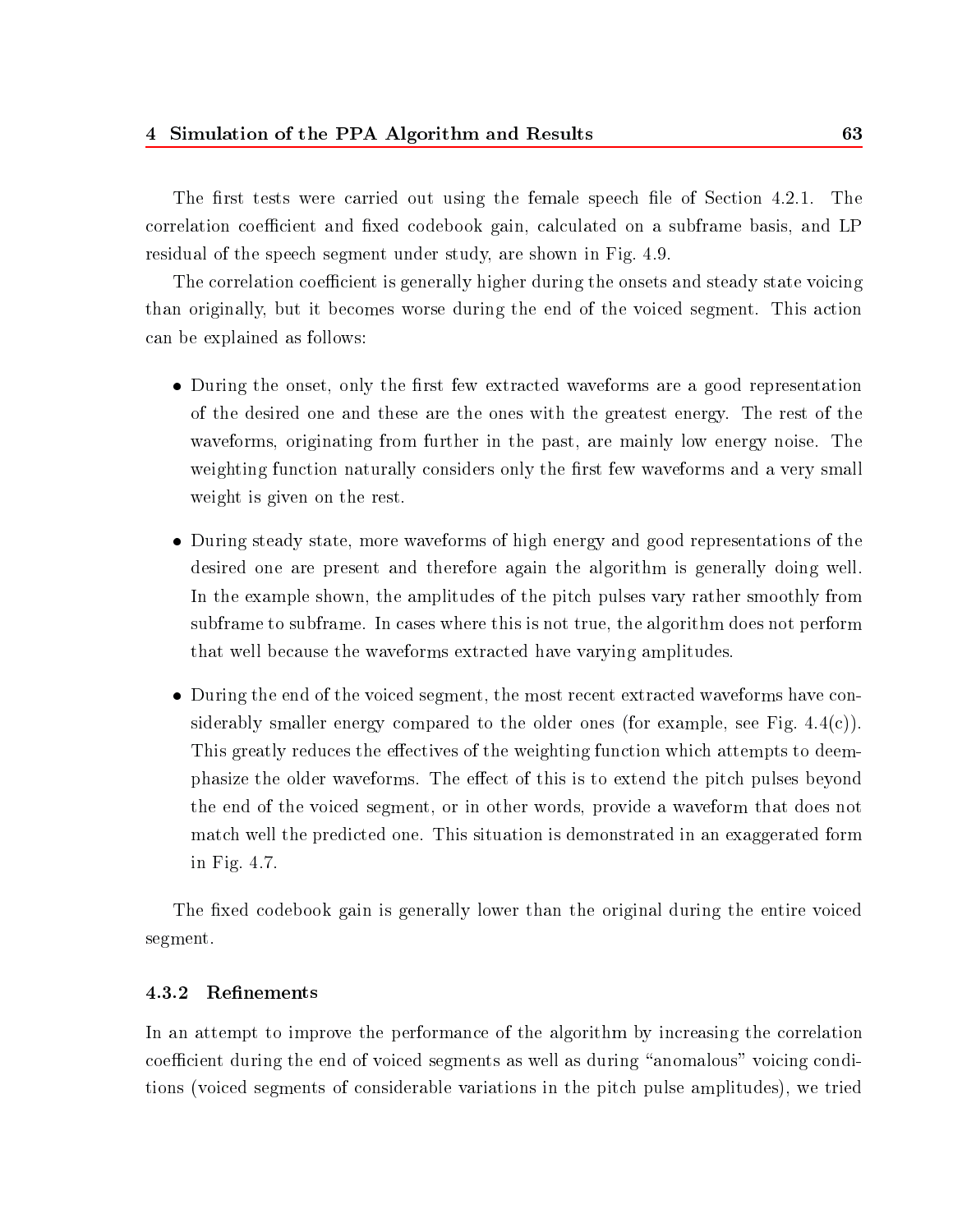

(a) Correlation coefficient and LP residual segment.



(b) Fixed codebook gain.

Fig. 4.9 Results for the modified coder with  $\alpha = 140$ .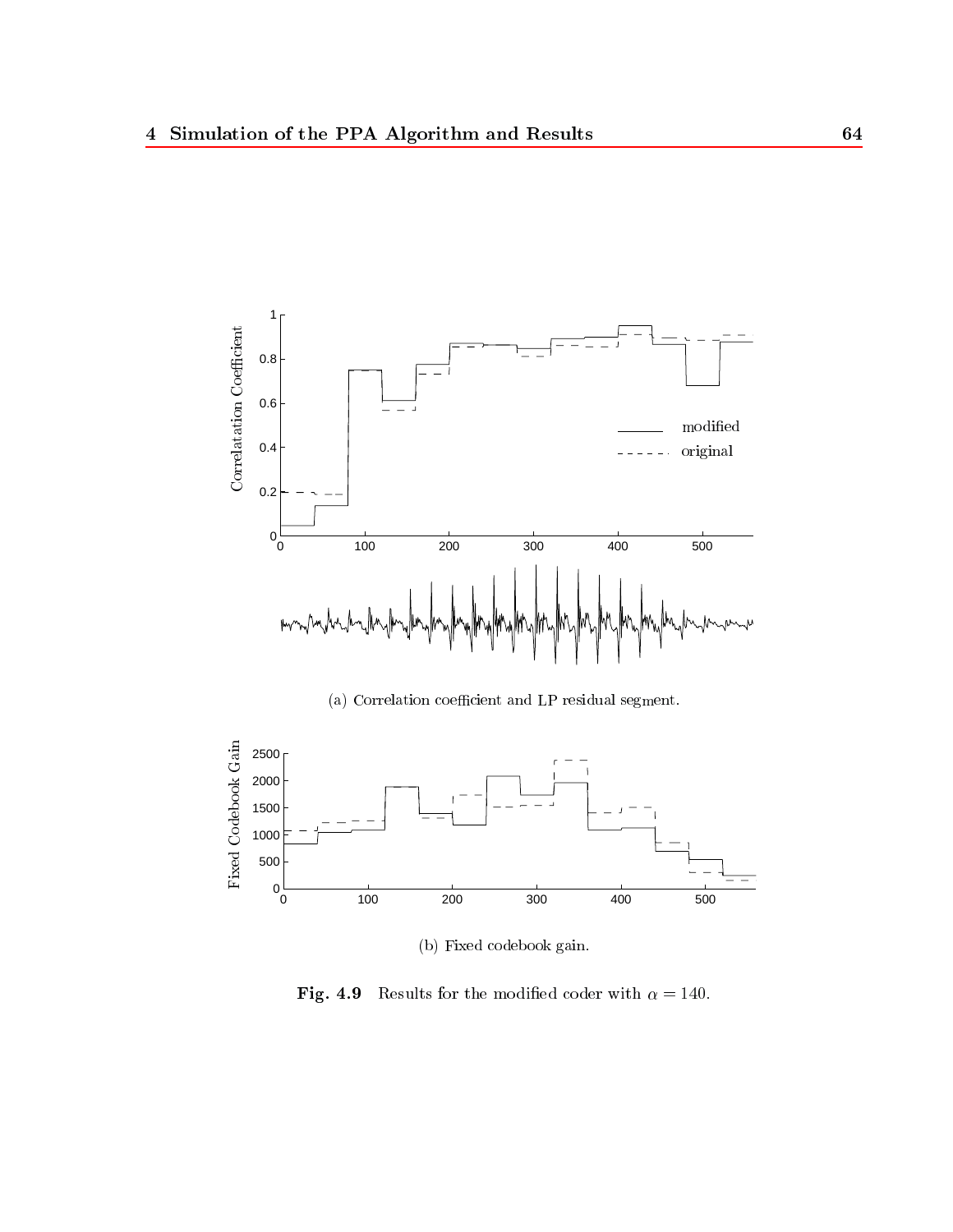to normalize the energy of the extracted waveforms before the weighting takes place. This way, the pitch pulses in the extracted waveforms, will have more uniform amplitudes and thus the weighting will be more effective. This of course will affect the performance of the weighting function during the onsets because the noisy waveforms extracted from far in the past will also be amplified. To illustrate this effect, the extracted waveforms in Fig. 4.4 are normalized in energy and the result is shown in Fig. 4.10.

With this modification to the existing algorithm, the same file was processed and the results for  $\alpha = 140$  are shown in Fig. 4.11. After the extracted waveforms have been normalized, the correlation coefficient has generally remained the same during steady state (compared to what it was before normalization), and improved during the end of voicing, as expected. At the onset, the average value of the correlation coefficient has slightly decreased.

The mean-squared error is plotted for the original and modified with normalized waveforms coder and shown in Fig. 4.12. The average MSE of the segment shown is lower than the original. During steady state its value is lower in the majority of subframes. Nevertheless, at the subframe indicated in a shaded region, the mean-squared error is significantly higher than originally. Even though the correlation coefficient is slightly lower than the original, the fixed codebook gain is significantly higher (see Fig. 4.11). But the increase or decrease in the fixed codebook gain does not provide any useful information on whether it results in a lower or higher mean-squared error than the original; i.e, there are cases where an increase in the fixed codebook gain resulted in a higher MSE and in other cases resulted in lower MSE.

To help investigate the cause for the increase in the mean-squared error in that subframe, the LP residual and constructed residuals for both the original and the modified with normalized waveforms coders are plotted in Fig. 4.13.

Letting the shaded subframe to be the current one, the original coder repeats the pitch pulse preceding the current subframe as the pitch period for those subframes is around 25 samples. This pitch pulse is indicated in Fig.  $4.13(b)$  with the letter "I". The modified coder with normalized waveforms extracts a number of waveforms from the past and averages them using a Kaiser window with  $\alpha = 140$ . The first extracted waveform is basically a repetition of the pitch pulse preceding the current subframe, indicated in Fig.  $4.13(c)$  with the letter \II". Since this waveform is emphasized most, it is expected that the averaged waveform will be similar to it. These observations are justified by looking at Fig. 4.14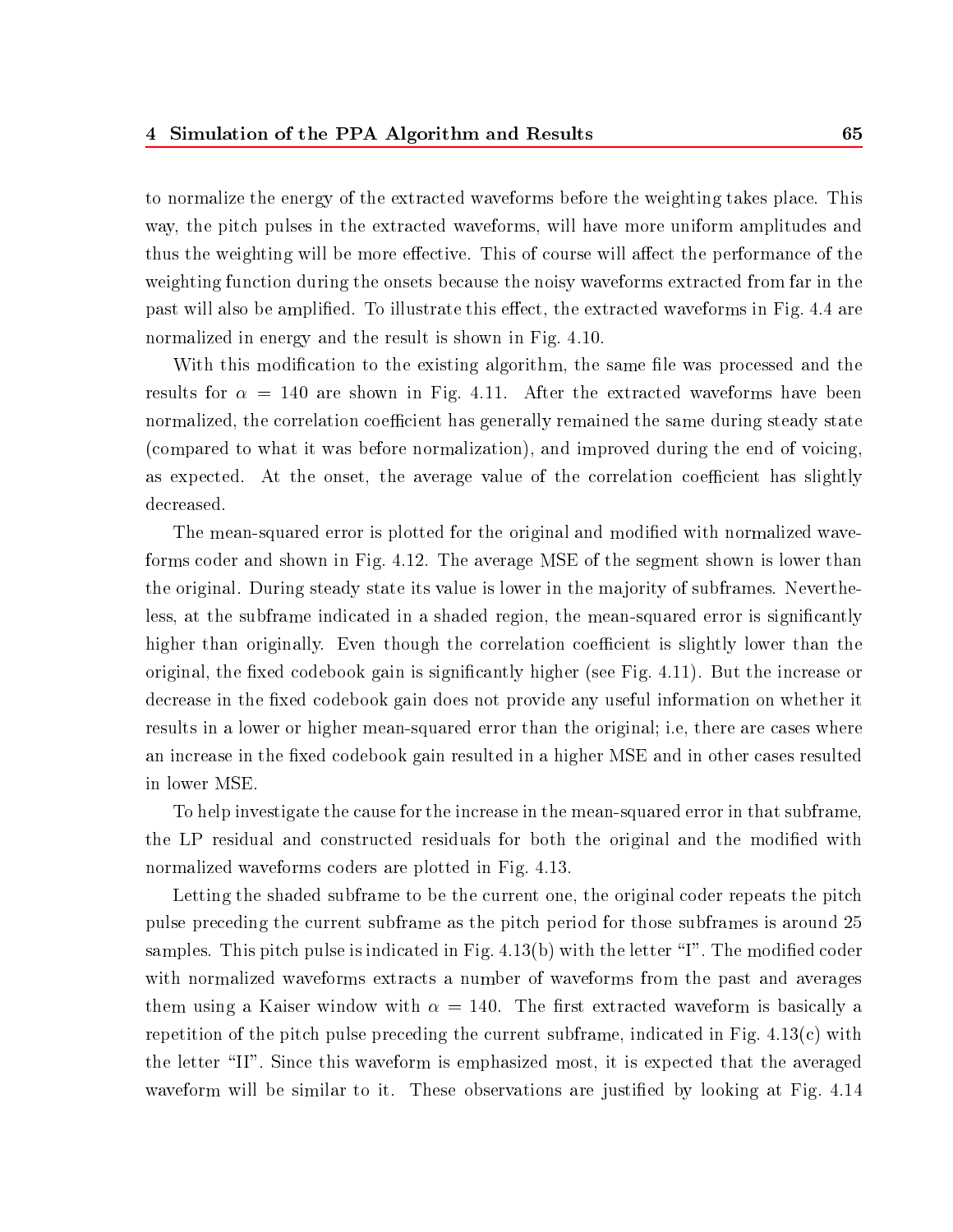

(a) Subframe " $A$ ".

(b) Subframe " $B$ ".



(c) Subframe " $C$ ".

Fig. 4.10 Extracted waveforms normalized in energy.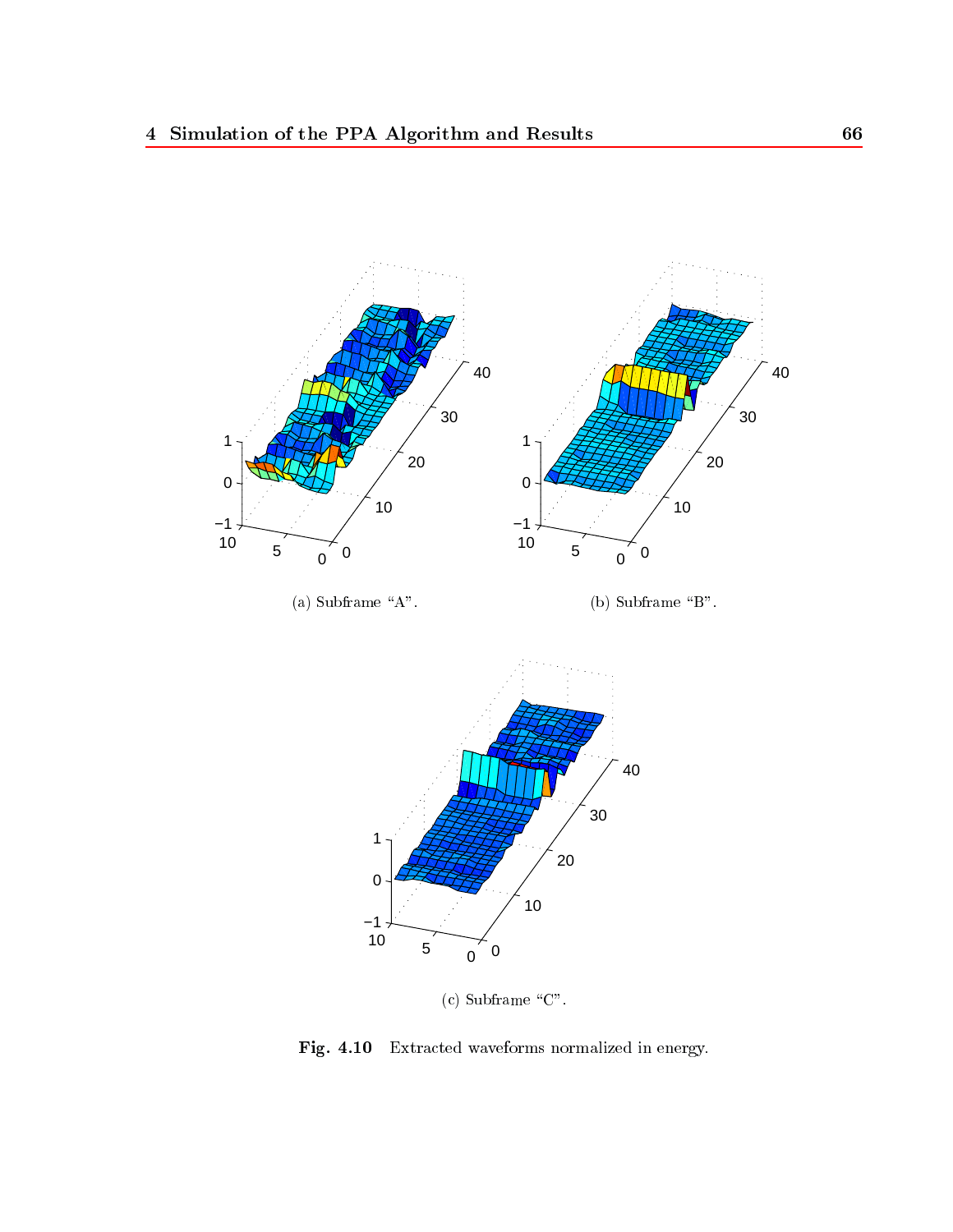

(a) Correlation coefficient and LP residual segment.



(b) Fixed codebook gain.

Fig. 4.11 Results after the extracted waveforms have been normalized.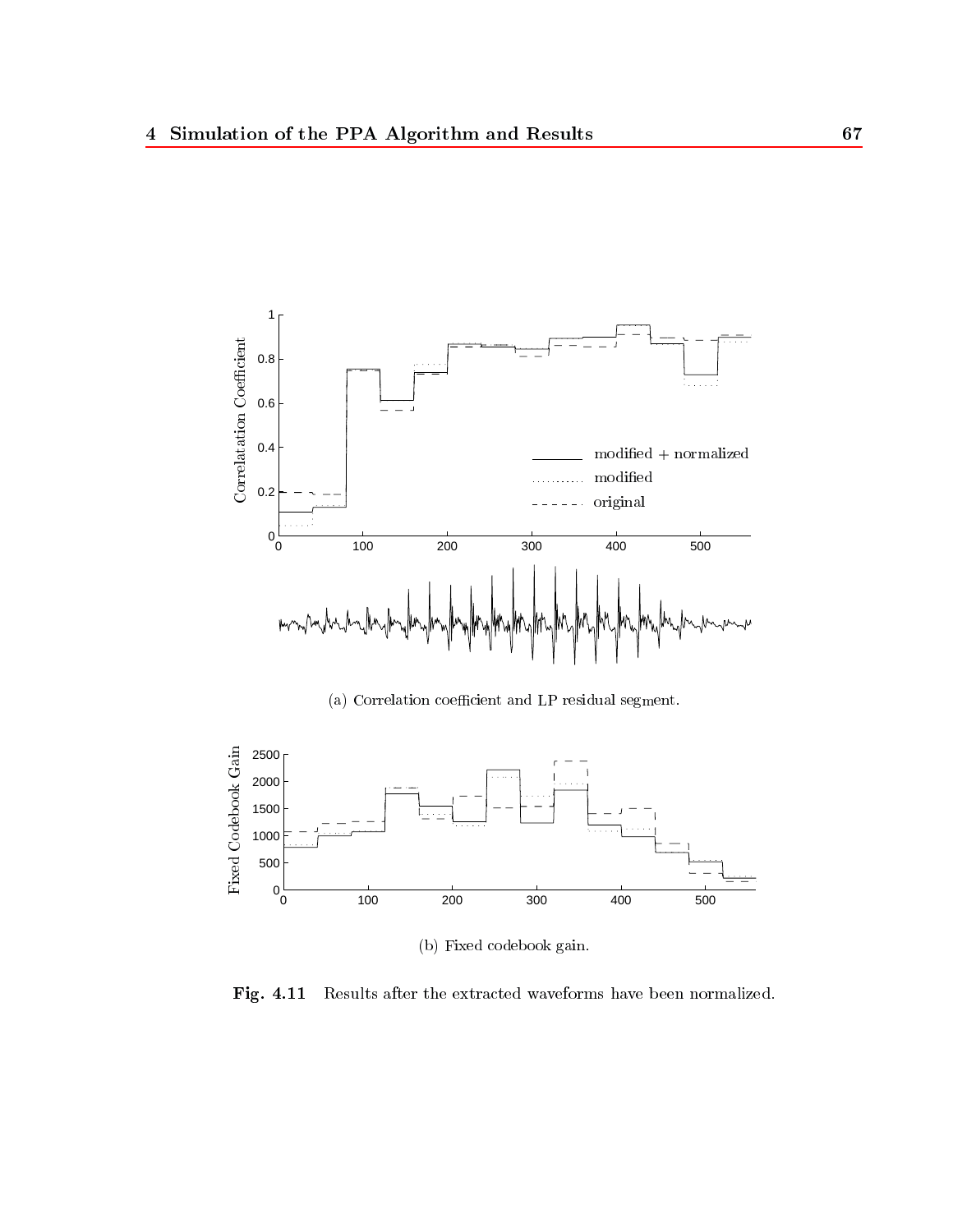

Fig. 4.12 Mean-Squared Error plot.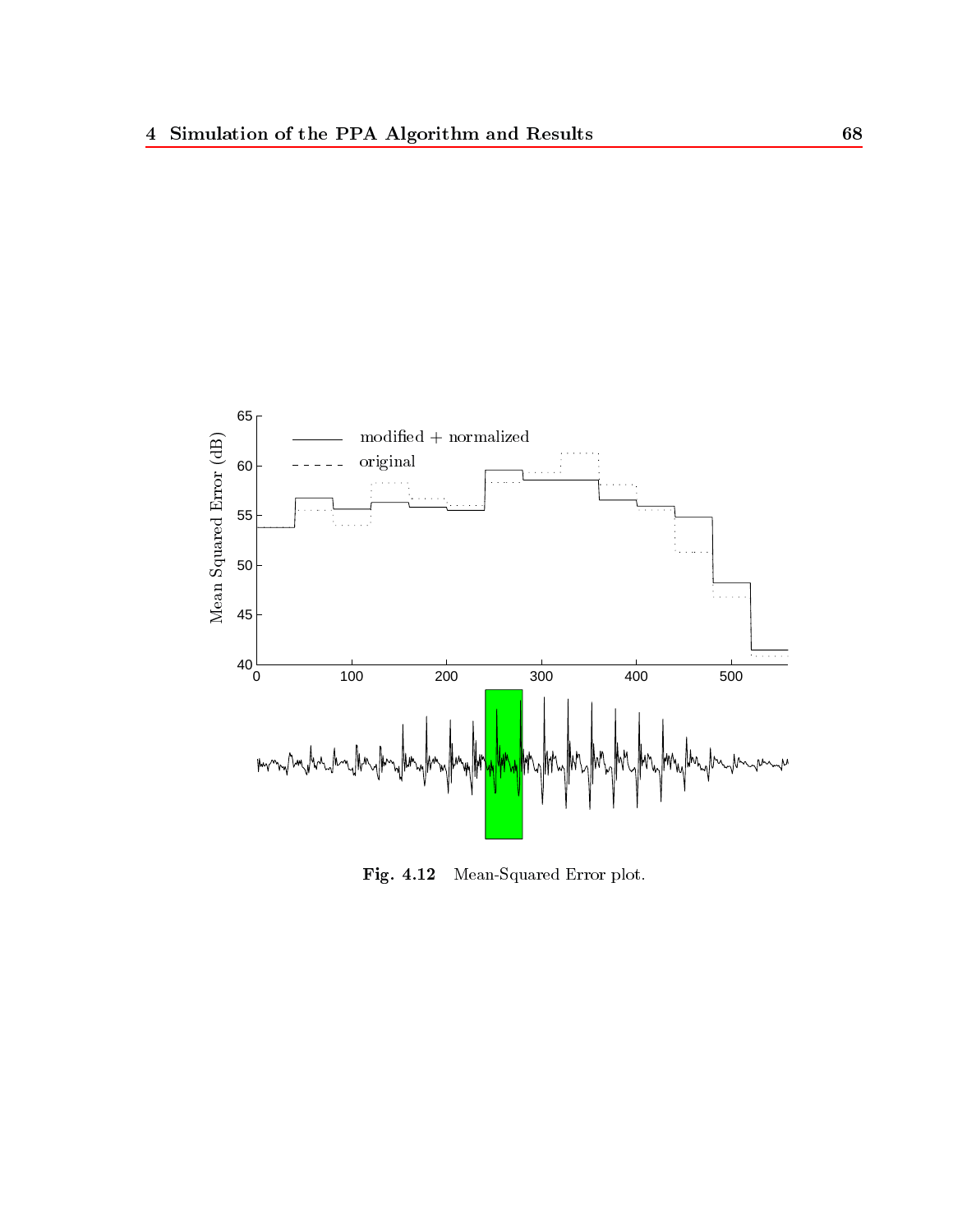

(c) Constructed excitation by modified+normalized coder ( $\alpha = 140$ ).

 $\blacksquare$ .  $\blacksquare$ .  $\blacksquare$ .  $\blacksquare$ .  $\blacksquare$ .  $\blacksquare$ .  $\blacksquare$ .  $\blacksquare$ .  $\blacksquare$ .  $\blacksquare$ .  $\blacksquare$ .  $\blacksquare$ .  $\blacksquare$ .  $\blacksquare$ .  $\blacksquare$ .  $\blacksquare$ .  $\blacksquare$ .  $\blacksquare$ .  $\blacksquare$ .  $\blacksquare$ .  $\blacksquare$ .  $\blacksquare$ .  $\blacksquare$ .  $\blacksquare$ .  $\blacksquare$ .  $\blacksquare$ .  $\blacksquare$ .  $\blacksquare$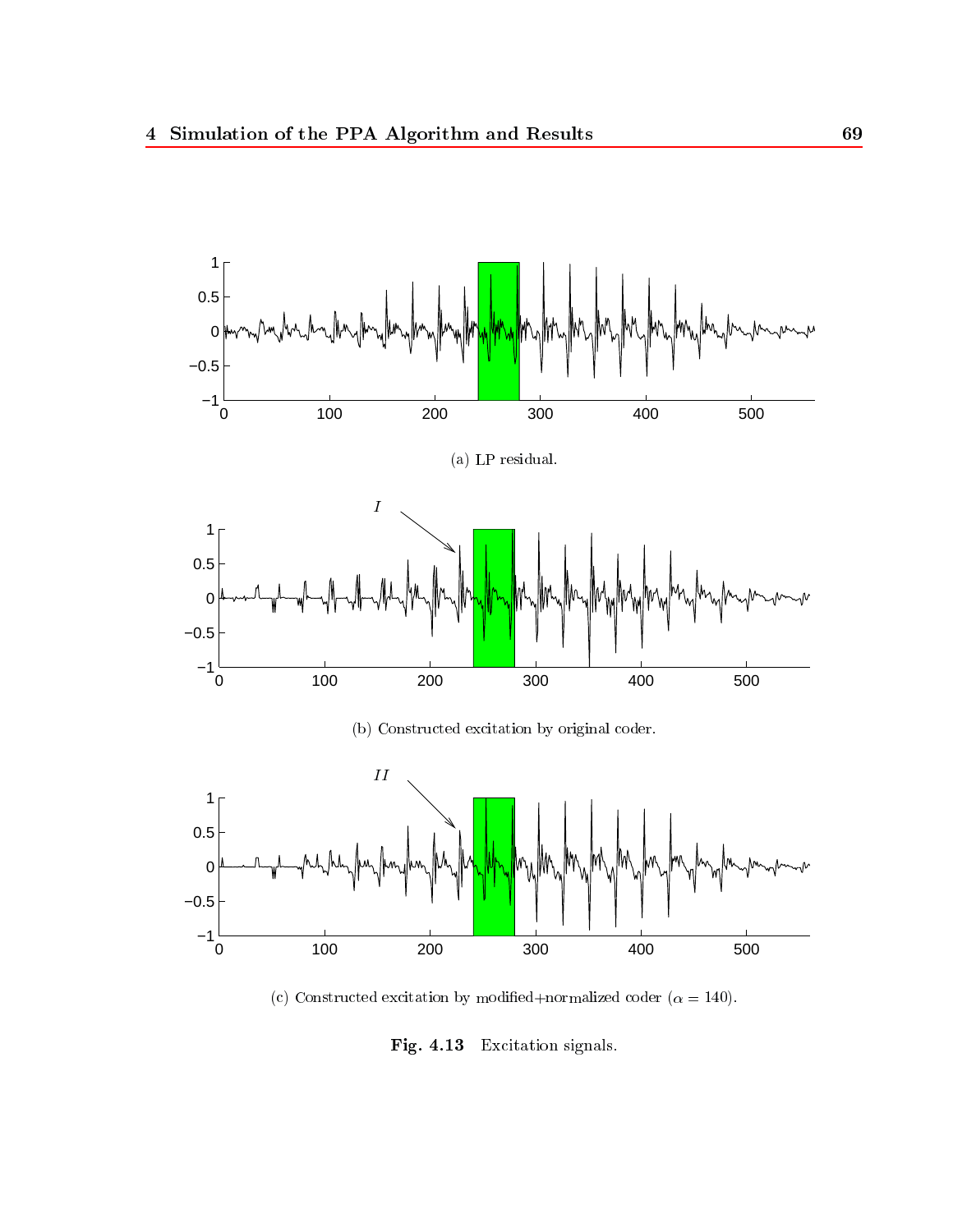







(b) Adaptive codebook contribution by original coder.

(c) Adaptive codebook contribution by modied+normalized coder.



(d) Fixed codebook contribution by original coder.

(e) Fixed codebook contribution by modied+normalized coder.

Fig. 4.14 Excitation contributions at subframe indicated in Fig. 4.13.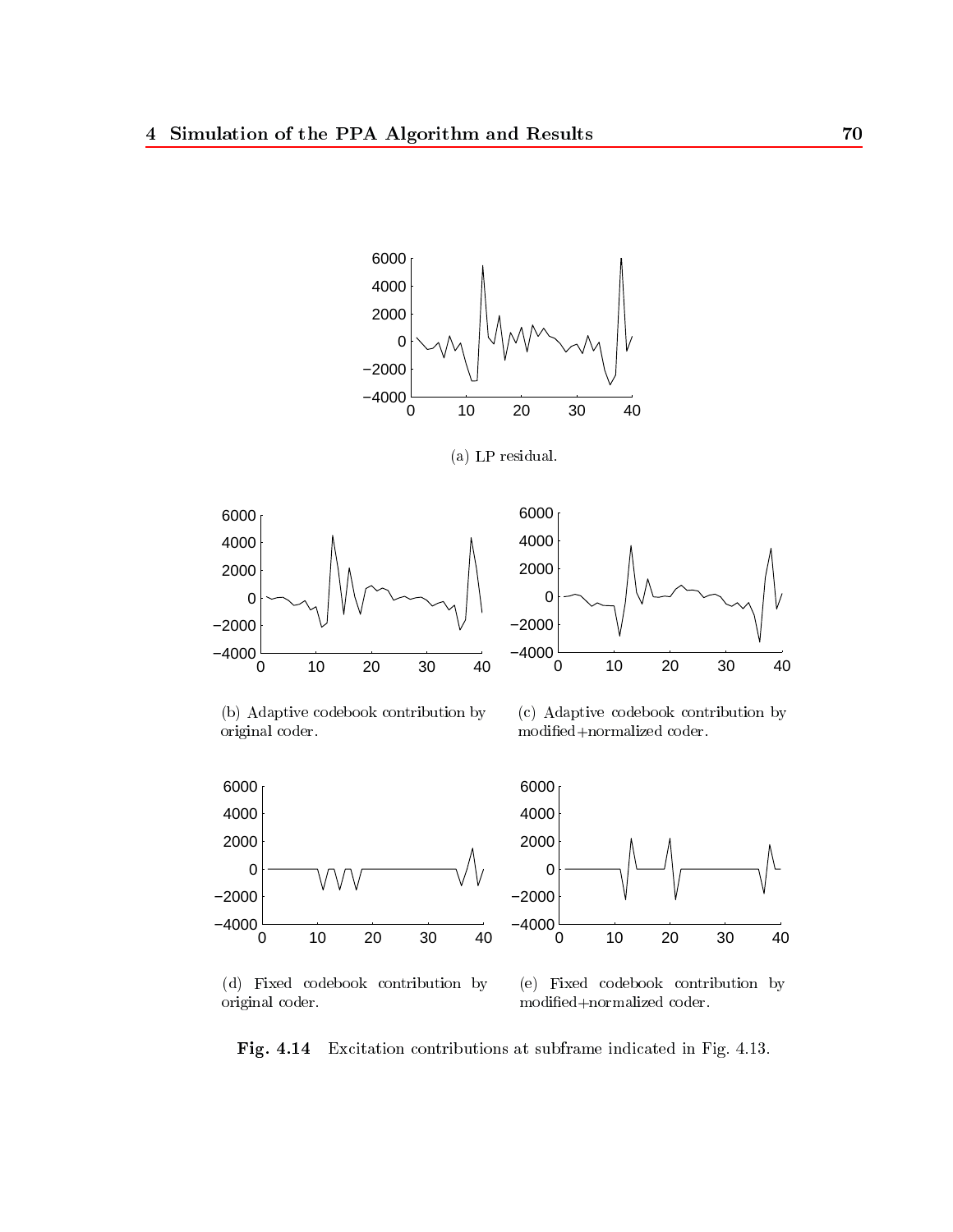where the adaptive and fixed codebook contributions and LP residual, corresponding to this subframe, are plotted for both the original and the modied with normalized waveforms coders. The pitch pulses in the contribution by the original coder  $(Fig. 4.14(b))$  are stronger that the ones in Fig.  $4.14(c)$ . Noting that the LP residual has stronger pitch pulses than both contributions, the original coder requires lower amplitude pulses in the fixed codebook contribution (shown in Fig.  $4.14(d)$ ) than the modified coder. This resulted in higher fixed codebook gain for the modified coder. The positions of the fixed codebook pulses shown in Figures  $4.14(d)$  and  $4.14(e)$  are chosen such that the weighted MSE of synthesized speech is minimized. However, it should be noted that the pitch synthesis lter placed after the fixed codebook (see Section 3.2) is incorporated in the search and the positions of the pulses are optimized accordingly. The result of using the pitch synthesis filter is to repeat some or all of the four available pulses. These additional pulses are seen in Figures 4.14(d) and 4.14(e) with lower amplitudes, due to the scaling factor (see Section 3.2). In both cases, the positions of most of the pulses are chosen so as to increase the negative and positive transitions of the pitch pulses. According to the LP residual, the second pitch pulse should have a higher positive amplitude than the first. In the case of the original coder, both pitch pulses have a relative large positive amplitude and therefore a positive pulse (in the fixed codebook vector) is only placed at the position of the second pitch pulse. This was not the case for the modied coder. As both pitch pulses had low amplitude, positive pulses had to placed at both positions. In order to minimize the error, a positive pulse was placed at the first pitch pulse position, but the second was left with one of the lower amplitude repeated pulses. The result was to increase the amplitude of the first pitch pulse more than the second, as shown in Fig.  $4.13(c)$ , and boost the MSE. This was not the case for the original coder whose resulting waveform is more similar to the LP residual (see Figures  $4.13(a)$  and  $4.13(b)$  respectively).

In conclusion, the MSE was higher for the modified coder because the pitch pulse in the previous subframe was not a good representation of the current. The algorithm should not be blamed for this though, as the correlation coefficient and MSE for the previous subframe were better than those of the original coder. This implies that the waveform constructed by the modified coder in the previous subframe was "better" (more similar to the LP residual) than that constructed by the original coder. This can as well be justied by comparing the two pitch pulses preceding the shaded subframe in Figs.  $4.13(b)$  and  $4.13(c)$  with those in Fig. 4.13(a). Therefore, the error that the original coder introduced in the previous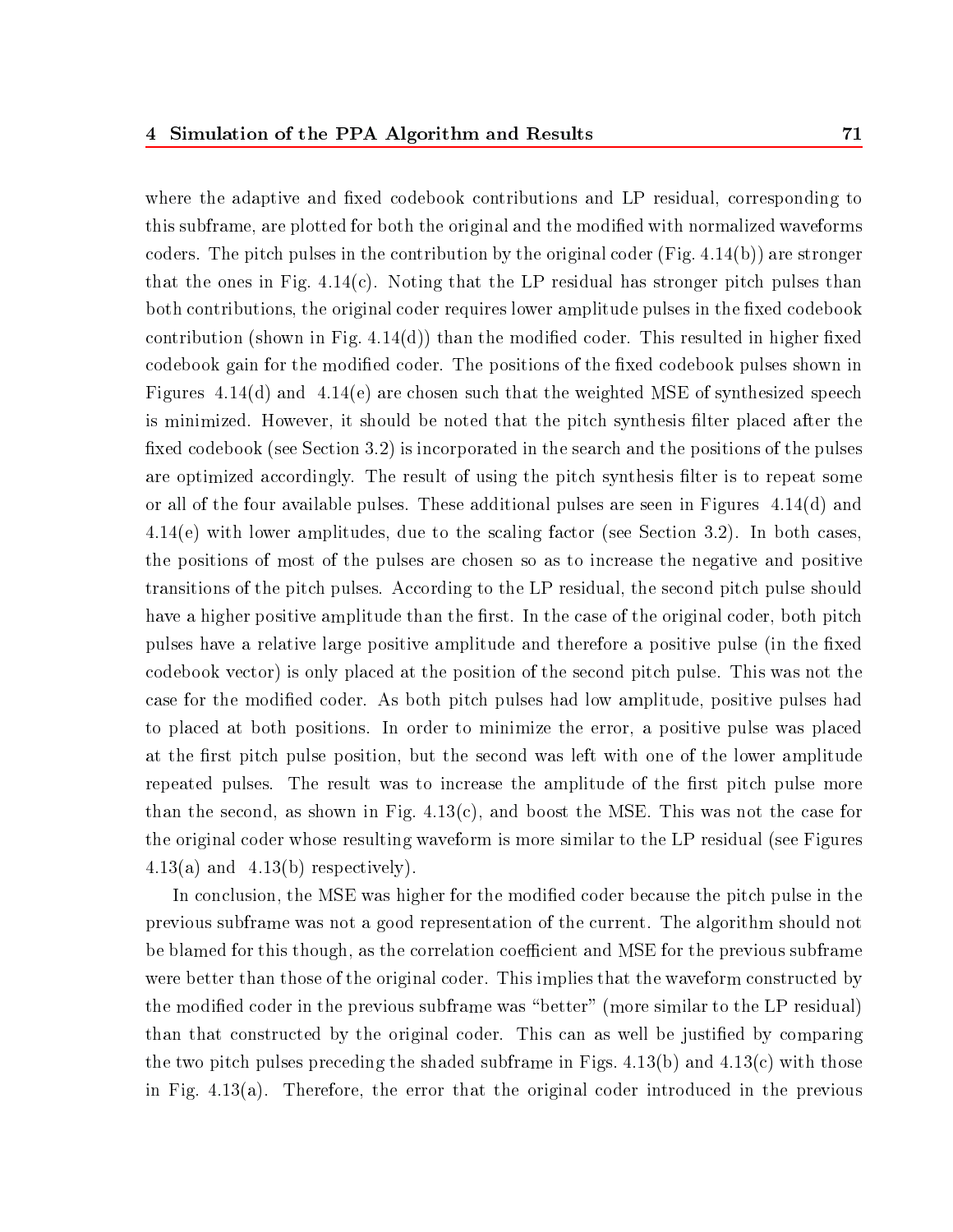subframe, accidentally ended up asan advantage to the next (shaded) subframe.

In order to make sure that the modified coder does not perform any worse for low pitch frequency speech, where the original coder in general performs well, similar tests have been carried out for an utterance spoken by a male speaker whose average pitch period is approximately 75 samples. For this purpose, the male voice speech file "pipm8.au" has been used as input to the coder. The results are shown in Figs. 4.15 and 4.16.

For the indicated segment, the correlation coefficient during steady state is higher than that of the original; the fixed codebook contribution and mean-squared error are generally smaller. This indicates that the adaptive codebook is making a larger contribution and the fixed codebook is making a smaller contribution. During onset and end of voicing, all the above parameters take values above and below the original values. Considering the values for the entire segment shown, in average, all the parameters have been improved.

The results for the speech segments shown, are tabulated in Table 4.1. Here, the values of the three parameters are averaged over the indicated subframes.

| File      | Range       | Coder                       | $\rho(0)$ |             | $\overline{MSE}$ | $\overline{MSE}$ |
|-----------|-------------|-----------------------------|-----------|-------------|------------------|------------------|
|           | (subframes) |                             |           | (quantized) |                  | improvement      |
| xtest1.au | $211 - 224$ | original                    | 0.706     | 1298        | 459347           |                  |
|           |             | modified ( $\alpha = 140$ ) | 0.710     | 1168        | 414151           | $9.8\%$          |
| pipm8.au  | $356 - 397$ | original                    | 0.846     | 292         | 82572            |                  |
|           |             | modified ( $\alpha = 140$ ) | 0.862     | 258         | 77159            | $6.6\%$          |

Table 4.1 Results for the presented voiced segments.

So far, results have been provided for specic voiced segments of the aforementioned speech files. A more general view of the performance of the modified coder, can be obtained by calculating the MSE for all the voiced segments of those speech files. This will include different conditions at all voicing regions, that is, onsets, steady state and end of voicing. For comparison purposes, an estimate of the upper bound of the performance of the algorithm will be given. This can be obtained by switching between the modified and original coder based on which is best at each subframe. For best performance, the switching decision should be based on the usual MSE estimate for each case, but this is very costly in terms of computational complexity. A simpler way of implementing such a mechanism, is to make a decision based on which case produces the best adaptive codevector for the current subframe. The best adaptive codevector would be the one with the highest cross-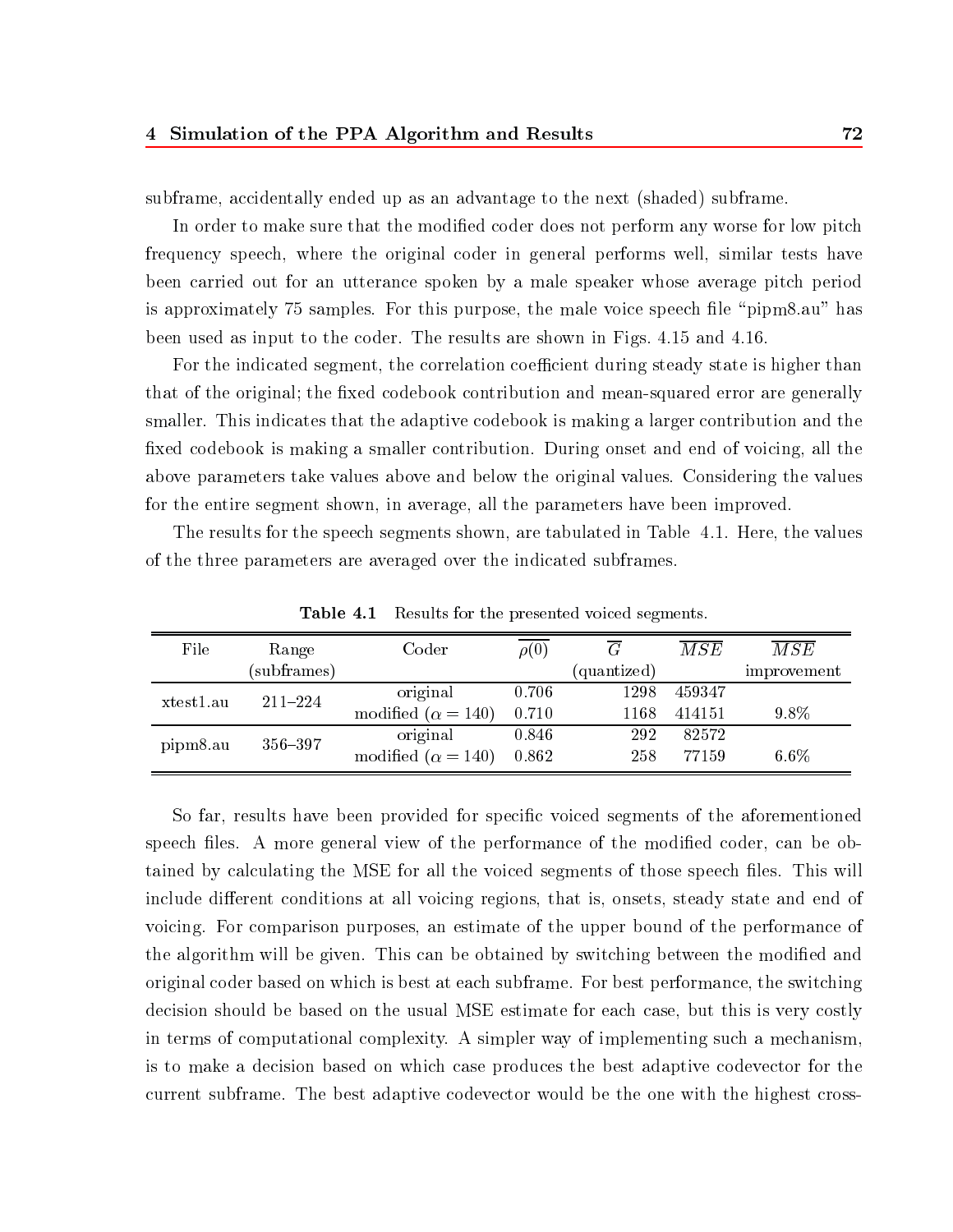

(a) Correlation coefficient and LP residual segment.



(b) Fixed codebook gain.

Fig. 4.15 Results for "pipm8.au" ( $\alpha = 140$ ).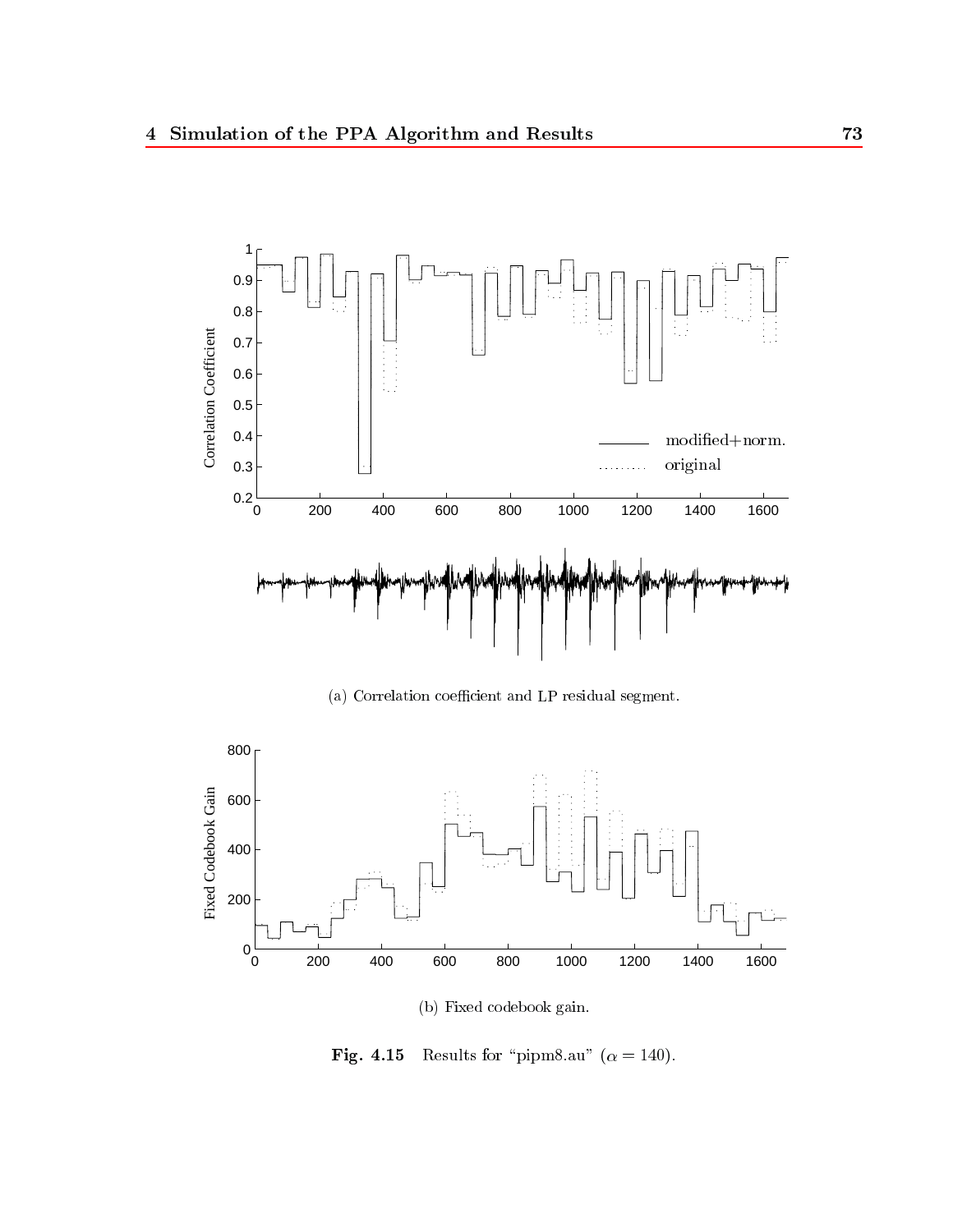

Fig. 4.16 Mean-Squared Error for \pipm8.au" ( = 140).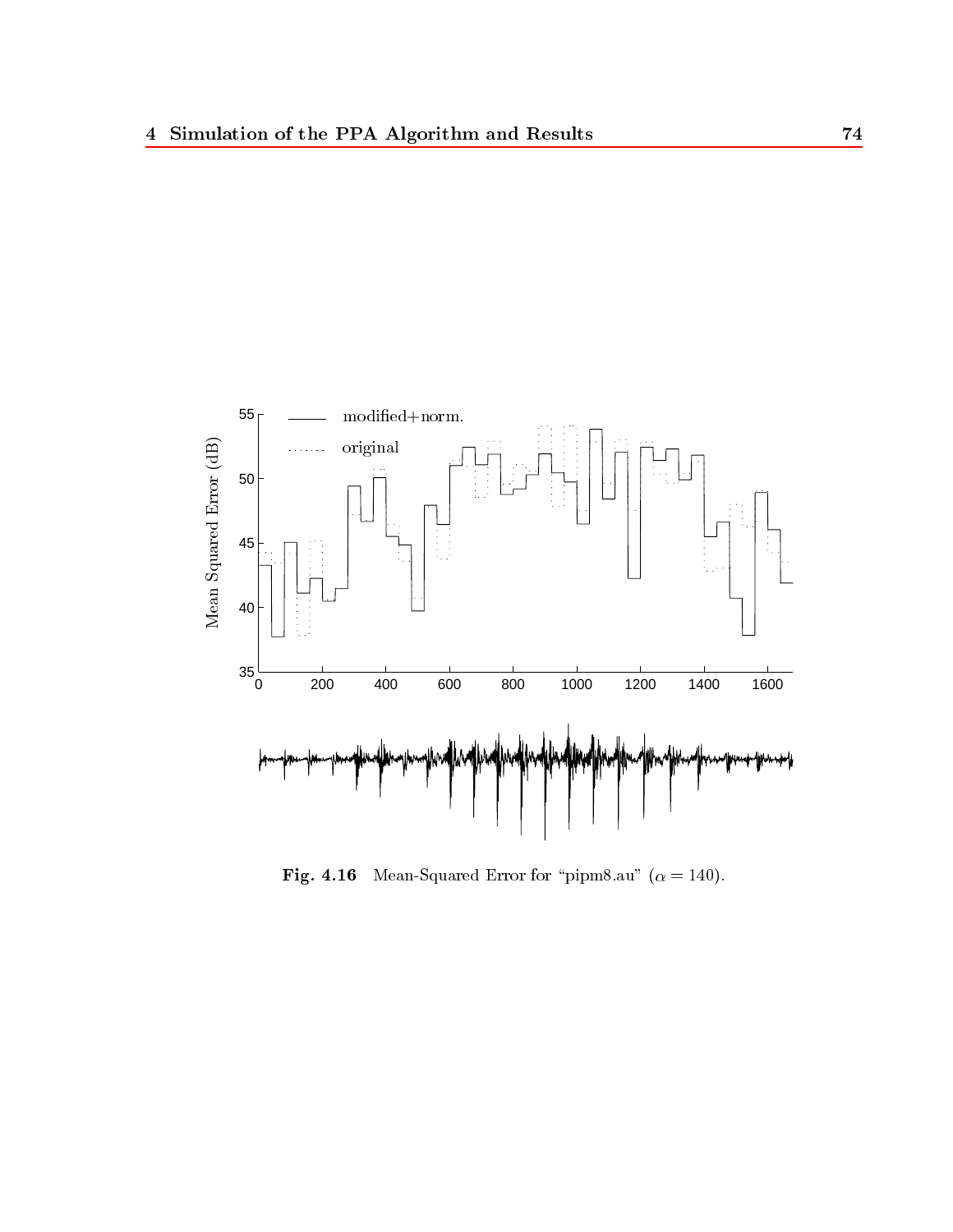correlation coefficient, between the filtered adaptive codevector and the target vector. Of course this decision mechanism cannot be implemented at the decoder, unless an extra bit is being transmitted to indicate which case should be employed at each subframe. This "best" adaptive codevector does not always result to the smallest weighted MSE, but it is still a very good assumption. This condition has been implemented and the results are summarized in Table 4.2. The parameter  $\alpha$  has been tuned to minimize the MSE averaged either over all voiced subframes or over steady state subframes.

|          |              | <b>Table 4.2</b> Upper bound performance results. |             |     |        |             |
|----------|--------------|---------------------------------------------------|-------------|-----|--------|-------------|
| File     | Segments     | $\alpha$                                          | $\rho(0)$   |     | MSE    | MSE         |
|          | considered   |                                                   | (quantized) |     |        | improvement |
| pipm8.au | voiced       | 100                                               | 0.823       | 448 | 201434 | $5.9\%$     |
|          | steady state | -60                                               | 0.876       | 621 | 279794 | 8.2%        |

Before proceeding, recall the observation that the algorithm is doing better during steady state than during onsets and end of voicing. In addition to the explanation already provided, one more reason that the algorithm is doing worse at the onsets is the following. During onsets there is a rapid build-up of pitch pulses along with a comparatively smaller noisy segment (ringing) in between them. Since most of the energy is concentrated at the pitch pulses and the adaptive codebook contribution is very low, the fixed codebook is expected to concentrate most of its energy at those positions. The very limited number of 4 pulses available in G.729 for the fixed codevector and the fact that all four must have the same amplitude, renders the fixed codebook unable to rapidly compensate for the high amplitude pitch pulses and the ringing at the same time. Thus the noisy segment is being slowly compensated from subframe to subframe. When the algorithm is used to average those waveforms, the small rapid changes of the ringing are smoothed out; the degree of smoothing depending on the value of parameter  $\alpha$ . Therefore, the attempt of the coder to slowly build up the noisy part is made even harder. This verifies the observation that, for best results, the best value of  $\alpha$  is higher at the the onset and end of voicing than during steady state. Another way of viewing this condition is the following. During onsets, as well as unvoiced segments, the adaptive codebook acts as a second stochastic codebook since in both cases its contents do not have any form of periodicity. Any attempt to smooth out its contents during such segments, in general will weaken the ability of the coder to quickly compensate for the rapid changes in the excitation. The following experiment verifies the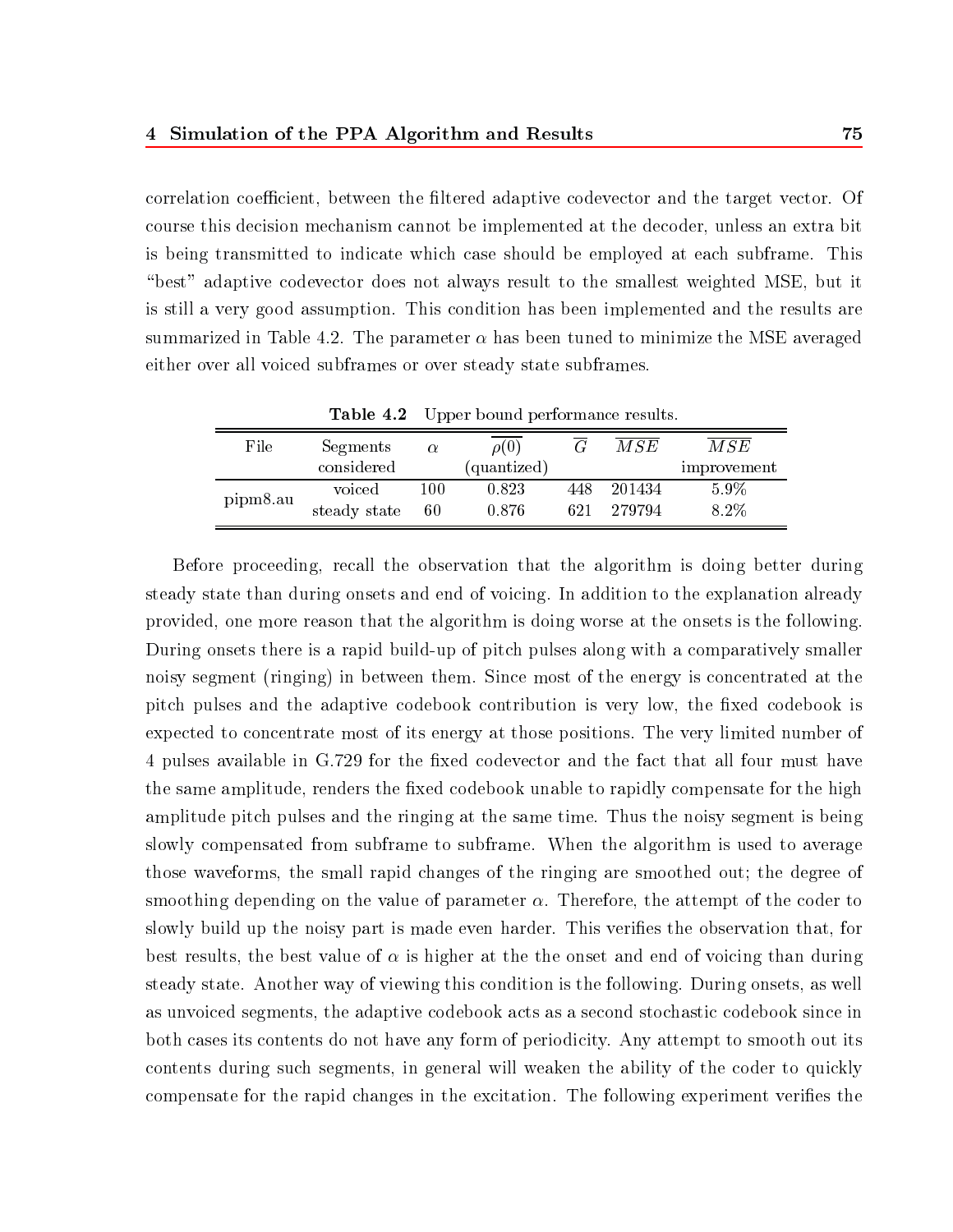above observation. Using the file "pipm8.au" as input, the voiced subframes (includes onsets, steady state and end of voicing) and steady state subframes have been identied. Then the following scenarios have been tried:

(A) The algorithm was activated at all subframes.

- (B) The algorithm was activated only during voiced subframes.
- (C) The algorithm was activated only during steady state voiced subframes.

The results are summarized in Table 4.3.

| Scenario         | Segments     | Coder                       | $\rho(0)$   | $\overline{G}$ | MSE    | $\overline{MSE}$ |
|------------------|--------------|-----------------------------|-------------|----------------|--------|------------------|
|                  | considered   |                             | (quantized) |                |        | improvement      |
|                  | voiced       | original                    | 0.813       | 461            | 214169 |                  |
|                  | steady state | original                    | 0.867       | 638            | 304847 |                  |
| A                | voiced       | modified ( $\alpha = 150$ ) | 0.811       | 459            | 219145 | $-2.3\%$         |
|                  | steady state | modified ( $\alpha = 150$ ) | 0.859       | 648            | 311870 | $-2.3\%$         |
| $\boldsymbol{B}$ | voiced       | modified ( $\alpha = 180$ ) | 0.815       | 454            | 210534 | $1.7\%$          |
|                  | steady state | modified ( $\alpha = 180$ ) | 0.871       | 636            | 296403 | 2.8%             |
| $\mathcal{C}$    | voiced       | modified ( $\alpha = 110$ ) | 0.813       | 452            | 205964 | $3.8\%$          |
|                  | steady state | modified ( $\alpha = 110$ ) | 0.860       | 637            | 304189 | $0.2\%$          |

Table 4.3 Results for all voiced segments.

The results show that when the algorithm is activated during voiced subframes, the best value for  $\alpha$  is higher than the case where the algorithm is activated only during steady state. This is due to the fact that at onsets and ends of voicing as well as during unvoiced segments the original coder is in action, which as already shown, performs better than the modied. Of course, as veried by experimental results, during those segments where the original coder is active, the MSE is not exactly the same as it would be if the original coder was active for the whole speech file. Once the modified coder is activated, the past residual signal now contains segments arising from averaged waveforms. Thus due to the recursive nature of the adaptive codebook, any consequent waveforms constructed by the original coder will not be identical as it would be ifthe original coder was active for the whole speech file.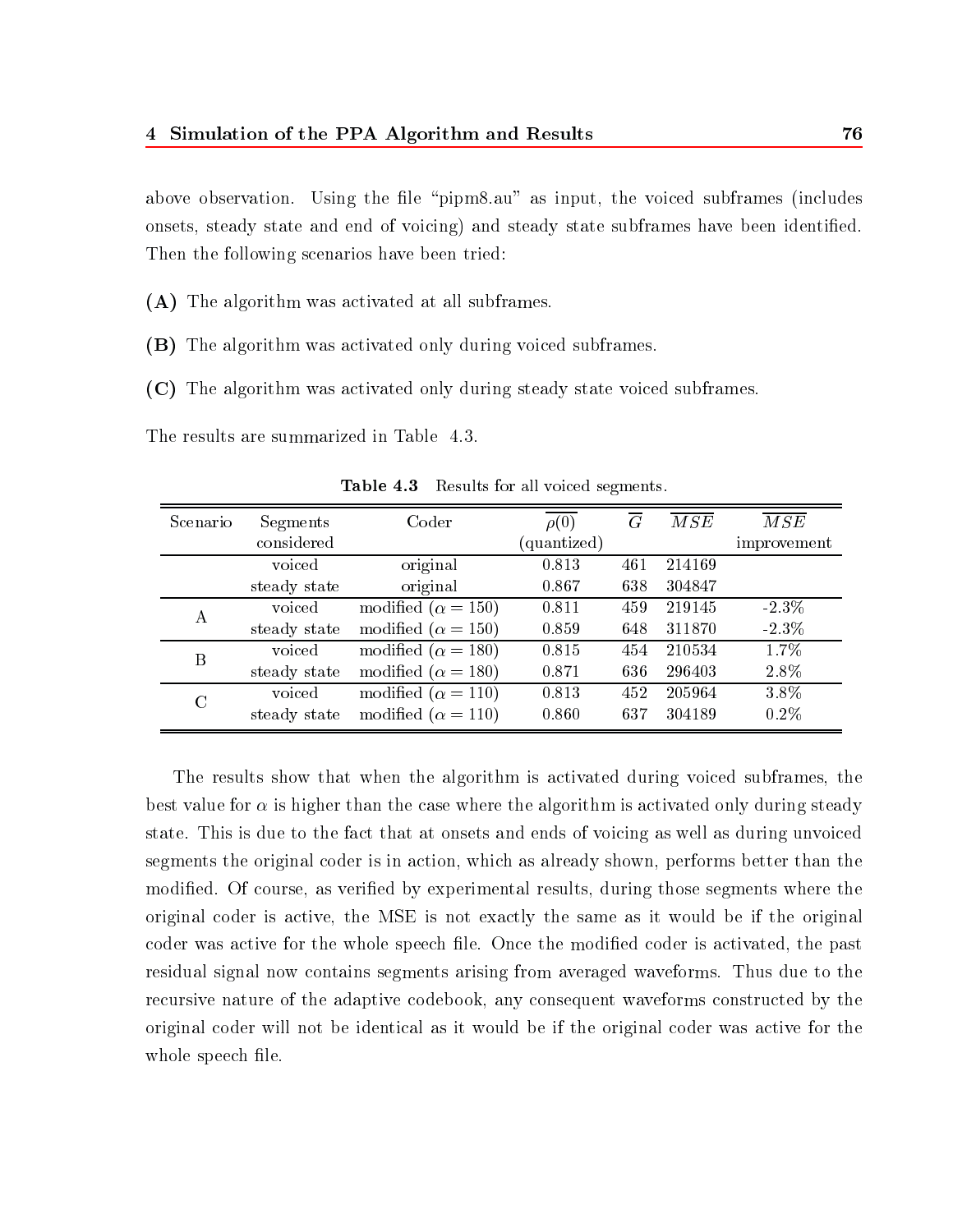In conclusion, the algorithm should be activated only during steady state voiced segments. Since our goal is not to alter the basic coding format, the method of switching between the modied and original coder (which delivers an upper bound on the performance of the technique) cannot be used since an extra bit will be required to be transmitted at each subframe. Therefore, the adaptation device should use resources that are available at both the encoder and decoder. A very simple way of predicting the voiced segments is by looking at the relative change in the pitch period of the current subframe to that of a number of past subframes, since it is nearly constant during voicing. The voicing onsets could be skipped by considering a number of past pitch lags. The larger this number is, the more pitch pulses are skipped during onsets. The voicing decision mechanism that was tried is given as follows:

$$
Voiced = \begin{cases} 1 & \text{if } (|D^{(0)} - D^{(1)}| < \delta \wedge \dots \wedge |D^{(0)} - D^{(M)}| < \delta) \\ 0 & \text{otherwise} \end{cases} \tag{4.3}
$$

where M is the number of past pitch lags to be considered and  $\delta$  is an integer.

Since the coder does not allow any change in the pitch period larger than  $4\frac{1}{3}$  or smaller than  $\mathfrak{d}_{3}^{\perp}$  within a frame, the value of  $\sigma$  is confined within these limits. Both M and  $\sigma$  have to be optimized for best results. Table 4.4 summarizes the results obtained for the file " $\text{pipm8.au}$ ".

| М |  | $\alpha$     | Segments   | $\rho(U)$           | G      | M S E  | MSE         |
|---|--|--------------|------------|---------------------|--------|--------|-------------|
|   |  |              | considered | ${\rm (quantized)}$ |        |        | improvement |
|   |  | <b>200</b>   | voiced     | 0.817               | 449    | 211364 | 1.3%        |
| 5 |  | steady state | 0.875      | 614                 | 282598 | 7.3%   |             |
|   |  | 90           | voiced     | 0.808               | 474    | 209410 | $2.2\%$     |
| 3 |  | steady state | 0.862      | 682                 | 286926 | 5.9%   |             |

Table 4.4 Results for all voiced segments with adaptive voicing decision.

Compared to the results in scenario " $C$ " of Table 4.3, the average MSE for all the voiced segments has slightly increased, but dropped considerably during the steady state. This result once again verifies the expectation that the algorithm performs better during steady state voicing. This is also verified from the upper bound performance results of Table 4.2, where the average MSE improvement is higher during steady state. The average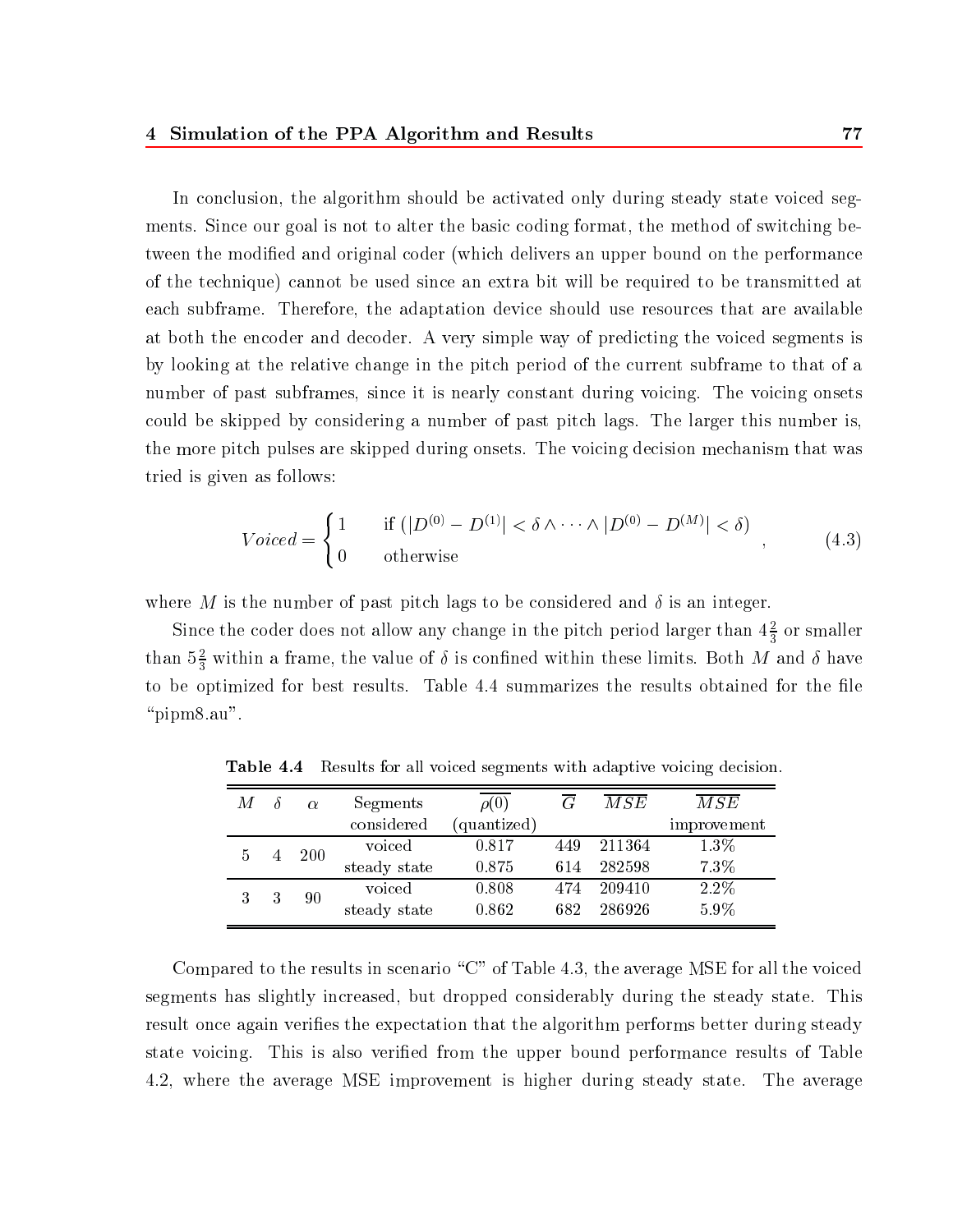MSE has dropped for the overall voiced segments because even though the voicing decision mechanism accounts for voicing onsets, ends of voiced segments cannot be detected. Since the algorithm performs worse than the original during those segments, the overall average MSE has dropped.

#### 4.3.3 Sub jective tests

The ultimate goal of this work is to perceptually enhance the performance of the original coder. As the original coder is doing well for speech files with average pitch, we tried to identify segments of high pitch speech files where the synthesized speech was most degraded. Using the settings at the first row of Table 4.4, some informal listening tests were carried out on synthesized speech using different values of  $\alpha$ . Unfortunately it was hard to identify any differences because there were no audible harshness during vowels.

Thus we artificially reduced the performance of the original coder to introduce more noise to the synthesized speech. This was achieved by reducing the number of pulses in the fixed codebook from 4 to 3. Indeed, the synthesized speech was then greatly degraded with an audible noisy character. After running the algorithm under this setting, no signicant audible improvement has been observed in most high pitch sentences, except during a small segment of a file which contained a high pitch prolonged vowel, where the noise had been masked.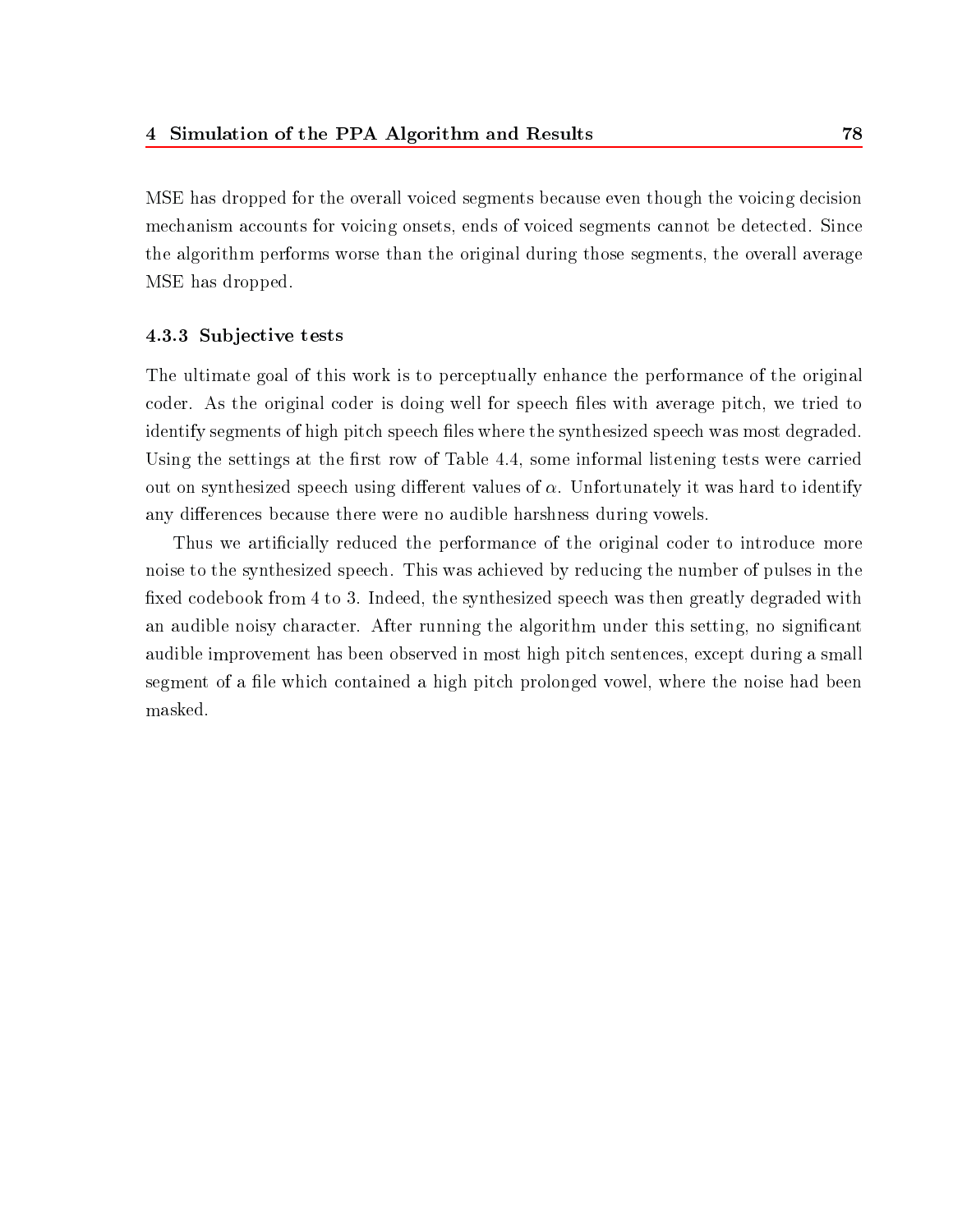### Chapter 5

# Conclusions

In this thesis we presented the design and simulation of the Pitch Pulse Averaging (PPA) technique whose goal is to reduce the noise in the pitch pulse waveforms supplied by the adaptive codebook during steady state voiced speech segments. The algorithm was simulated and tested on a floating point version of the G.729 coder.

The simulations veried that the algorithm successfully extracts the pitch pulse waveforms from the past excitation and aligns them in order of precedence. This process is most useful when the pitch period is nearly constant for successive subframes. The extracted waveforms are averaged to reduce any large differences between them, thus effectively reducing the amount of noise in the final waveform. The amount of weighting is controlled by the independent parameter  $\alpha$ . The smaller its value, the larger the weight given to the waveforms extracted from further in the past and thus more smooth the resulting waveform will be. Its value was tuned for best results, that is to reduce the weighted mean-squared error between the input and synthesized speech. The results showed that its value should be in the range of  $(100-200)$ . In this range of values, only the first few extracted waveforms are weighted significantly. This implies that the first extracted waveform is very close to the best it can be under the current setting and there is very little space for improvement.

The algorithm does best during steady state voiced speech because the similarity between successive waveforms is higher during such segments. Any attempt by the fixed codebook to disturb the periodicity of such segments by inserting pulses of unwanted amplitudes to unnecessary positions, was alleviated by the averaging procedure. The best value of  $\alpha$  during these segments is low, which implies that the fixed codebook is introduc-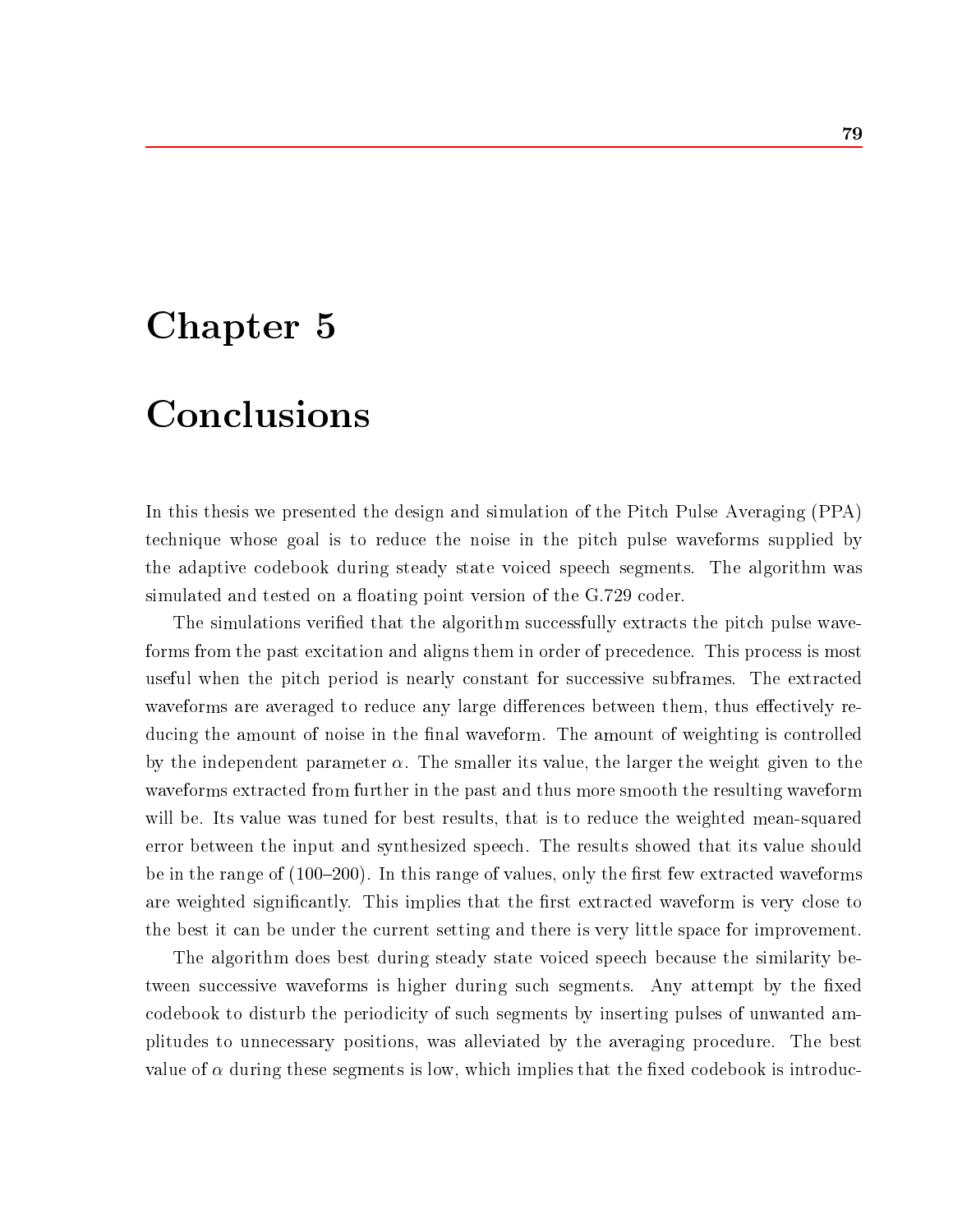#### 5 Conclusions 80

ing unwanted noise to the final excitation waveform and there is more need to remove it by the averaging procedure. The situation is reversed during the onsets. In this case the algorithm slows down the attempt of the coder to compensate for the increasing amplitude pitch pulses and ringing at the same time, while having only 4 pulses available for the fixed codevector. Similarly, during unvoiced segments the adaptive codebook essentially acts as a second stochastic codebook, helping the fixed codebook compensate for the highly noisy character of such segments. The averaging of such segments, reduces the noisy character of the adaptive codebook, thus leaving more work to the fixed codebook. Thus for such segments the value of  $\alpha$  is high and the overall performance of the algorithm drops below that of the original coder.

The problem of poorer performance during the onsets and unvoiced segments has been reduced by introducing a simple mechanism to activate the algorithm only during voiced segments, skipping the first few pitch pulses at the onsets. The problem at the ends of voiced segments has not been solved though, since there was no simple and efficient way to detect such segments. Nevertheless the overall performance of the algorithm has improved.

Best results could be obtained by switching between the PPA technique and the original coder depending on which of the two performs best at each subframe. Using a simple decision mechanism, the cost in terms of complexity would be nearly the same as if the algorithm was continuously active. But an extra bit per subframe should be transmitted to inform the decoder which case should be used ateach subframe to be synthesized. For a 5 ms subframe and an 8 kHz input sampled speech, such a scheme would increase the coding rate by 200 bps.

Informal listening tests showed that the current configuration of the G.729 coder has been highly optimized and leaves not much space for speech quality improvement in the synthesized speech. The small number of pulses provided for the fixed codebook allows only a minor smoothing to be performed and thus a small improvement in the weighted mean-squared error was achieved which is not sufficient to induce a commentary audible enhancement. Nevertheless, a minor quality enhancement has been achieved when the rate of the coder has been artificially reduced by decreasing the number of pulses in the fixed codebook from 4 to 3. The next generation low bit-rate coders will operate at even lower bit-rates, that is at 4 kbps and below. At such rates it will be harder to achieve high quality. Our PPA technique along with a jointly optimized fixed codebook may be the key to providing the desired speech quality.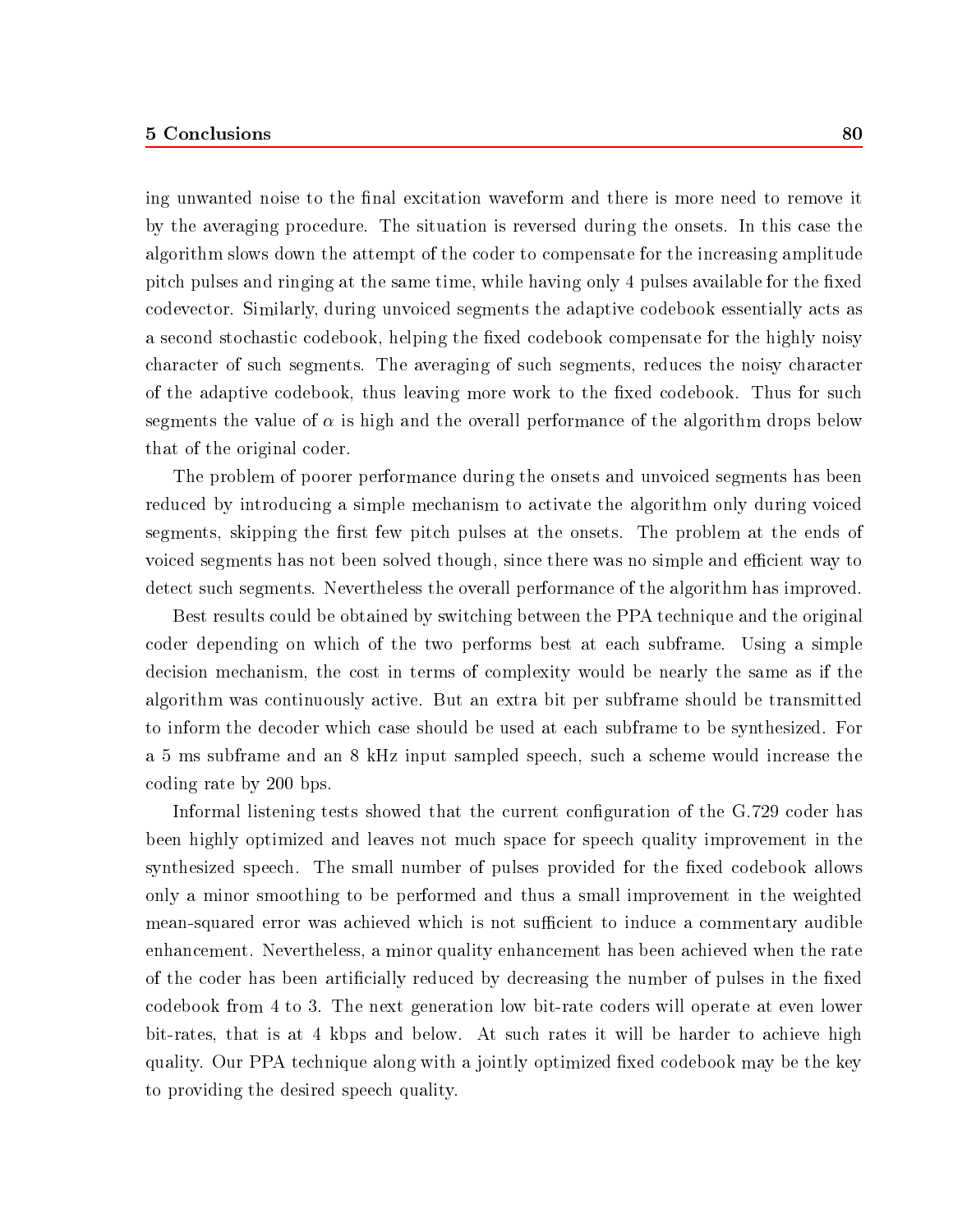## Bibliography

- [1] B. S. Atal and M. R. Schroeder, "Stochastic coding of speech signals at very low bit rates," *Proc. IEEE Int. Conf. Commun.* (Amsterdam), pp. 1610–1613, May 1984.
- [2] M. R. Schroeder and B. S. Atal, "Code-excited linear predictive (CELP): High quality speech at very low bit rates," Proc. IEEE Int. Conf. on Acoustics, Speech, Signal *Processing* (Tampa), pp. 937–940, Mar. 1985.
- [3] J. P. Campbell, Jr., V. C. Welch, and T. E. Tremain, \An expandable error-protected 4800 bps CELP coder (U.S. Federal Standard 4800 bps voice coder)," Proc. IEEE Int. Conf. on Acoustics, Speech, Signal Processing (Glasgow), pp. 735–738, May 1989.
- [4] J.-H. Chen, R. V. Cox, Y.-C. Lin, N. Jayant, and M. J. Melchner, "A low delay CELP coder for the CCITT 16 kb/s speech coding standard," IEEE J. Selected Areas Commun., vol. 10, pp. 830-849, June 1992.
- [5] R. Salami, C. Laflamme, J.-P. Adoul, A. Kataoka, S. Hayashi, C. Lamblin, D. Massaloux, S. Proust, P. Kroon, and Y. Shoham, "Description of the proposed ITU-T 8-kb/s speech coding standard," Proc. IEEE Workshop on Speech Coding for Telecom. (Annapolis), pp. 3–4, Sept. 1995.
- [6] A. DeJaco, W. Gardner, P. Jacobs, and C. Lee, \QCELP: The North American CDMA digital cellular variable rate speech coding standard," Proc. IEEE Workshop on Speech Coding for Telecom. (Sainte-Adèle, Québec), pp.  $5-6$ , Oct. 1993.
- [7] K. Mano, T. Moriya, S. Miki, H. Ohmuro, K. Ikeda, and J. Ikedo, "Design of a pitch synchronous innovation CELP coder for mobile communications," IEEE J. Selected *Areas Commun.*, vol. 13, pp. 31–40, Jan. 1995.
- [8] P. Kroon and F. Deprettere, \A class of analysis-by-synthesis predictive coders for high quality speech coding at rates between 4.8 and 16 kbits/s," IEEE J. Selected *Areas Commun.*, vol. 6, pp.  $353-363$ , Feb. 1988.
- [9] P. Kroon and B. S. Atal, "Strategies for improving the performance of CELP coders at low bit rates," *Proc. IEEE Int. Conf. on Acoustics, Speech, Signal Processing* (New York), pp. 152–154, Apr. 1988.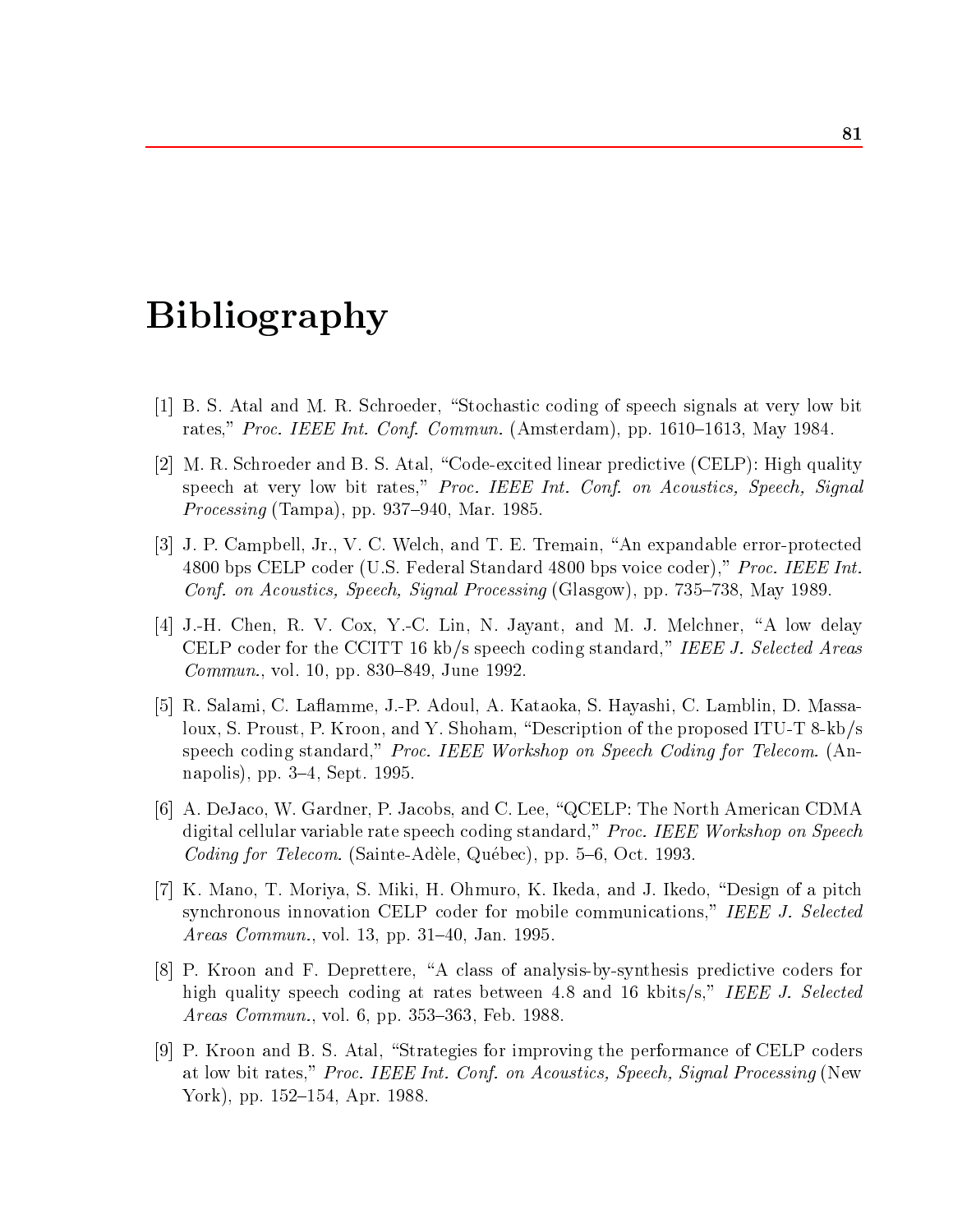- [10] I. A. Gerson and M. A. Jasiuk, \Vector sum excited linear prediction (VSELP) speech coding at 8 kbps," Proc. IEEE Int. Conf. on Acoustics, Speech, Signal Processing (Albuquerque), pp. 461–464, Apr. 1990.
- [11] S. Wang and A. Gersho, "Improved excitation for phonetically-segmented VXC speech coding below 4 kb/s," *Proc. IEEE Globecom Conf.* (San Diego), pp. 946–950, Dec. 1990.
- [12] Y. Shoham, "Constrained-stochastic excitation coding of speech at 4.8 kb/s," in Advances in Speech Coding (B. S. Atal, V. Cuperman, and A. Gersho, eds.), pp. 339–348. Kluwer Academic Publishers, 1991.
- [13] T. Taniguchi, M. Johnston, and Y. Ohta, \Pitch-sharpening for perceptually improved CELP and the sparse-delta codebook for reduced computation," *Proc. IEEE Int. Conf.* on Acoustics, Speech, Signal Processing (Toronto), pp. 241-244, May 1991.
- [14] I. A. Gerson and M. A. Jasiuk, \Techniques for improving the performance of CELP type speech coders," Proc. IEEE Int. Conf. on Acoustics, Speech, Signal Processing (Toronto), pp. 205–208, May 1991.
- [15] Y. Asakawa, H. Sekine, M. Takashima, N. Ishikawa, T. Matsuda, T. Okamoto, and R. Muramatsu, "A 5.6 kb/s speech codec using a pulse codebook and improved viterbi decoding," IEEE Int. Conf. on Acoustics, Speech, Signal Processing, vol. 1, pp. I-277- $I=280, 1994.$
- [16] D. O'Shaughnessy, Speech Communication: Human and Machine. Addison-Wesley Publishing Company, 1987.
- [17] J. R. Deller Jr., J. G. Proakis, and J. H. L. Hansen, *Discrete-Time Processing of Speech* Signal. Macmillan, 1993.
- [18] J. Makhoul, "Linear prediction: A tutorial review," Proc. IEEE, vol. 63, pp. 561-580, Apr. 1975.
- [19] B. S. Atal and S. L. Hanauer, "Speech analysis and synthesis by linear prediction of the speech wave," J. Acoustical Society of America, vol. 50, pp. 637–655, Aug. 1971.
- [20] L. R. Rabiner and R. W. Schafer, *Digital Processing of Speech Signals*. Prentice-Hall, 1978.
- [21] B. S. Atal, "Predictive coding of speech at low bit rates," IEEE Trans. Commun., vol. COM-30, pp. 600-614, Apr. 1982.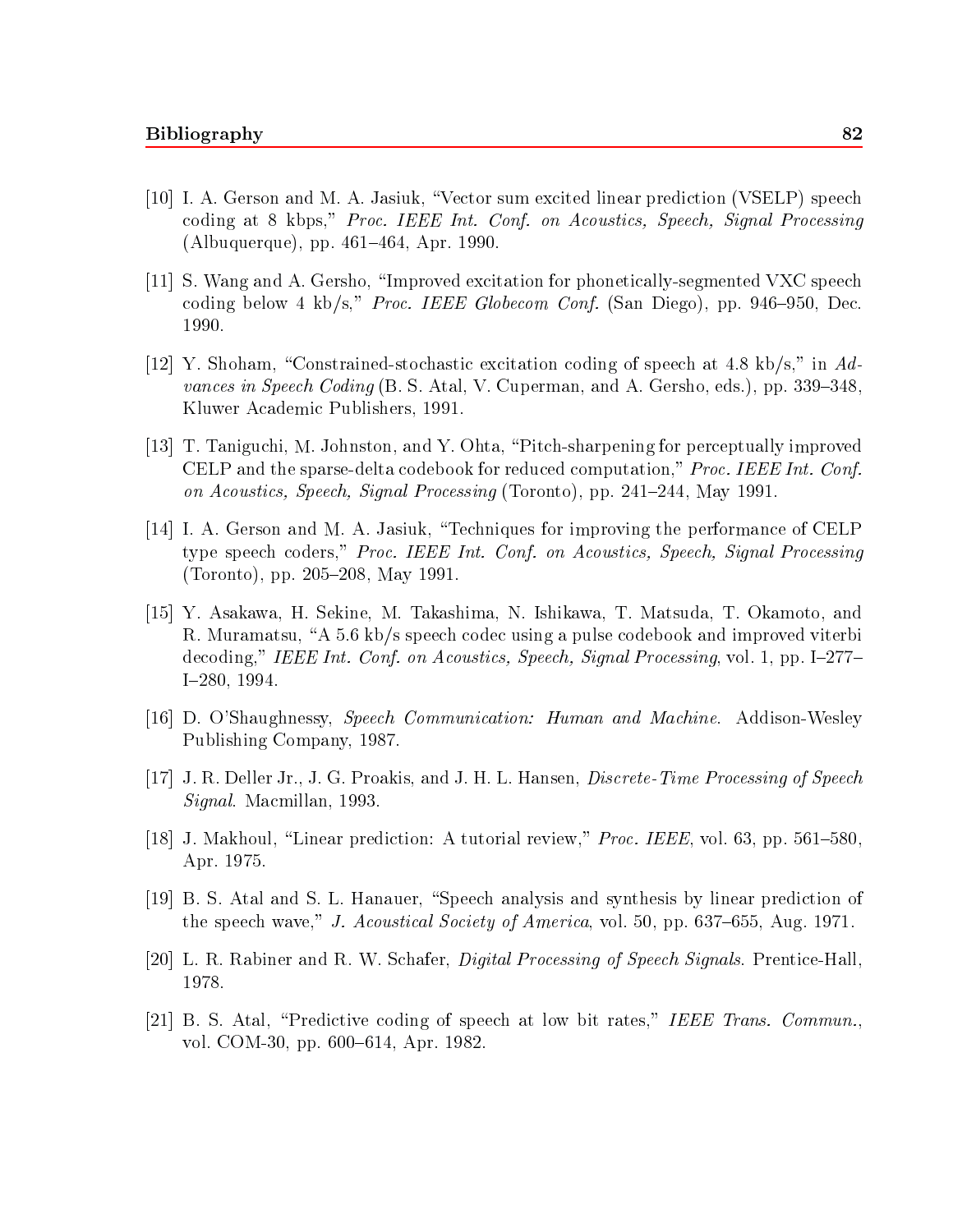- $[22]$  R. P. Ramachandran and P. Kabal, "Stability and performance analysis of pitch filters in speech coders," IEEE Trans. Acoustics, Speech, Signal Processing, vol. ASSP-35, pp. 937-946, July 1987.
- [23] S. W. Lang and J. H. McClellan, "A simple proof of stability for all-pole linear prediction models," *Proc. IEEE*, vol. 67, pp. 860–861, May 1979.
- [24] R. P. Ramachandran and P. Kabal, "Pitch prediction filters in speech coding," IEEE Trans. Acoustics, Speech, Signal Processing, vol. 37, pp.  $467–477$ , Apr. 1989.
- [25] B. S. Atal and M. R. Schroeder, "Predictive coding of speech signals and subjective error criteria," IEEE Trans. Acoustics, Speech, Signal Processing, vol. ASSP-27, pp. 247-254, June 1979.
- [26] P. Kroon and W. B. Kleijn, \Linear-prediction based analysis-by-synthesis coding," in Speech Coding and Synthesis (W. B. Kleijn and K. K. Paliwal, eds.), pp. 79–115, Elsevier, 1995.
- [27] B. S. Atal and J. R. Remde, "A new model of LPC excitation for producing naturalsounding speech at low bit rates," Proc. IEEE Int. Conf. on Acoustics, Speech, Signal *Processing* (Paris), pp. 614-617, May 1982.
- [28] P. Kroon, E. F. Deprettere, and R. J. Sluyter, "Regular-Pulse Excitation: A novel approach to effective and efficient multi-pulse coding of speech," IEEE Trans. Acoustics,  $Speech, Signal Processing$ , vol. ASSP-34, pp. 1054-1063, Oct. 1986.
- [29] A. Gersho and R. M. Gray, Vector Quantization and Signal Compression. Kluwer Academic Publishers, 1992.
- [30] P. Hedelin, P. Knagenhjelm, and M. Skoglund, \Vector quantization for speech transmission," in Speech Coding and Synthesis (W. B. Kleijn and K. K. Paliwal, eds.), pp. 311-346, Elsevier, 1995.
- [31] J.-L. Moncet and P. Kabal, \Codeword selection for CELP coders," tech. rep., INRS-Telecommunications, Montreal, Canada, July 1987.
- [32] A. Gersho, "Advances in speech and audio compression," *Proc. IEEE*, vol. 82, pp. 900– 918, June 1994.
- [33] W. B. Kleijn, D. J. Krasinski, and R. H. Ketchum, \Improved speech quality and efficient vector quantization in SELP," Proc. IEEE Int. Conf. on Acoustics, Speech, Signal Processing (New York), pp.  $155–158$ , Apr. 1988.